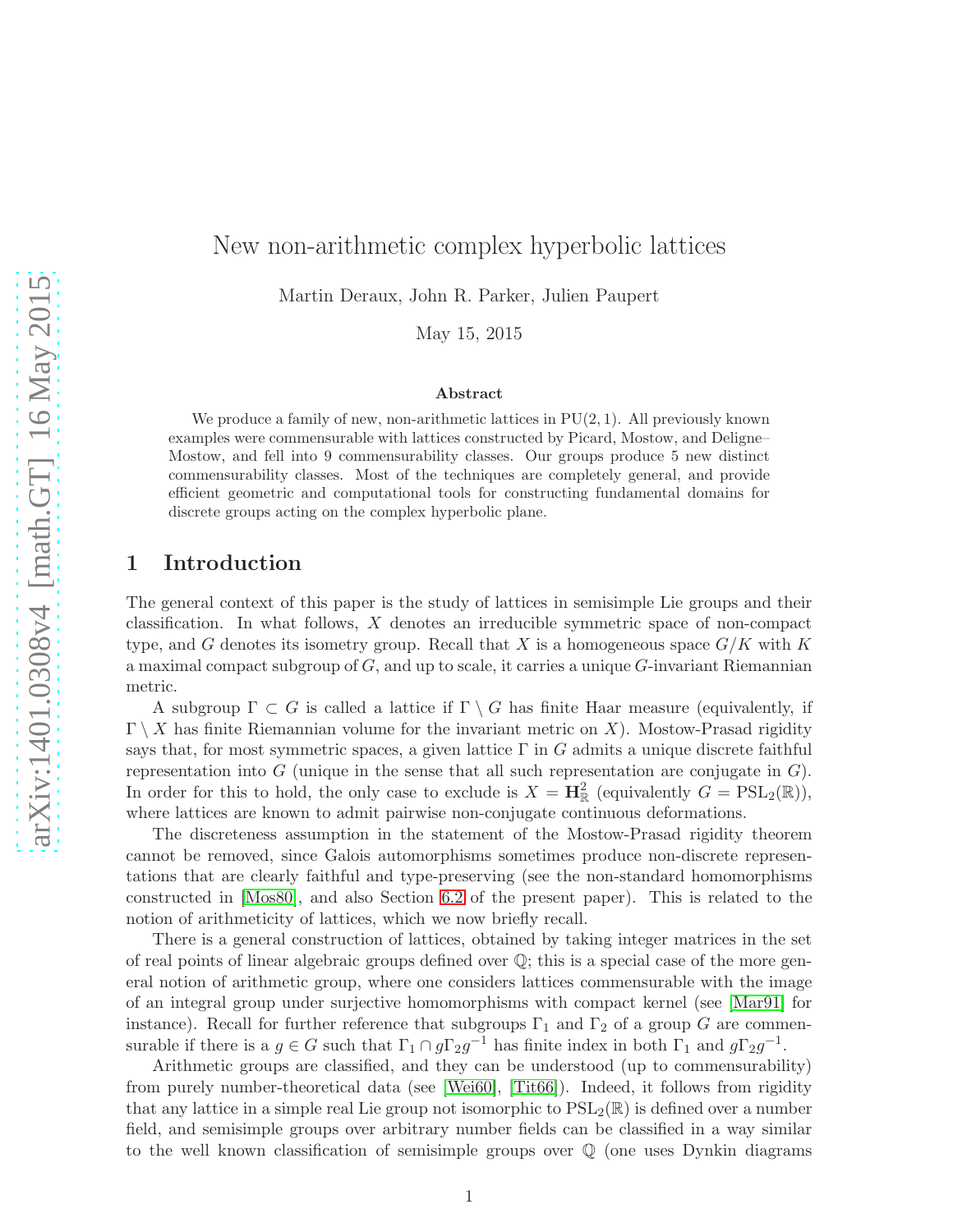with a symmetry corresponding to the action of the Galois group of the number field). The arithmeticity condition says that the lattice is given up to commensurability by taking the corresponding Z-points in the group, hence there are only countably many arithmetic lattices (since there are only countably many number fields).

It follows from work of Margulis [\[Mar75\]](#page-75-1), together with work of Corlette [\[Cor92\]](#page-74-0) and Gromov-Schoen [\[GS92\]](#page-75-2), that most lattices are arithmetic; given the discussion in the previous paragraph, this means that there is a satisfactory classification of lattices in most semisimple Lie groups. More specifically, if the isometry group G of a symmetric space  $X = G/K$  of non-compact type contains a non-arithmetic lattice, then X can only be  $\mathbf{H}_{\mathbb{R}}^n$  or  $\mathbf{H}_{\mathbb{C}}^n$  for some n; in other words, up to index 2, G can only be  $PO(n, 1)$  or  $PU(n, 1)$ .

Real hyperbolic space  $\mathbf{H}_{\mathbb{R}}^n$  is the model *n*-dimensional negatively curved space form, i.e. it is the unique complete simply connected Riemannian manifold of constant negative curvature (we may assume that constant is -1). Similary,  $\mathbf{H}_{\mathbb{C}}^{n}$  is the model negatively curved *complex* space form, in the sense it is the unique complete, simply connected Kähler manifold whose holomorphic sectional curvature is a negative constant, which we may assume is −1. With that normalization, the real sectional curvatures of  $\mathbf{H}_{\mathbb{C}}^n$  vary between -1 and -1/4. This makes complex hyperbolic spaces very different from real hyperbolic ones (apart from the coincidence that  $\mathbf{H}_{\mathbb{C}}^{1}$  is isometric to  $\mathbf{H}_{\mathbb{R}}^{2}$ ).

In the real hyperbolic case, the hybridization procedure described by Gromov and Piatetski-Shapiro [\[GPS88\]](#page-75-3) allows the construction of (infinitely many commensurability classes of) nonarithmetic lattices in  $PO(n, 1)$  for any  $n \ge 2$ . In  $PU(n, 1)$ , it is not clear how to make sense of the construction of such hybrids, and the construction of non-arithmetic lattices in the complex hyperbolic setting is a longstanding challenge.

In fact, for  $n \geq 2$ , only a handful of examples are known. The first ones were constructed by Mostow [\[Mos80\]](#page-76-0), who showed that some complex reflection groups are non-arithmetic lattices in Isom $(\mathbf{H}_{\mathbb{C}}^2)$  (the analogous statement was well known for real reflection groups in Isom( $\mathbf{H}_{\mathbb{R}}^n$ ) for low values of n, see [\[Vin68\]](#page-77-2)).

Complex hyperbolic manifolds are of special interest in complex geometry, because of the extremal properties of their ratios of Chern numbers. Indeed, compact complex hyperbolic manifolds are complex manifolds of general type (i.e. their Kodaira dimension is maximal), and they have the same ratios of Chern numbers as complex projective space  $\mathbf{P}_{\mathbb{C}}^n$ , which is the compact symmetric space dual to  $\mathbf{H}_{\mathbb{C}}^n$  (this is explained by the Hirzebruch proportionality principle). In fact, any compact complex manifold of general type that realizes equality in the Miyaoka-Yau inequality  $(-1)^n c_1^n \leq (-1)^n \frac{2n+2}{n} c_1^{n-2} c_2$  is biholomorphic to a quotient of  $\mathbf{H}_{\mathbb{C}}^n$ (this is a corollary of the Calabi conjecture, proved by Aubin and Yau). In the special case  $n=2$ , the corresponding equality reads  $c_1^2=3c_2$ , and it plays an important role in so-called surface geography.

In principle, this characterization should give a simple way to produce many complex hyperbolic manifolds, but so far this has been successful in very few cases, only in dimension 2. A spectacular example was obtained by Mumford, using sophisticated techniques from algebraic geometry to produce a fake projective plane, i.e. a compact surface with the same Betti numbers as  $\mathbf{P}_{\mathbb{C}}^2$  but not biholomorphic to it. The fundamental group of any such surface is infinite, and admits a faithful and discrete representation into  $PU(2,1)$ , even though it took a long time for this representation to be made somewhat explicit for Mumford's example (see [\[Kat08\]](#page-75-4)). It is now well known that fake projective planes must be arithmetic (see [\[Kli03\]](#page-75-5) and [\[Yeu04\]](#page-77-3)), and this was used to classify them (see [\[PY07\]](#page-76-1) and [\[CS10\]](#page-74-1)).

Hirzebruch systematically explored coverings of  $\mathbf{P}_{\mathbb{C}}^2$  branched along configurations of lines,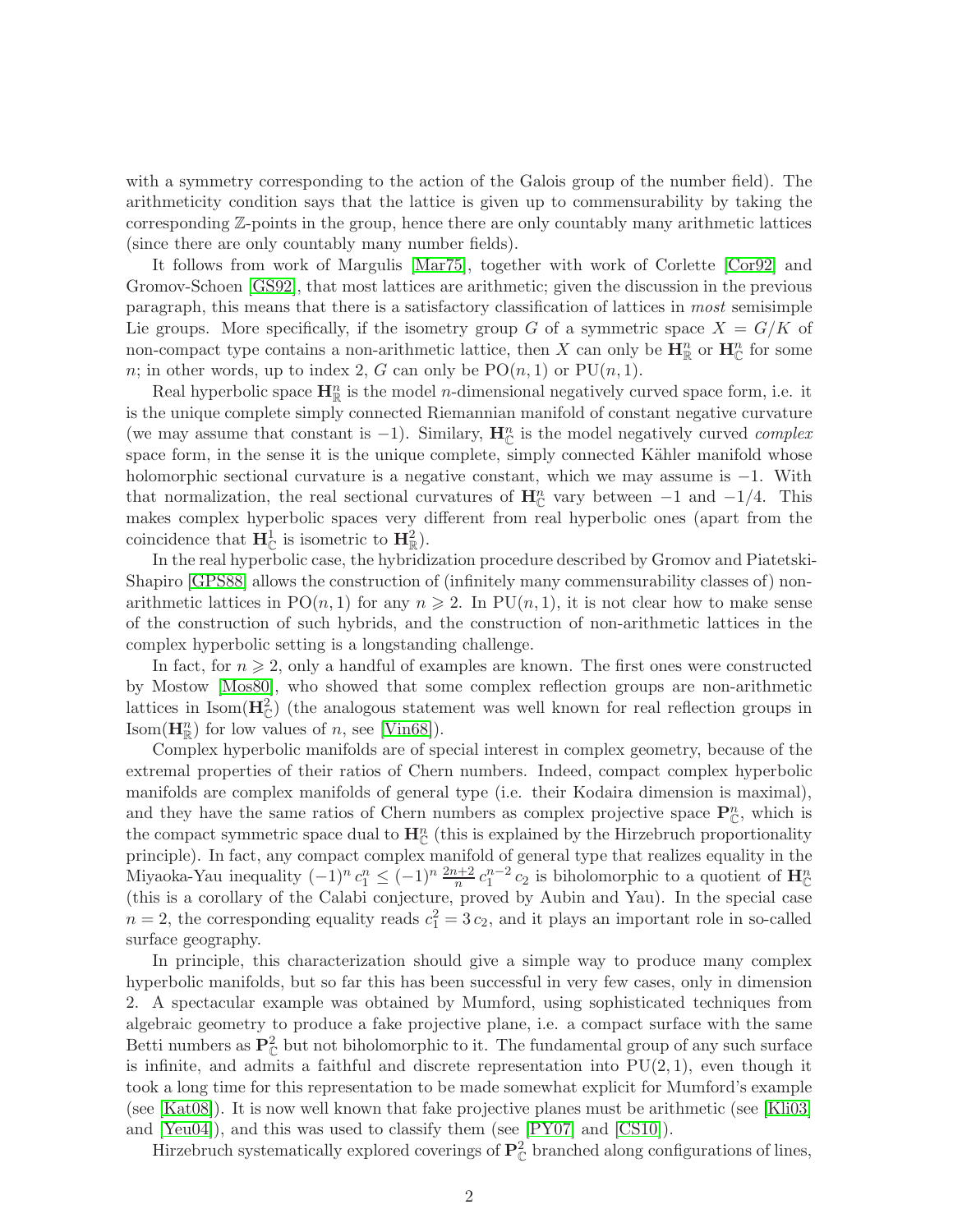and found all the ball quotients that could be produced in this way, see [\[Hir83\]](#page-75-6), [\[BHH87\]](#page-74-2). The arithmetic properties of Hirzebruch ball quotients were studied later (see [\[Shv92\]](#page-76-2)). It turns out that all the non-arithmetic examples can also be obtained from the Deligne-Mostow construction [\[DM86\]](#page-74-3).

Our construction is closer in spirit to Mostow's approach in [\[Mos80\]](#page-76-0). We start with some well-chosen complex reflection groups in  $PU(2, 1)$  and show that they are lattices by constructing explicit fundamental domains (the domains are shown to be fundamental domains by applying the Poincaré polyhedron theorem).

The application of this general strategy in the context of complex hyperbolic space is difficult and subtle, as can be seen in the difficulties in Mostow's proof that were analyzed in [\[Der05\]](#page-74-4). It has been successfully carried out in several places, but always for groups closely related to Mostow's (see [\[DFP05\]](#page-74-5), [\[Par06\]](#page-76-3), [\[FP06\]](#page-75-7), [\[Zha12\]](#page-77-4)). For the groups we consider in this paper, the previously used techniques seem difficult to implement (for instance, the Dirichlet domains we studied in [\[DPP11\]](#page-75-8) have extremely complicated combinatorial structure).

Mostow's lattices turn out to be closely related to monodromy groups of hypergeometric functions studied a century earlier by Picard [\[Pic81\]](#page-76-4). The hypergeometric interpretation was extended by Deligne and Mostow [\[DM86\]](#page-74-3), who showed that these monodromy groups produce a handful of non-arithmetic lattices in  $PU(2, 1)$ , and a single one in  $PU(3, 1)$  (which is currenctly the only known non arithmetic lattice in  $PU(n, 1)$  wih  $n \geq 3$ .

Note that the above hypergeometric monodromy groups can also be interpreted as modular groups for moduli spaces of weighted points on  $\mathbf{P}^1_{\mathbb{C}}$ , or equivalently moduli spaces of flat metrics on the sphere with prescribed cone angle singularities (see [\[Thu98\]](#page-77-5)). The few other examples of moduli spaces that are known to admit a complex hyperbolic uniformization (see [\[ACT02\]](#page-74-6), [\[Kon00\]](#page-75-9) for instance) produce arithmetic lattices.

The commensurability relations between Deligne-Mostow lattices were studied in detail in [\[Sau90\]](#page-76-5) and [\[DM93\]](#page-74-7), then more recently in [\[KM12\]](#page-75-10) and [\[McM13\]](#page-75-11). In particular, it turns out that non-arithmetic Deligne-Mostow lattices in  $PU(2, 1)$  fall into exactly nine commensurability classes.

The main result of this paper produces five new commensurability classes of non-arithmetic lattices in  $PU(2, 1)$ . They are the first such groups to be constructed since the work of Deligne and Mostow.

We consider groups generated by two isometries, namely a complex reflection and a regular elliptic element of order 3. For historical reasons (see [\[Mos80\]](#page-76-0)), these two isometries will be denoted respectively by  $R_1$  and J; we will also denote  $R_2 = J R_1 J^{-1}$  and  $R_3 = J R_2 J^{-1}$ . It turns out that conjugacy classes of such groups are parametrized by the pair  $(\psi, \tau)$ , where  $\psi$  is the rotation angle of  $R_1$  and  $\tau$  is the trace of  $R_1J$ . There are restrictions on the pair  $(\psi, \tau)$  for a group with a given angle/trace pair to exist (see the discussion in [\[PP09\]](#page-76-6)); when it exists, we denote the corresponding group by  $\Gamma(\psi, \tau)$ .

Following previous work on complex reflection groups (see [\[Mos80\]](#page-76-0), [\[Sch02\]](#page-76-7), [\[Der06\]](#page-74-8), [\[Tho10\]](#page-76-8)), one expects such groups to be lattices only when well-chosen short words in the generators are elliptic. For instance, for (4,4,4)-triangle groups, Schwartz conjectured that the discreteness was controlled by the word 1232, in the sense that the group should be discrete if and only if  $R_1R_2R_3R_2$  is loxodromic, parabolic, or elliptic of finite order (here the  $R_j$  denote the generating complex reflections). The  $(4,4,4)$ -triangle group where  $R_1R_2R_3R_2$  is elliptic of order n (more specifically has eigenvalues 1,  $e^{\pm 2\pi i/n}$ ) is referred to as the  $(4, 4, 4; n)$ -triangle group. This seems to have infinite covolume for  $n > 5$ , see for instance the group in [\[Sch03\]](#page-76-9), which is the  $(4, 4, 4, 7)$ -triangle group. On the other hand, it was observed in  $\text{[Der}06]$  that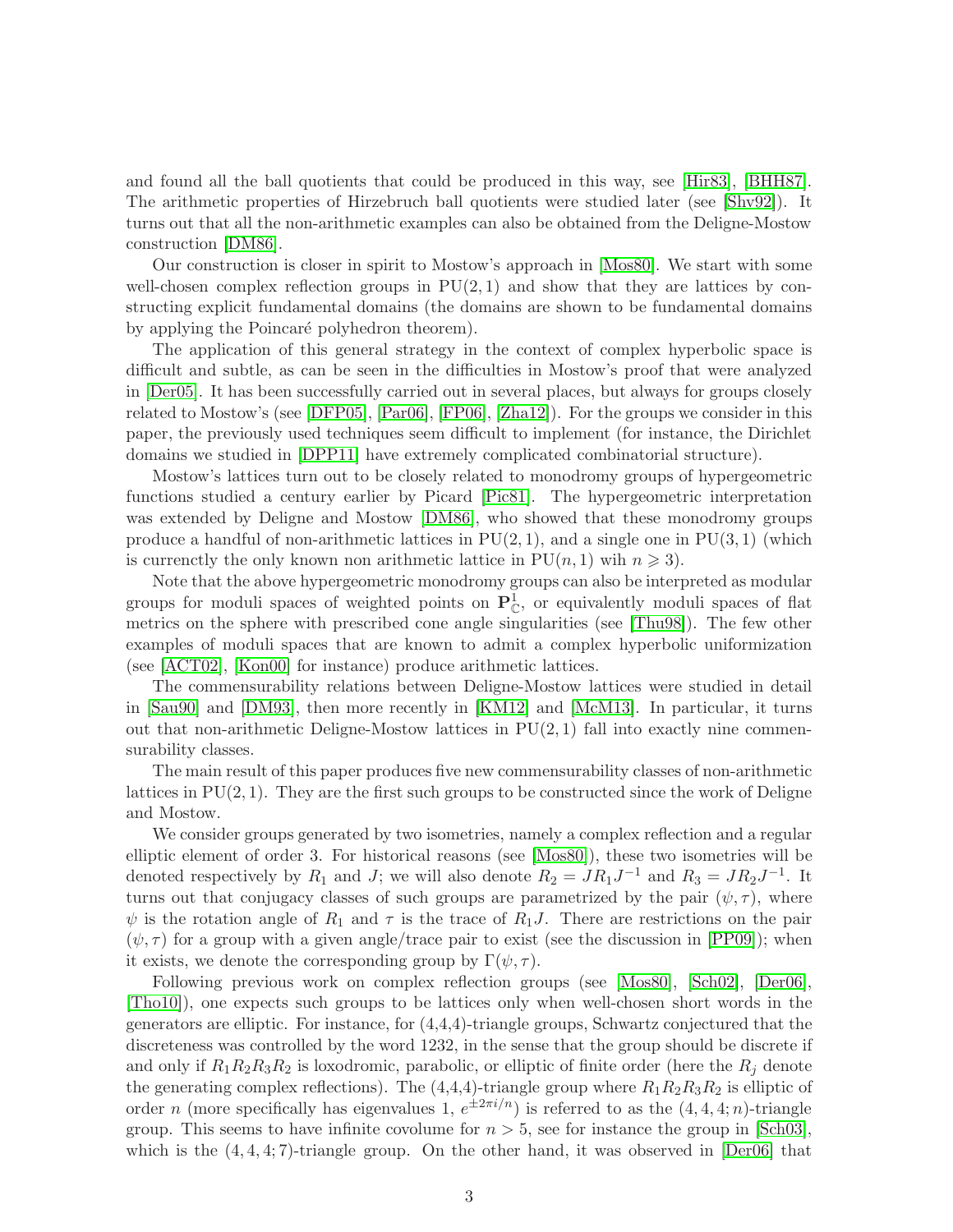the  $(4, 4, 4, 5)$ -triangle group is a lattice. When considering  $(4, 4, 4; n)$ -triangle groups, an important distinction between  $n=5$  and  $n \geq 6$  is the type of the isometry  $R_1R_2R_3 = (R_1J)^3$ , which is loxodromic for  $n \geq 6$ , but elliptic of order 10 when  $n = 5$ . It is then natural to expect the ellipticity of the words 123 and 1232 to control the property of triangle groups to be a lattice. This is confirmed for some other triangle groups by the results in [\[Tho10\]](#page-76-8).

This motivated us to study groups  $\Gamma(\psi, \tau)$  where  $R_1R_2$  and  $R_1J$  are both elliptic of finite order (in fact we allow  $R_1R_2$  to be parabolic as well, but not  $R_1J$ ). The groups  $\Gamma(\psi, \tau)$ satisfying these conditions were listed by the last two authors (see [\[Par08\]](#page-76-10) and [\[PP09\]](#page-76-6)); the key ingredient in their arguments is a result of Conway and Jones [\[CJ76\]](#page-74-9) that classifies rational relations between roots of unity.

We proved in [\[DPP11\]](#page-75-8) that only finitely many of these groups can be lattices. We also gave a conjectural list of ten groups that we strongly suspected to be lattices, corresponding to three special choices of  $\tau$ , namely

$$
\sigma_1 = -1 + i\sqrt{2}, \quad \overline{\sigma}_4 = \frac{-(1 + i\sqrt{7})}{2}, \quad \sigma_5 = e^{-\pi i/9} \frac{i\sqrt{3} + \sqrt{5}}{2},
$$

<span id="page-3-0"></span>for some well-chosen rotation angles  $\psi$ . The main result of this paper is the following:

**Theorem 1.1** Let  $\tau = -(1 + i\sqrt{7})/2$ , and let  $p \in \mathbb{Z}$ . Then  $\Gamma(2\pi/p, \tau)$  is a lattice in PU(2, 1) if and only if  $p = 3, 4, 5, 6, 8$  or 12, and that lattice is

- 1. cocompact if and only if  $p = 3, 5, 8$  or 12;
- 2. arithmetic if and only if  $p = 3$ ;

Moreover, the six lattices lie in distinct commensurability classes, and they are not commensurable to any Deligne-Mostow lattice.

The values of  $p$  in the theorem may seem mysterious, but one can rephrase the theorem as an integrality condition, in the vein of the Picard integrality condition (see [\[DM86\]](#page-74-3) for instance). Indeed (see section [4.3\)](#page-22-0),  $(R_1R_2)^2$  is a complex reflection with angle  $2\pi/c$ , and  $(R_1R_2R_3R_2^{-1})^3$ is a reflection with angle  $2\pi/d$ , where:

$$
c = 2p/(p-4);
$$
  $d = 2p/(p-6).$ 

The values of p in the theorem are precisely those for which both c and d are integers (or infinite).

Non-arithmeticity of these groups was proved in [\[Pau10\]](#page-76-11). For completeness, we prove that the five commensurability classes are new *and distinct* in Section [6,](#page-70-0) and recall the proof of non-arithmeticity in Section [6.2;](#page-71-0) see also [\[Pau10\]](#page-76-11). The fact that the groups are non-discrete for all other integer values of  $p$  was proved in [\[DPP11\]](#page-75-8).

We prove that the six groups that appear in Theorem [1.1](#page-3-0) are lattices by constructing explicit fundamental polyhedra for their respective actions on  $\mathbf{H}_{\mathbb{C}}^2$ , using Theorem [3.2.](#page-16-0) By this method we obtain presentations of the lattices:

**Theorem 1.2** Let  $\tau = -(1 + i\sqrt{7})/2$ . For  $p = 3, 4, 5, 6, 8, 12$  the group  $\Gamma(2\pi/p, \tau)$  has the presentation:

$$
\left\langle R_1, R_2, R_3, J \mid \begin{array}{c} R_1^p = J^3 = (R_1 J)^7 = id, R_2 = J R_1 J^{-1}, R_3 = J^{-1} R_1 J, \\ (R_1 R_2)^2 = (R_2 R_1)^2, (R_1 R_2)^{4p/(p-4)} = (R_1 R_2 R_3 R_2^{-1})^{6p/(p-6)} = id \end{array} \right\rangle.
$$

If an exponent is infinite or negative then the relation should be omitted.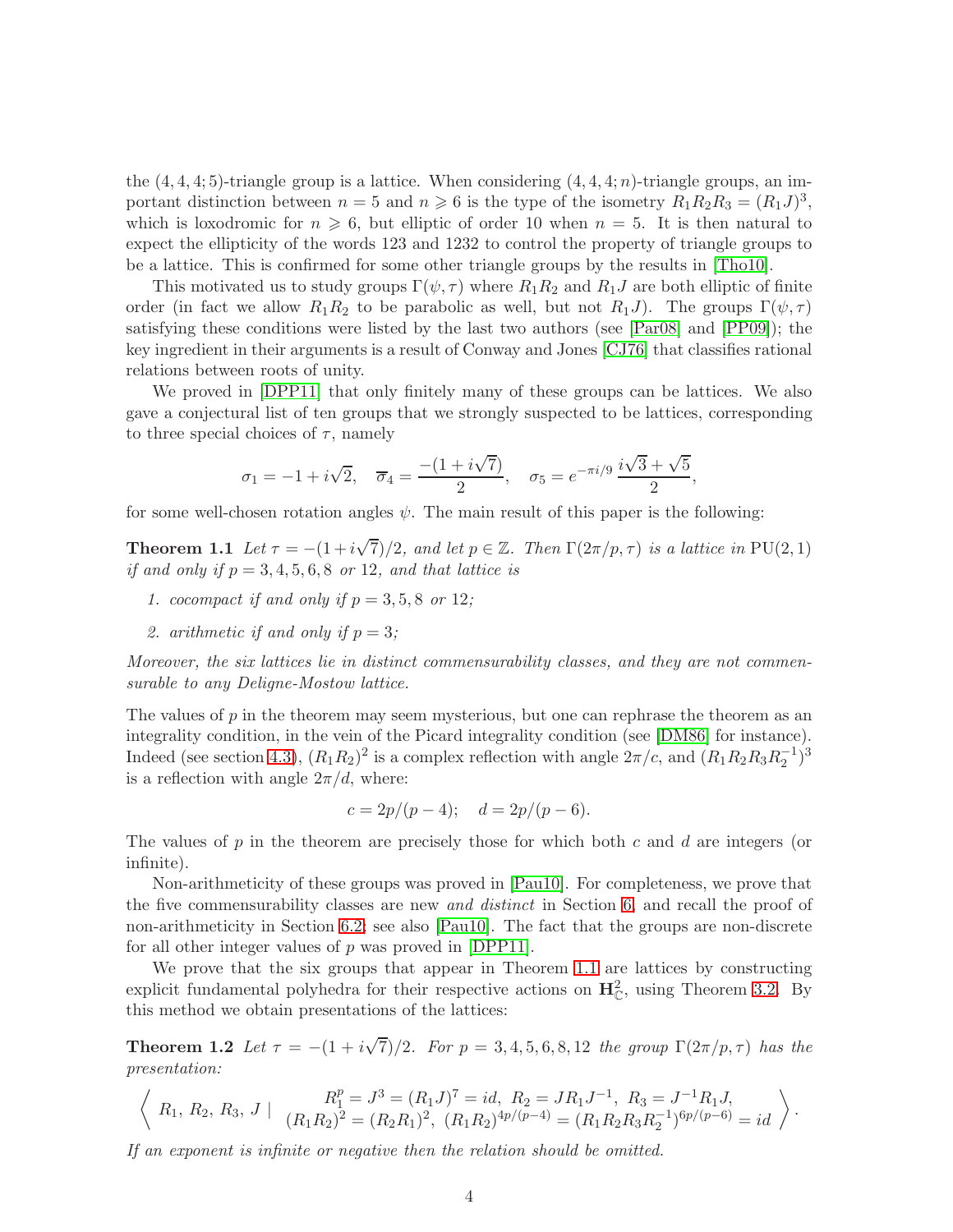Moreover, from the detailed analysis of the polyhedra and the groups, we obtain the orbifold Euler characteristic  $\chi$  of the quotient orbifolds (hence their complex hyperbolic volume which is  $8\pi^2\chi/3$ :

**Theorem 1.3** Let  $\tau = -(1 + i\sqrt{7})/2$ . Let  $\chi(2\pi/p, \tau)$  be the orbifold Euler characteristic of the orbifold  $\Gamma(2\pi/p, \tau) \backslash \mathbf{H}_{\mathbb{C}}^2$ . Then  $\chi(2\pi/p, \tau)$  has the following values

| $\chi(2\pi/p, \tau)$ 2/63 25/224 47/280 25/126 99/448 221/1008 |  |  |  |
|----------------------------------------------------------------|--|--|--|

These statements prove our conjecture from [\[DPP11\]](#page-75-8) for five groups out of ten. The corresponding statement about lattices with  $\tau = \sigma_1$  and  $\tau = \sigma_5$  would follow from similar techniques, but some of the verifications are too tedious to be written up here.

For a fixed value of  $\tau$  the number of sides of the domain is the same, and the combinatorial structure is very similar. For each of the groups presented in the paper, the domain has 28 sides, but there are only two isometry types of sides (the domain is invariant under a regular elliptic element of order 7, and sides are paired isometrically). This decreases the complexity enough to make it possible to present most of the proof in detail on paper.

For  $\sigma_1$  (resp.  $\sigma_5$ ), our construction would produce a polyhedron with 64 (resp. 130) sides, and there would be four (resp. three) isometry types of sides. This makes some of the verifications longer, but not more difficult in any essential way. One important place where the arguments would be more painful is the verification that the bounding pyramids glue to build a copy of  $S^3$ , see section [4.7](#page-37-0) of the present paper. In these more complicated cases, one could resort to the solution of the Poincar´e conjecture, and check only that the bounding 3-complex is a manifold with trivial fundamental group; that argument can easily be automatized, but the computation would be difficult to write down on paper.

Our main results are proved using a standard application of the Poincar´e polyhedron theorem, but we also provide new, useful techniques for studying fundamental domains for lattices in  $PU(2, 1)$ .

We apply systematic techniques for producing a fundamental domain with fairly simple combinatorics and with sides contained in bisectors (as other nice features, all vertices are fixed by specific isometries in the group, and all 1-faces of our polyhedron are chosen to be geodesic arcs). These techniques, which were in part inspired by the construction in [\[Sch03\]](#page-76-9), will be briefly summarized in section [4.4.](#page-25-0)

Another novel aspect is the provision of efficient computational tools in Section [4.8](#page-42-0) for certification of the combinatorics of a polyhedron bounded by (finitely many) bisectors. We summarize these techniques, since they have not systematically been used in the literature.

The determination of the combinatorics amounts to solving a system of (finitely many) quadratic inequalities in the real and imaginary parts of ball coordinates, for which no standard computational techniques are known. The main difficulty is to determine which pairs of bisectors contain a non-empty 2-face, and to give a precise list of the vertices and edges adjacent to that 2-face.

Using geometric properties of bisectors and bisector intersections (see Section [2.3\)](#page-7-0), we can give parameters for any intersection  $\mathscr{B}_1 \cap \mathscr{B}_2$  of bisectors, and write explicit equations for the intersection  $\mathscr{B}_1 \cap \mathscr{B}_2 \cap \mathscr{B}_3$  for any third bisector  $\mathscr{B}_3$ . For well-chosen parametrizations, these equations are given by polynomials in two variables, quadratic in each variable. This is a consequence of the fact that the (hyperbolic cosine of the) distance between two points in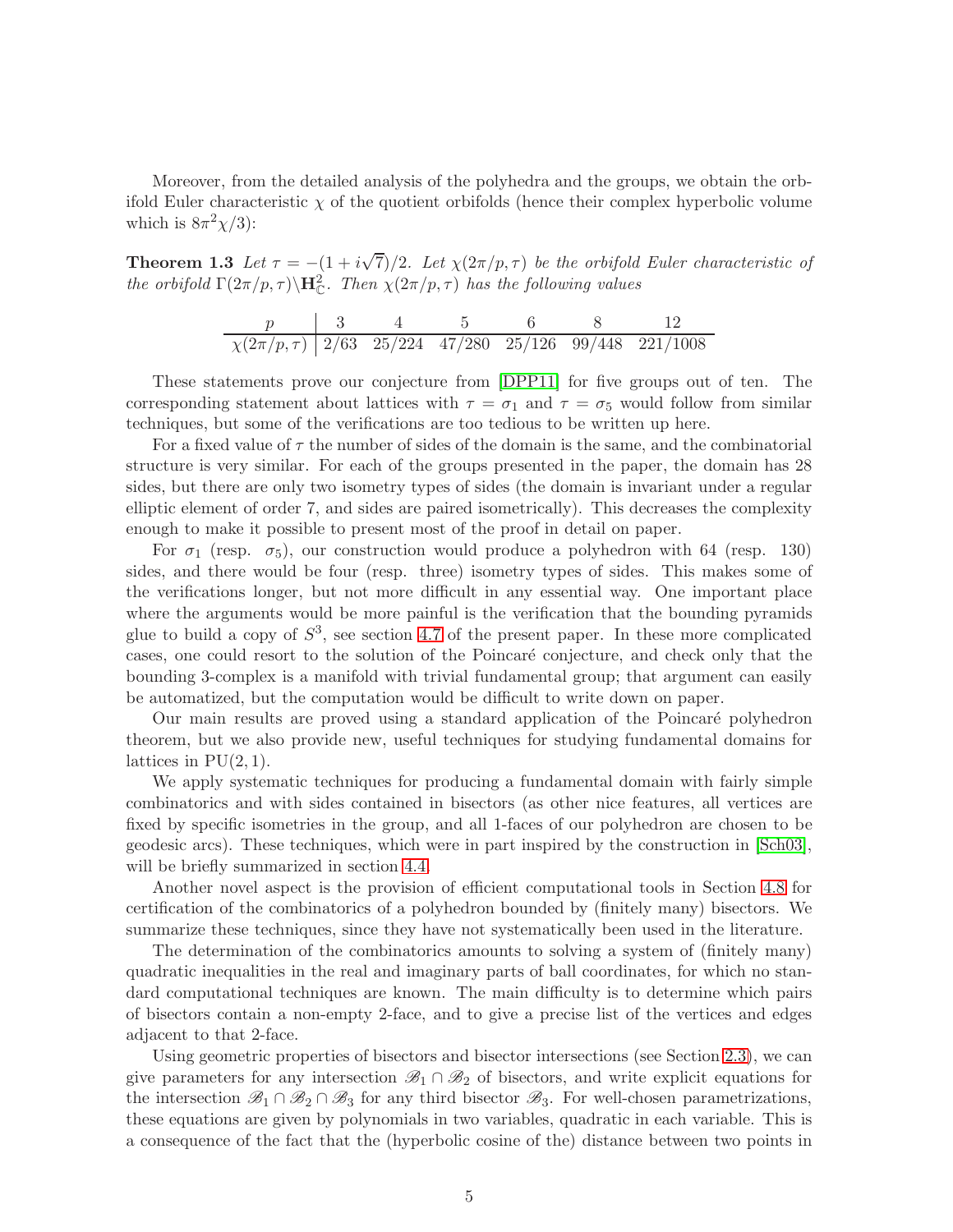$H_C^2$  is given by a quadratic polynomial in the real and imaginary part of affine coordinates for the points. The coefficients of these polynomial equations are algebraic numbers (in fact, they lie in the adjoint trace field), which allows for arbitrary precision calculations.

The determination of the combinatorics is then reduced to the minimization of finitely many polynomials in two variables on finitely many polygonal regions, where the polygons are bounded by plane curves of degree at most two. We perform this minimization by computing the critical points of the above polynomials, which can be done by exact computations since the coefficients are known exactly. Even though these verifications can in principle be performed by hand, it is most reasonable to use a computer, given the large number of computations. Open source software that performs the necessary checks is available on the first author's web page.

Most of these techniques are completely general, and can be used to reduce the certification of fundamental domains for discrete subgroups of  $PU(2, 1)$  to a finite number of verifications. Note that the determination of fundamental domains is clearly important in the context of the search of non-arithmetic lattices, but it is also important for arithmetic ones, where discreteness comes for free. For instance, the determination of explicit group presentations for small covolume arithmetic lattices in  $PU(2, 1)$  allowed Cartwright and Steger to complete the classification of fake projective planes (see [\[PY07\]](#page-76-1) and [\[CS10\]](#page-74-1)).

The paper is organized as follows. In Sections [2](#page-5-0) and [3](#page-12-0) we give well-known background material. Section [4](#page-20-0) starts by establishing basic notation for the specific groups we study in the paper. We then sketch the general procedure that was used in order to produce the combinatorial model for our fundamental polyhedron (Sections [4.3](#page-22-0) and [4.4\)](#page-25-0).

The details of the combinatorial model  $\hat{E}$  for the groups that appear in this paper (incidence properties of facets of various dimensions) are discussed in Section [4.6,](#page-31-0) and the strategy to show that it is homeomorphic to its geometric realization  $E$  is outlined in Section [4.6.2.](#page-35-0) To that end, an important point is to show that the 3-skeleton of  $\hat{E}$  is homeomorphic to  $S^3$ , which is proved in section [4.7.](#page-37-0) We then show that the geometric realization of  $\hat{E}$  is embed-ded, see Section [4.8;](#page-42-0) apply the Poincaré polyhedron theorem to E in order to show that our groups are lattices, Section [5;](#page-59-0) and finally we show that these lattices are non-arithmetic and not commensurable to each other or to any Deligne-Mostow lattice, Section [6.](#page-70-0)

Acknowledgements: The authors would like to thank the following institutions for their support during the preparation of this paper, in chronological order: the University of Utah, Université de Fribourg, Durham University, Université de Grenoble, Arizona State University. The authors acknowledge support from the ANR through the program "Structures Géométriques et Triangulations", NSF grants DMS 1107452, 1107263, 1107367 (the GEAR Network) and ICERM at Brown University. The third author was also partially supported by SNF grant 200020-121506/1 and NSF grant DMS 1007340/1249147. The authors would also like to thank Bernard Parisse and Fabrice Rouillier for useful assistance on the computational aspects of this project, as well as the referee for several suggestions which improved the exposition of the paper.

# <span id="page-5-0"></span>2 Complex hyperbolic geometry

We define complex hyperbolic space, introduce totally geodesic subspaces and bisectors, and review properties of bisector intersections. Most of this material may be found in [\[Gol99\]](#page-75-12).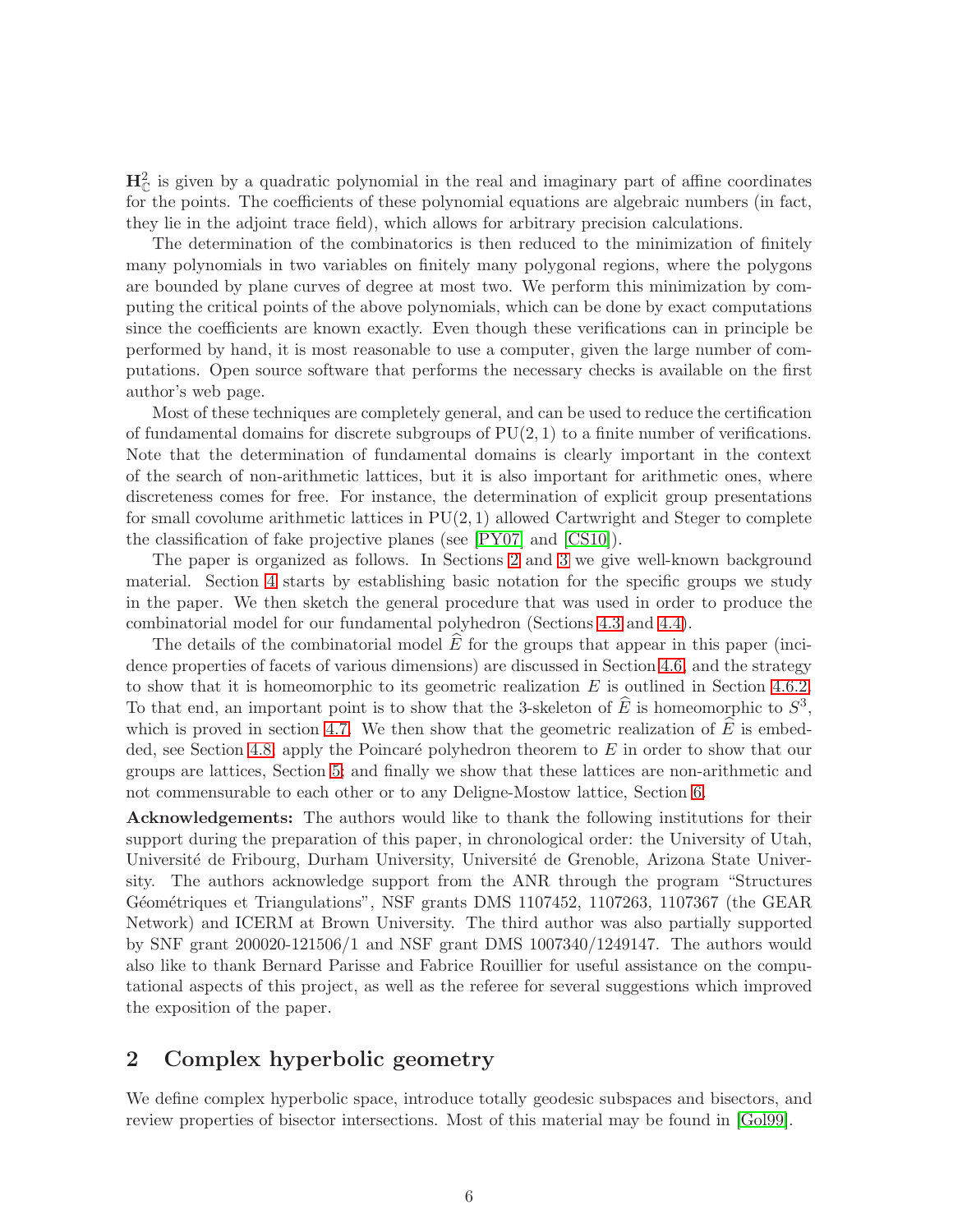#### 2.1 Complex hyperbolic space

We define  $\mathbf{H}_{\mathbb{C}}^n$  to be the subset of  $\mathbf{P}_{\mathbb{C}}^n$  consisting of negative complex lines in  $\mathbb{C}^{n,1}$ . Here  $\mathbb{C}^{n,1}$ denotes  $\mathbb{C}^{n+1}$  equipped with a Hermitian form of signature  $(n,1)$ , and a negative line is one spanned by a vector  $\mathbf{u} \in \mathbb{C}^{n,1}$  with  $\langle \mathbf{u}, \mathbf{u} \rangle < 0$ . There is a natural action on  $\mathbf{H}_{\mathbb{C}}^n$  of the unitary group of the Hermitian form, which is denoted by  $U(n, 1)$ . We shall often work with  $SU(n, 1)$ , which is an  $(n + 1)$ -fold cover of the projective group  $PU(n, 1)$ .

Up to scaling,  $\mathbf{H}_{\mathbb{C}}^n$  carries a unique U(n, 1)-invariant Riemannian metric, which makes it a symmetric space. It is well known that  $\mathbf{H}_{\mathbb{C}}^{n}$  is a complex space form, in fact the holomorphic sectional curvature of the above metric is equal to  $-1$ . This implies that real sectional curvatures are pinched between  $-1$  and  $-1/4$  (when  $n = 1$  the curvature is in fact constant).

It is a standard fact that the group of holomorphic isometries of  $\mathbf{H}_{\mathbb{C}}^{n}$  is precisely  $PU(n, 1)$ . The full group  $\text{Isom}(\mathbf{H}_{\mathbb{C}}^n)$  contains  $PU(n, 1)$  with index 2, the other component consisting of all anti-holomorphic isometries (an example of which is complex conjugation in affine coordinates, provided that the Hermitian form has real entries).

The only metric information we will need in this paper is the following distance formula:

$$
\cosh\left(\frac{d(u,v)}{2}\right) = \frac{|\langle \mathbf{u}, \mathbf{v} \rangle|}{\sqrt{\langle \mathbf{u}, \mathbf{u} \rangle \langle \mathbf{v}, \mathbf{v} \rangle}},\tag{1}
$$

where **u**, **v** denote lifts of u, v to  $\mathbb{C}^{n+1}$ . The standard choice of a Hermitian form of signature  $(n, 1)$  is the Lorentzian form

$$
\langle \mathbf{u}, \mathbf{v} \rangle = -u_0 \overline{v}_0 + u_1 \overline{v}_1 + \dots + u_n \overline{v}_n. \tag{2}
$$

In the affine coordinates  $(z_1, \ldots, z_n) = (u_1/u_0, \ldots, u_n/u_0)$  for the chart  $\{u_0 \neq 0\}$  of  $\mathbf{P}_{\mathbb{C}}^n$ , complex hyperbolic space corresponds to the unit ball  $|z_1|^2 + \cdots + |z_n|^2 < 1$ . We will denote  $\overline{\mathbf{H}}_{\mathbb{C}}^{n} = \mathbf{H}_{\mathbb{C}}^{n} \cup \partial \mathbf{H}_{\mathbb{C}}^{n}$  the corresponding closed ball.

We will use the standard classification of isometries of negatively curved spaces into elliptic, parabolic and hyperbolic isometries, with the following refinements. An elliptic element of  $PU(n, 1)$  is called **regular elliptic** if any of its lifts to  $U(n, 1)$  has distinct eigenvalues. In particular, regular elliptic isometries have isolated fixed points in  $\mathbf{H}_{\mathbb{C}}^{n}$  (given by the single negative eigenspace). When  $n = 2$ , non-regular elliptic isometries of  $\mathbf{H}_{\mathbb{C}}^2$  have two distinct eigenvalues, one simple and one double eigenvalue. These elements are called complex reflections in points or in lines, depending on the sign of the simple eigenspace.

#### <span id="page-6-0"></span>2.2 Totally geodesic subspaces

If  $V \subset \mathbb{C}^{n,1}$  is any complex linear subspace where the restriction of the Hermitian form has signature  $(k, 1)$ , then the set of negative complex lines in V gives a copy of  $\mathbf{H}_{\mathbb{C}}^{k}$ , which can easily be checked to be totally geodesic. In terms of the ball model, they correspond to the intersection with the unit ball of complex affine subspaces in  $\mathbb{C}^n$ . When  $k = n - 1$ , the subspaces  $V$  as above are simply obtained by taking the orthogonal complement of a positive vector **n**, which we refer to as a **polar vector** to the corresponding complex hyperplane. When  $k = 1$ , the complex totally geodesic submanifolds described above are called **complex** lines, or complex geodesics. Note that there is a unique complex line joining any two distinct points in  $\mathbf{H}_{\mathbb{C}}^n$ .

Similarly, some R-linear subspaces can be used to produce totally geodesic submanifolds, namely those where the Hermitian form restricts to a quadratic form of hyperbolic signature.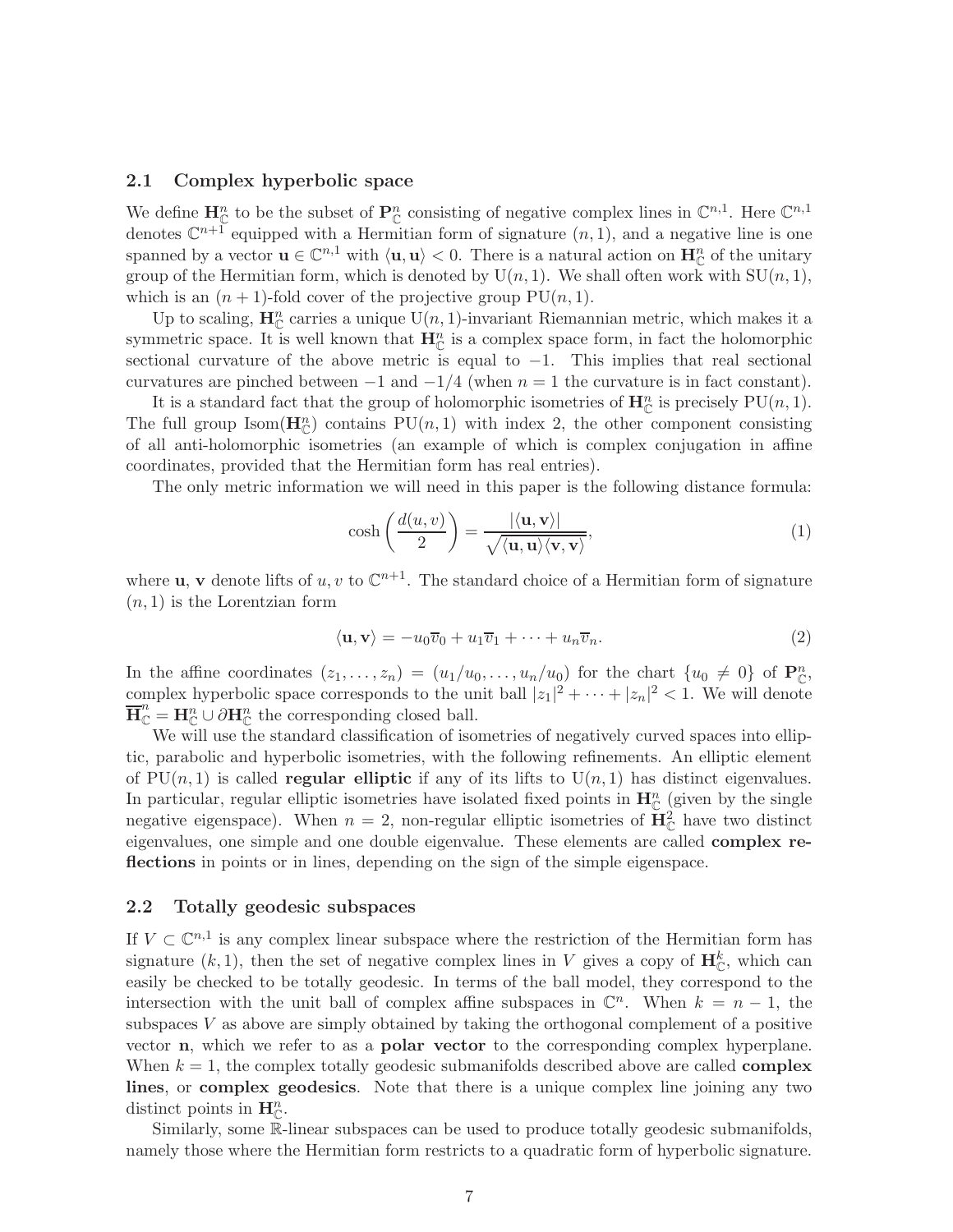These yield copies of  $\mathbf{H}_{\mathbb{R}}^k$ ,  $k \leq n$  (with real sectional curvature  $-1/4$ ). For  $k = 1$  these are precisely the real geodesics, and for  $k = 2$ , they are called R-planes.

It is a standard fact that every complete totally geodesic submanifold is in one of the two families described above (see [\[Gol99\]](#page-75-12), Section 3.1.11). Note that in particular, there are no totally geodesic real hypersurfaces in complex hyperbolic spaces.

#### <span id="page-7-0"></span>2.3 Bisectors

The basic building blocks for our fundamental domains are bisectors, which are hypersurfaces equidistant from two given points. Their geometric structure has been analyzed in great detail in [\[Mos80\]](#page-76-0), [\[Gol99\]](#page-75-12), we only recall a few facts that will be needed in the paper.

Given two distinct points  $p_0, p_1 \in \mathbf{H}_{\mathbb{C}}^n$ , write

$$
\mathscr{B}(p_0, p_1) = \{u \in \mathbf{H}_{\mathbb{C}}^n : d(u, p_0) = d(u, p_1)\}\
$$

for the bisector equidistant from  $p_0$  and  $p_1$ .

There is some freedom in choosing the pair of points  $p_0$ ,  $p_1$ , but perhaps surprisingly, the possible choices are much more constrained than in constant curvature geometries. Indeed, the points  $q_0$  for which there exists a  $q_1$  with  $\mathscr{B}(q_0, q_1) = \mathscr{B}(p_0, p_1)$  all lie on the complex line through  $p_0$  and  $p_1$ ; thus the complex line through the two points is canonically attached to the bisector, and is called its complex spine.

The real spine is the intersection of the complex spine with the bisector itself, which is a (real) geodesic; it is the locus of points inside the complex spine which are equidistant from  $p_0$  and  $p_1$ . It consists of points  $z \in \mathbf{H}_{\mathbb{C}}^n$  associated to negative vectors  $\mathbf{u} \in \mathbb{C}^{n,1}$  that are in the complex span of  $\mathbf{p}_0$  and  $\mathbf{p}_1$  and that satisfy

<span id="page-7-1"></span>
$$
|\langle \mathbf{u}, \mathbf{p}_0 \rangle| = |\langle \mathbf{u}, \mathbf{p}_1 \rangle|, \tag{3}
$$

where  $\mathbf{p}_0$  and  $\mathbf{p}_1$  denote lifts of  $p_0$  and  $p_1$  to  $\mathbb{C}^{n,1}$  with the same norm (e.g. one could take  $\langle \mathbf{p}_0, \mathbf{p}_0 \rangle = \langle \mathbf{p}_1, \mathbf{p}_1 \rangle = -1$ . The nonzero vectors in  $\text{Span}_{\mathbb{C}}(\mathbf{p}_0, \mathbf{p}_1)$  satisfying [\(3\)](#page-7-1), but that are not necessarily negative, span a real projective line in  $\mathbf{P}_{\mathbb{C}}^n$ , which we call the **extended real** spine of the bisector.

We will sometimes describe bisectors by giving two points of their extended real spines; as mentioned in Section [2.2,](#page-6-0) we can think of a real geodesic as a real 1-dimensional hyperbolic space. Hence, we can describe it as the projectivization of a totally real 2-dimensional subspace of  $\mathbb{C}^{n,1}$ , i.e. we take two vectors **v** and **w** in  $\mathbb{C}^{n+1}$  with  $\langle \mathbf{v}, \mathbf{w} \rangle \in \mathbb{R}$ , and consider their real span. The simplest way to guarantee that the span really yields a geodesic in  $\mathbf{H}_{\mathbb{C}}^{n}$ is to require moreover that v and w form a Lorentz basis, i.e.  $\langle v, v \rangle = -1$ ,  $\langle w, w \rangle = 1$  and  $\langle \mathbf{v}, \mathbf{w} \rangle = 0.$ 

Recall that bisectors are *not* fixed point sets of any isometric involution, since they are not totally geodesic. According to the discussion in Section [2.2,](#page-6-0) there are two kinds of maximal totally geodesic submanifolds contained in a given bisector. The complex ones are called complex slices of  $\mathcal{B}$ ; they are the preimages of points of the real spine under orthogonal projection onto the complex spine. They can also be described as hyperplanes with polar vectors  $\mathbf{n} \in \mathbb{C}^{n,1}$  satisfying  $\langle \mathbf{n}, \mathbf{n} \rangle > 0$  and  $|\langle \mathbf{n}, \mathbf{p}_0 \rangle| = |\langle \mathbf{n}, \mathbf{p}_1 \rangle|$ , see equation [\(3\)](#page-7-1). The totally real submanifolds that are contained in  $\mathscr B$  are precisely those containing the real spine and are called **real slices** of  $\mathscr{B}$ .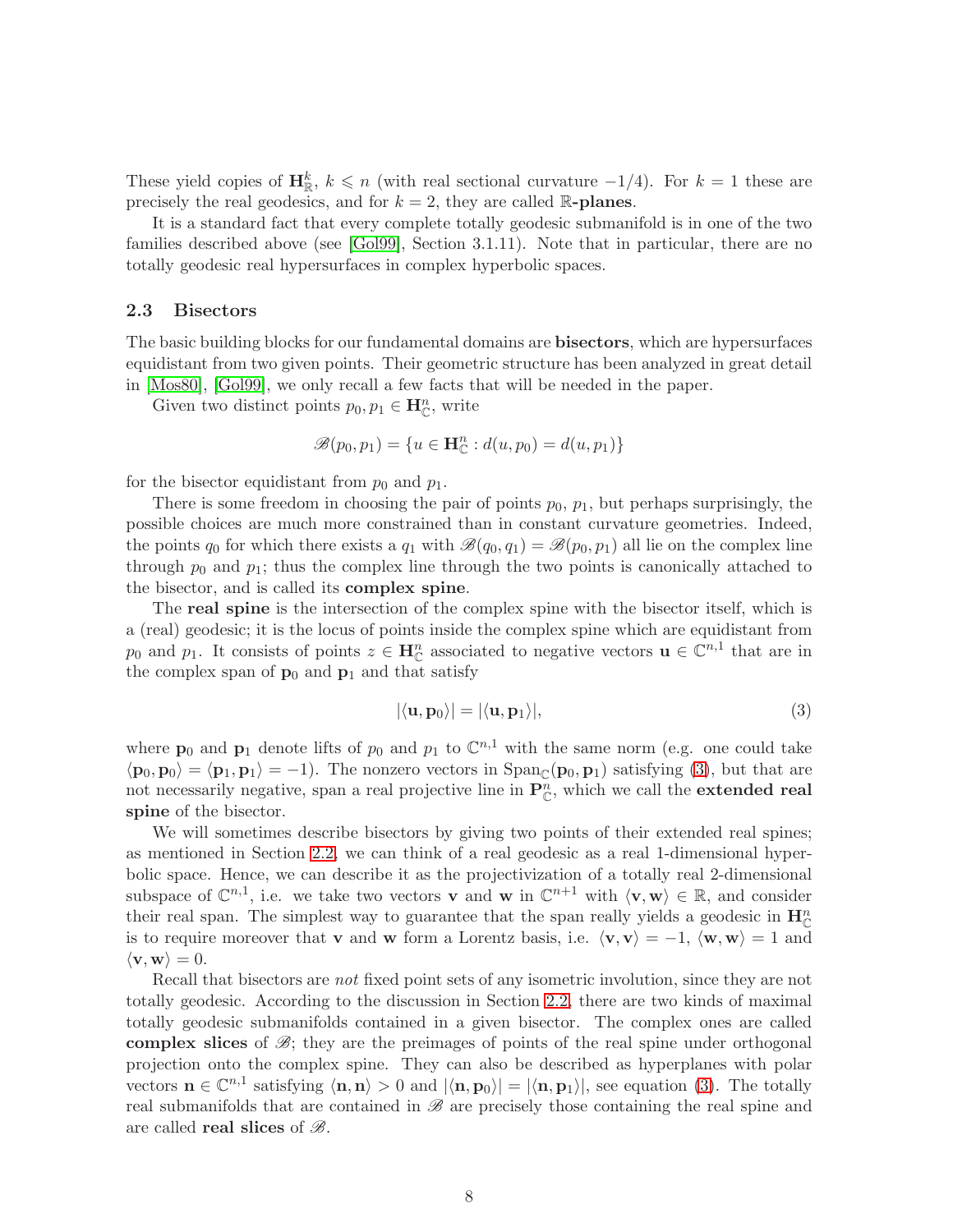#### 2.4 Bisectors and geodesics

Several times in the paper, we will need to determine when a geodesic arc is contained in a bisector. Recall that bisectors in  $\mathbf{H}_{\mathbb{C}}^2$  are not convex: given two distinct points p, q in a bisector  $\mathscr{B}$ , the geodesic through p and q is in general not contained in  $\mathscr{B}$ . This is stated more precisely in the following (see Theorem 5.5.1 of [\[Gol99\]](#page-75-12)).

**Lemma 2.1** Let  $\alpha \subset \mathbf{H}_{\mathbb{C}}^2$  be a real geodesic, and let  $\mathscr{B}$  be a bisector. Then  $\alpha$  is contained in  $\mathscr{B}$  if and only if it is contained either in a real slice or in a complex slice of  $\mathscr{B}$ .

In particular, we have:

**Lemma 2.2** Let u and v be distinct points of a bisector  $\mathcal{B}$ , such that u is on the real spine of  $\mathscr{B}$ . Then the geodesic through u and v is contained in  $\mathscr{B}$ .

Indeed, if v is in the complex slice through u this is obvious. Otherwise, taking lifts **u**, **v** of u, v, the point v is in a slice  $\mathbf{w}^{\perp}$  with  $\langle \mathbf{u}, \mathbf{w} \rangle \neq 0$  in which case  $\mathbf{u}, \mathbf{v}, \mathbf{w}$  are linearly independent. Since  $\langle v, w \rangle = 0$ , we can normalize **u**, **v**, **w** to have pairwise real inner products, so they span a copy of  $\mathbf{H}_{\mathbb{R}}^2$  which contains the real spine of  $\mathscr{B}$ , i.e. they span a real slice of  $\mathscr{B}$ .

<span id="page-8-0"></span>The following result will also be useful (see also Lemma 2.2 of [\[DFP05\]](#page-74-5) for a related statement).

**Lemma 2.3** Let  $\mathscr B$  be a bisector and let  $C$  be a complex line orthogonal to a complex slice of  $\mathscr{B}$ . Then  $C \cap \mathscr{B}$  is a real geodesic contained in a real slice of  $\mathscr{B}$ .

PROOF. In the unit ball, we may normalize the real spine  $\sigma$  of  $\mathscr{B}$  to be the set of points of the form  $(x_1, 0)$ , with  $x_1 \in \mathbb{R}$ , the slice of  $\mathscr{B}$  to be  $\{z_1 = 0\}$ , and C to be of the form  ${z_2 = \beta}$  for some  $\beta$  (with  $|\beta| < 1$ ). Since orthogonal projection onto  ${z_2 = 0}$  is just the usual projection onto the first coordinate axis, and a bisector is the preimage of its real spine under orthogonal projection onto its complex spine,  $C \cap \mathscr{B}$  is given by  $(x_1, \beta)$  with  $x_1 \in \mathbb{R}$ (and  $|x_1| < \sqrt{1-|\beta|^2}$ ). The latter curve is a geodesic; in fact it is the intersection  $C \cap L$  where L is obtained from the real ball  $B^2_{\mathbb{R}} \subset B^2_{\mathbb{C}}$  by applying the isometry  $(z_1, z_2) \mapsto (z_1, \frac{\beta}{\beta})$  $\frac{\beta}{|\beta|}z_2$ ).  $\Box$ 

#### 2.5 Coequidistant bisector intersections

It is well-known that bisector intersections can be somewhat complicated, see the detailed analysis in [\[Gol99\]](#page-75-12). In what follows, for simplicity of notation, we restrict ourselves to the case of complex dimension  $n = 2$ .

A simple way to get these intersections to be somewhat reasonable is to restrict to coequidistant pairs, i.e. intersections  $\mathscr{B}_1 \cap \mathscr{B}_2$  where  $\mathscr{B}_1, \mathscr{B}_2$  are equidistant from a common point  $p_0 \in \mathbf{H}_{\mathbb{C}}^n$ . We write  $\Sigma_1$ ,  $\Sigma_2$  for the complex spines of  $\mathscr{B}_1$ ,  $\mathscr{B}_2$  respectively, and  $\sigma_1$ ,  $\sigma_2$ for their real spines.

In view of the discussion in Section [2.3,](#page-7-0) it should be clear that this is a restrictive condition, which implies that  $\Sigma_1$ ,  $\Sigma_2$  intersect inside  $\mathbf{H}_{\mathbb{C}}^n$ . Since complex lines with two points in common coincide, there are two possibilities for coequidistant pairs  $\mathscr{B}_1, \mathscr{B}_2$ ; either the complex spines coincide or they intersect in a single point.

When the complex spines coincide, the bisectors are called **cospinal**, and the intersection is easily understood; it is non-empty if and only if the real spines  $\sigma_1$  and  $\sigma_2$  intersect, and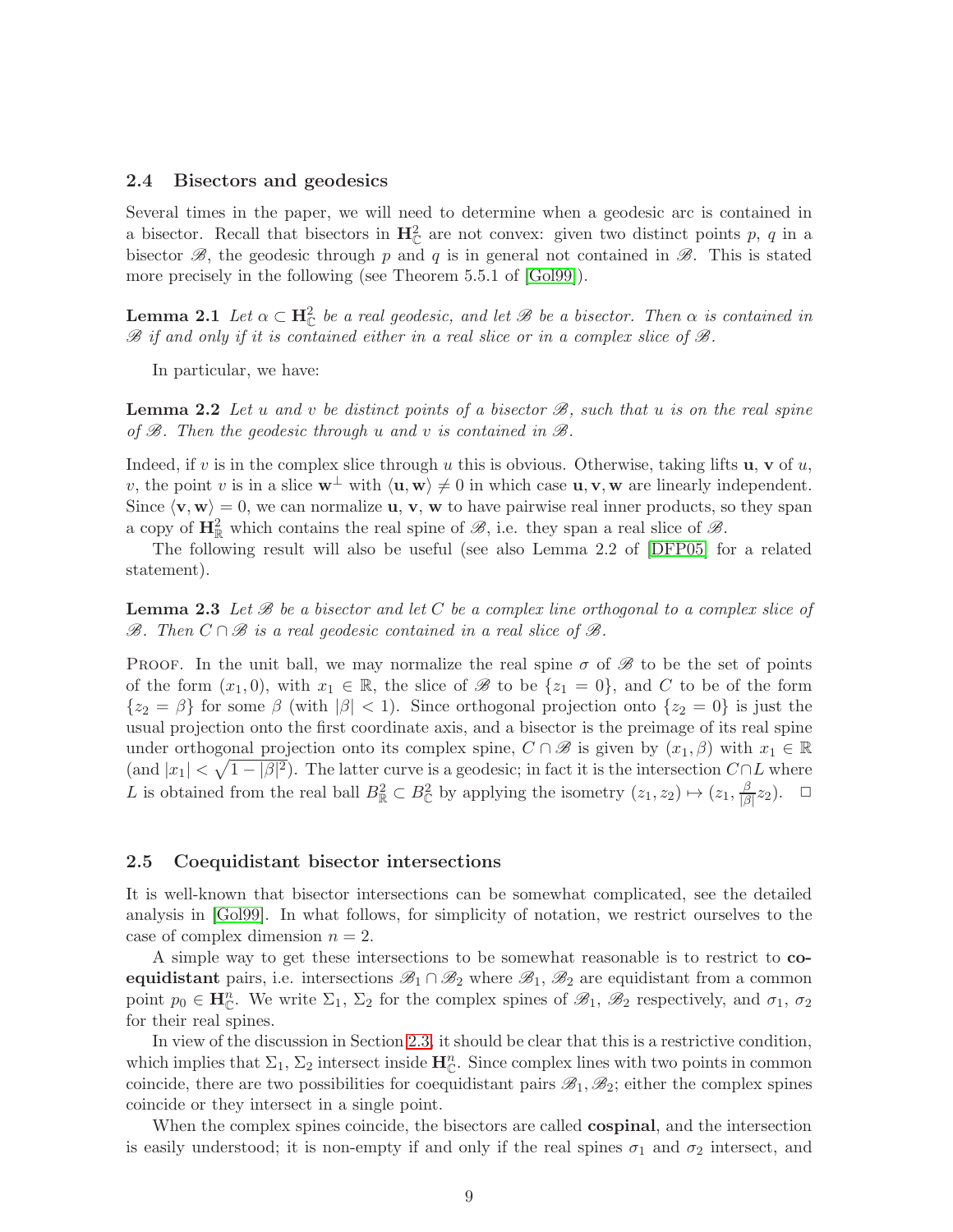in that case the intersection  $\mathscr{B}_1 \cap \mathscr{B}_2$  consists of a complex line (namely the complex line orthogonal to  $\Sigma_1 = \Sigma_2$  through  $\sigma_1 \cap \sigma_2$ ).

Now suppose  $\Sigma_1$  and  $\Sigma_2$  intersect in a point which lies outside of the real spines  $\sigma_1$  and  $\sigma_2$ , so that  $\mathscr{B}_1 \cap \mathscr{B}_2$  can be written as the equidistant locus from three points  $p_0, p_1, p_2$  which are not contained in a common complex line. The following important result is due to G. Giraud [\[Gir21\]](#page-75-13) (see also Theorem 8.3.3 of [\[Gol99\]](#page-75-12)).

<span id="page-9-0"></span>**Proposition 2.4** Let  $p_0, p_1, p_2$  be distinct points in  $\mathbf{H}_{\mathbb{C}}^2$ , not all contained in a complex line. When it is non empty, the intersection  $\mathscr{B}(p_0, p_1) \cap \mathscr{B}(p_0, p_2)$  is a (non-totally geodesic) smooth disk. Moreover, it is contained in precisely three bisectors, namely  $\mathscr{B}(p_0, p_1)$ ,  $\mathscr{B}(p_0, p_2)$  and  $\mathscr{B}(p_1, p_2)$ .

Definition 2.5 We define a Giraud disk to be a bisector intersection as in Proposition [2.4](#page-9-0) and we denote it by  $\mathscr{G}(p_0, p_1, p_2)$ .

Given a Giraud disk  $\mathscr{G} = \mathscr{B}_1 \cap \mathscr{B}_2 \cap \mathscr{B}_3$ , the complex slices of the three bisectors  $\mathscr{B}_i$  intersect  $\mathscr G$  in hypercycles, so that  $\mathscr G$  has three pairwise transverse foliations by arcs.

Parametrizing Giraud disks: Let  $p_j$  denote a lift of  $p_j$  to  $\mathbb{C}^3$ . By rescaling the lifts, we may assume that the three square norms  $\langle \mathbf{p}_j, \mathbf{p}_j \rangle$  are equal, and also that  $\langle \mathbf{p}_0, \mathbf{p}_1 \rangle$  and  $\langle \mathbf{p}_0, \mathbf{p}_2 \rangle$ are real and positive.

Now for  $j = 1, 2$ , consider  $\tilde{\mathbf{v}}_j = \mathbf{p}_0 - \mathbf{p}_j$  and  $\tilde{\mathbf{w}}_j = i(\mathbf{p}_0 + \mathbf{p}_j)$  (note that  $\tilde{\mathbf{v}}_j$  corresponds to the midpoint of the geodesic segment between  $p_0$  and  $p_j$ ), and normalize these to unit vectors  $\mathbf{v}_j = \tilde{\mathbf{v}}_j / \sqrt{-\langle \tilde{\mathbf{v}}_j, \tilde{\mathbf{v}}_j \rangle}$  and  $\mathbf{w}_j = \tilde{\mathbf{w}}_j / \sqrt{\langle \tilde{\mathbf{w}}_j, \tilde{\mathbf{w}}_j \rangle}$ .

Here recall that  $u\boxtimes v$  is the Hermitian cross product of u and v associated to the Hermitian form H (see p. 43 of [\[Gol99\]](#page-75-12)). By definition,  $\mathbf{u} \boxtimes \mathbf{v}$  is 0 if u and v are collinear, and spans their H-orthogonal complement otherwise. In other words, it is the Euclidean cross product of the vectors  $\mathbf{u}^* H$  and  $\mathbf{v}^* H$ , where H is the matrix defining the Hermitian form (the cross product makes sense because the vector space of homogeneous coordinates has dimension three).

Then the extended real spine of  $\mathscr{B}(p_0, p_i)$  is given by real linear combinations of  $\mathbf{v}_i$  and  $\mathbf{w}_j$ , so (lifts of) points in  $\mathscr{B}_1 \cap \mathscr{B}_2$  are given by negative vectors of the form

$$
V(t_1, t_2) = (\mathbf{w}_1 + t_1 \mathbf{v}_1) \boxtimes (\mathbf{w}_2 + t_2 \mathbf{v}_2), \tag{4}
$$

with  $t_1, t_2 \in \mathbb{R}$ . The only linear combinations we are missing with this parametrization of the extended real spines are  $v_1$  and  $v_2$ , but these are negative vectors so the projectivization of their orthogonal complement does not intersect  $\mathbf{H}_{\mathbb{C}}^2$ . We will call  $t_1$ ,  $t_2$  spinal coordinates for  $\mathscr G$ .

We will use this parametrization repeatedly; for now, note that, given three points  $p_0$ ,  $p_1$ and  $p_2$ , it is easy to determine whether the intersection  $\mathscr{B}(p_0, p_1) \cap \mathscr{B}(p_0, p_2)$  is empty or not. Indeed, negative vectors in  $\mathbb{C}^{2,1}$  are characterized by the fact that their orthogonal complement is a positive definite complex 2-plane, so the condition that  $(\mathbf{w}_1+t_1\mathbf{v}_1)\boxtimes(\mathbf{w}_2+t_2\mathbf{v}_2)$  is negative is equivalent to requiring that  $g(t_1, t_2) > 0$  where

$$
g(t_1, t_2) = \det \begin{bmatrix} \langle \mathbf{w}_1 + t_1 \mathbf{v}_1, \mathbf{w}_1 + t_1 \mathbf{v}_1 \rangle & \langle \mathbf{w}_1 + t_1 \mathbf{v}_1, \mathbf{w}_2 + t_2 \mathbf{v}_2 \rangle \\ \langle \mathbf{w}_2 + t_2 \mathbf{v}_2, \mathbf{w}_1 + t_1 \mathbf{v}_1 \rangle & \langle \mathbf{w}_2 + t_2 \mathbf{v}_2, \mathbf{w}_2 + t_2 \mathbf{v}_2 \rangle \end{bmatrix} . \tag{5}
$$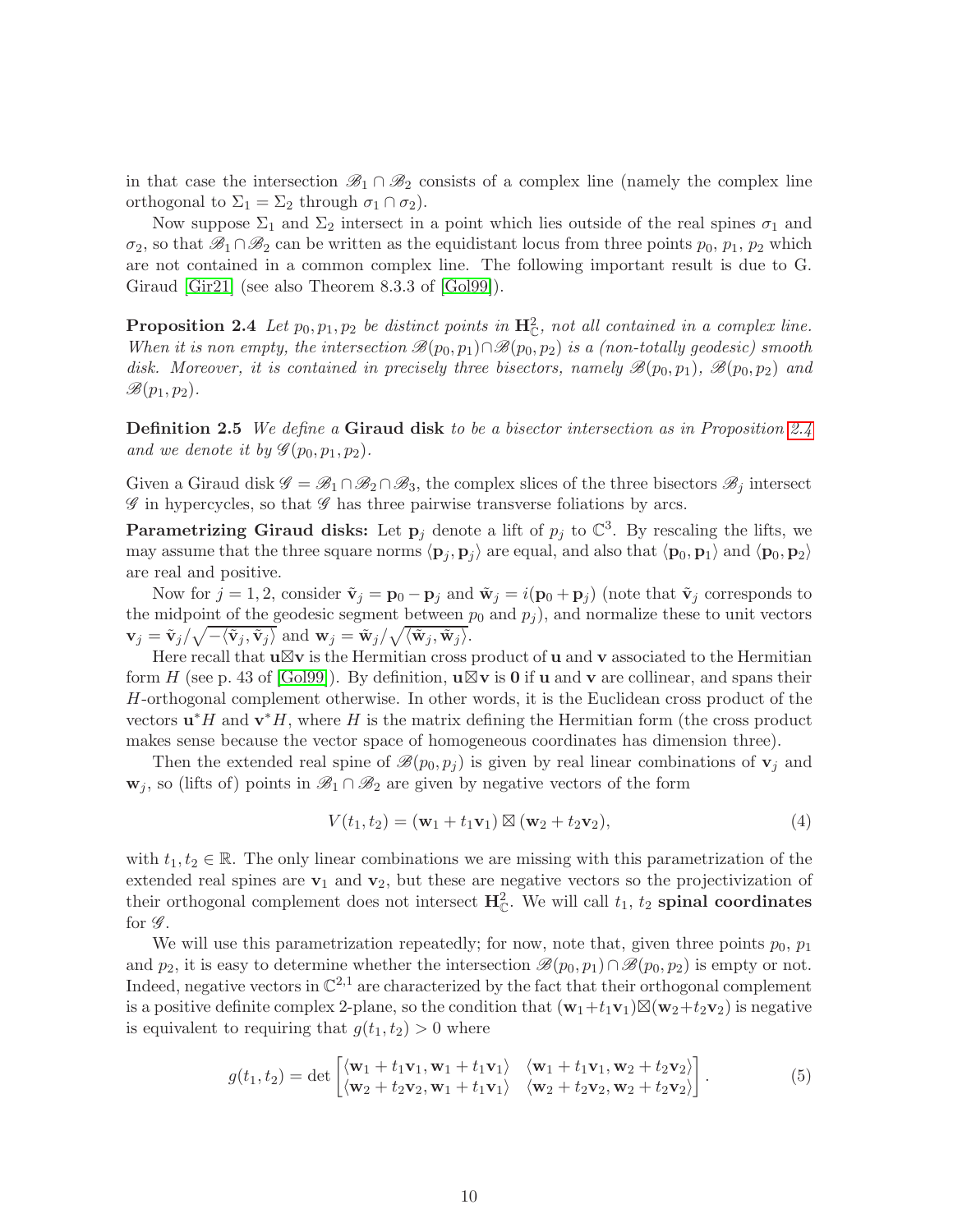#### 2.6 Cotranchal bisectors

We will encounter more complicated intersections than coequidistant ones. Two bisectors are called cotranchal if they have a common complex slice; the intersection of cotranchal bisectors is completely understood; see Thm 9.2.7 in [\[Gol99\]](#page-75-12).

**Theorem 2.6 (Goldman)** Let  $\mathscr{B}_1$ ,  $\mathscr{B}_2$  be distinct bisectors, with real spines  $\sigma_1$ ,  $\sigma_2$ . Assume that  $\mathscr{B}_1$  and  $\mathscr{B}_2$  share a complex slice  $C_0$ .

- (1) If  $\sigma_1$  and  $\sigma_2$  intersect, then  $\mathscr{B}_1 \cap \mathscr{B}_2$  is equal to  $C_0$ ;
- (2) If  $\sigma_1$  and  $\sigma_2$  lie in a common R-plane L and are ultraparallel, then  $\mathscr{B}_1 \cap \mathscr{B}_2 = C_0 \cup L$ ;
- (3) If  $\sigma_1$  and  $\sigma_2$  do not lie in a totally geodesic plane, then either  $\mathscr{B}_1 \cap \mathscr{B}_2 = C_0$ , or  $\mathscr{B}_1 \cap \mathscr{B}_2 = C_0 \cup R$  where R is diffeomorphic to a disk and  $R \cap C_0$  is a hypercycle.

Goldman's proof also gives a way to distinguish between the two very different possibilities that are described in case (3), working with Heisenberg coordinates for the vertices of the bisectors (which are the endpoints in  $\partial \mathbf{H}_{\mathbb{C}}^2$  of their real spines). We briefly review this in terms of our notation.

Let C be a complex line with polar vector **n**. Note that this implies  $\langle \mathbf{n}, \mathbf{n} \rangle > 0$ . Let  $\mathbf{v}_1$  and  $\mathbf{v}_2$  be two vectors in  $\mathbf{n}^{\perp}$  with  $\langle \mathbf{v}_j, \mathbf{v}_j \rangle < 0$ . Hence  $\mathbf{v}_j$  projects to a point  $v_j$  in  $\mathbf{H}_{\mathbb{C}}^2$ , which of course is in C. Consider bisectors  $\mathscr{B}_1$  and  $\mathscr{B}_2$  so that the extended real spine of  $\mathscr{B}_j$  contains **n** and **v**<sub>j</sub>. (Note that we have to be careful when choosing the lift **v**<sub>j</sub> in  $\mathbb{C}^{2,1}$  of the corresponding points  $v_i$  in C since we want the extended spine to be the real span of n and  $\mathbf{v}_j$ ; choosing a different lift of  $\mathbf{v}_j$  rotates  $\mathscr{B}_j$  around C.) We want to decide when the intersection of  $\mathscr{B}_1$  and  $\mathscr{B}_2$  is precisely C; see [\[Gol99\]](#page-75-12), [\[Hsi03\]](#page-75-14).

**Proposition 2.7** Let  $\mathcal{B}_1$ ,  $\mathcal{B}_2$  be cotranchal bisectors with common slice C. Let **n** be a polar vector for C and let  $\mathbf{v}_1, \mathbf{v}_2$  be negative vectors with  $\langle \mathbf{v}_i, \mathbf{n} \rangle = 0$  so that the extended real spine of  $\mathscr{B}_i$  is the real span of **n** and  $\mathbf{v}_i$ . Then the intersection of  $\mathscr{B}_1$  and  $\mathscr{B}_2$  is precisely C if and only if

$$
\langle \mathbf{v}_1, \mathbf{v}_1 \rangle \langle \mathbf{v}_2, \mathbf{v}_2 \rangle \geq \big( \Re \langle \mathbf{v}_1, \mathbf{v}_2 \rangle \big)^2.
$$

PROOF. By assumption C is a slice of  $\mathscr{B}_1$  and  $\mathscr{B}_2$ . The other slices are parametrized by the polar vectors  $t_i$ **n** + **v**<sub>j</sub> subject to  $\langle t_j$ **n** + **v**<sub>j</sub>,  $t_j$ **n** + **v**<sub>j</sub> $\rangle > 0$ . In other words,

<span id="page-10-0"></span>
$$
t_j^2 > \frac{-\langle \mathbf{v}_j, \mathbf{v}_j \rangle}{\langle \mathbf{n}, \mathbf{n} \rangle}.\tag{6}
$$

Hence we want to find conditions under which the corresponding slices are disjoint, for all  $t_1$ and  $t_2$  satisfying this inequality.

Two complex lines  $a^{\perp}$  and  $b^{\perp}$  are disjoint if and only if the restriction of the Hermitian form to the span of a and b is indefinite, so the above condition is equivalent to the following inequality being satisfied for all  $t_1$  and  $t_2$  in the range [\(6\)](#page-10-0):

<span id="page-10-1"></span>
$$
0 \leq \left| \langle t_1 \mathbf{n} + \mathbf{v}_1, t_2 \mathbf{n} + \mathbf{v}_2 \rangle \right|^2 - \langle t_1 \mathbf{n} + \mathbf{v}_1, t_1 \mathbf{n} + \mathbf{v}_1 \rangle \langle t_2 \mathbf{n} + \mathbf{v}_2, t_2 \mathbf{n} + \mathbf{v}_2 \rangle
$$
  
\n
$$
= -t_1^2 \langle \mathbf{n}, \mathbf{n} \rangle \langle \mathbf{v}_2, \mathbf{v}_2 \rangle + t_1 t_2 \langle \mathbf{n}, \mathbf{n} \rangle 2 \Re \langle \mathbf{v}_1, \mathbf{v}_2 \rangle - t_2^2 \langle \mathbf{n}, \mathbf{n} \rangle \langle \mathbf{v}_1, \mathbf{v}_1 \rangle
$$
  
\n
$$
+ \left| \langle \mathbf{v}_1, \mathbf{v}_2 \rangle \right|^2 - \langle \mathbf{v}_1, \mathbf{v}_1 \rangle \langle \mathbf{v}_2, \mathbf{v}_2 \rangle.
$$
 (7)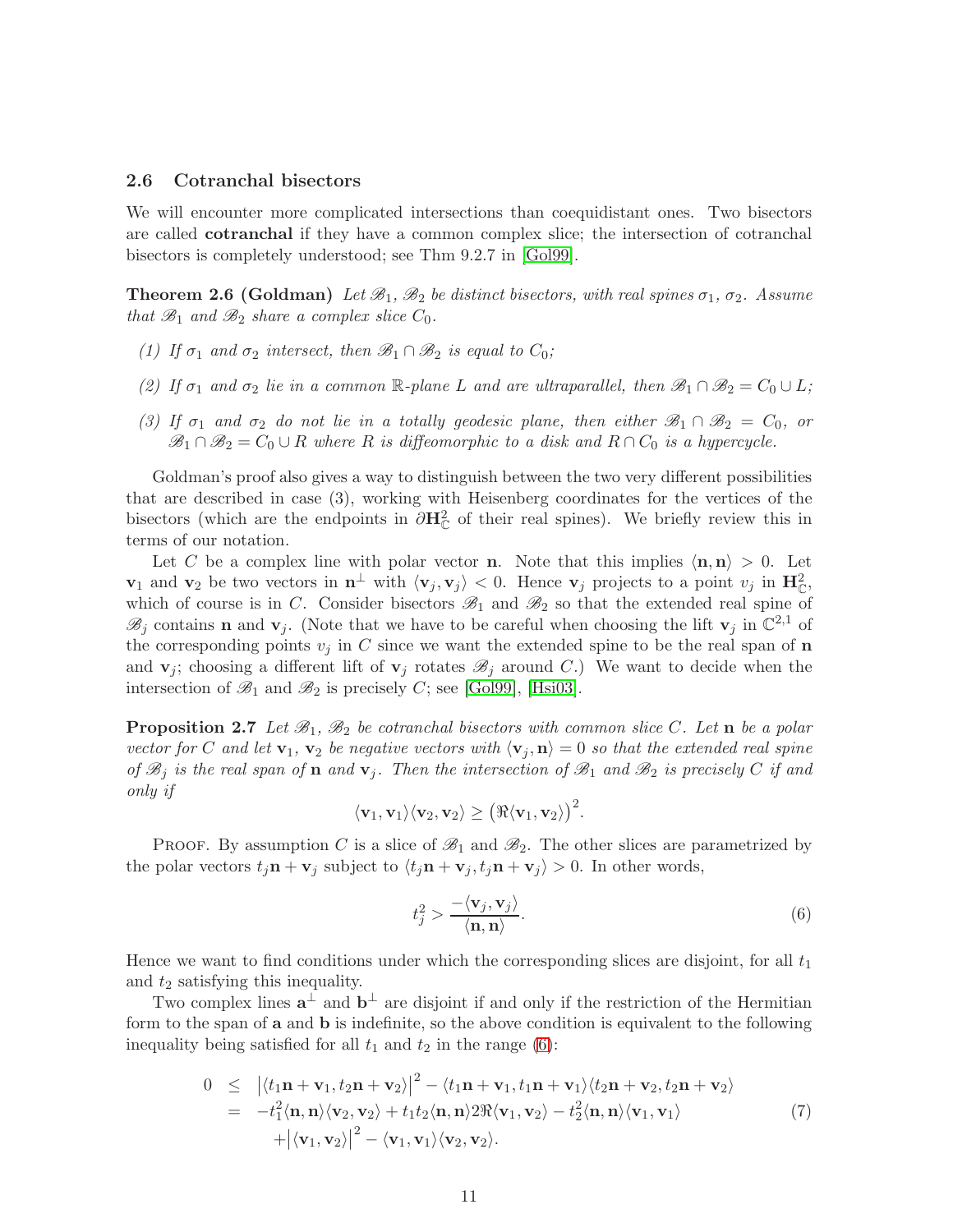First, note that the constant term is non-negative since

$$
1 \leq \cosh^2\left(\frac{d(v_1, v_2)}{2}\right) = \frac{\left|\langle \mathbf{v}_1, \mathbf{v}_2\rangle\right|^2}{\langle \mathbf{v}_1, \mathbf{v}_1\rangle \langle \mathbf{v}_2, \mathbf{v}_2\rangle}.
$$

Therefore, the expression in [\(7\)](#page-10-1) is always non-negative if and only if its quadratic part is positive semi-definite. (Recall  $\langle \mathbf{n}, \mathbf{n} \rangle > 0$  and  $\langle \mathbf{v}_i, \mathbf{v}_j \rangle < 0$ .) This is equivalent to

$$
\langle \mathbf{v}_1, \mathbf{v}_1 \rangle \langle \mathbf{v}_2, \mathbf{v}_2 \rangle \ge (\Re \langle \mathbf{v}_1, \mathbf{v}_2 \rangle)^2.
$$

Finally, note that the range [\(6\)](#page-10-0) is irrelevant in the argument as we may rescale  $t_1$  and  $t_2$ without affecting the sign of the quadratic form.  $\Box$ 

#### 2.7 Computational issues

As described in the previous sections, bisector intersections can be studied by checking the sign of various functions, sometimes defined in a somewhat complicated compact region.

This will be facilitated by the fact that all geometric objects we introduce are defined over specific number fields. For general computational tools in number fields, see [\[Coh93\]](#page-74-10). Throughout this section, we denote by k a number field, and we assume complex hyperbolic space is given as the set of lines in projective space that are negative with respect to a Hermitian inner product defined over k.

**Definition 2.8** A point  $p \in \mathbb{P}_{\mathbb{C}}^2$  will be called k-rational if it can be represented by a vector in  $k^3$ . A real geodesic will be called k-rational if it can be parametrized by vectors of the form  $\mathbf{v}+t\mathbf{w}$   $(t \in \mathbb{R})$  with  $\mathbf{v}, \mathbf{w} \in k^3$ . A bisector will be called k-rational if its real spine is k-rational.

Note that a real geodesic through two  $k$ -rational points is automatically  $k$ -rational. Indeed, if  $v \neq w$  are two k-rational points in  $\mathbf{H}_{\mathbb{C}}^2$ , then they have lifts to  $\mathbf{v}, \mathbf{w} \in k^3$  such that  $\langle \mathbf{v}, \mathbf{w} \rangle$  is real and positive (given any two lifts, multiply  $w$  by  $\langle v, w \rangle$ , which is in k because the Hermitian form is defined over k). The real geodesic segment from  $v$  to  $w$  is then parametrized by vectors of the form  $\mathbf{v} + t(\mathbf{w} - \mathbf{v}), t \in [0, 1],$  where  $\mathbf{v}$  and  $\mathbf{w}$  are k-rational. In these circumstances, we will also say that the geodesic segment  $[v, w]$  is k-rational.

Note also that a bisector is k-rational if and only if it can be written as  $\mathscr{B}(p,q)$  for some  $k$ -rational points  $p, q$ .

**Proposition 2.9** Let  $[p,q]$  be a geodesic segment defined by k-rational endpoints. Let  $\mathcal{B}$  be a k-rational bisector. The following statements can be checked by performing arithmetic in  $k$ :

- p is in  $\mathscr{B}$  (resp. p is not in  $\mathscr{B}$ );
- [p, q] is contained in  $\mathscr{B}$ ;
- [p, q] is in a specific component of  $\mathbf{H}_{\mathbb{C}}^2 \setminus \mathscr{B}$ .
- p is in  $\mathscr B$  and  $[p,q]$  is tangent to  $\mathscr B$ .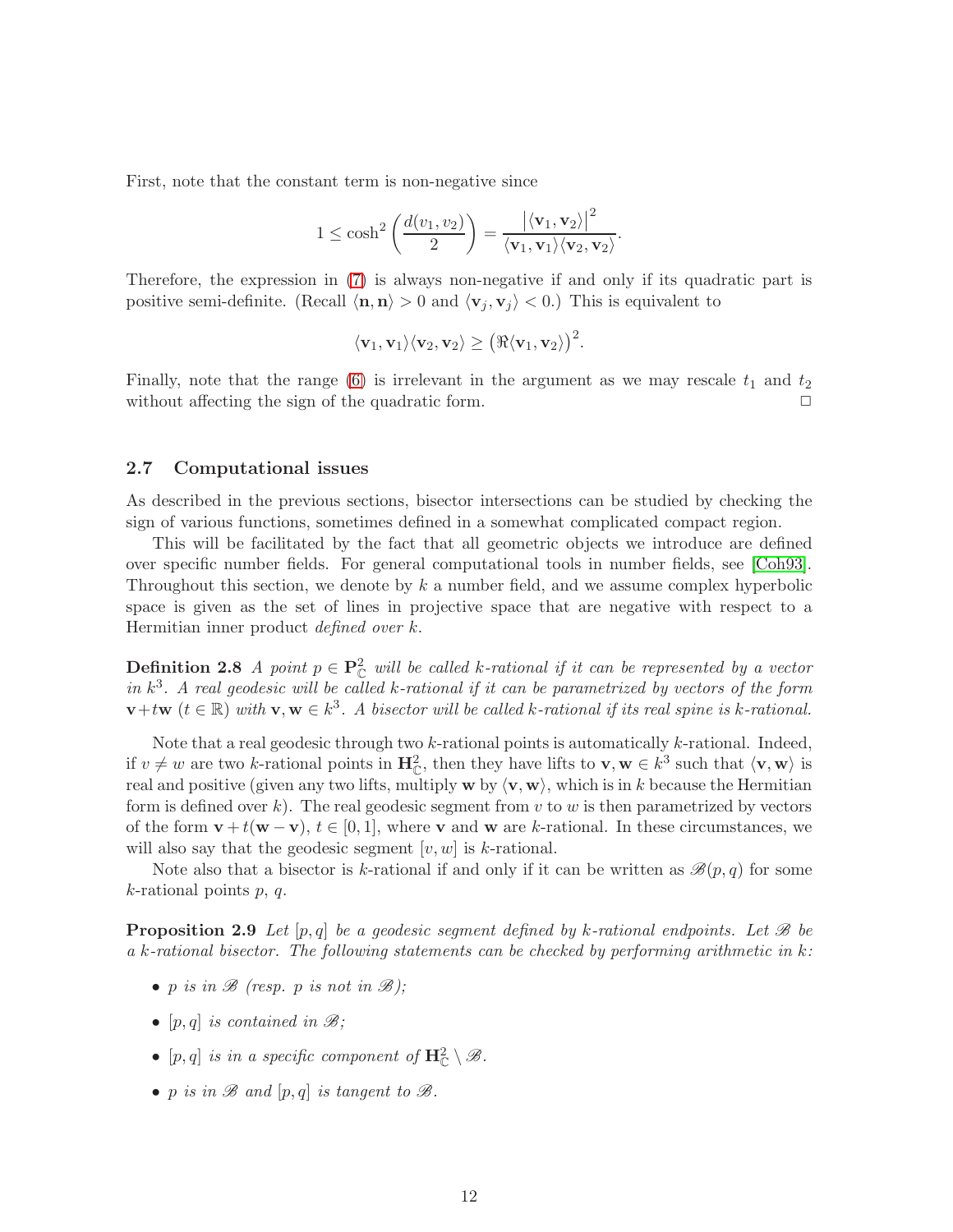PROOF. We parametrize the geodesic segment by vectors  $z_t = v + t(w - v)$ ,  $t \in [0, 1]$ . If  $\mathscr{B} = \mathscr{B}(q_0, q_1)$  and  $\mathbf{q}_0, \mathbf{q}_1 \in k^3$  are corresponding lifts, the intersection of the extended real geodesic with (the extension to  $\mathbf{P}_{\mathbb{C}}^2$  of)  $\mathscr{B}$  is described by the following equation,

<span id="page-12-1"></span>
$$
\frac{|\langle \mathbf{z}_t, \mathbf{q}_0 \rangle|^2}{\langle \mathbf{q}_0, \mathbf{q}_0 \rangle} = \frac{|\langle \mathbf{z}_t, \mathbf{q}_1 \rangle|^2}{\langle \mathbf{q}_1, \mathbf{q}_1 \rangle},\tag{8}
$$

which has degree at most two in t.

The geodesic is contained in  $\mathscr B$  if and only if this equation is identically zero; checking whether this holds amounts to checking whether  $a = b = c = 0$  where

$$
a = |\langle \mathbf{w} - \mathbf{v}, \mathbf{q}_0 \rangle|^2 / \langle \mathbf{q}_0, \mathbf{q}_0 \rangle - |\langle \mathbf{w} - \mathbf{v}, \mathbf{q}_1 \rangle|^2 / \langle \mathbf{q}_1, \mathbf{q}_1 \rangle
$$
  
\n
$$
b = \Re \left( \langle \mathbf{v}, \mathbf{q}_0 \rangle \langle \mathbf{q}_0, \mathbf{w} - \mathbf{v} \rangle / \langle \mathbf{q}_0, \mathbf{q}_0 \rangle - \langle \mathbf{v}, \mathbf{q}_1 \rangle \langle \mathbf{q}_1, \mathbf{w} - \mathbf{v} \rangle / \langle \mathbf{q}_1, \mathbf{q}_1 \rangle \right)
$$
  
\n
$$
c = |\langle \mathbf{v}, \mathbf{q}_0 \rangle|^2 / \langle \mathbf{q}_0, \mathbf{q}_0 \rangle - |\langle \mathbf{v}, \mathbf{q}_1 \rangle|^2 / \langle \mathbf{q}_1, \mathbf{q}_1 \rangle.
$$

This can be decided with arithmetic in k.

In order to check that the segment is on a specific side of  $\mathscr{B}$ , we need to check that a strict inequality holds between the two sides of [\(8\)](#page-12-1). A natural way to do this is to find the solutions of [\(8\)](#page-12-1), and to check that they are all negative (resp. positive); the latter requires extracting square-roots, which is not quite arithmetic in  $k$ . Alternatively, one can simply check that there is no sign change between the endpoints, in conjunction with a computation of the value of the polynomial at the point where its derivative vanishes.

Suppose  $p \in \mathscr{B}$  and  $q \notin \mathscr{B}$ . Then the geodesic is tangent to  $\mathscr{B}$  if and only if

$$
\Re{\{\langle \mathbf{w}, \mathbf{q}_0 \rangle \langle \mathbf{q}_0, \mathbf{v} \rangle\}} / \langle \mathbf{q}_0, \mathbf{q}_0 \rangle = \Re{\{\langle \mathbf{w}, \mathbf{q}_1 \rangle \langle \mathbf{q}_1, \mathbf{v} \rangle\}} / \langle \mathbf{q}_1, \mathbf{q}_1 \rangle.
$$

This condition is checked by arithmetic in k, since the vectors **v**, **w**,  $q_0$ ,  $q_1$  are rational, and the Hermitian form is defined over k.  $\Box$ 

## <span id="page-12-0"></span>3 Discrete groups and lattices

#### 3.1 Lattices and arithmeticity

A given lattice  $\Gamma \subset SU(n,1)$  can be conjugated in complicated ways, but it is a classical fact that one can always represent it as a subgroup of some  $GL(N, k)$  where k is a number field (of course one needs to require  $n > 1$  to exclude lattices in  $SU(1, 1) \simeq SL(2, \mathbb{R})$ . For a general result along these lines, see Theorem 7.67 in [\[Rag72\]](#page-76-12). The smallest field one can use is given by the field  $\mathbb{O}(\text{tr } \text{Ad } \Gamma)$  generated by traces in the adjoint representation, see Proposition (12.2.1) of [\[DM86\]](#page-74-3) and also Section [6.1.](#page-70-1)

In this manner,  $\Gamma$  determines a k-form of  $SU(n,1)$ , and the k-forms of  $SU(n,1)$  are known to be obtained as  $SU(H)$  for some Hermitian form H on  $F^r$ , where F is a division algebra with involution over a quadratic imaginary extension  $\mathbb{L}$  of the totally real field k (see [\[Wei60\]](#page-77-0), [\[Tit66\]](#page-77-1)). For dimension reasons, r must divide  $n + 1$ ; in fact  $n + 1 = rd$ , where d is the degree of F. In particular, if  $n = 2$  then r can only be 1 or 3. This gives two types of lattices in  $PU(2, 1)$ , those related to Hermitian forms over number fields  $(d = 1,$  hence  $r = 3$ ) and those related to division algebras  $(d = 3, r = 1)$ . These are often referred to as arithmetic lattices of the first and second type, respectively.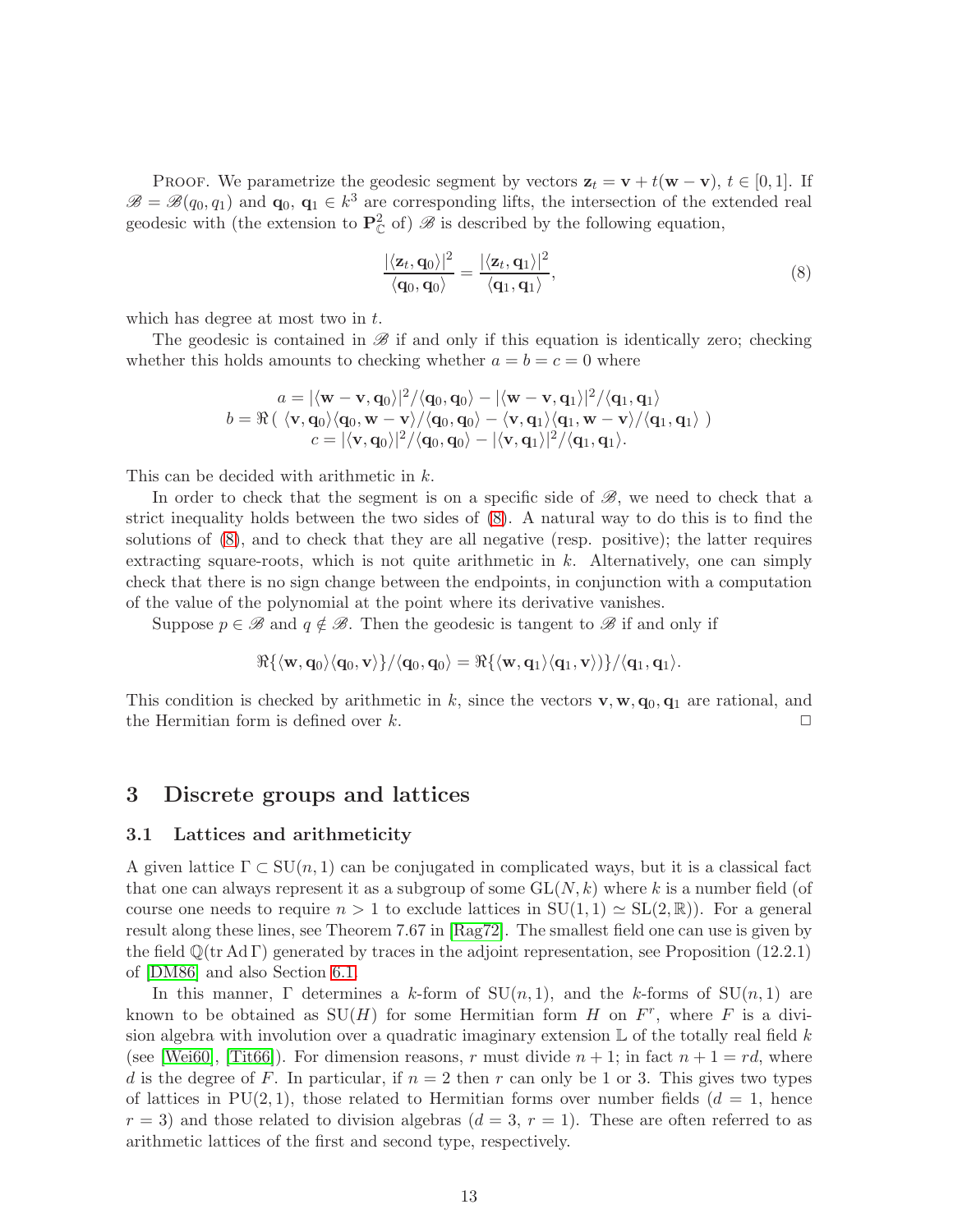Note that the groups we construct in the present paper are clearly not arithmetic of the second type, because they contain Fuchsian subgroups. For the relationship between Fuchsian subgroups and groups of the second type, see [\[Rez95\]](#page-76-13), [\[Sto12\]](#page-76-14) (and also [\[McR06\]](#page-76-15)). For lattices preserving a Hermitian form over a number field, there is a fairly simple arithmeticity criterion, which we now state for future reference. The following result is essentially Mostow's Lemma 4.1 of [\[Mos80\]](#page-76-0) (following Vinberg [\[Vin68\]](#page-77-2), see also Corollary 12.2.8 of [\[DM86\]](#page-74-3)). We refer to this statement as the Mostow–Vinberg arithmeticity criterion.

<span id="page-13-0"></span>**Proposition 3.1** Let  $\mathbb{L}$  be a purely imaginary quadratic extension of a totally real field k, and H a Hermitian form of signature  $(n,1)$  defined over L. Suppose  $\Gamma \subset \mathrm{SU}(H;\mathcal{O}_{\mathbb{L}})$  is a lattice. Then  $\Gamma$  is arithmetic if and only if for all  $\varphi \in \text{Gal}(\mathbb{L})$  not inducing the identity on  $\mathbb{Q}(\text{tr} \, \text{Ad} \, \Gamma)$ , the form  $\mathscr{P}H$  is definite.

Note that when  $\Gamma$  is as in Proposition [3.1](#page-13-0) and it is not arithmetic, the whole group of integral matrices  $SU(H; \mathcal{O}_\mathbb{L})$  is non discrete in  $SU(H)$ , and in particular  $\Gamma$  must have infinite index in  $SU(H; \mathcal{O}_\mathbb{L}).$ 

#### <span id="page-13-1"></span>3.2 The Poincaré polyhedron theorem

Various versions of the Poincaré polyhedron theorem for complex hyperbolic space have been given (see for example [\[Mos80\]](#page-76-0), [\[DFP05\]](#page-74-5), [\[FP06\]](#page-75-7), [\[Par06\]](#page-76-3)). For the purpose of the present paper, just as in [\[Mos80\]](#page-76-0), we need to consider fundamental polyhedra for coset decompositions, where the polyhedron is invariant under a non-trivial subgroup.

Since the hypotheses as well as the conclusions of the theorem require quite a bit of notation, we now give a detailed statement of the Poincar´e polyhedron theorem. A detailed proof can be found in [\[Par\]](#page-76-16). For simplicity, we only state this theorem for finite-sided polyhedra, as this is sufficient when considering lattices (for a more general statement that applies to locally finite polyhedra, see [\[Par\]](#page-76-16)).

Polyhedra: For the purpose of the present paper, we only consider finite CW complexes which are regular, in the sense that every attaching map is an embedding. In particular, the closure of each cell is homeomorphic to a closed ball of the appropriate dimension, with embedded boundary sphere. A (finite-sided) polyhedron is the geometric realization in  $\overline{\mathbf{H}}_{\mathbb{C}}^{n}$  of such a complex with a single top-dimensional cell of dimension  $2n$ .

We will refer to closed cells of a polyhedron as facets, and denote by  $\mathscr{F}_k(E)$  the set of codimension  $k$  facets of  $E$ . We give special names to facets of each codimension: facets of codimension one, two, three and four will be called sides, ridges, edges and vertices, respectively. Because the focus of the present paper is mainly about lattices, we will assume  $E \cap \partial \mathbf{H}_{\mathbb{C}}^n$  consists of finitely many vertices, which we call **ideal vertices**.

Given a facet f, we denote by  $f^{\circ}$  the relative interior of f (equivalently,  $f^{\circ}$  is the set of points that are on f but not in any other facet of the same codimension). It follows from the regularity assumption that for each k-cell f, the  $(k-2)$ -cells in  $\partial f$  are contained in precisely two  $(k-1)$ -cells of  $\partial f$ . In particular, in the above terminology, a ridge of a polyhedron is on precisely two sides.

In the context of complex hyperbolic space, there is no canonical choice of hypersurfaces that can be used to bound polyhedra. Indeed, as mentioned in Section [2,](#page-5-0) there are no totally geodesic real hypersurfaces in  $\mathbf{H}_{\mathbb{C}}^n$ ,  $n \geq 2$ . In fact the polyhedra that appear in this paper are bounded exclusively by bisectors, and they actually have piecewise smooth boundary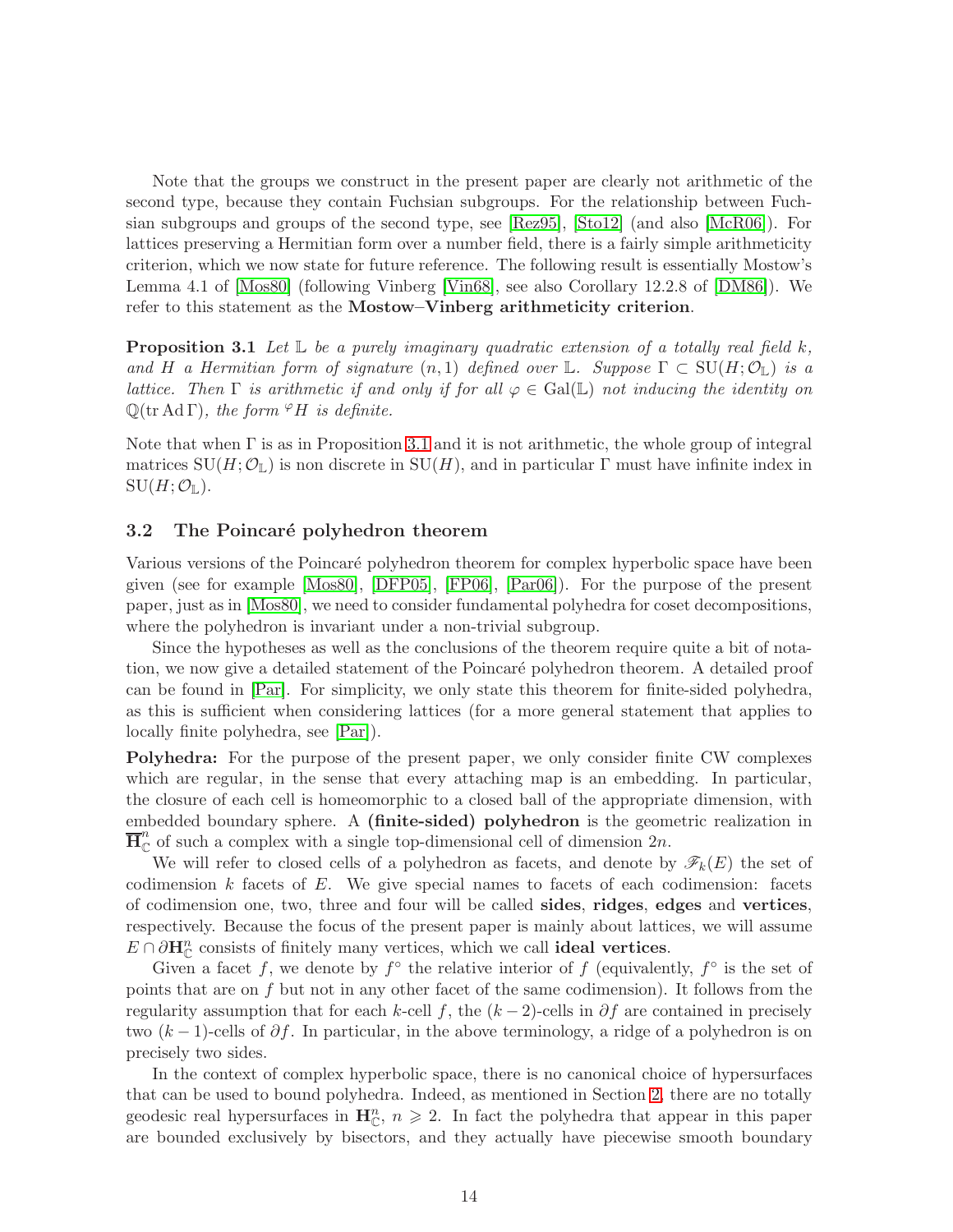(one can relax this to allow for more general faces, see [\[Mos80\]](#page-76-0) and [\[Par\]](#page-76-16) for a specific set of hypotheses).

Side pairings: A map  $\sigma : \mathscr{F}_1(E) \longrightarrow \text{Isom}(\mathbf{H}_{\mathbb{C}}^n)$  is called a side pairing for E if it satisfies the following conditions:

- 1. For each side  $s \in \mathscr{F}_1(E)$  there is another side  $s^-$  in  $\mathscr{F}_1(E)$  so that  $S = \sigma(s)$  maps s onto s<sup>-</sup> preserving the cell structure. Moreover,  $\sigma(s^-) = S^{-1}$ . In particular, if  $s = s^$ then  $S = S^{-1}$  and so S is an involution. We call  $S^2 = id$  a reflection relation. (In fact  $s \neq s^-$  in all the cases we consider in this paper.)
- 2. If  $s \in \mathscr{F}_1(E)$  and  $\sigma(s) = S$  then  $S^{-1}(E) \cap E = s$  and  $S^{-1}(E^{\circ}) \cap E^{\circ} = \emptyset$ .
- 3. If  $w \in s^{\circ}$  then there is an open neighborhood  $U(w)$  of w contained in  $E \cup S^{-1}(E)$ .

We say that  $S = \sigma(s)$  is the **side-pairing map** associated to the side  $s \in \mathcal{F}_1(E)$ .

We suppose the polyhedron E is preserved by a finite group  $\Upsilon <$  Isom $(\mathbf{H}_{\mathbb{C}}^n)$ , which acts by cell-preserving automorphisms. We assume moreover that we have a presentation of  $\Upsilon$  in terms of generators and relations (in the examples treated in this paper, Υ will simply be a finite cyclic group).

Let  $\Gamma$  < Isom( $\mathbf{H}_{\mathbb{C}}^n$ ) be the group generated by  $\Upsilon$  and the side-pairing maps. In what follows, we will need to consider Υ-orbits of sides and ridges. We suppose that the side pairing  $\sigma$  is **compatible with**  $\Upsilon$  in the following sense: for all  $s \in \mathcal{F}_1(E)$  and all  $P \in \Upsilon$  we have  $\sigma(Ps) = P\sigma(s)P^{-1}$ .

**Ridge cycles:** Consider a ridge  $\rho_1 \in \mathcal{F}_2(E)$ . We know that  $\rho_1$  is contained in exactly two sides of E, so we can write  $\rho_1 = s_1 \cap s'$  where  $s_1, s' \in \mathscr{F}_1(E)$ . Let  $S_1 = \sigma(s_1)$  be the side pairing map associated to  $s_1$ . Then we know that  $S_1(s_1)$  is another side  $s_1^-$  of E. Since the side pairing maps are bijections preserving the cell structure, it must be the case that  $\rho_2 = S_1(\rho_1)$  is a ridge contained in  $s_1^-$ . In other words, there is a side  $s_2 \in \mathscr{F}_1(E)$  so that  $\rho_2 = s_2 \cap s_1^-$ . Let  $S_2 = \sigma(s_2)$  be the side pairing map associated to  $s_2$ . We repeat the above process and thereby obtain a sequence of ridges  $\rho_i$ , sides  $s_i$  and side pairing maps  $S_i$  so that  $\rho_i = s_i \cap s_{i-1}^-$  and  $S_i = \sigma(s_i)$ .

If  $\rho_2 = \rho_1$ , we set  $m = 0$ ; otherwise let  $m > 0$  be the smallest positive integer such that  $\rho_{m+1}$  is in the same Y-orbit as  $\rho_1$  (there must exist such an m, since the set of ridges is finite).

Note that there is then a unique  $P \in \Upsilon$  such that  $P \rho_{m+1} = \rho_1$  (or else there would be a non-trivial element of  $\Upsilon$  fixing  $\rho_1$  pointwise and preserving the pair of sides containing it). We then have  $\rho_1 = s_1 \cap Ps_m^-$ , and the other side s' containing  $\rho_1$  must be  $Ps_m^-$ .

We say that  $(\rho_1, \ldots, \rho_{m+1})$  is the **ridge cycle** of  $\rho_1$  and we define the **cycle transformation**  $T = T(\rho_1)$  of  $\rho_1$  to be  $T = P \circ S_m \circ \cdots \circ S_1$ . Then T maps  $\rho_1$  to itself:

$$
T(\rho_1) = P \circ S_m \circ \cdots \circ S_2 \circ S_1(\rho_1) = \cdots = P \circ S_m(\rho_m) = P(\rho_{m+1}) = \rho_1.
$$

Note that T may not act as the identity on  $\rho_1$  and, even if it does, then it may not be the identity on the whole of  $\mathbf{H}_{\mathbb{C}}^n$ . We assume that T has finite order  $\ell$ . The relation  $T^{\ell} = id$  is called the **cycle relation** associated to  $\rho_1$ .

Note that the sequence  $\rho_1, \ldots, \rho_m$  is entirely determined by  $\rho_1$  and the choice of the first side  $s_1$ . Observe that if we had started at another ridge in the cycle, say  $\rho_i$  then, using our hypothesis that the side pairings are compatible with  $\Upsilon$ , we would obtain the ridge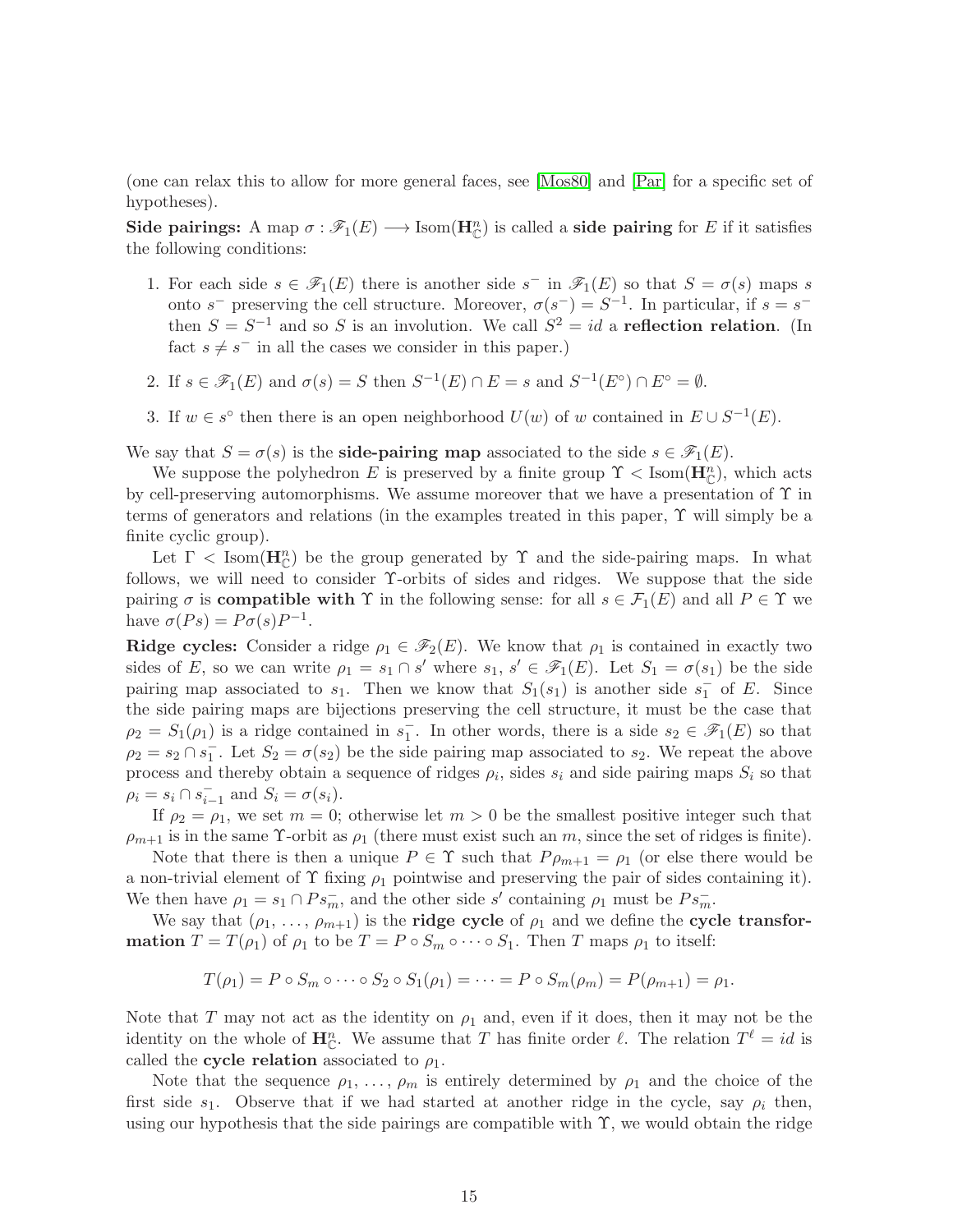cycle  $(\rho_i, \rho_{i+1}, \ldots, \rho_m, P^{-1}\rho_1, P^{-1}\rho_2, \ldots, P^{-1}\rho_i)$ . Because  $\Upsilon$  is compatible with the side pairings, the cycle transformation of  $\rho_i$  is

$$
T_i = P \circ (P^{-1}S_{i-1}P) \circ \cdots \circ (P^{-1}S_1P) \circ S_m \circ \cdots \circ S_1
$$
  
=  $S_{i-1} \circ \cdots \circ S_1 \circ P \circ S_m \circ \cdots \circ S_i$ .

This is just a cyclic permutation of T. Likewise, if we had started at  $\rho_1$  but had chosen the first side pairing to be the one associated to the other side s' instead, we would have obtained (up to elements of  $\Upsilon$ ) the same sequence of sides in the reverse order, with the side pairing maps inverted. Furthermore, if  $Q \in \Upsilon$  then the ridge cycle of  $Q\rho_1$  is  $(Q\rho_1, \ldots, Q\rho_{m+1})$  and the corresponding cycle transformation is  $QTQ^{-1}$ . Hence it suffices to consider the cycle associated to a single ridge in each Υ-orbit of ridge cycles.

Writing out T in terms of P and the  $S_i$ , we let  $\mathcal{C} = \mathcal{C}(\rho_1)$  be the collection of suffix subwords of  $T^{\ell}$ , that is

$$
\mathcal{C}(\rho_1) = \left\{ S_i \circ \cdots \circ S_1 \circ T^j \ : \ 0 \leqslant i \leqslant m-1, \ 0 \leqslant j \leqslant \ell - 1 \right\}
$$

where  $i = 0$  means we write none of the  $S_i$  (this includes the case where  $m = 0$ ) and so  $i = j = 0$  corresponds to the identity map.

For  $i \in \{1, \ldots, m\}$  we have  $\rho_i = s_i \cap \overline{s_{i-1}}$ , where  $s_0^- = Ps_m^-$ . From the side pairing conditions,  $s_i = E \cap S_i^{-1}(E)$  and  $s_i^- = E \cap S_{i-1}(E)$  and so  $\rho_i \subset E \cap S_i^{-1}(E) \cap S_{i-1}(E)$ . Furthermore, for  $2 \leq i \leq m$  we have  $\rho_i = S_{i-1} \circ \cdots \circ S_1(\rho_1)$ . Therefore

$$
\rho_1 = S_1^{-1} \circ \cdots \circ S_{i-1}^{-1}(\rho_i)
$$
  
\n
$$
\subset S_1^{-1} \circ \cdots \circ S_{i-1}^{-1} (S_i^{-1}(E) \cap E \cap S_{i-1}(E))
$$
  
\n
$$
= (S_1^{-1} \circ \cdots \circ S_i^{-1}(E)) \cap (S_1^{-1} \circ \cdots \circ S_{i-1}^{-1}(E)) \cap (S_1^{-1} \circ \cdots \circ S_{i-2}^{-1}(E)).
$$

Hence,  $\rho_1$  is contained in  $S_1^{-1} \circ \cdots \circ S_{i-1}^{-1}(E)$  for all *i* between 1 and *m* where, as before,  $i = 1$ corresponds to the identity map. Note that, since  $P(E) = E$  we have

$$
T^{-1}(E) = S_1^{-1} \circ \cdots \circ S_m^{-1} \circ P^{-1}(E) = S_1^{-1} \circ \cdots \circ S_m^{-1}(E).
$$

Hence we have shown that

$$
\rho_1 \subset \bigcap_{C \in \mathcal{C}(\rho_1)} C^{-1}(E).
$$

We say that E and  $\Gamma$  satisfy the **cycle condition** at  $\rho_1$  if this intersection is precisely  $\rho_1$  and all these copies of E tessellate around  $\rho_1$ . That is:

1.

$$
\rho_1 = \bigcap_{C \in \mathcal{C}(\rho_1)} C^{-1}(E).
$$

- 2. If  $C_1, C_2 \in \mathcal{C}(\rho_1)$  with  $C_1 \neq C_2$  then  $C_1^{-1}(E^{\circ}) \cap C_2^{-1}(E^{\circ}) = \emptyset$ .
- 3. For all  $w \in \rho_1^{\circ}$  there exists an open neighborhood  $U(w)$  of w so that

$$
U(w) \subset \bigcup_{C \in \mathcal{C}(\rho_1)} C^{-1}(E).
$$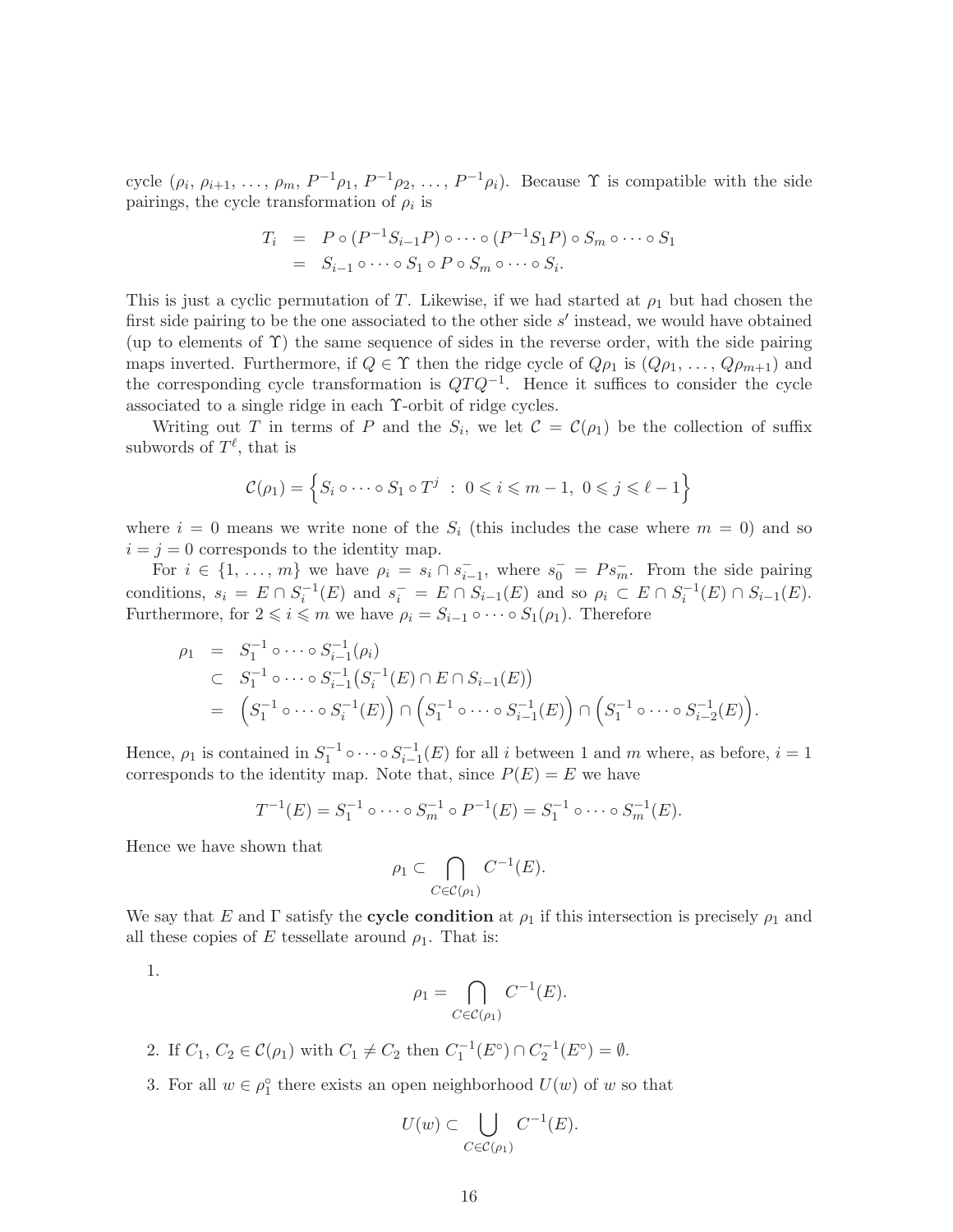**Consistent system of horoballs:** When  $E$  has cusps, we need an extra hypothesis, related to metric completeness of the quotient of the polyhedron under the side-pairing maps. Let  $\xi_1, \ldots, \xi_m$  be the cusps of E. We will assume the existence of a **consistent system of horoballs**, which is a collection  $\{U_1, ..., U_m\}$ , where each  $U_j$  is a horoball based at  $\xi_j$  which is preserved by the stabilizer of  $\xi_i$  in Γ. By shrinking if necessary, we may suppose that a consistent system is made up of pairwise disjoint horoballs. The existence of a consistent system of horoballs can be checked by verifying that all cycle transformations fixing a given cusp are non-loxodromic (since in that case they automatically preserve every horoball based at that ideal vertex).

<span id="page-16-0"></span>Then the statement of the complex hyperbolic Poincaré polyhedron theorem (see [\[Mos80\]](#page-76-0) or [\[Par\]](#page-76-16)) is the following.

**Theorem 3.2** Suppose E is a smoothly embedded finite-sided polyhedron in  $\mathbf{H}_{\mathbb{C}}^n$ , together with a side pairing  $\sigma : \mathscr{F}_1(E) \longrightarrow \text{Isom}(\mathbf{H}_{\mathbb{C}}^n)$ . Let  $\Upsilon$  < Isom $(\mathbf{H}_{\mathbb{C}}^n)$  be a group of automorphisms of E. Let  $\Gamma$  be the group generated by  $\Upsilon$  and the side-pairing maps. Suppose the cycle condition is satisfied for each ridge in  $\mathcal{F}_2(E)$ , and that there is a consistent system of horoballs at the cusps of  $E$  (if it has any).

Then the images of E under the cosets of  $\Upsilon$  in  $\Gamma$  tessellate  $\mathbf{H}_{\mathbb{C}}^{n}$ . That is

1.

$$
\bigcup_{A\in\Gamma}A(E)=\mathbf{H}_{\mathbb{C}}^{n}.
$$

2. If  $A \in \Gamma - \Upsilon$  then  $E^{\circ} \cap A(E^{\circ}) = \emptyset$ .

Moreover,  $\Gamma$  is discrete and a fundamental domain for its action on  $\mathbf{H}_{\mathbb{C}}^n$  is obtained by intersecting E with a fundamental domain for  $\Upsilon$ .

Finally, one obtains a presentation for  $\Gamma$  in terms of the generators given by the side pairing maps together with a generating set for  $\Upsilon$ ; the relations are given by the reflection relations, the cycle relations and the relations in a presentation for  $\Upsilon$ .

**Finite volume:** Note that the statement of the Poincaré polyhedron theorem says nothing about the volume of the quotient  $\Gamma \setminus \mathbf{H}_{\mathbb{C}}^n$ , which is also the volume of E. This volume is of course finite when E is entirely contained in  $\mathbf{H}_{\mathbb{C}}^n$ , in which case  $\Gamma$  is a cocompact lattice in  $PU(n, 1)$ .

Some of the groups we study in this paper are not cocompact (namely, when  $p = 4, 6$ ). In that case,  $E$  has some ideal vertices, but one easily sees that the volume of  $E$  is finite by studying the structure of the stabilizer of the ideal vertices. Let  $x$  be an ideal vertex with stabilizer  $\Gamma_x$ . By the existence of a consistent system of horoballs, the ideal point corresponding to x in the quotient  $\Gamma \setminus \mathbf{H}_{\mathbb{C}}^n$  has a neighborhood diffeomorphic to  $(0, +\infty) \times H_x$ , where  $H_x$  is the quotient of any horosphere based at x by the action of  $\Gamma_x$ . It is well known that the fact that  $\Gamma_x$  acts cocompactly on  $\partial \mathbf{H}_{\mathbb{C}}^2 \setminus \{x\}$  (or equivalently, on horospheres based at x) implies that cusp neighborhoods in the quotient have finite volume (see for example Lemma 5.2 in [\[HP96\]](#page-75-15)). This is clear for our polyhedra, whose cusp cross-sections are compact (see Section [5.3,](#page-63-0) Figure [17](#page-66-0) for their explicit description).

Toy model: To illustrate this theorem and to help understand our family of examples, it is instructive to work through a toy example with  $n = 1$ . Consider a triangle in the Poincaré disk  $\mathbf{H}_{\mathbb{C}}^1$  with vertices  $q_R$  with angle  $\pi/2$ ,  $q_J$  with angle  $\pi/3$  and  $q_P$  with angle  $\pi/7$  (see Figure [1\)](#page-17-0).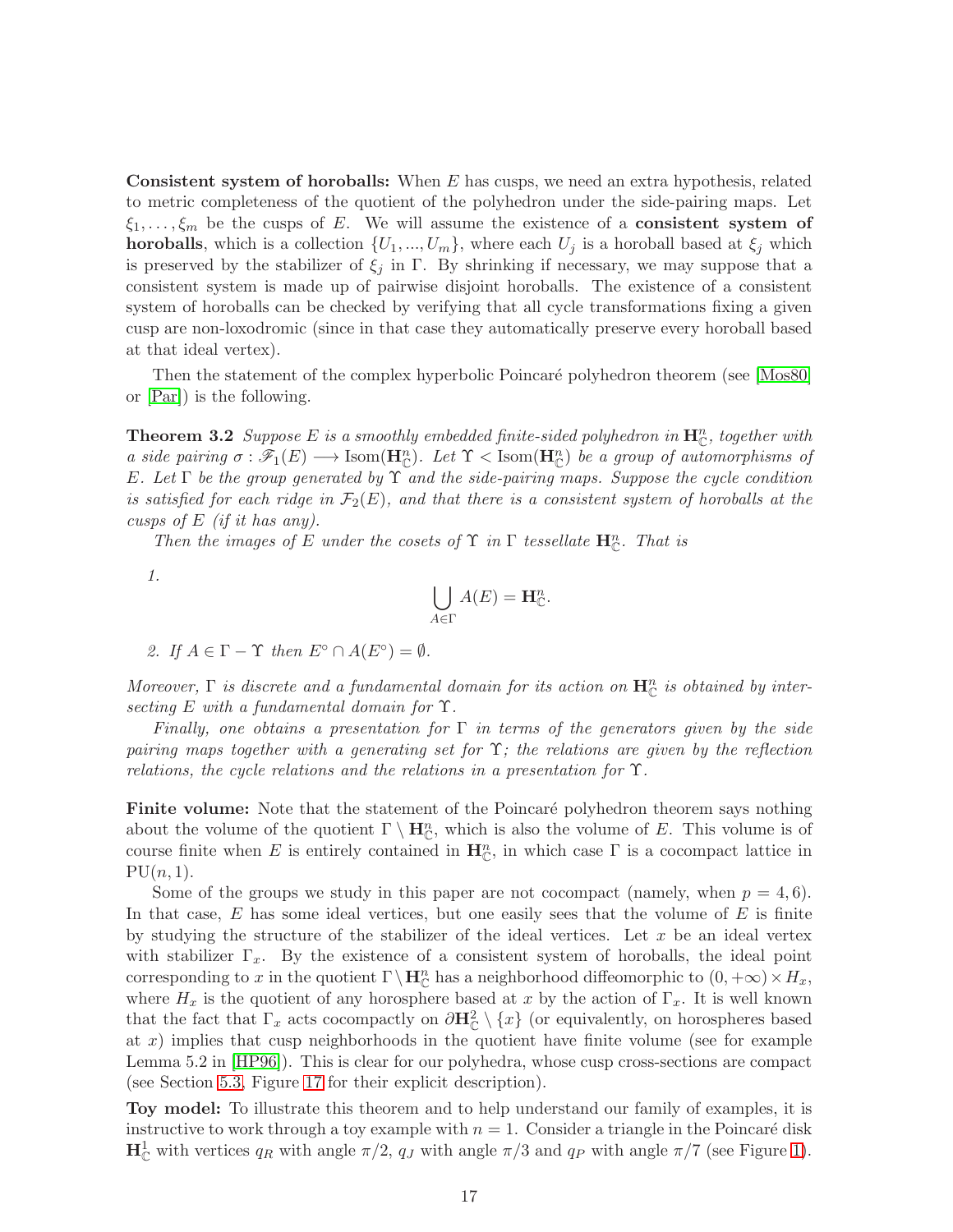Let R, J and P be elements of Isom $(\mathbf{H}_{\mathbb{C}}^1)$ , with orders 2, 3 and 7, fixing the respective points and satisfying  $P = RJ$ . Let  $\Gamma$  be the group generated by R, J and P. The usual fundamental domain D for this group consists of this triangle together with its image under reflection in the side joining  $q_P$  and  $q_R$ . There is a natural P-invariant hyperbolic heptagon E, obtained as the union of the seven images of  $D$  under powers of  $P$ . This heptagon is a fundamental domain for the cosets of  $\Upsilon = \langle P \rangle$  in Γ.



<span id="page-17-0"></span>Figure 1: Toy model for fundamental domains for coset decompositions.

The vertices of the heptagon E are of the form  $P^k q_J$ , where  $k = 0, \ldots, 6$ , and the midpoints of its sides are given by the points  $P^k q_R$ . Now let r be the edge from  $q_J$  to  $q_R$  and let  $r^-$  be the edge from  $q_R$  to  $Pq_J = Rq_J$ . Then we define the side pairing map  $R: r \longrightarrow r^-$ , and extend this to the other sides in a way that is compatible with  $\Upsilon$ . Namely, we have side pairings  $P^kRP^{-k}: P^kr \longrightarrow P^kr^-$ . We obtain two vertex cycles, which we write in terms of the edges and the vertices.

| $R_{\parallel}$ | $r \cap r$       | $q_R$   |
|-----------------|------------------|---------|
|                 | $r \cap r^-$     | $q_R$   |
| $R_{\parallel}$ | $r \cap P^{-1}r$ | $q_{J}$ |
|                 | $Pr \cap r^{-}$  | $Rq_J$  |
|                 | $r \cap P^{-1}r$ |         |

It is easy to check local tessellation around the vertices and so Poincaré's theorem shows that the heptagons tile the Poincaré disk.

For  $r \cap r^-$ , the cycle transformation is R, and the cycle relation is  $R^2 = id$ . For  $r \cap$  $P^{-1}r^{-}$ , the cycle transformation is  $P^{-1}R$  and the cycle relation is  $(P^{-1}R)^3 = id$ . Adding the generator P of  $\Upsilon$  and its relation  $P^7 = id$  gives the well known presentation

$$
\Gamma = \langle R, P \mid R^2 = (P^{-1}R)^3 = P^7 = id \rangle.
$$

Note that a fundamental domain for  $\Gamma$  is obtained by intersecting E with a fundamental domain for  $\Upsilon$  (one example of such a fundamental domain is of course given simply by D).

We can also calculate the orbifold Euler characteristic  $\chi$  of  $\Gamma\backslash\mathbf{H}_{\mathbb{C}}^1$  as follows. We consider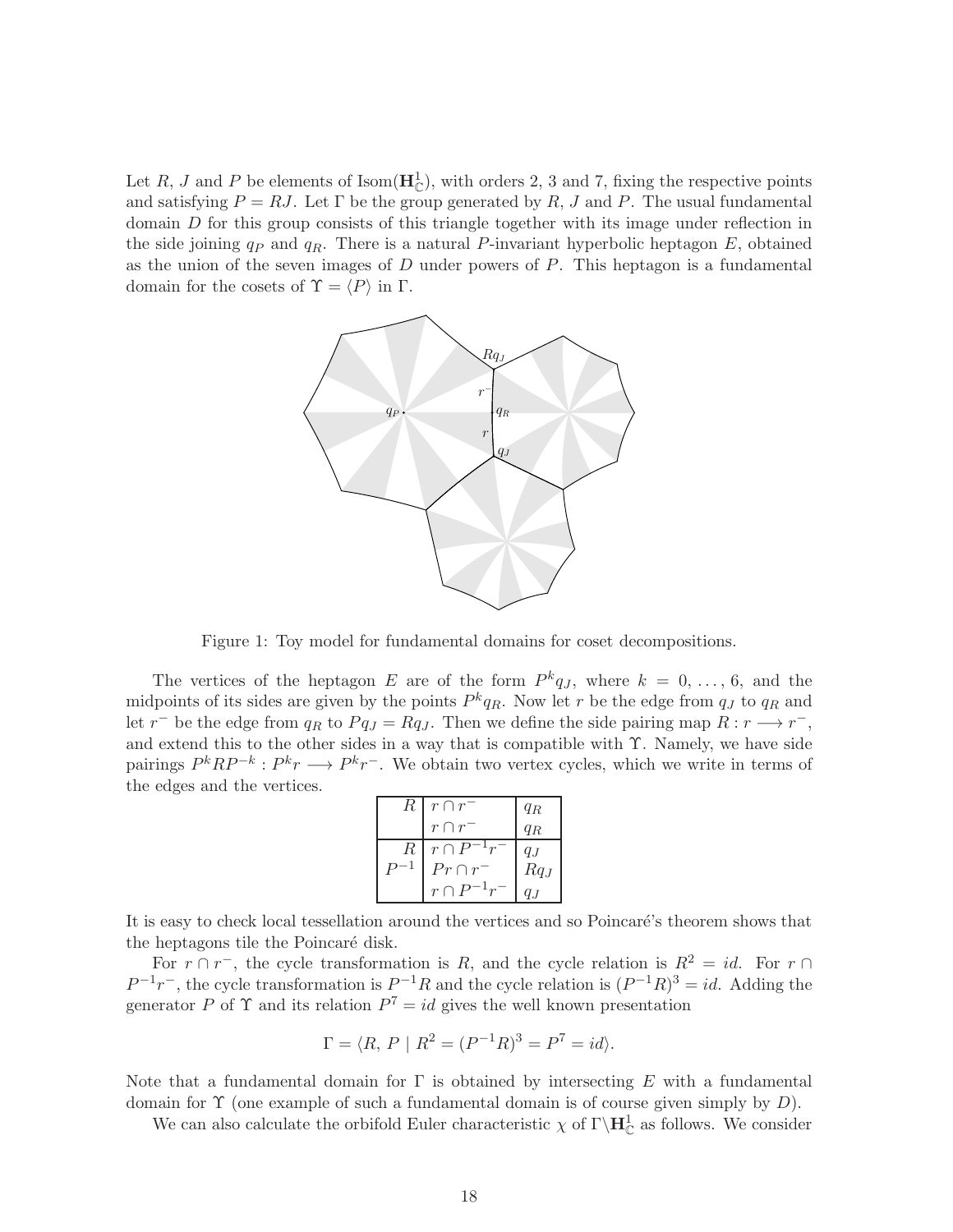each Γ-orbit of facets of E and we weight them by the reciprocal of the order of their stabilizer:

| Facet | Stabilizer         | Order |
|-------|--------------------|-------|
| $q_R$ | $\langle R\rangle$ |       |
|       | $^{1}R\rangle$     | 3     |
|       | id                 |       |
| Η,    |                    |       |

Thus

$$
\chi = \left(\frac{1}{2} + \frac{1}{3}\right) - 1 + \frac{1}{7} = \frac{-1}{42}.
$$

We now briefly review standard techniques used to verify the hypotheses on ridge cycles. Tessellating around Giraud disks. For cycles around Giraud ridges the conditions of the Poincaré polyhedron theorem are easily checked, as we now recall.

Let  $\mathscr{G} = \mathscr{G}(p_0, p_1, p_2)$  be a Giraud disk. Then  $\mathscr{G}$  defines three regions  $Y_0, Y_1$  and  $Y_2$  given, for indices  $j = 0, 1, 2$  taken mod 3, by:

<span id="page-18-0"></span>
$$
Y_j = \{ u \in \mathbf{H}_{\mathbb{C}}^2 : d(u, p_j) \leq d(u, p_{j+1}), d(u, p_j) \leq d(u, p_{j-1}) \}
$$
\n(9)

Any point in  $\mathbf{H}_{\mathbb{C}}^2$  is contained in (at least) one of these three regions according to the minimum of  $d(u, p_j)$  for  $j = 0, 1, 2$ . The interior  $Y_j^{\circ}$  of  $Y_j$  is the set of points where  $d(u, y_j)$  is strictly smaller than  $d(u, p_{j+1})$  and  $d(u, p_{j-1})$ . Clearly the interiors of these three regions are disjoint.

**Lemma 3.3** Let E be a polyhedron bounded by bisectors and let  $\rho = s_1 \cap s_2$  be a Giraud ridge of E contained in the sides  $s_1$  and  $s_2$  of E. Let  $S_1 = \sigma(s_1)$  and  $S_2 = \sigma(s_2)$ . Let  $Y_0$ ,  $Y_1$  and  $Y_2$  be the three regions given in [\(9\)](#page-18-0), defined by the Giraud disk containing  $\rho$ . Suppose the  $Y_j$ each contain exactly one of E,  $S_1^{-1}(E)$  and  $S_2^{-1}(E)$  and that  $S_1^{-1}(E) \cap S_2^{-1}(E)$  is contained in the third bisector containing  $\rho$ . Then E,  $S_1^{-1}(E)$  and  $S_2^{-1}(E)$  tessellate a neighborhod of the interior of  $\rho$ .

PROOF. Without loss of generality, suppose that  $E \subset Y_0$ ,  $S_1^{-1}(E) \subset Y_1$  and  $S_2^{-1}(E) \subset Y_2$ . Since the  $Y_j$  have disjoint interiors, it is clear that  $E^{\circ}$ ,  $S_1^{-1}(E^{\circ})$  and  $S_2^{-1}(E^{\circ})$  are disjoint.

We must show that the three copies of E cover a neighborhood of the interior of  $\rho$ . Suppose that  $w \in \rho^{\circ}$  and  $U(w)$  is a neighborhood of w. Then any point in  $U(w)$  is in (at least) one of  $Y_0, Y_1, Y_2$ . If the point is sufficiently close to  $\rho$  then it is in E,  $S_1^{-1}(E)$  or  $S_2^{-1}(E)$  respectively.  $\Box$ 

Tessellating around complex lines. Cycles around ridges contained in complex lines can be more complicated than ridges contained in Giraud disks. However, by looking at complex lines orthogonal to the intersection, tessellation is reduced to an angle condition resembling the classical version of the Poincaré polyhedron theorem for the hyperbolic plane.

Let  $\mathscr{B}$  and  $\mathscr{B}'$  be two bisectors that intersect in a complex line C. Suppose E is a polyhedron contained in the intersection of two half-spaces defined by  $\mathscr{B}$  and  $\mathscr{B}'$  and that these bisectors contain sides s and s' of E intersecting in a simply connected ridge  $\rho$  in C. Using Lemma [2.3](#page-8-0) any complex line  $C^{\perp}$  orthogonal to C intersects  $\mathscr{B}$  and  $\mathscr{B}'$  along geodesics, and  $C^{\perp} \cap E$  is contained in a wedge bounded by these geodesics, as  $\mathscr{B}$  and  $\mathscr{B}'$  both bound E. We must keep track of the angle subtended by this wedge. It is important to note that this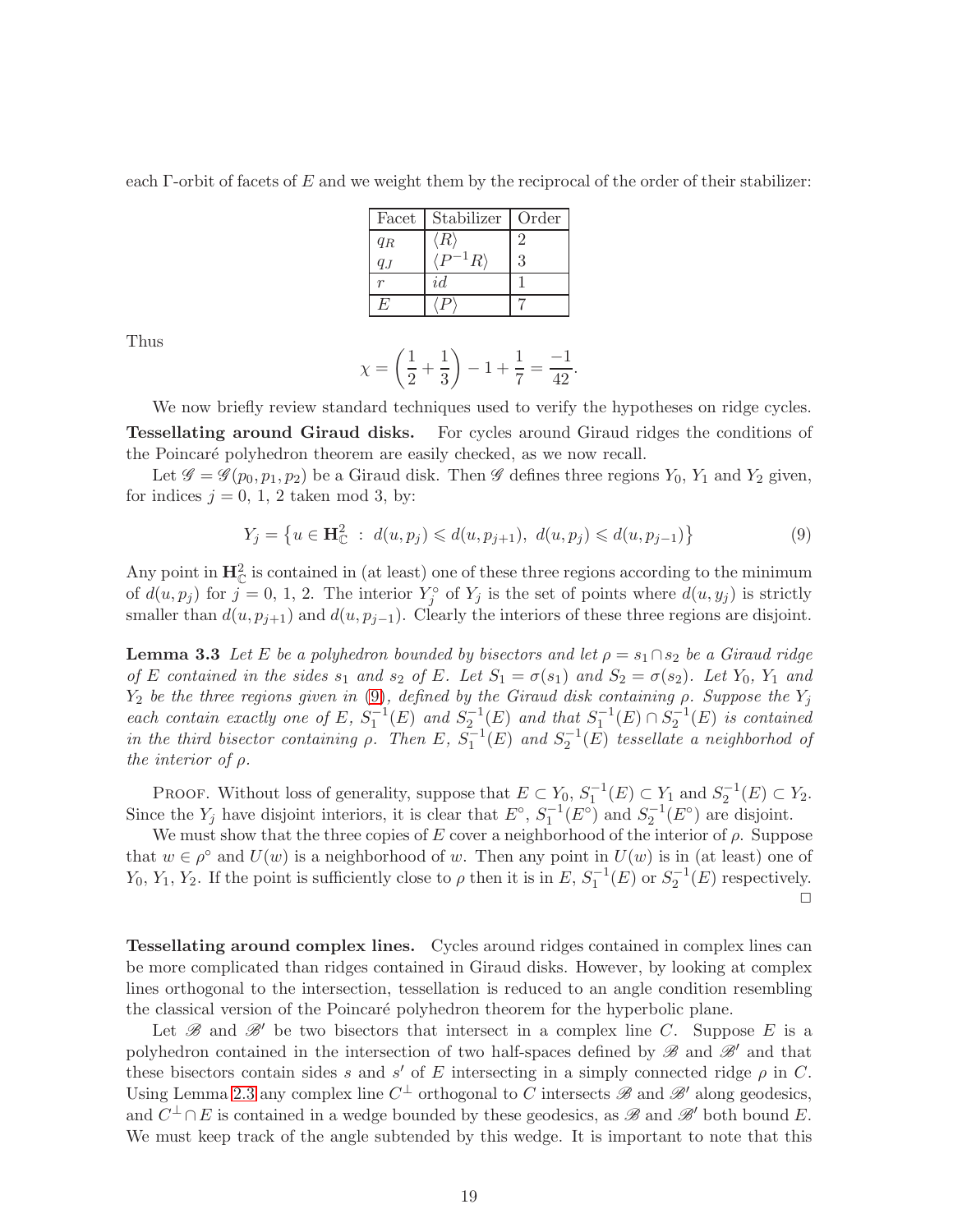angle will depend on the point where C and  $C^{\perp}$  intersect, but that the total angle subtended over a ridge cycle will remain the same.

In particular, suppose T is the cycle transformation of  $\rho$ . By construction, T maps C to itself. There are two possibilities: either  $T$  fixes  $C$  pointwise, and so is a complex reflection in C, or T has a unique fixed point o in C. In the latter case, the point o must lie in  $\rho$  as T is a symmetry of  $\rho$ , which is simply connected. In either case, if  $\rho$  is a point of  $\rho$  fixed by T then the complex line  $C_o^{\perp}$  through o orthogonal to C is mapped to itself by T.

Suppose the cycle transformation is  $T = P \circ S_m \circ \cdots \circ S_1$ . The definition of a ridge cycle leads to ridges  $\rho_i = s_i \cap \bar{s}_{i-1}$  where  $S_i = \sigma(s_i)$ . The intersection of  $C_o^{\perp}$  with  $S_1^{-1} \circ \cdots \circ S_{i-1}^{-1}(E)$ for  $1 \leq i \leq m$  is a wedge, say with angle  $\beta_i$ , bounded by the intersection of  $C_o^{\perp}$  with the sides  $S_1^{-1} \circ \cdots \circ S_{i-1}^{-1}(s_i)$  and  $S_1^{-1} \circ \cdots \circ S_{i-1}^{-1}(s_{i-1})$ . These wedges fit together to give a larger wedge bounded by the intersection of  $C_o^{\perp}$  with a bisector and its image under T. In this larger wedge, the total angle at o subtended by copies of E under the cycle is  $\beta_1 + \cdots + \beta_m$ .

**Lemma 3.4** Let E be a polyhedron bounded by bisectors and let  $\rho$  be a ridge of E contained in a complex line C. Let T be the cycle transformation of  $\rho$  and let  $o$  be a fixed point of T in  $\rho$ . Suppose that T has order  $\ell > 0$  and that T acts on  $C_o^{\perp}$  as a rotation by angle  $2\pi/\ell$ . Suppose that the total angle at o in  $C_o^{\perp}$  subtended by copies of E under the cycle is  $2\pi/l$ . Then any point  $w \in \rho^{\circ}$  has an open neighborhood tessellated by images of E.

PROOF. For simplicity, we begin by supposing the ridge cycle has length one and  $T =$  $P \circ S$  where S is the side-pairing map of s and  $P \in \Upsilon$ . This means we only have to show that  $E, T^{-1}(E), \ldots, T^{-(\ell-1)}(E)$  tessellate around  $\rho$ . (This is the only case we need in the applications in this paper.)

First consider the action of T on  $C_o^{\perp}$ . Let  $\mathscr{B}$  and  $\mathscr{B}' = T(\mathscr{B})$  be the bisectors containing the sides s and  $s' = T(s)$  of E. Write  $b_o = \mathscr{B} \cap C_o^{\perp}$  and  $b'_o = \mathscr{B}' \cap C_o^{\perp}$ . Since T acts on  $C_o^{\perp}$ as a rotation by  $2\pi/\ell$  then  $b'_o = T(b_o)$  and the arcs  $b_o$ ,  $b'_0$  bound a wedge with angle  $2\pi/\ell$ containing  $C^{\perp} \cap E$ . Applying powers of T we obtain  $\ell$  wedges containing images of E that tessellate a neighborhood of  $o$  in  $C_o^{\perp}$ .

When T is a complex reflection in C, this argument applies to all points of  $\rho$  and the result follows.

We now consider the case where the fixed point  $o$  of  $T$  is unique. For a general point  $u \in C \cap E$  consider  $C_u^{\perp}$ , the orthogonal complex line to C at u. Since T does not fix u, we see that T sends  $C_u^{\perp}$  to  $C_{Tu}^{\perp}$ . However, by continuity, the intersection of  $C_u^{\perp}$  with E is contained in some wedge with apex  $u$ . The angle may change as  $u$  varies but will always be positive since  $\mathscr{B} \cap \mathscr{B}'$  is C. Let k (which divides  $\ell$ ) be the smallest positive integer so that  $T^k$  is the identity on C. Then the angles of these wedges at all the images of  $C_u^{\perp}$ ,  $T(C_u^{\perp})$ , ...,  $T^k(C_u^{\perp})$ add up to  $2k\pi/\ell$ . Since  $T^k$  is a complex reflection in C with angle  $2k\pi/\ell$  we see that the intersection of E,  $T(E), \ldots, T^{\ell-1}(E)$  with  $C_u^{\perp}$  tessellate a neighborhood of u in  $C_u^{\perp}$ .

By carrying out this process for all points of  $C \cap E$ , we see that for any point u in the (relative) interior of  $C \cap E$  there is an open neighborhood of u tessellated by copies of E.

Now consider the general case where the length of the ridge cycle is  $m \geq 1$  and the cycle transformation is  $T = P \circ S_m \circ \cdots \circ S_1$ . In this case, we need to keep track of wedges in  $T^{-j} \circ S_1^{-1} \circ \cdots \circ S_i^{-1}(C_u^{\perp})$  for  $0 \leq i \leq m-1$  and  $0 \leq j \leq \ell-1$ . Nevertheless, the same argument gives the result.  $\Box$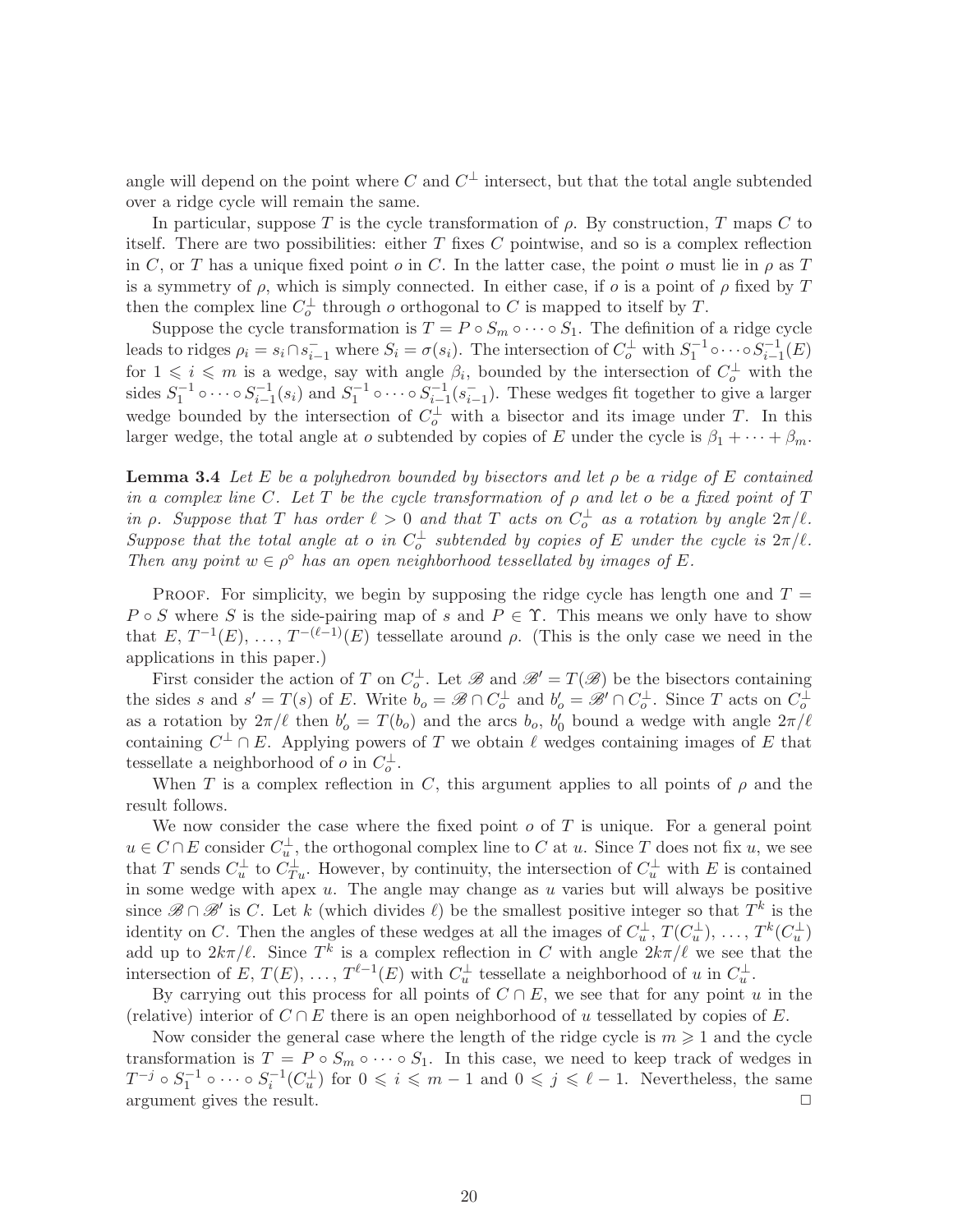## <span id="page-20-0"></span>4 Construction of the fundamental polyhedron

In section [4.1](#page-20-1) and [4.2,](#page-22-1) we define the six groups that appear in Theorem [1.1,](#page-3-0) and establish basic notation that will be used throughout the paper.

In section [4.3,](#page-22-0) we study braiding properties of some complex reflections in our groups, which are used in an essential way in order to build our fundamental polyhedra, as explained in section [4.4.](#page-25-0) These braiding pairs of reflections are also important because they will correspond to the stabilizers of various vertices and complex ridges of our fundamental polyhedron, see section [5.3;](#page-63-0) this will allow us to compute the orbifold Euler characteristic, see section [5.5.](#page-67-0)

We define our polyhedra in section [4.5](#page-27-0) by building the  $k$ -skeleton for increasing values of k. The general strategy for this definition is described in section [4.8;](#page-42-0) an important point for this inductive definition to make sense is that the boundary of every cell is a topological (piecewise smooth) sphere. The only difficult part of this verification is the one that concerns the boundary of the whole polyhedron. We show that the boundary of  $E$  is homeomorphic to  $S^3$  in section [4.7.](#page-37-0)

We then start from the combinatorial model of the polyhedron (this is described in section [4.6.2\)](#page-35-0), and prove that the geometric realization is well-defined, and that it gives an embedding of the combinatorial model (sections [4.8.1](#page-42-1) through [4.8.5\)](#page-58-0).

#### <span id="page-20-1"></span>4.1 Generators

In this section, we give explicit matrices that generate our groups. For more details on sporadic triangle groups, see [\[PP09\]](#page-76-6) and [\[DPP11\]](#page-75-8).

Recall from the introduction that our groups are generated by a complex reflection  $R_1$ and a regular elliptic element  $J$  of order three. We write

$$
R_2 = JR_1J^{-1}
$$
,  $R_3 = JR_2J^{-1}$ .

We write  $n_j$  for polar vector to the mirror of the complex reflection  $R_j$  (j = 1,2,3). Matrix representatives for  $R_j$  in SU(2, 1) will have eigenvalues  $a^2, \overline{a}, \overline{a}$  where

$$
a = e^{2\pi i/3p}.
$$

Since  $R_{j+1} = JR_jJ^{-1}$  we see that  $\mathbf{n}_{j+1} = J\mathbf{n}_j$  (with j mod 3). In the cases that interest us,  $(n_1, n_2, n_3)$  forms a basis for  $\mathbb{C}^3$ , which we will use throughout the paper. The matrix for J in this basis is then simply the permutation matrix:

$$
J = \begin{bmatrix} 0 & 0 & 1 \\ 1 & 0 & 0 \\ 0 & 1 & 0 \end{bmatrix}
$$

and the Hermitian form is given by a matrix of the form

$$
H = \begin{bmatrix} \alpha & \beta & \overline{\beta} \\ \overline{\beta} & \alpha & \beta \\ \beta & \overline{\beta} & \alpha \end{bmatrix}.
$$

It is convenient to choose

$$
\alpha = 4\sin^2(\pi/p) = 2 - a^3 - \overline{a}^3,
$$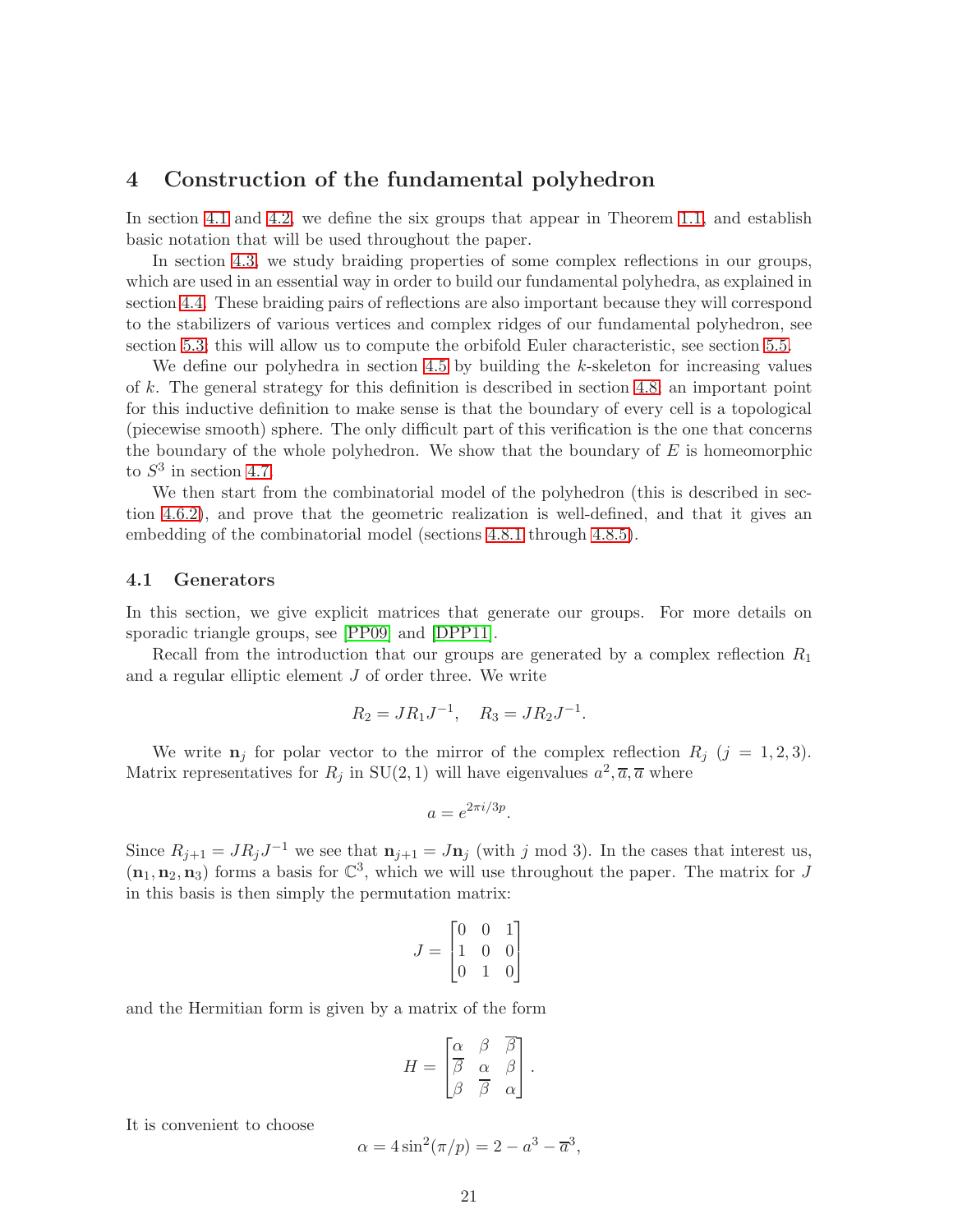

<span id="page-21-0"></span>Figure 2: Relative positions of the mirrors of  $R_1$ ,  $R_2$ ,  $R_3$ . For  $p \geq 5$ , the dotted lines correspond to the lines polar to  $p_{ik}$ , or in other words the common perpendicular between the mirrors of  $R_j$  and  $R_k$ .

in which case the condition  $tr(R_1J) = \tau$  imposes

$$
\beta = (\overline{a}^2 - a)\tau.
$$

The matrix of the reflection  $R_1$  (adjusted to have determinant 1, since we want to work with  $SU(2,1)$ , is easily seen to be

$$
R_1 = \begin{bmatrix} a^2 & \tau & -a\overline{\tau} \\ 0 & \overline{a} & 0 \\ 0 & 0 & \overline{a} \end{bmatrix}
$$

and  $R_2 = JR_1J^{-1}$ ,  $R_3 = J^{-1}R_1J$ .

The configuration of three complex lines given by the mirrors of  $R_1$ ,  $R_2$  and  $R_3$  varies with p. Note that the relative position of the mirrors of  $R_1$  and  $R_2$  is controlled by the restriction of the Hermitian form to  $Span(n_1, n_2)$ , i.e by the sign of the determinant of the  $2 \times 2$  matrix in the upper left corner of H. Using the specific value  $\tau = -(1 + i\sqrt{7})/2$  (in fact all we need is that  $|\tau|^2 = 2$ , we have

$$
\alpha^2 - |\beta|^2 = 8\sin^2(\pi/p)(2\sin^2(\pi/p) - 1) = -8\sin^2(\pi/p)\cos(2\pi/p).
$$

Hence the mirrors intersect inside complex hyperbolic space only for  $p = 3$ , they intersect at infinity when  $p = 4$ , and they are ultraparallel when  $p \geq 5$  (see Figure [2\)](#page-21-0).

 $P = R_1J$ 

For future reference, we define

<span id="page-21-1"></span>
$$
S_1 = P^2 R_1 P^{-2} R_1 P^2 \tag{10}
$$

and

which will turn out to be key isometries when constructing our fundamental domains. Since  $P = R_1 J$  has trace  $\tau = -(1 + i\sqrt{7})/2 = e^{-2\pi i/7} + e^{-4\pi i/7} + e^{-8\pi i/7}$ , we immediately see that P is a regular elliptic map of order 7, with isolated fixed point

$$
\mathbf{p} = \begin{bmatrix} a e^{-2\pi i/7} \\ 1 \\ \overline{a} e^{2\pi i/7} \end{bmatrix} . \tag{11}
$$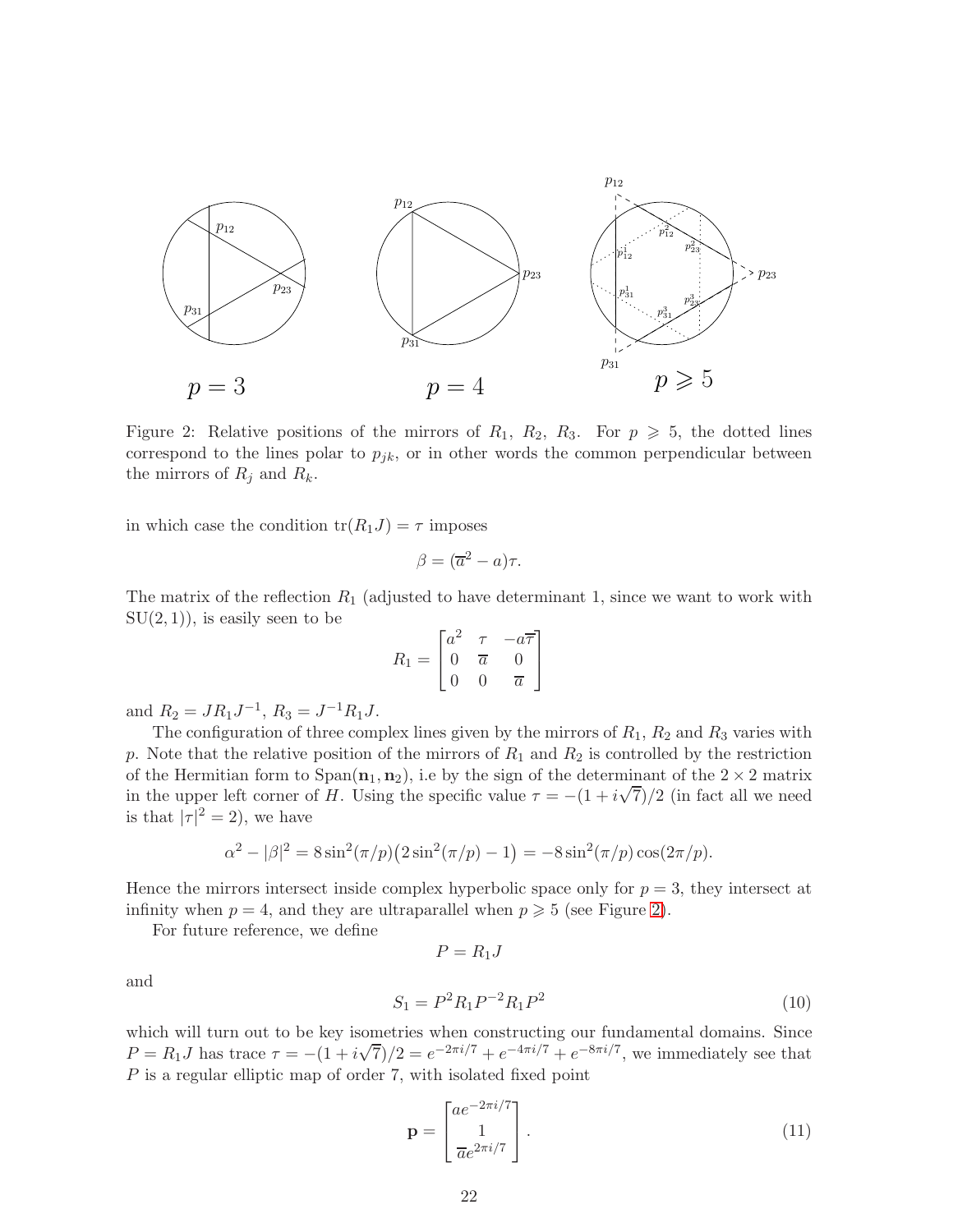For completeness we give an explicit matrix for  $S_1$ , which is also regular elliptic of order 2p:

$$
S_1 = \begin{bmatrix} -a & \overline{a}\overline{\tau} & -1 \\ 0 & -a\tau + \overline{a}^2\overline{\tau} & a^2\overline{\tau} - a^2 - \overline{a} \\ 0 & -1 - \overline{a}^3 + \overline{a}^3\tau & a\tau - \overline{a}^2\overline{\tau} \end{bmatrix}.
$$

#### <span id="page-22-1"></span>4.2 Word notation

We shall often use word notation and write j for  $R_j$  and  $\bar{j}$  for  $R_j^{-1}$ , so that a word in  $R_1$ ,  $R_2$ ,  $R_3$  and their inverses is described by a sequence of (possibly overlined) integers. Note that there is very little confusion possible between  $R_j^{-1}$  and the complex conjugate matrix  $\overline{R}_j$  (which we shall never use in this paper). For example, 232 denotes  $R_2R_3R_2^{-1}$ , and 13231 denotes  $R_1R_3^{-1}R_2R_3R_1^{-1}$ .

When an isometry given by a word  $w$  in 1, 2, 3 has an isolated fixed point, we denote this point by  $p_w$  or  $q_w$ . In particular, consider two reflections with distinct mirrors that can be expressed as words u, v. If  $w = uv$  is conjugate in  $\Gamma$  to 12 (this is a word, not a number!) then we denote by  $p_w$  the intersection point of their mirrors of reflections (or the intersection of the extension of their mirrors to projective lines, i.e. these points may be in  $\mathbf{P}_{\mathbb{C}}^n$  rather than  $\mathbf{H}_{\mathbb{C}}^{n}$ ). Similarly, if  $w = uv$  is conjugate to 1232 then we denote the fixed point of w by  $q_w$ . The reason for using different letters of the alphabet is that points the of the form  $p_w$  and those of the form  $q_w$  are in different group orbits. We will refer to vertices of our polyhedra that have the form  $p_w$  for some word w as  $p_*$ -vertices (and similarly for  $q_*$ -vertices).

Let  $\mathbf{n}_w$  denote a lift to  $\mathbb{C}^3$  of the corresponding point  $p_w$ . Of course, by definition, these lifts are only determined up to multiplication by a scalar; so we give some explicit formulae for future reference.

$$
\mathbf{n}_{23\bar{2}} = R_2 \mathbf{n}_3 = \begin{bmatrix} 0 \\ \tau \\ \overline{a} \end{bmatrix}, \quad \mathbf{n}_{123\bar{1}} = aR_1 \mathbf{n}_{23} = \begin{bmatrix} a^6 + a^3 - a^3 \tau + \overline{\tau} \\ a^2 \overline{\tau} - \overline{a} \\ \overline{a}^2 \tau - a \end{bmatrix},
$$

$$
\mathbf{n}_{123\bar{2}} = \begin{bmatrix} \overline{a}^2 + a\tau \\ \overline{a}^3 - a^3 - \overline{\tau} \\ \overline{a}^4 \overline{\tau} + \overline{a} \end{bmatrix}, \quad \mathbf{n}_{1\bar{3}23} = \begin{bmatrix} a^2 + \overline{a}\overline{\tau} \\ a^4 \tau + a \\ a^3 - \overline{a}^3 - \tau \end{bmatrix}, \quad \mathbf{n}_{1\bar{3}23\bar{1}} = aR_1 R_3^{-1} \mathbf{n}_2 = \begin{bmatrix} a^2 \\ a \\ \overline{\tau} \end{bmatrix}.
$$

We will also denote by  $m_w$  the mirror of the complex reflection corresponding to a word w, so that  $\mathbf{n}_w$  is a polar vector to  $m_w$  (in other words,  $m_w$  corresponds to  $\mathbf{n}_w^{\perp}$ ). We will also extend this notation to group elements that have a complex reflection as a power, so that (when  $p \ge 5$ )  $m_{23}$  denotes the mirror of  $(R_2R_3)^2$ , and (when  $p \ge 8$ )  $m_{123\overline{2}}$  denotes the mirror of  $(R_1R_2R_3R_2^{-1})^3$ .

#### <span id="page-22-0"></span>4.3 Higher braiding

The key to the general procedure to build the fundamental domains for our groups (see section [4.4\)](#page-25-0) is the following result from [\[PP09\]](#page-76-6) (see also section 2.2 of [\[Mos80\]](#page-76-0)).

**Proposition 4.1 (Proposition 4.4 of [\[PP09\]](#page-76-6))** Suppose that  $R_x$  and  $R_y$  are complex reflections in SU(2,1) both with eigenvalues  $e^{2i\psi/3}$ ,  $e^{-i\psi/3}$ ,  $e^{-i\psi/3}$ . Let  $L_x$  and  $L_y$  be the  $e^{-i\psi/3}$ eigenspaces of  $R_x$  and  $R_y$ , respectively. Then  $L_x \cap L_y$  is an  $e^{-2i\psi/3}$  eigenspace of  $R_xR_y$ . Suppose  $R_xR_y$  is non-loxodromic and that its other eigenvalues are  $-e^{i\psi/3\pm i\phi}$ . Then the group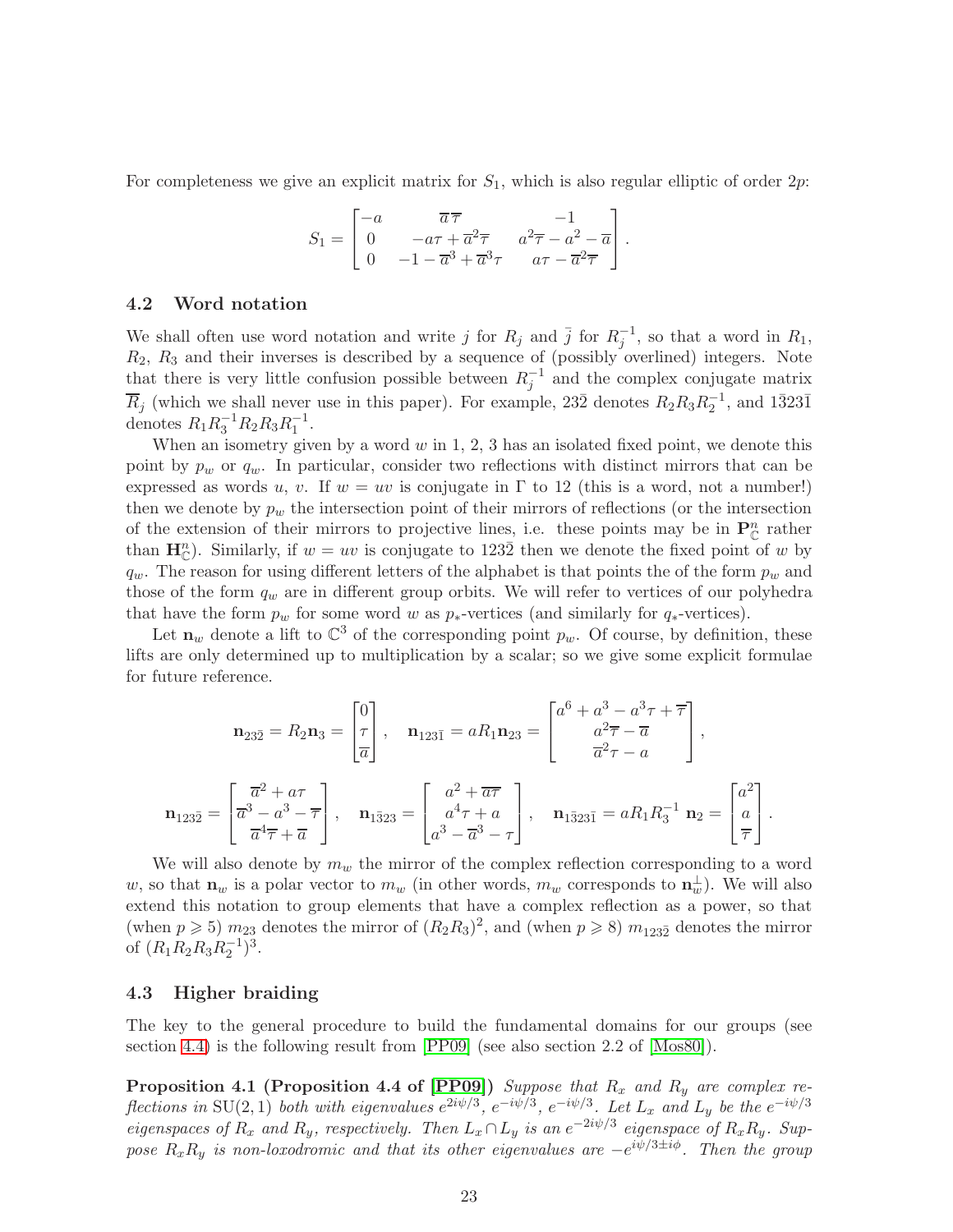$\Gamma_{xy} = \langle R_x, R_y \rangle$  acts on the orthogonal complement of  $L_x \cap L_y$  as (the orientation preserving subgroup of) a  $(\psi/2, \psi/2, \phi)$  triangle group  $\Delta_{xy}$ .

Consider the action of  $\langle R_x, R_y \rangle$  on the projectivization of  $(L_x \cap L_y)^{\perp}$ , which we denote by  $m_{xy}$ . The space  $m_{xy}$  is a sphere, Euclidean plane or hyperbolic plane respectively, depending on whether  $m_x$  and  $m_y$  intersect, are asymptotic or are ultraparallel. Note that there is a close connection between the values of  $\psi$  and  $\phi$  and these three cases (see Figure [2\)](#page-21-0). In what follows, we will suppose  $\psi = 2\pi/p$  and  $\phi = 2\pi/q$  (which will be the case in our examples). This means that the triangle associated to  $\Delta_{xy}$  has internal angles  $\pi/p$ ,  $\pi/p$ ,  $2\pi/q$ . In particular,  $R_xR_y$  acts on  $m_{xy}$  as a rotation through angle  $2\phi = 4\pi/q$ . If q is even then  $\Delta_{xy}$  is a  $(p, p, q/2)$ triangle group. Therefore  $(R_x R_y)^{q/2}$  acts as the identity on  $m_{xy}$ . On the other hand, if q is odd this triangle can be divided into two  $(2, p, q)$  triangles, and  $\Delta_{x_i}$  is a  $(2, p, q)$  triangle group. In this case a simple geometric argument in  $m_{xy}$  shows that  $(R_x R_y)^{(q-1)/2} (m_x \cap m_{xy}) =$  $(m_y \cap m_{xy})$ . Since  $m_x$  and  $m_y$  are orthogonal to  $m_{xy}$  we immediately see that  $R_x$  and  $R_y$ satisfy a (generalized) braid relation. When  $q$  is even, this braid relation is

<span id="page-23-1"></span>
$$
(R_x R_y)^{q/2} = (R_y R_x)^{q/2} \tag{12}
$$

and when  $q$  is odd, it is

<span id="page-23-2"></span>
$$
(R_x R_y)^{(q-1)/2} R_x = R_y (R_x R_y)^{(q-1)/2}.
$$
\n(13)

Furthermore, by examining the eigenvalues we can see that  $(R_x R_y)^{q/2}$  (respectively  $(R_x R_y)^q$ ) has a repeated eigenvalue. Therefore it is either is a complex reflection (in a line or a point), the angle depending on p and q or it is possibly parabolic. The latter case arises when  $p_{xy}$ lies on  $\partial \mathbf{H}_{\mathbb{C}}^2$ . In either case, a power of  $R_x R_y$  is in the center of  $\langle R_x, R_y \rangle$ .

The following result is clear from the analysis in [\[PP09\]](#page-76-6), but it can also be checked by explicit computations (see also Section 9.2.1 of [\[DPP11\]](#page-75-8), and Section 2.2 of [\[Mos80\]](#page-76-0)). Geometrically, it corresponds to the relative positions of the mirrors of  $R_1$  and  $R_2$  described in Section [4.1](#page-20-1) and illustrated in Figure [2.](#page-21-0) When we use the Poincaré polyhedron theorem in Section [5.4,](#page-66-1) we will derive these equations from the cycle relations, see Lemma [5.12.](#page-67-1)

**Proposition 4.2**  $(R_1R_2)^2$  is a complex reflection with angle  $(p-4)\pi/p$  when  $p \neq 4$ , and it is parabolic when  $p = 4$ . For  $p = 3$ ,  $(R_1R_2)^2$  is a complex reflection in the point  $p_{12}$  where the mirrors of  $R_1$  and  $R_2$  intersect. For  $p \geq 5$ , it is a complex reflection in the common perpendicular complex line  $m_{12}$  to the mirrors of  $R_1$  and  $R_2$ . Moreover, for any p, we have the higher braid relation

<span id="page-23-0"></span>
$$
(R_1 R_2)^2 = (R_2 R_1)^2 \tag{14}
$$

Note that it follows from [\(14\)](#page-23-0) that  $R_1$  and  $R_2$  both commute with  $(R_1R_2)^2$ , which implies the orthogonality statement about their mirrors. More specifically, we have

**Proposition 4.3** The group  $\langle R_1, R_2 \rangle$  is a central extension of a  $(2, p, p)$  orientation preserving triangle group with center  $\langle (R_1R_2)^2 \rangle$  of order  $2p/|p-4|$  (which is infinite for  $p = 4$ ). In particular,  $\langle R_1, R_2 \rangle$  has order  $8p^2/(4-p)^2$  when  $p \leq 3$  and infinite order when  $p \geq 4$ .

PROOF. The first statement follows from the fact that  $R_1$  and  $R_2$  have order p and  $(R_1R_2)^2$  is central with order  $2p/|p-4|$ . The second statement follows from the fact that, for  $p \leq 3$ , a  $(2, p, p)$  triangle group has order  $4p/(4-p)$  and for  $p \geq 4$  it is infinite.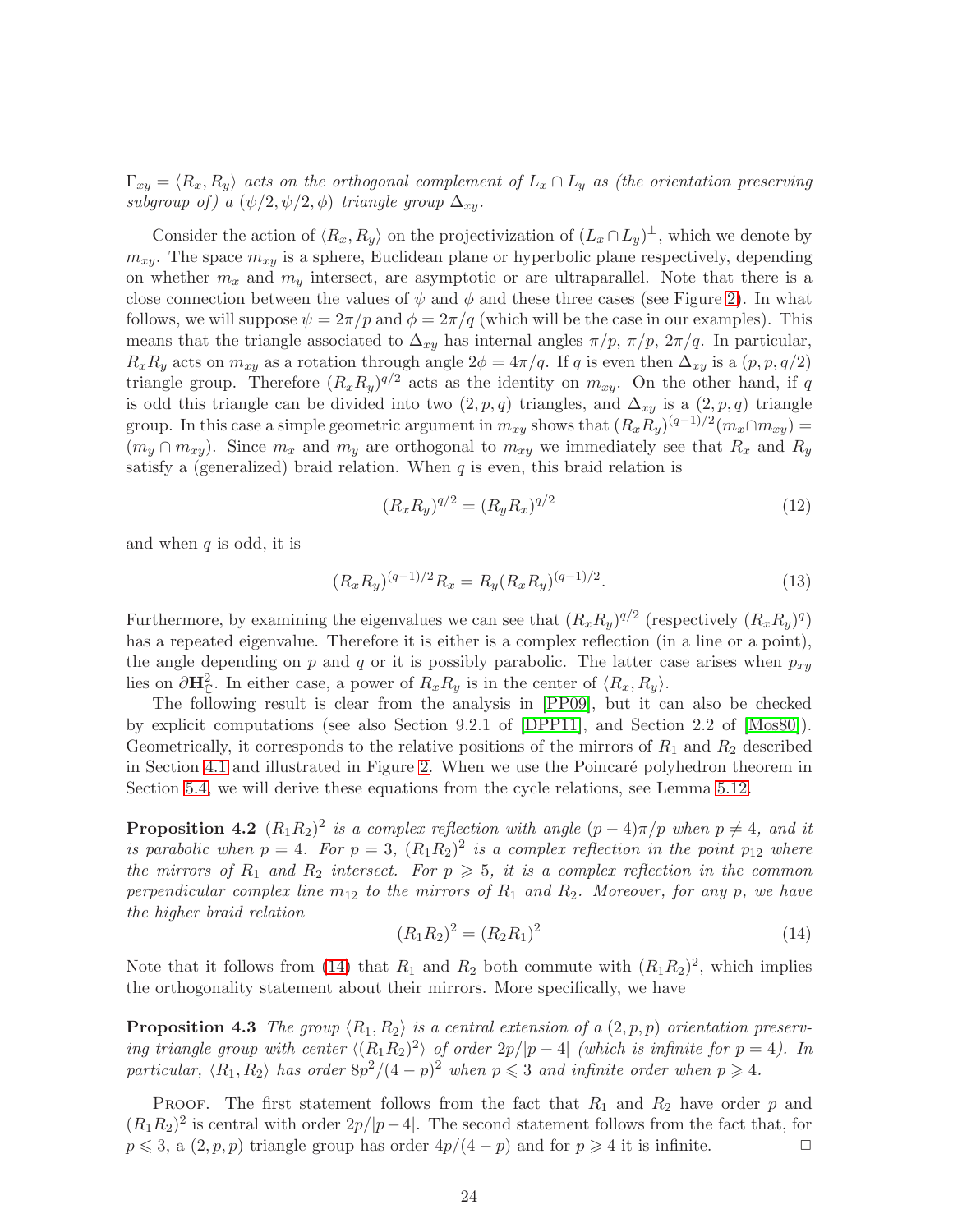Geometrically, when  $p = 3$  the spherical  $(2, 3, 3)$  triangle group acts on the sphere of complex lines through  $p_{12}$ ; when  $p = 4$  the vertex  $p_{12}$  is on the ideal boundary and the Euclidean (2, 4, 4) triangle group acts on the horizontal factor of the Heisenberg group based at that vertex; when  $p \geqslant 5$  the hyperbolic triangle group  $(2, 5, 5)$  acts on the complex line  $m_{12}$ .

It is useful to have a formula for the mirror of  $(R_1R_2)^2$  (when  $p \ge 5$ ), which is polar to

$$
\mathbf{n}_{12} = \begin{bmatrix} a^2 \overline{\tau} - \overline{a} \\ \overline{a}^2 \tau - a \\ a^3 + \overline{a}^3 \end{bmatrix}.
$$

The notation is set up to indicate that it is the intersection point of the mirrors of  $R_1$  and  $R_2$  (see also Section [4.3\)](#page-22-0). When  $p = 3, 4$  the vector  $\mathbf{n}_{12}$  projects to  $p_{12}$ , which is in  $\mathbf{H}_{\mathbb{C}}^2$  or on its boundary respectively. The obvious extension of this notation allows us to describe the J-orbit of this vector, namely

$$
\mathbf{n}_{23}=J\mathbf{n}_{12},\quad \mathbf{n}_{13}=J\mathbf{n}_{23}.
$$

Note that the higher braid relation holds of course between any pair of reflections  $R_j$  and  $R_k$ with  $j \neq k$ , since  $JR_kJ^{-1} = R_{k+1}$ , so that

$$
(R_2R_3)^2 = (R_3R_2)^2, \quad (R_3R_1)^2 = (R_1R_3)^2.
$$

The following observation will be useful later.

**Proposition 4.4**  $P^2S_1$  is a complex reflection, in fact

<span id="page-24-0"></span>
$$
P^2 S_1 = R_2 R_3^{-1} R_2^{-1}.
$$
\n(15)

PROOF. Using the identity [\(10\)](#page-21-1), we see that  $P^2S_1 = R_3^{-1}R_2^{-1}R_3^{-1}R_2R_3$ , by repeatedly using  $P = R_1J$  and  $JR_kJ^{-1} = R_{k+1}$ . The equality [\(15\)](#page-24-0) then follows from the braid relation  $(R_2R_3)^2 = (R_3R_2)^2$ . The contract of the contract of the contract of the contract of the contract of the contract of the contract of the contract of the contract of the contract of the contract of the contract of the contract of the contrac

A similar analysis holds for  $R_1$  and  $R_2R_3R_2^{-1}$ . In fact, in this case we recover the braid relation (compare with the calculations in [\[DFP05\]](#page-74-5), or in Section 2.2 of [\[Mos80\]](#page-76-0), in or Section 6 of [\[Par06\]](#page-76-3)).

**Proposition 4.5**  $(R_1R_2R_3R_2^{-1})^3$  is a complex reflection with angle  $(p-6)\pi/p$  when  $p \neq 6$ , and it is parabolic when  $p = 6$ . For  $p \le 5$ ,  $(R_1R_2R_3R_2^{-1})^3$  is a complex reflection in the point  $q_{123\bar{2}}$ . For  $p \geq 7$ , it is a complex reflection in the complex line  $m_{123\bar{2}}$  perpendicular to the mirrors of  $R_1$  and  $R_2R_3R_2^{-1}$ . Moreover, for any  $p \in \mathbb{N}^*$ , we have the braid relation

$$
R_1(R_2R_3R_2^{-1})R_1 = (R_2R_3R_2^{-1})R_1(R_2R_3R_2^{-1}).
$$
\n(16)

**Proposition 4.6** The group  $\langle R_1, R_2R_3R_2^{-1} \rangle$  is a central extension of a  $(2,3,p)$  orientation preserving triangle group with center  $\langle (R_1R_2R_3R_2^{-1})^3 \rangle$  of order  $2p/|p-6|$  (which is infinite for  $p = 6$ ). In particular,  $\langle R_1, R_2 R_3 R_2^{-1} \rangle$  has order  $24p^2/(6-p)^2$  when  $p \leq 5$  and infinite order when  $p \geqslant 6$ .

PROOF. Since  $R_1$  has order p and  $(R_1R_2R_3R_2^{-1}R_1)^2 = (R_1R_2R_3R_2^{-1})^3$  is central with order  $2p/|p-6|$ , we obtain the first statement. The second statement follows since a  $(2,3,p)$ <br>triangle group has order  $12n/(6-n)$  for  $n \le 5$  and is infinite for  $n \ge 6$ triangle group has order  $12p/(6-p)$  for  $p \le 5$  and is infinite for  $p \ge 6$ .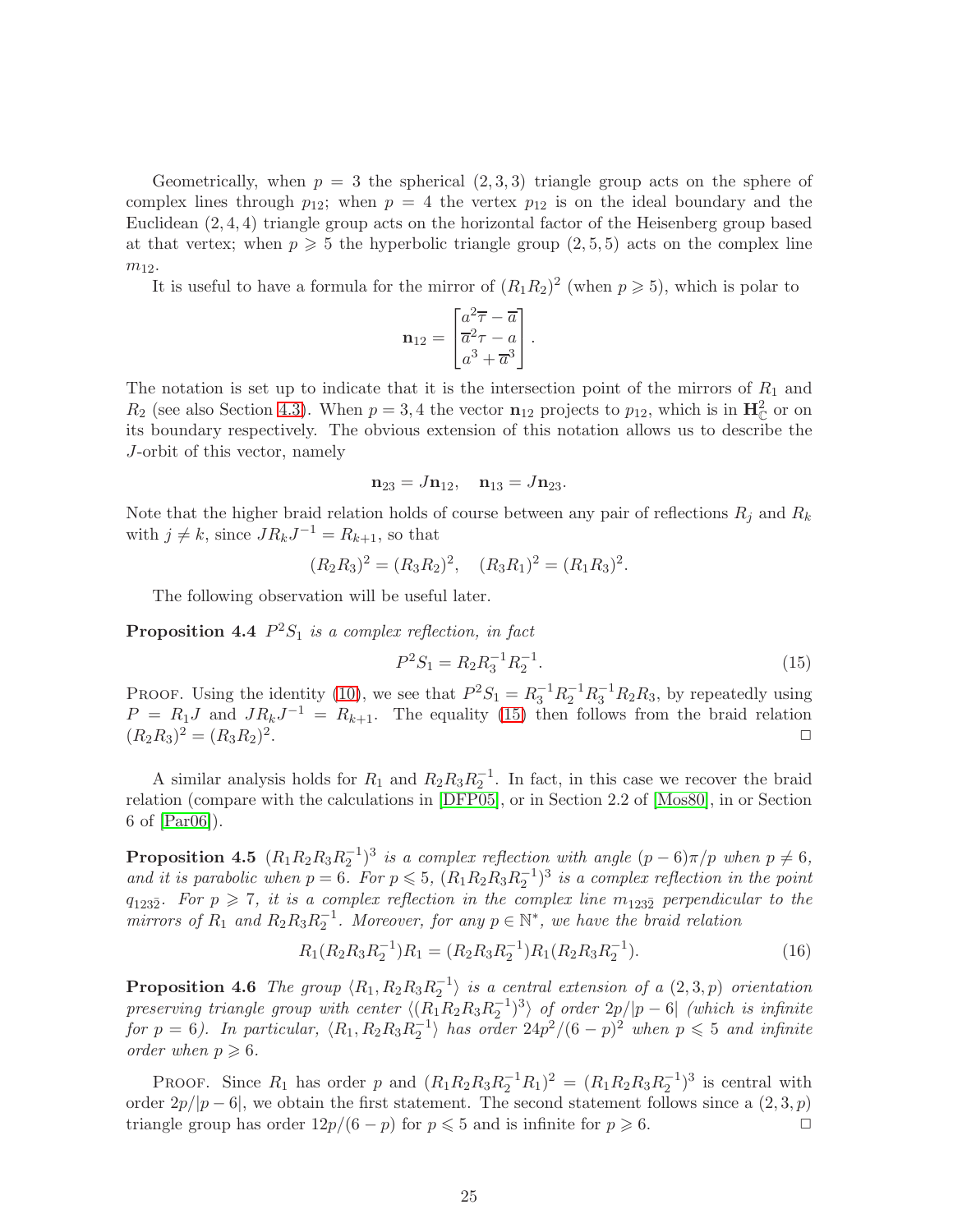#### <span id="page-25-0"></span>4.4 General procedure for building fundamental domains

In this section, we give a rough idea of the procedure that allowed us to produce the fundamental domains that appear in this paper.

The general context is that of triangle groups, i.e. groups generated by three complex reflections. An important example of such a group was studied in [\[Sch03\]](#page-76-9), where Schwartz gave a fundamental domain for a group generated by complex reflections  $I_1$ ,  $I_2$ ,  $I_3$  of order 2 with pairwise products of order 4 and such that  $I_1I_2I_3I_2$  has order 7. The combinatorial structure of Schwartz's fundamental domain inspired several subsequent constructions, see [\[Par06\]](#page-76-3) and [\[Tho10\]](#page-76-8), which in turn evolved into a fairly general procedure that applies to triangle groups. We now outline that procedure and relate it to Schwartz's construction.

In Section [4.3,](#page-22-0) we discussed the fact that some pairs of complex reflections in the group satisfy the (generalized) braid relations [\(12\)](#page-23-1) and [\(13\)](#page-23-2). In the present paper, we consider only  $q = 3$  or  $q = 4$  (for groups with  $\tau = \sigma_1$  or  $\sigma_5$  in the notation of [\[PP09\]](#page-76-6), we would need to consider  $q = 5$  and  $q = 6$  as well).

We will now outline how to go from a pair of braiding complex reflections  $R_x$  and  $R_y$ to (the combinatorial model of) a side in our polyhedron. We first explain the construction in the simplest case, namely when  $L_x \cap L_y$  is negative for the Hermitian inner product, or equivalently,  $m_x \cap m_y = p_{xy} \in \mathbf{H}_{\mathbb{C}}^2$ .

#### 4.4.1 Basic construction of pyramids using braiding

The mirrors  $m_x$  and  $m_y$  of  $R_x$  and  $R_y$  pass through  $p_{xy}$ . Now consider the images of the lines  $m_x$  and  $m_y$  under powers of  $R_xR_y$ . Using subscript notation, these can be written as  $m_x, m_{xy\bar{x}}, m_{xyx\bar{y}\bar{x}}, \ldots, m_{\bar{y}xy}, m_y$ . It is not hard to see that there are exactly q of these lines, all lying in the pencil of complex lines through  $p_{xy}$ . (If q is odd then  $m_y$  is the image of  $m_x$ under  $(R_x R_y)^{(q-1)/2}$ . If q is even  $m_x$  and  $m_y$  are in distinct orbits, each orbit comprising  $q/2$ lines.) These  $q$  lines form our starting point when constructing a side of the polyhedron.

Consider now a third complex reflection  $R_z$  with mirror  $m_z$  and angle  $\psi = 2\pi/p$ . For simplicity, we suppose  $m_z$  intersects each of  $m_x$ ,  $m_{xy\bar{x}}, \ldots, m_{\bar{y}xy}, m_y$  in a point of  $\mathbf{H}_{\mathbb{C}}^2$ , denoted by  $p_{xz}, p_{xy\bar{x}z}$ , and so on. The q points  $p_{xz}, p_{xy\bar{x}z}, \ldots, p_{yz}$  form the vertices of a q-gon in the line  $m_z$ . Together with the point  $p_{xy}$ , they form the vertices of a pyramid with apex  $p_{xz}$  and base the q-gon in  $m_z$ . The combinatorial model for the side is obtained by adding edges as follows. We include each of the  $q$  edges of the  $q$ -gon in the base, together with an edge from each of the base vertices to  $p_{xy}$  (see Figure [3\)](#page-26-0).

In order for our polyhedron to have a well-defined side pairing, given a pyramid as above, it is natural to construct an opposite isometric pyramid. Note that the reflection  $R<sub>z</sub>$  fixes the base of the above pyramid pointwise. We find a second pyramid by applying  $R<sub>z</sub>$  to the first one. In this case x is replaced with  $z\overline{z}$  and y is replaced with  $zy\overline{z}$  and so on.

The above procedure is illustrated in Figure [3.](#page-26-0) Part (a) shows a square pyramid with  $x = 2$ ,  $y = 3$ ,  $z = 1$ , and part (b) shows its opposite pyramid. Part (c) shows a triangular pyramid with  $x = 1$ ,  $y = \overline{3}23$  and  $z = 23\overline{2}$ , and part (d) shows (the image under  $P^{-2}$  of) its opposite pyramid; here  $P^{-2}z^{-1}xzP^{2}P^{-2}(\bar{3}\bar{2}3)1(\bar{3}23)P^{2}=1$ , and similarly  $P^{-2}z^{-1}yzP^{2}=1$  $23\overline{2}$  and  $P^{-2}zP^2 = 1\overline{3}23\overline{1}$ .

The number of sides in these examples come from the fact that  $R_2$  and  $R_3$  braid with order 4, and  $R_1$  and  $R_{\bar{3}23}$  braid with order 3 (see section [4.3\)](#page-22-0). Note also that we use relations in the group to write  $\bar{y}xyz = \bar{3}\bar{2}31\bar{3}2323\bar{2} = \bar{3}\bar{2}3123$  and  $yz = \bar{3}2323\bar{2} = 23$ .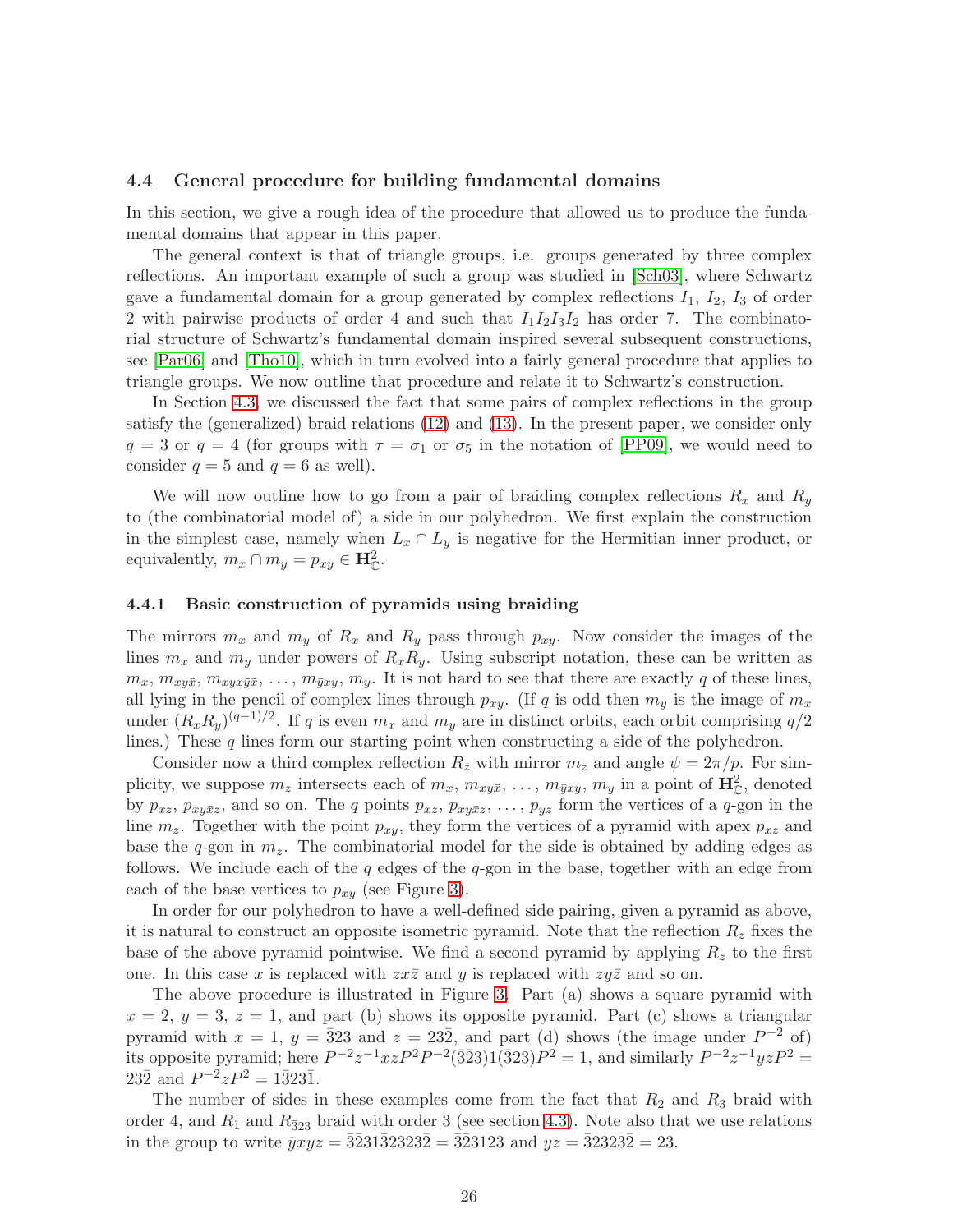Schwartz uses a similar procedure in [\[Sch03\]](#page-76-9). Since his generating reflections have order  $p = 2$ , in his case  $x = \bar{x}$  and  $y = \bar{y}$ . Consider Fig 4.2 of [\[Sch03\]](#page-76-9) which depicts what Schwartz calls an odd B piece. This is made up of two square pyramids. In the front one,  $x = 1$ ,  $y = 3$  and  $z = 2$ . The apex is  $p_{xy} = [13]$  and the vertices around the base are  $p_{xz} = [12]$ ,  $p_{xy\bar{x}z} = [1312], p_{\bar{y}xyz} = [3132]$  and  $p_{yz} = p_{zy} = [23].$  The rear pyramid is the image of the front one under  $R_z = I_2$  and has  $x = 212$ ,  $y = 232$  and  $z = 2$ .



<span id="page-26-0"></span>Figure 3: Combinatorial structure of the faces, in the case  $p = 3$  or 4. Since all vertices are inside  $H_{\mathbb{C}}^2$ , no truncation is needed.



<span id="page-26-1"></span>Figure 4: Combinatorial structure of the faces, in the case  $p = 5$  or 6. A first truncation has occurred since the mirrors of  $R_1$ ,  $R_2$  and  $R_3$  are ultraparallel.



<span id="page-26-2"></span>Figure 5: Combinatorial structure of the faces, in the case  $p = 8$  or 12. Further truncation has occurred since the mirrors of  $R_1$  and  $R_3^{-1}R_2R_3$  are ultraparallel.

Given one pyramid as above, the ridges containing the apex are all triangles, for example the ridge determined by the three complex lines  $m_x$ ,  $m_y$ ,  $m_z$  with vertices  $p_{xy}$ ,  $p_{xz}$ ,  $p_{yz}$ . We can repeat the whole of the above construction starting with a different pair of these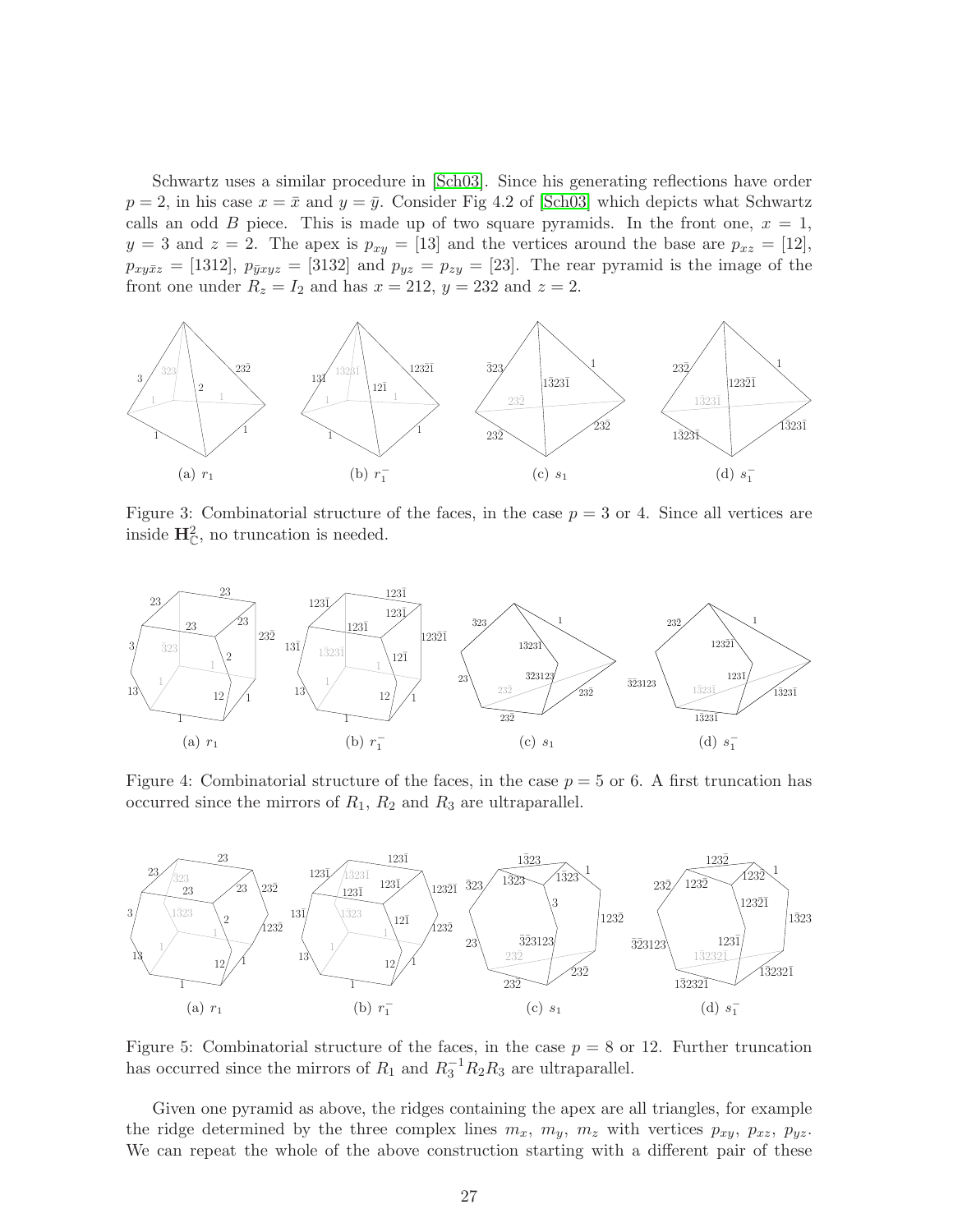complex lines, for example  $m_z$  and  $m_y$ . This will yield a new pyramid, whose base lies in  $m_x$ and which shares a common triangular side with our initial pyramid. In order to construct a combinatorial model for our polyhedron, we repeat this process. For each side of each pyramid, there should be exactly one other pyramid with the same triangular side, and the whole collection should close up and be invariant under powers of P. This game should be compared with [\[Sch03\]](#page-76-9) or [\[Tho10\]](#page-76-8) where a similar game is played. The main difference is that Schwartz is not interested in triangles if all three vertices lie outside complex hyperbolic space.

#### 4.4.2 Truncation

It may be that some, or all, of the vertices of the pyramid lie outside complex hyperbolic space. In this case, it turns out the intersection point is the polar vector of a mirror of a complex reflection in the group (provided  $p \geq 3$ ). With the notation above, suppose  $m_x$  and  $m_y$  are ultraparallel. As we have seen,  $(R_x R_y)^{q/2}$  or  $(R_x R_y)^q$ , for q even or odd repectively, is a complex reflection and commutes with  $R_x$  and  $R_y$ . Therefore the common orthogonal to  $m_x$  and  $m_y$  is the mirror  $m_{xy}$  of this power of  $R_xR_y$ .

The simplest case of this are the even A piece of Schwartz depicted in Figure 4.3 of [\[Sch03\]](#page-76-9). In this case  $q = 7$  (and he still has  $p = 2$ ) and he has two pyramids with a heptagonal base. For the front pyramid  $x = 131$ ,  $y = 2$  and  $z = 1$ . Thus the apex of the pyramid is  $p_{xy} = [1312]$ . Of the base vertices, four are points of complex hyperbolic space, namely:  $p_{xz} = [1311] = [13]$ ,  $p_{xy\bar{x}z} = [13121311] = [131213], p_{\bar{y}xyz}p_{\bar{z}\bar{y}xy} = [121312] \text{ and } p_{yz} = p_{zy} = [12].$  The other three base vertices lie outside complex hyperbolic space. The rear pyramid is the image of the first under  $R_z = I_1$ , and so has  $x = 3$ ,  $y = 121$  and  $z = 1$ . Schwartz's picture does not illustrate the truncation arising from vertices lying outside complex hyperbolic space.

We now explain the implications of this truncation process for our polyhedra. The simplest feature is when  $m_x$  and  $m_y$  are ultraparallel. We denote their common orthogonal by  $m_{xy}$ . The q lines  $m_x$ ,  $m_{xy\bar{x}}$ ,  $m_{xy\bar{y}\bar{x}}$ , ...,  $m_{\bar{y}xy}$ ,  $m_y$  are all orthogonal to  $m_{xy}$  and their intersection points with  $m_{xy}$  (denoted  $p_{xy}^x = m_x \cap m_{xy}$  etc.) now form the vertices of a q-gon in  $m_{xy}$ ; compare Figure [3\(](#page-26-0)a) with Figure [4\(](#page-26-1)a) and Figure [5\(](#page-26-2)a), where the apex  $p_{23}$  has been replaced with a quadrilateral.

Next, we explain how the truncation affects base vertices. Suppose the mirrors  $m_x$  and  $m_z$  of  $R_x$  and  $R_z$  are ultraparallel. Then consider their common perpendicular line  $m_{xz}$ . The mirrors  $m_x$  and  $m_z$  intersect  $m_{xz}$  in distinct points, which we label  $p_{xz}^x$  and  $p_{xz}^z$  respectively. The point  $p_{xz}$  is then replaced with a line in  $m_{xz}$  between these two points. Compare Fig-ure [3\(](#page-26-0)c) with Figure [4\(](#page-26-1)c). In particular, the vertex  $p_{23}$  has been replaced with an arc from  $p_{23}^{\bar{3}23}$  to  $p_{23}^{23\bar{2}}$ . We can still build up a polyhedron from these truncated polyhedra, the main difference being that the sides that were formerly triangles may be quadrilaterals, pentagons or hexagons.

#### <span id="page-27-0"></span>4.5 Definition of the polyhedron  $E$

In this section we define the fundamental polyhedron  $E$ . We will show that  $E$  is a piecewise smooth polyhedron (as defined in Section [3.2\)](#page-13-1), and in parallel we determine its precise combinatorics. This allows us to show that  $E$  is a fundamental domain for the action of the cosets of  $\Upsilon = \text{Stab}_{\Gamma}(E)$  in  $\Gamma$ .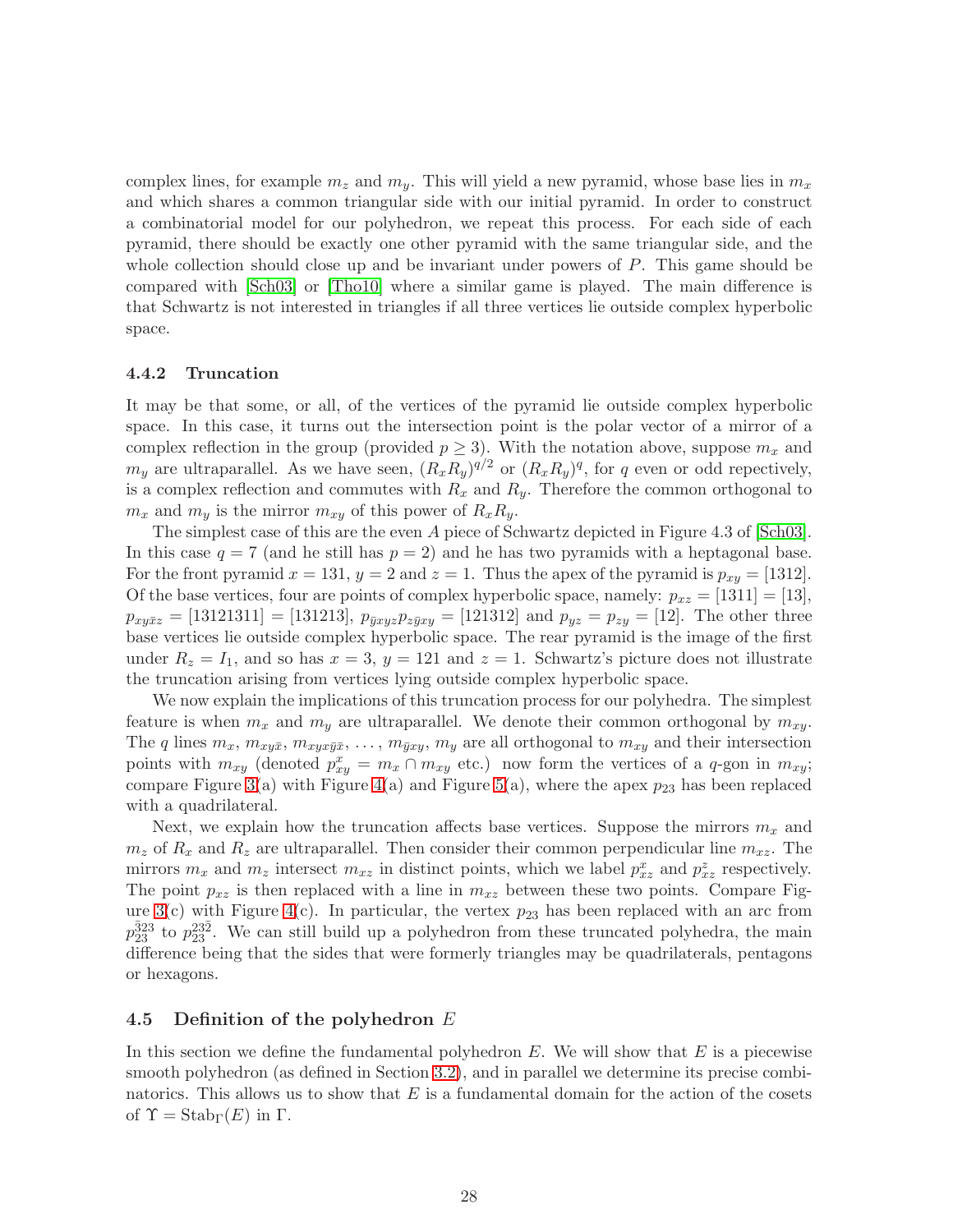#### 4.5.1 Bounding bisectors

The basic fact we will use is that the pyramids constructed in section [4.4](#page-25-0) have a natural geometric realization inside a suitable bisector. Indeed, for a given pyramid, there is a unique bisector that contains the base of the pyramid in a complex slice, and whose extended real spine contains its apex. We call this bisector the supporting bisector of the pyramid. Concretely, if the base is given by  $m^{\perp}$  and the apex by a, the real spine of the supporting bisector is given by the real span of a and  $\mathbf{a} - \langle \mathbf{a}, \mathbf{m} \rangle \langle \mathbf{m}, \mathbf{m} \rangle$  (a lift of the orthogonal projection of a onto the base). The following gives a geometric justification for considering such bisectors:

**Proposition 4.7** The supporting bisector of a pyramid contains all real geodesic segments between its vertices.

This is obvious for edges in the base, as the base is contained in a complex slice of the supporting bisector. For edges through the apex, it follows from the fact that a bisector contains all geodesics intersecting the real spine. For edges in truncation faces, it follows from the fact that the complex line containing the truncation face is a complex slice of the supporting bisector.

<span id="page-28-0"></span>The basic building blocks of  $E$  will be the following four bisectors, which are the supporting bisectors of the four faces described in section [4.4.](#page-25-0)

**Definition 4.8** 1.  $\mathcal{R}_1$  is the bisector whose extended real spine contains  $\mathbf{n}_1$  and  $\mathbf{n}_{23}$ ;

- 2.  $\mathcal{R}_1^-$  is the image of  $\mathcal{R}_1$  under  $R_1$ ;
- 3.  $\mathcal{S}_1$  is the bisector whose extended real spine contains  $\mathbf{n}_{23\bar{2}}$  and  $\mathbf{n}_{1\bar{3}23}$ ;
- 4.  $\mathscr{S}_1^-$  is the image of  $\mathscr{S}_1$  under  $S_1$ .

Recall from section [4.1](#page-20-1) that we denote by p the isolated fixed point of P.

**Definition 4.9** Let  $F$  be the intersection of the 28 half-spaces containing  $p$  bounded by the bisectors  $P^k \mathcal{R}_1^{\pm}$  and  $P^k \mathcal{S}_1^{\pm}$  (k = 0,  $\pm 1, \pm 2, \pm 3$ ). The region E is the connected component of  $F$  containing  $p$ .

We will refer to the 28 bisectors of the form  $P^k \mathcal{R}_1^{\pm}$  and  $P^k \mathcal{S}_1^{\pm}$  as the **bounding bisectors**.

**Remark 4.10** (1) The domain  $E$  has much simpler combinatorics than the Dirichlet domains that were used in [\[DPP11\]](#page-75-8) (when  $p \geq 4$ ). As a slight drawback of not using Dirichlet domains, it is unclear whether  $E$  is star-shaped with respect to  $\bf{p}$ , and hence it is not convenient to use geodesic cone arguments; rather we use fundamental domains for coset decompositions.

(2) It turns out to be complicated to determine the precise combinatorics of the polyhedron  $F$  bounded by the bounding bisectors; in fact it is not even obvious that  $F$  is connected. This is why we define E as a component of F. In fact one could prove that  $E = F$  (which would then give a description of the combinatorial structure of  $F$ ) but this is not needed in order to prove our main theorem. The main reason for working with  $E$  rather than  $F$  is that it significantly reduces the number of computer calculations.

It will be useful to distinguish between sides of  $E$  and the bisector that contains them, so we will use the following notation: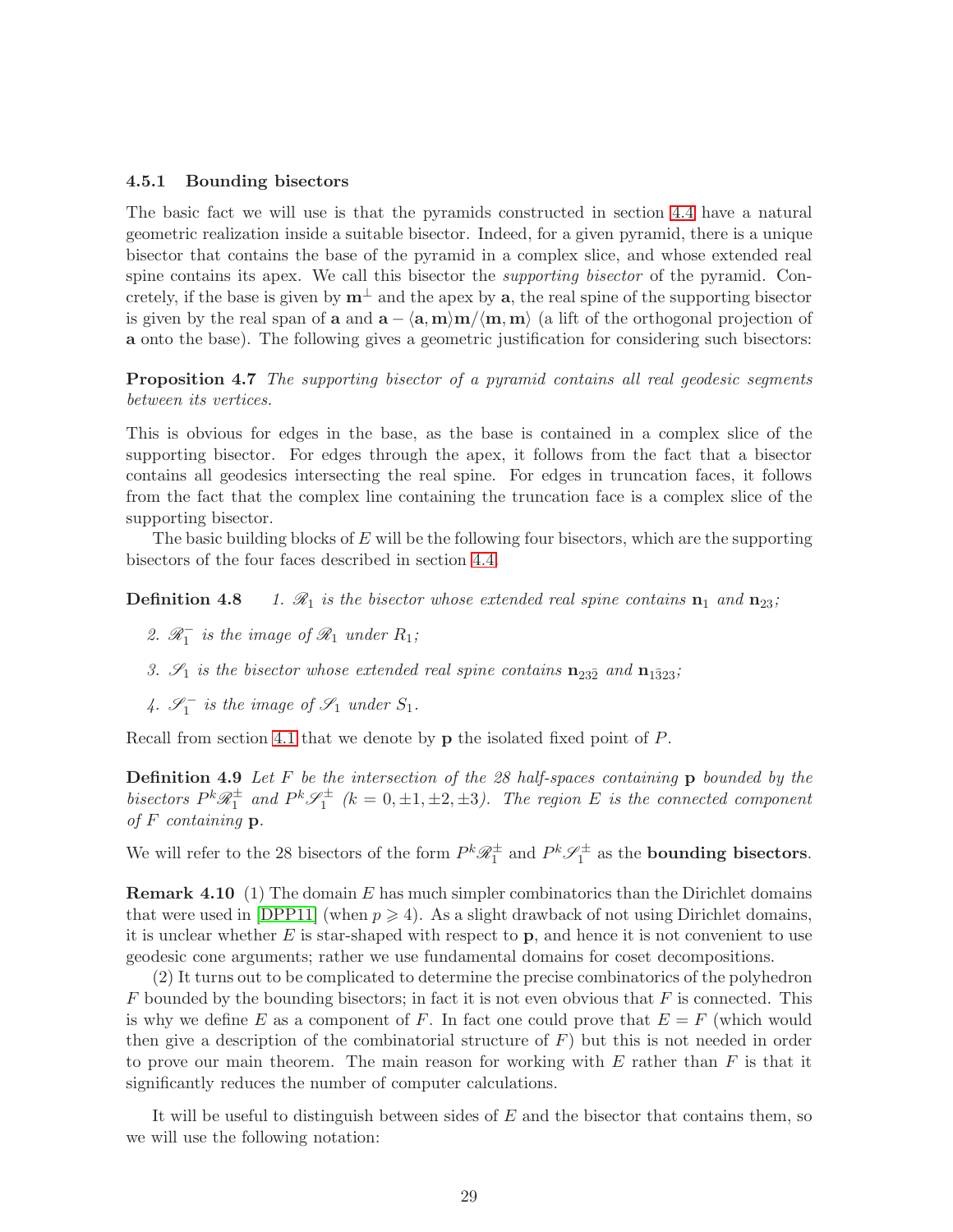**Definition 4.11** The intersection of  $E$  with a given bounding bisector is called a **bounding** side. The 28 bounding sides will be denoted by

$$
P^k r_1^{\pm} = E \cap P^k \mathcal{R}_1^{\pm}; \quad P^k s_1^{\pm} = E \cap P^k \mathcal{S}_1^{\pm},
$$

for  $k = 0, \pm 1, \pm 2, \pm 3.$ 

The combinatorial structure of the bounding sides  $P^k r_1^{\pm}$  and  $P^k s_1^{\pm}$  is described in detail in Section [4.6.2.](#page-35-0) Note that for a polyhedron E bounded by bisectors in  $\mathbf{H}_{\mathbb{C}}^2$ , it is by no means obvious how to determine the combinatorics of  $E$  from the knowledge of its vertices, which explains the length of the sections stating and proving the combinatorics.

#### <span id="page-29-1"></span>4.5.2 Symmetry

The polyhedron  $E$  is by definition  $P$ -invariant. Our notation for bisectors is set up so that the P-orbits can be conveniently read off their labels. For vertices (and mirrors of reflections), it is a bit more tedious but completely straighforward to study these orbits. For concreteness we treat a couple of examples in detail.

The basic point is that  $P = R_1 J$ , and  $J R_k J^{-1} = R_{k+1}$ , i.e. conjugation by J raises indices by one (mod 3). The  $P$ -image of the mirror of  $R_1$ , which corresponds to the complex line polar to  $m_1$ , is polar to  $Pm_1 = m_{12\overline{1}}$ , since

$$
P1P^{-1} = 1J1J^{-1}\bar{1} = 12\bar{1}.
$$

The P-image of  $p_{23}$  is simply  $p_{13}$ , since it is fixed by  $P23P^{-1} = 1J23J^{-1}\overline{1} = 131\overline{1} = 13.$ Similarly,  $P p_{13} = p_{12}$ . Applying P often yields slightly more complicated results, for instance the P-image of  $p_{12}$  is given by  $p_{P12P^{-1}} = p_{123\bar{1}}$ , since

$$
P12P^{-1} = 1J12J^{-1}\bar{1} = 123\bar{1}.
$$

It will be important in the sequel to observe that  $E$  also has an anitholomorphic involutive symmetry, which we now explain. The antiholomorphic map

<span id="page-29-0"></span>
$$
\iota_{23}: \begin{bmatrix} z_1 \\ z_2 \\ z_3 \end{bmatrix} \longmapsto \begin{bmatrix} \overline{z}_1 \\ \overline{z}_3 \\ \overline{z}_2 \end{bmatrix} . \tag{17}
$$

clearly induces an isometry of  $\mathbf{H}_{\mathbb{C}}^2$ , since  $\langle \iota_{23}\mathbf{v}, \iota_{23}\mathbf{w} \rangle = \overline{\langle \mathbf{v}, \mathbf{w} \rangle}$ . It is easy to see that  $\iota_{23}$ conjugates J into  $J^{-1}$ ,  $R_1$  into  $R_1^{-1}$ ,  $R_2$  into  $R_3^{-1}$  and  $R_3$  into  $R_2^{-1}$ . From this it follows that the antiholomorphic map  $\iota$  given by

$$
\iota = R_1 \iota_{23} \tag{18}
$$

is an involution as well, and this will be useful several times throughout the paper.

**Proposition 4.12** The involution  $\iota$  preserves E, sending  $r_1$  to  $r_1^-$  and  $s_1$  to  $s_1^-$ .

PROOF. Since  $P = R_1 J$ , it follows easily that  $\iota$  conjugates  $R_1$  into  $R_1^{-1}$ , and P into  $P^{-1}$ (beware that  $\iota_{23}$  does not conjugate P into  $P^{-1}$ ). In particular,  $\iota$  fixes **p**.

The fact that  $\iota$  conjugates  $S_1$  into  $S_1^{-1}$  follows from the fact that  $S_1$  can be expressed as a palindromic word in  $R_1$  and P, namely  $S_1 = P^2 R_1 P^{-2} R_1 P^2$ .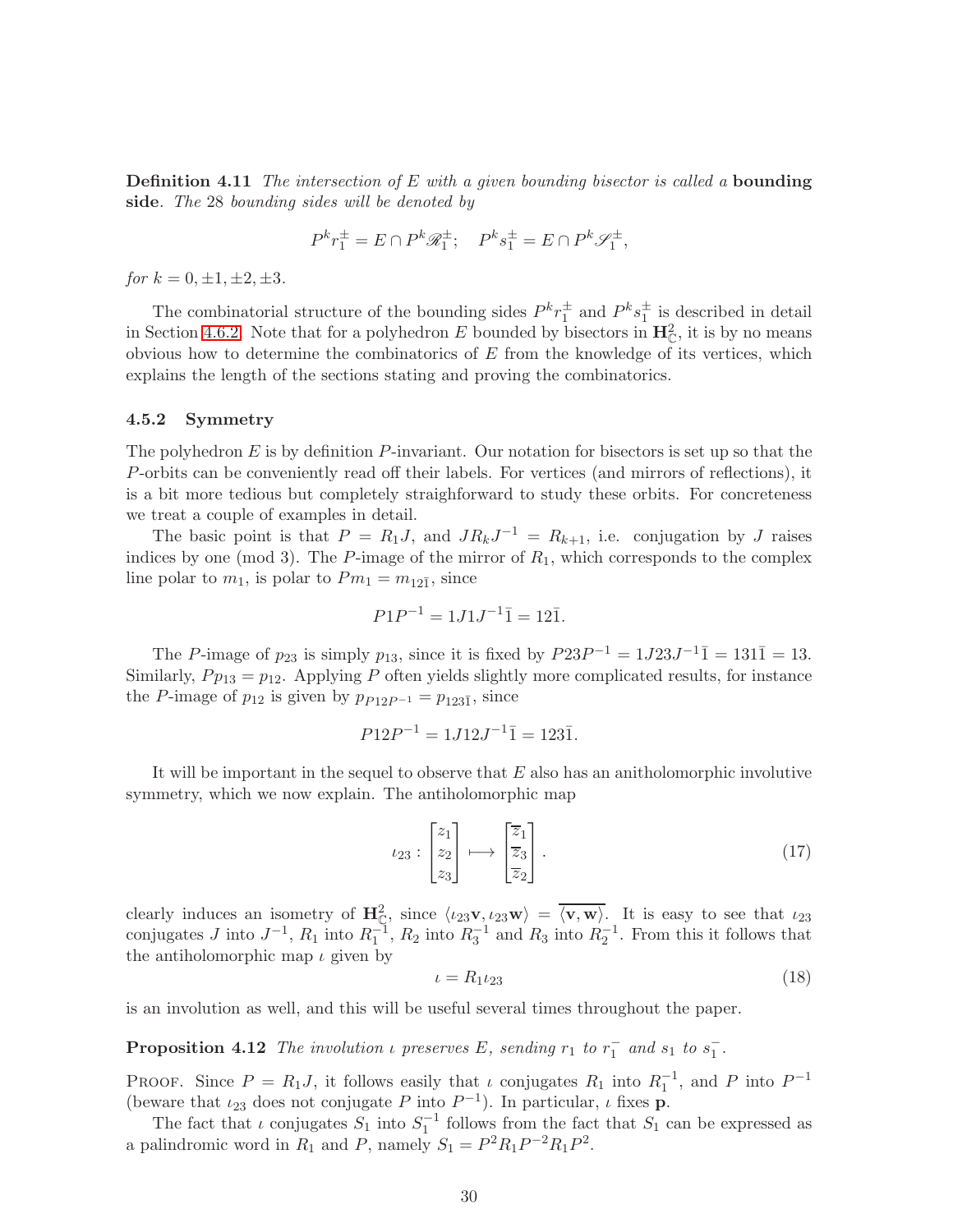Hence  $\iota$  sends the half-space containing **p** bounded by  $P^k \mathcal{R}_1^{\pm}$  (respectively  $P^k \mathcal{S}_1^{\pm}$ ) to the half-space containing **p** bounded by  $P^{-k}\mathscr{R}_1^{\mp}$  (respectively  $P^{-k}\mathscr{S}_1^{\mp}$ ). This show that  $\iota$ preserves  $F$ , and this implies that it preserves  $E$  (which is the connected component of  $F$ containing  $\bf{p}$ ).

Note that  $\iota$  conjugates an isometry given by a word w (see Section [4.2\)](#page-22-1) into the isometry given by the word  $1w'$ , where w' is obtained from w by replacing each occurrence of 1, 2, 3 by 1, 3, 2 respectively. One can then read the action of  $\iota$  on the vertices  $p_w$ ,  $q_w$  by applying this rule to the label  $w$ . For instance, we have

$$
\begin{aligned} \iota(p_{12}) &= p_{1\bar{1}\bar{3}\bar{1}} = p_{\bar{3}\bar{1}} = p_{13} \\ \iota(p_{23}) &= p_{1\bar{3}\bar{2}\bar{1}} = p_{123\bar{1}}, \end{aligned} \tag{19}
$$

and

$$
\iota(q_{123\bar{2}}) = q_{\bar{3}\bar{2}3\bar{1}} = q_{1\bar{3}23} \tag{20}
$$

Observe that  $Pp_{13} = p_{12}$  implies  $P^3p_{12} = P^{-3}p_{13}$ . Since  $p_{\bar{3}23123} = R_3^{-1}R_2^{-1}R_1^{-1}p_{13} = P^{-3}p_{13}$ and  $\iota(p_{\overline{32}3123}) = R_1(p_{23\overline{21}\overline{32}}) = R_1R_2R_3p_{12} = P^3p_{12}$ , we get

$$
\iota(p_{\bar{3}\bar{2}3123}) = p_{\bar{3}\bar{2}3123}.\tag{21}
$$

#### 4.5.3 Alternative descriptions

Since the bounding bisectors  $\mathscr{R}_1^{\pm}$ ,  $\mathscr{S}_1^{\pm}$  are central to the construction of the fundamental domain, it will be useful to have alternative descriptions. In Table [1](#page-30-0) we write the bounding bisectors as equidistant from a pair of points and we also give some information that is useful for computational purposes; see also Section [4.8.3\)](#page-48-0). We label vectors that appear in the table following the conventions from Section [4.2;](#page-22-1)  $y_0$  denotes the intersection point of the complex spines of  $\mathscr{R}_1$  and  $\mathscr{S}_1$  (see below for explicit computation).

| Bisector          | Equidistant                     | $\mathbb{R}$ -spine                                                                                | Polar                                                       | Reflections                               |
|-------------------|---------------------------------|----------------------------------------------------------------------------------------------------|-------------------------------------------------------------|-------------------------------------------|
| $\mathscr{R}_1$   |                                 | $\mathscr{B}(y_0, R_1^{-1}y_0)$ Span <sub>R</sub> $(\mathbf{n}_1, \mathbf{n}_{23})$                | $\mathbf{f}_1 = [0, \overline{\tau}, \overline{a}\tau]$     | $(23)^2$                                  |
| $\mathscr{R}_1^-$ | $\mathscr{B}(y_0, R_1y_0)$      | $\sin \left( \frac{a^2 n_1}{\sqrt{a}} \right)$                                                     | $f_2 = f_1$                                                 | $1(23)^2\overline{1}$                     |
| $\mathscr{S}_1$   | $\mathscr{B}(y_0, S_1^{-1}y_0)$ | $\mathrm{Span}_{\mathbb{R}}(a\mathbf{n}_{23\bar{2}}, \mathbf{n}_{1\bar{3}23})$                     | $\mathbf{f}_3 = [a^2\overline{\tau}, -a, -\overline{\tau}]$ | $\sqrt{232}$ , $(1\bar{3}23)^3$           |
|                   | $\mathscr{B}(y_0, S_1y_0)$      | $\mathrm{Span}_{\mathbb{R}}(\overline{a}\mathbf{n}_{1\bar{3}23\bar{1}},\,\mathbf{n}_{123\bar{2}})$ | $\mathbf{f}_4 = [a^2 \overline{\tau}, a\tau, 1]$            | $(123\bar{2})^3$<br>$1\bar{3}23\bar{1}$ , |

<span id="page-30-0"></span>Table 1: Descriptions of the bisectors  $\mathcal{R}_1^{\pm}$  and  $\mathcal{S}_1^{\pm}$  as equidistant hypersurfaces, and in terms of vectors spanning their extended real spines. We also give polar vectors for their complex spines and reflections whose mirrors are contained in each bisector (the mirror is either a complex line or a point, depending on the value of  $p$ ).

In the table, we list two vectors  $\mathbf{w}, \mathbf{v}$  with real inner products, so that the extended real spine is obtained by taking real linear combinations of these two vectors (the real spine corresponds to such vectors with negative square norm). For convenience, we also give a polar vector to the complex spine, i.e. a nonzero vector f with  $\langle \mathbf{w}, \mathbf{f} \rangle = \langle \mathbf{v}, \mathbf{f} \rangle = 0$ , as well as specific reflections whose mirrors are slices of these bisectors.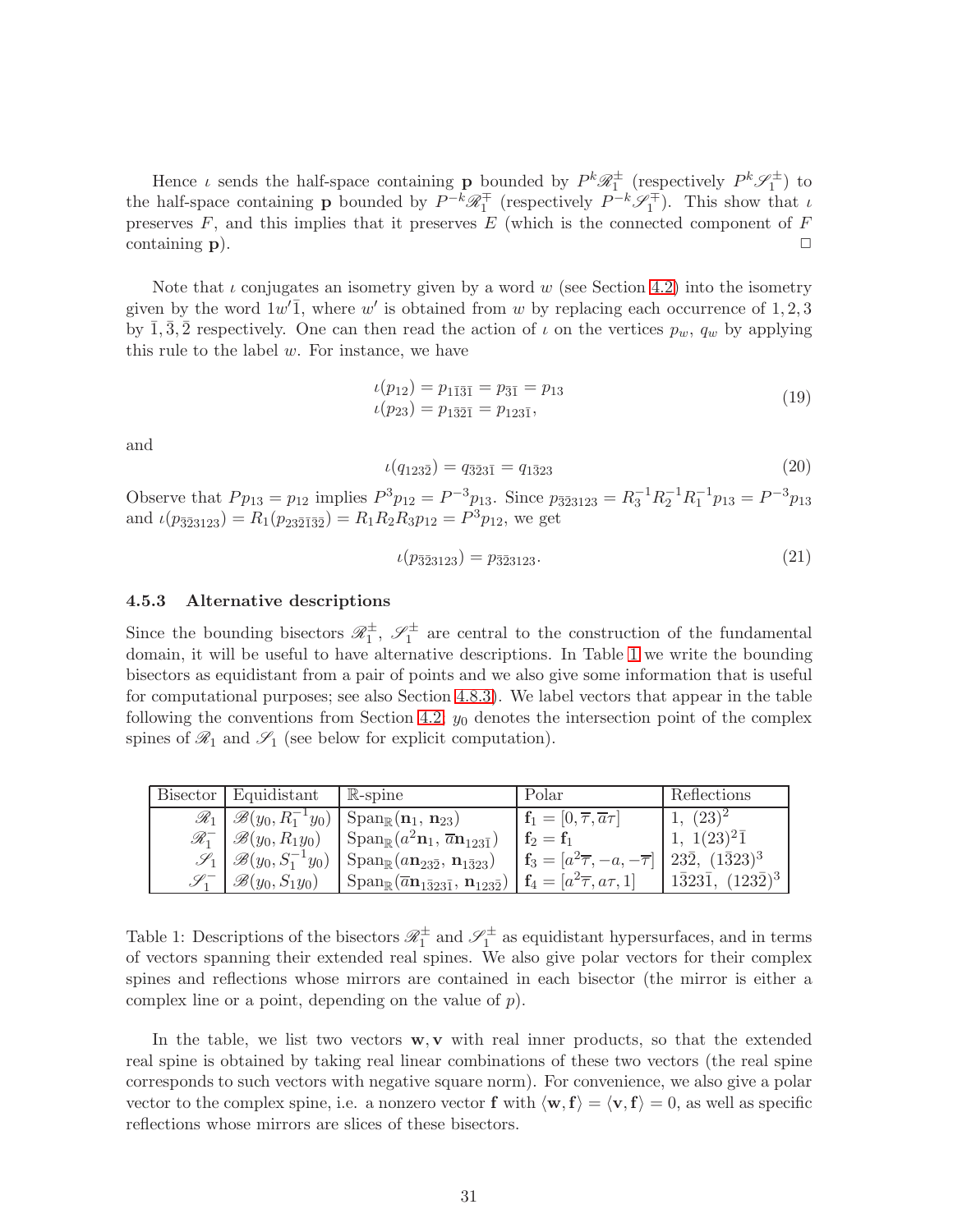**Proposition 4.13** The bisectors  $\mathcal{R}_1$ ,  $\mathcal{R}_1^-$ ,  $\mathcal{S}_1$  and  $\mathcal{S}_1^-$  are all coequidistant from a point in  $\mathbf{H}_{\mathbb{C}}^2$ , which we denote by  $y_0$ . More specifically,  $\mathscr{R}_1^{\pm} = \mathscr{B}(y_0, R_1^{\mp 1}y_0)$  and  $\mathscr{S}_1^{\pm} = \mathscr{B}(y_0, S_1^{\mp}y_0)$ .

PROOF. From a pair of vectors  $w, v$  spanning the real spine of a bisector, one easily finds a vector orthogonal to both of them, since this amounts to finding a vector f that satisfies

$$
\mathbf{w}^* H \mathbf{f} = \mathbf{v}^* H \mathbf{f} = 0
$$

which is a linear system in f. This allows us to get formulae for the four vectors  $f_i$ . Note that  $\mathcal{R}_1$  and  $\mathcal{R}_1^-$  are cospinal, i.e. they have the same complex spine.

From the  $f_i$ , one can easily find the intersection between two of the complex spines, again by solving a linear system. The vector  $y_0$  can obtained in this way, being the unique intersection point of the complex spines of  $\mathcal{R}_1$  and  $\mathcal{S}_1$ . For future reference, we give explicit coordinates:

$$
\mathbf{y}_0 = \begin{bmatrix} -a^3(\overline{a}^2 \overline{\tau} + a)^2\\ (a^2 \overline{\tau} + \overline{a}\tau)(a^2 \overline{\tau} - \overline{a})\\ (a^2 \overline{\tau} + \overline{a}\tau)(\overline{a}^2 \tau - a) \end{bmatrix},
$$
(22)

One easily checks that  $\langle y_0, f_j \rangle = 0$  for all  $j = 1, 2, 3, 4$ , so that all four bisectors  $\mathscr{R}_1^{\pm}$ ,  $\mathscr{S}_1^{\pm}$  are equidistant from  $y_0$ . A further simple check shows that  $\langle y_0, y_0 \rangle < 0$  and so  $y_0$  corresponds to a point  $y_0 \in \mathbf{H}_{\mathbb{C}}^2$ .

We now show that  $\mathscr{R}_1 = \mathscr{B}(y_0, R_1^{-1}y_0)$ . From Table [1](#page-30-0) we see that the spine of  $\mathscr{R}_1$  is the real span of  $n_1$  and  $n_{23}$ . These vectors are both fixed by the involution  $\iota_{23}$  defined in [\(17\)](#page-29-0), and so it also fixes any vector on the real spine of  $\mathcal{R}_1$ . Applying  $\iota_{23}$  to  $\mathbf{y}_0$  and simplifying, we see that  $\iota_{23} \mathbf{y}_0 = \bar{a}^2 R_1^{-1} \mathbf{y}_0$ . Therefore, if **s** is any vector in the real spine of  $\mathcal{R}_1$  we have:

$$
\langle \mathbf{y}_0, \mathbf{s} \rangle = \overline{\langle \iota_{23} \mathbf{y}_0, \iota_{23} \mathbf{s} \rangle} = a^2 \overline{\langle R_1^{-1} \mathbf{y}_0, \mathbf{s} \rangle}.
$$

Therefore, any point of  $\mathcal{R}_1$  is equidistant from  $y_0$  and  $R_1^{-1}y_0$ . Applying  $R_1$  we see that  $\mathcal{R}_1^{-1}$ is equidistant from  $R_1y_0$  and  $y_0$ .

Similarly, the involution  $\overline{3}\overline{2}3\overline{1}\overline{3}\iota_{12}$  fixes  $a\mathbf{n}_{23\overline{2}}$  and  $\mathbf{n}_{1\overline{3}23}$  and so fixes the spine of  $\mathscr{S}_1$ pointwise. We calculate that  $\overline{3}\overline{2}3\overline{1}3\overline{1}_{2}\mathbf{y}_{0} = \overline{a}^{2}S_{1}^{-1}\mathbf{y}_{0}$ . Hence  $\mathscr{S}_{1} = \mathscr{B}(y_{0}, S_{1}^{-1}y_{0})$ . Applying S<sub>1</sub>, we find that  $\mathscr{S}_1^- = \mathscr{B}(S_1y_0, y_0)$ .

Later, in Table [3](#page-50-0) we describe  $\mathcal{R}_1^{\pm}$ ,  $\mathcal{S}_1^{\pm}$  and their images under powers of P as equidistant hypersurfaces with respect to some other points.

#### <span id="page-31-0"></span>4.6 Combinatorics of E

In this section we describe the combinatorics of  $E$  and show that it is a topological ball with piecewise smooth boundary, each piece being contained in one of the bounding bisectors. The proof of the precise combinatorics of  $E$  is difficult, but necessary to apply the Poincaré polyhedron theorem. In fact it is delicate even to give a detailed description of the combinatorics (this will be done in Section [4.6.1\)](#page-32-0). Indeed, for a general polyhedron bounded by bisectors in  $\mathbf{H}_{\mathbb{C}}^2$ , it is not sufficient to give the vertices, as there can be for instance distinct 1-cells joining two given vertices (see [\[DFP05\]](#page-74-5)).

In order to prove the combinatorics, we first construct a combinatorial model  $\widehat{E}$  for E. We then describe its geometric realization, which is a map  $\phi$  from  $\widehat{E}$  into  $\overline{H}_{\mathbb{C}}^2$ , sending each 3-cell into one of the bounding bisectors (see Definition [4.8\)](#page-28-0), and we prove that  $\phi(\hat{E}) = E$ .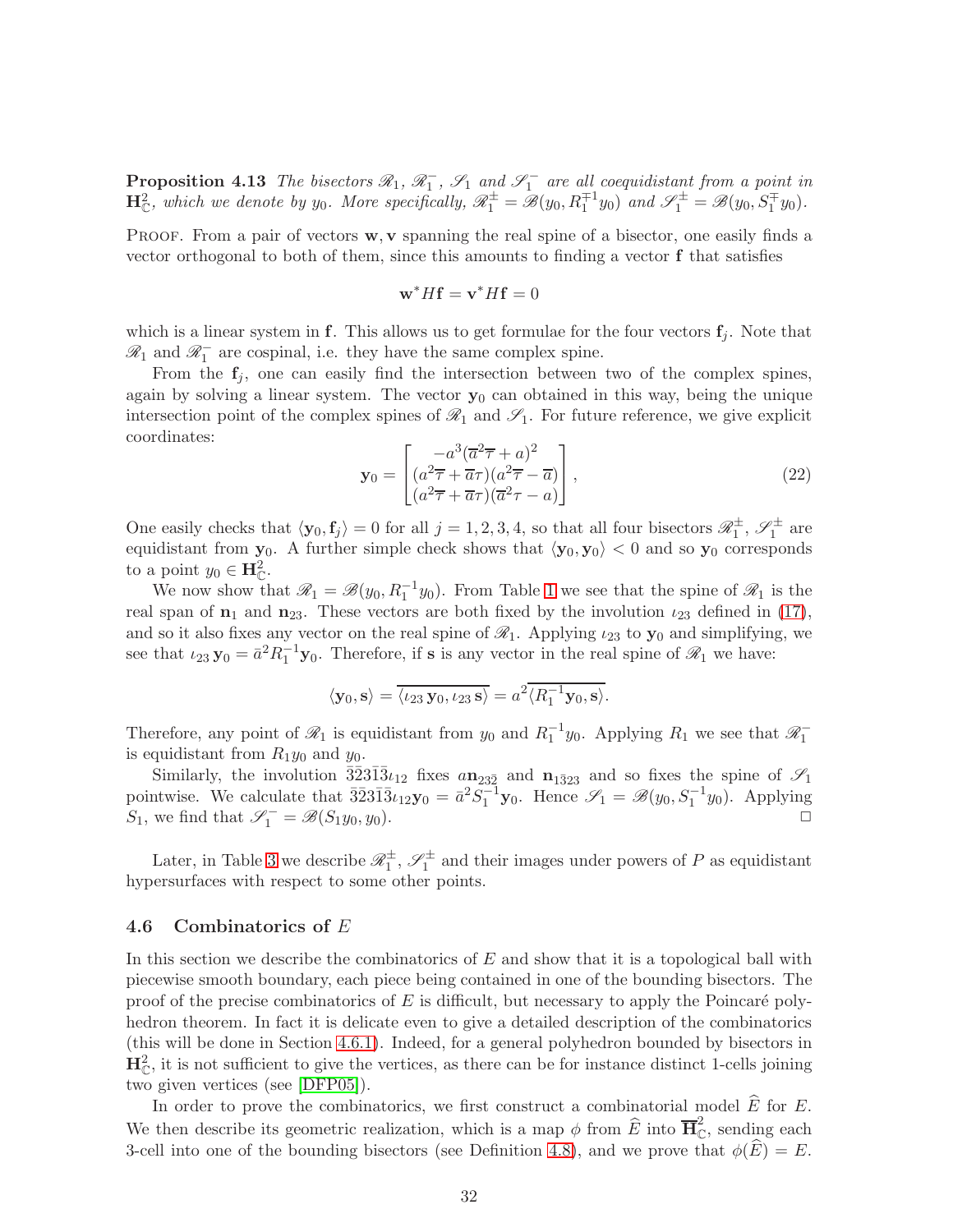This simultaneously proves the statement of the combinatorics of  $E$ , and shows that  $E$  is a polyhedron in the sense of Section [3.2.](#page-13-1)

Our combinatorial model is somewhat similar to the one used by Schwartz in Section 6 of [\[Sch03\]](#page-76-9). However, our geometric realization of  $\widehat{E}$  uses bisectors whereas Schwartz uses affine cells.

#### <span id="page-32-0"></span>4.6.1 Statement of the combinatorics of E

We state the combinatorics in the form of pictures of the 3-cells, with incidence information along each piece of the skeleton. Recall from Section  $4$  that  $E$  only has two isometry classes of faces (applying  $\iota$  and powers of P), so we need only draw pictures for  $r_1 = \mathscr{R}_1 \cap E$  and  $s_1 = \mathscr{S}_1 \cap E.$ 



<span id="page-32-1"></span>Figure 6: Adjacency relations of  $r_1$  and  $s_1$  with other faces of  $\widehat{E}$ , for  $p = 3, 4$ . Larger font is used to label ridges, and smaller fonts to label lower-dimensional facets.

Figures [6](#page-32-1) to [8](#page-34-0) give a concise, efficient description of the combinatorics. For each 3-face, we give two different pictures (top and bottom), one listing bisectors containing each facet, one listing vertices. At first glance, the pictures may seem a little cryptic, so we briefly explain how the incidence relations can be read off.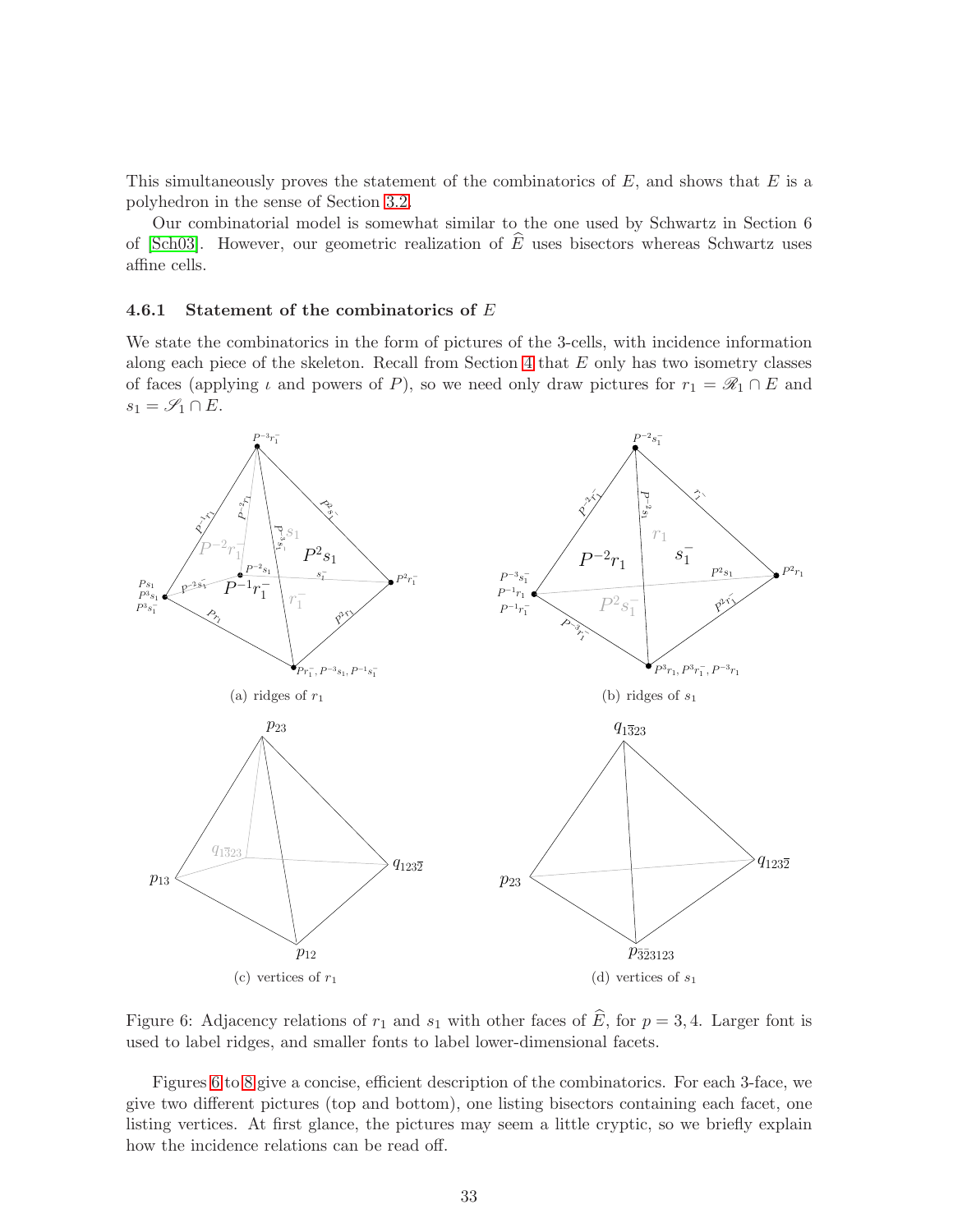

Figure 7: Adjacency relations of  $r_1$  and  $s_1$  with other faces of  $\widehat{E}$ , for  $p = 5, 6$ . We draw curved lines when two neighboring edges lie on the same intersection of three bisectors.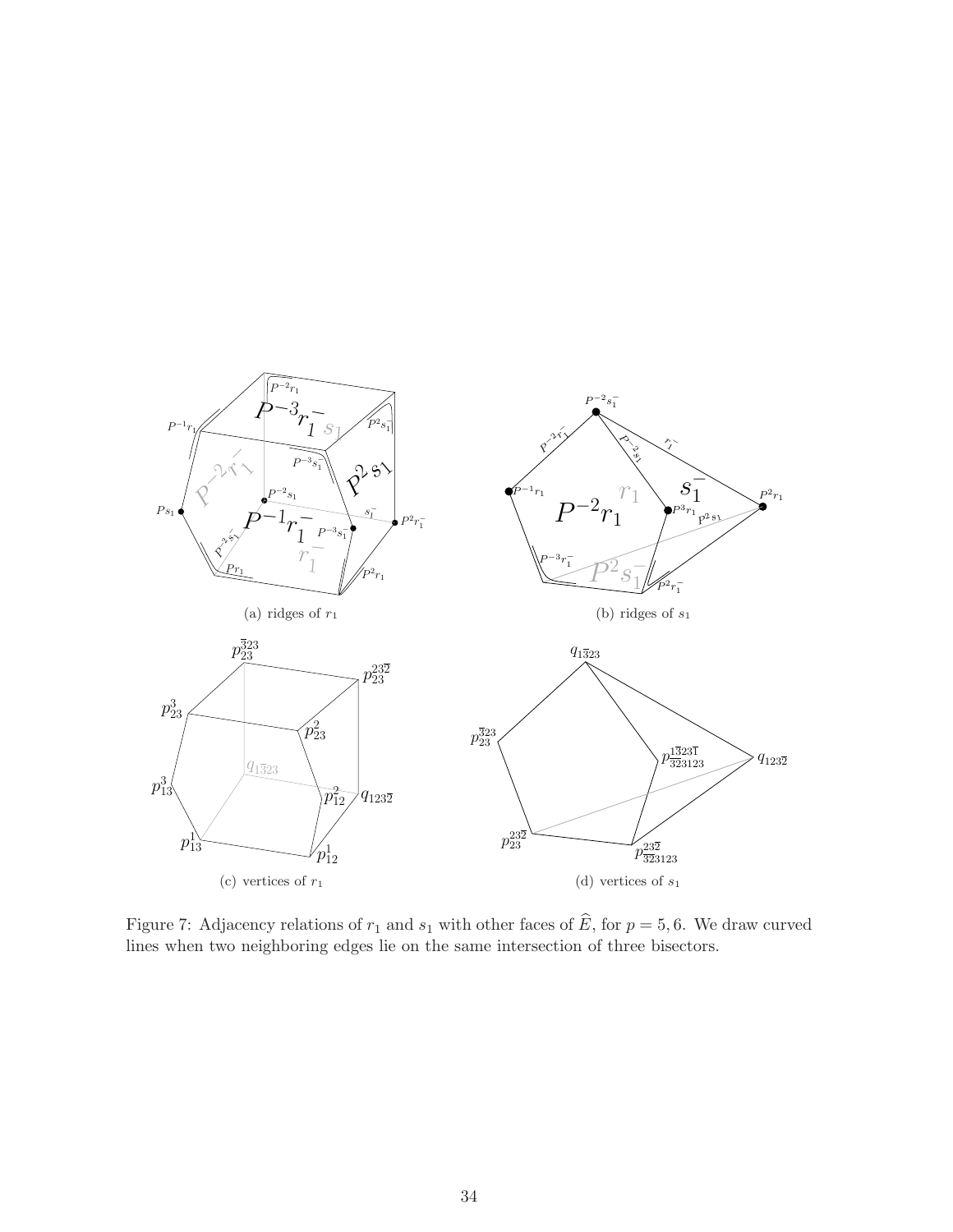

<span id="page-34-0"></span>Figure 8: Adjacency relations of  $r_1$  and  $s_1$  with other faces of  $\widehat{E}$ , for  $p = 8, 12$ .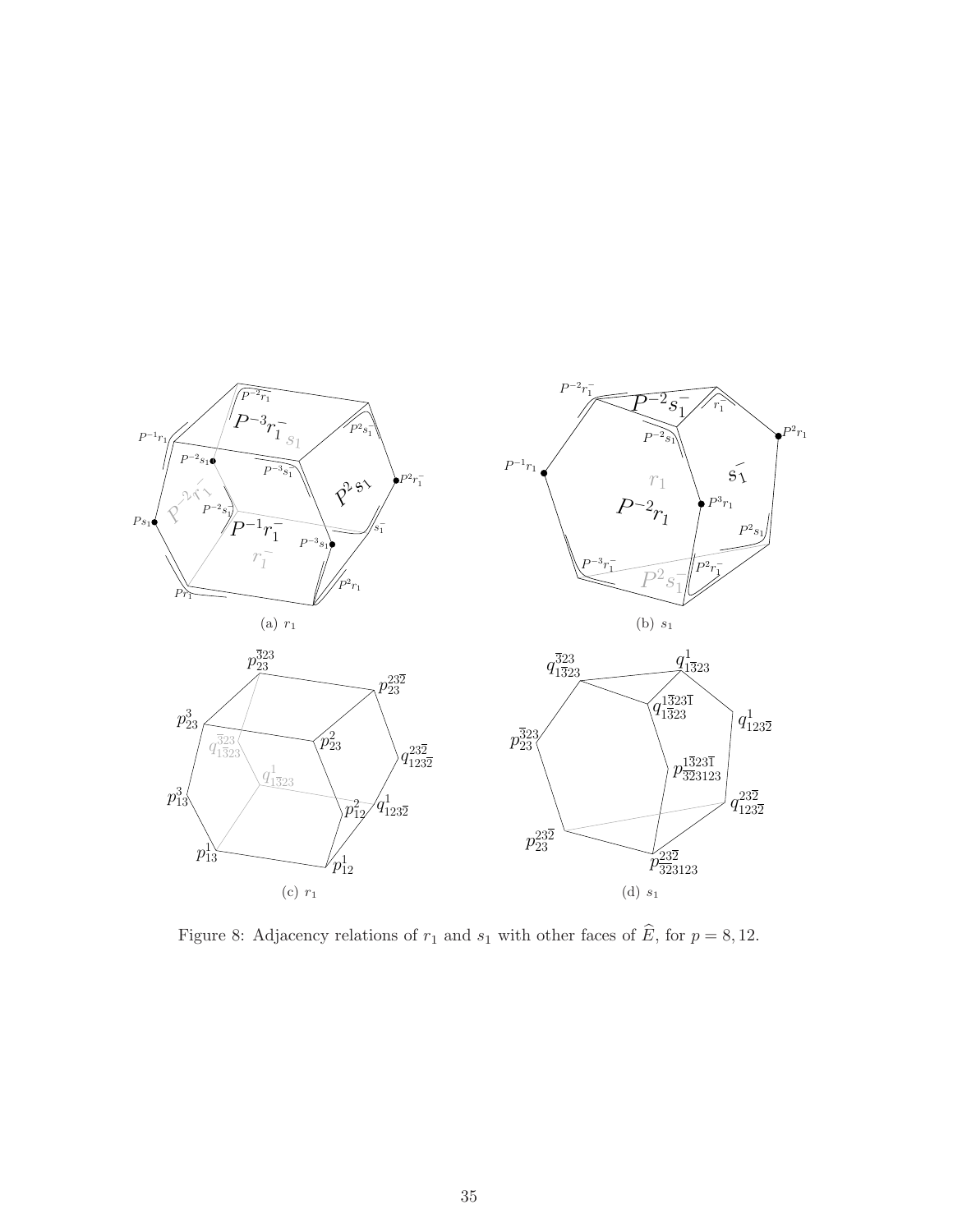Each cell in the picture is contained in the union of the cells whose names are on facets incident to that cell. As an example, we obtain the list of all bounding sides containing the vertex labelled  $p_{12}$  on part (c) of Figure [6.](#page-32-1) Obviously it is contained in  $r_1$ . The picture in (a) suggests that it is on three 2-cells of  $r_1$ , whose labels indicate that  $p_{12}$  is also on  $r_1^-, P^{-1}r_1^-,$ and  $P^2s_1$ . Similarly, from the 1-cells of  $r_1$  containing  $p_{12}$ , we see that it is also on  $Pr_1, P^{-3}s_1^{-}$ and  $P^2r_1$ . Finally, the labels near that vertex in part (a) of the Figure indicate that it is on  $Pr_1^-$ ,  $P^{-3}s_1$  and  $P^{-1}s_1^-$ . (See Remark 6.1 below for the vertex notation  $p_u^v, q_u^v$ ).

Note that the pictures for  $P^k r_1$  and  $P^k s_1$  are obtained simply by applying  $P^k$ , whereas those for  $P^k r_1^-$  and  $P^k r_1^-$  one also needs to apply the antiholomorphic involution  $\iota$  from Section [4.5.2.](#page-29-1) Recall that  $\iota$  conjugates  $R_1$  into  $R_1^{-1}$ ,  $S_1$  into  $S_1^{-1}$ , and P into  $P^{-1}$ , so the image of the figures in part (a) and (b) under  $\iota$  are obtained simply by changing signs. For the figures in parts (c) and (d), one needs to use the description of the action of  $\iota$  on vertices according to their labels (see Section [4.5.2\)](#page-29-1).

- **Remark 4.14** The vector  $n_{23}$  is a negative vector when  $p = 3$  and a null vector when  $p = 4$ . The corresponding point  $p_{23}$  is therefore in  $\mathbf{H}_{\mathbb{C}}^2$  and on  $\partial \mathbf{H}_{\mathbb{C}}^2$  respectively. Hence, for  $p = 3$  and  $p = 4$ , the combinatorics of the polyhedra E are only the same when viewed in  $\mathbf{H}_{\mathbb{C}}^2 \cup \partial \mathbf{H}_{\mathbb{C}}^2$ , some vertices being on the ideal boundary for  $p = 4$  (see also the discussion around Figure [2\)](#page-21-0). A similar remark is in order for  $p = 5$  and  $p = 6$ , since for  $p = 6$  the polyhedron E has vertices on the ideal boundary  $\partial \mathbf{H}_{\mathbb{C}}^2$ .
	- The vector  $n_{23}$  is a positive vector when  $p \geqslant 5$ . Therefore the vertex  $p_{23}$  of  $r_1$  is replaced with a ridge in  $m_{23}$ , the complex line polar to  $n_{23}$ . We refer to this process as **truncation**. In  $s_1$ , the vertex  $p_{23}$  is only replaced with an edge in  $m_{23}$  since it only intersects two complex lines orthogonal to  $m_{23}$ , namely  $m_{23\overline{2}}$  and  $m_{\overline{3}23}$ . Similarly, the vertices  $p_{12}$ ,  $p_{13}$  of  $r_1$  and the vertex  $p_{323123}$  of  $s_1$  are replaced with edges in the corresponding complex lines. A second truncation process occurs for the  $q_*$  vertices for  $p \ge 8$ . We use notation of the from  $p_u^v$ ,  $q_u^v$  for the new vertices appearing after truncation:  $p_u^v$  or  $q_u^v$  denotes the intersection of the complex lines polar to  $\mathbf{n}_u$  and  $\mathbf{n}_v$ .

### <span id="page-35-0"></span>4.6.2 Outline of the geometrization of the combinatorial model  $\widehat{E}$

In this section, we build a combinatorial model  $\widehat{E}$  for E. To keep the notation reasonable, we do not introduce new symbols for the facets of  $\widehat{E}$ , and simply label them the same as the corresponding facets of E.

In order to define  $\widehat{E}$ , we first define its 3-skeleton  $\widehat{E}_3$ . This is made up of 28 cells, attached according to the adjacency relations indicated in Figures [6](#page-32-1) to [8.](#page-34-0)

Note that each 2-cell is on precisely two 3-cells, which makes it obvious which combinatorial 2-cells get identified. The gluing is then uniquely determined by matching labels of the vertices. The identifications for 0 and 1-cells are most conveniently read off parts  $(c)$ ,  $(d)$  of the figures. Indeed the action of  $\iota$  and P on the vertices can easily be read off the labels; see Section [4.6.1](#page-32-0) and also Tables [16](#page-73-0) to [19](#page-74-11) in the appendix (Section [7\)](#page-73-1).

It is easy to see that all k-cells of the 3-skeleton  $E_3$  are homeomorphic to embedded closed balls, and in particular for each k-cell f of  $\hat{E}_3$ ,  $\partial f$  is an embedded (k–1)-sphere (see Figures [6](#page-32-1) through [8\)](#page-34-0).

We will also prove the following, which is much less obvious (see Section [4.7\)](#page-37-0).

**Theorem 4.15**  $\widehat{E}_3$  is homeomorphic to  $S^3$ .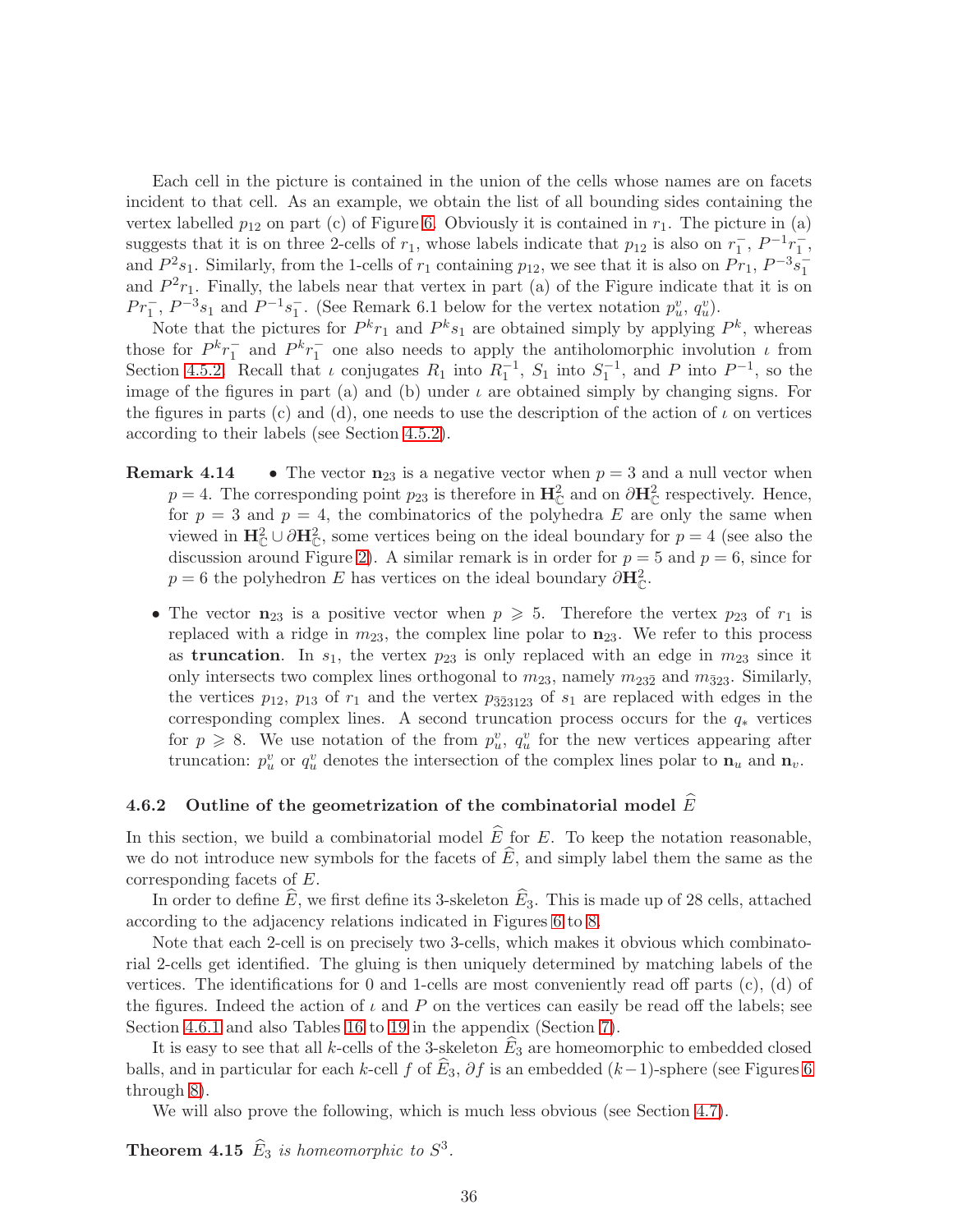This allows us to define  $\widehat{E}$ , which is obtained by attaching a single 4-cell to  $\widehat{E}_3$  in the obvious manner.

We now describe a piecewise smooth geometric realization  $\phi : \widehat{E} \to \overline{\mathbf{H}}_{\mathbb{C}}^2$ , i.e. we describe a specific k-ball in  $\overline{\mathbf{H}}_{\mathbb{C}}^2$  for each k-cell of  $\widehat{E}$ . Naturally, the realization is uniquely determined by the requirement that each 3-cell be mapped into the appropriate bisector (or rather its closure in  $\overline{H}_{\mathbb{C}}^2$ , since for  $p = 4$  or 6 some vertices of E lie on the ideal boundary).

We define  $\phi$  inductively on dimension, starting from vertices, then extending it successively to the 1-skeleton, then to the 2-skeleton, and so forth. When realizing the k-faces, we will check the following conditions on the restriction of  $\phi$  to the k-skeleton  $E_k$ :

- (Consistency) For each k-face  $f, \phi(f)$  is contained in all the bisectors indicated by the labels in Figures [6](#page-32-0) through [8;](#page-34-0)
- (Correct side)  $\phi(E_k)$  is entirely contained in F;
- (Embeddedness)  $\phi$  gives an embedding of  $E_k$ .

The consistency condition is obvious for 2 and 3-faces, but it requires some calculations for vertices and edges (note that these lie on more bisectors than their codimension).

The fact that  $\phi(\widehat{E}_k)$  lies inside F amounts to showing that for each bounding bisector  $\mathscr{B}$ ,  $\phi(\widehat{E}_k)$  is on the same side of  $\mathscr B$  as **p**. We will do this by analyzing, for each k-face f, the intersection  $f \cap \mathscr{B}$  with every bounding bisector  $\mathscr{B}$ . Because the intersection patterns of F are governed by the intersection of bisectors, the "correct side" condition actually implies the embeddedness.

Note that  $\phi(\widehat{E})$  is connected, so  $\phi(\widehat{E}) \subset F$  actually implies  $\phi(\widehat{E}) \subset E$  (recall that E is the connected component of  $F$  containing  $\bf{p}$ ), provided we can connect  $\bf{p}$  to a single point in  $\phi(E)$  within F. This is contained in the following result, which is easily proved by giving explicit parametrizations for the relevant geodesic segments (see Section [4.8.2\)](#page-45-0), and checking that p is on the correct side of the 28 bounding bisectors.

<span id="page-36-0"></span>**Lemma 4.16** For  $p = 3, 4$  (respectively  $p = 5, 6, 8, 12$ ) the geodesic segment  $[p, p_{12}]$  (resp.  $\left\{\mathbf{p},p_{12}^{1}\right\}$  intersects the 28 bounding bisectors at most at the endpoint  $p_{12}$  (resp.  $p_{12}^{1}$ ). It is contained in F, whereas the complementary geodesic ray, from  $p_{12}$  (resp. from  $p_{12}^1$ ) to  $\partial \mathbf{H}_{\mathbb{C}}^2$ is entirely outside F.

We now sketch the general scheme that allows us to construct the geometric realization  $\phi$ . For vertices, the labels in the bottom part of Figures [6](#page-32-0) through [8](#page-34-0) determine an embedding of the 0-skeleton of  $E$  (each vertex is the fixed point of a specific isometry in the group). The embedding part of this statement corresponds simply to the fact that all vertices in the list are distinct. The consistency condition will be checked in Section [4.8.1,](#page-42-0) and the correct side condition then amounts to checking a small set of (strict) inequalities, which can easily be done with a computer.

Now let  $k \geq 1$ , and suppose  $\phi$  is already known to give an embedding of the  $(k-1)$ -skeleton. In order to extend  $\phi$  across a k-cell f of E, we exhibit a specific closed k-dimensional ball  $D^k$  in  $\overline{H}_{\mathbb{C}}^2$  containing the  $(k-1)$ -skeleton of f, which is in fact forced by the consistency condition. More specifically, for  $k = 1$ , each ball is simply the (unique) real geodesic segment between the two vertices realizing the 0-skeleton of f. For  $k = 2$  or 3, the k-ball is given by the intersection of  $4-k$  (closures of) bisectors. The specific set of bisectors is obtained from the labels in Figures [6](#page-32-0) to [8.](#page-34-0) Finally, for  $k = 4$ , the ball is of course the whole of  $\overline{H}_{\mathbb{C}}^2$ .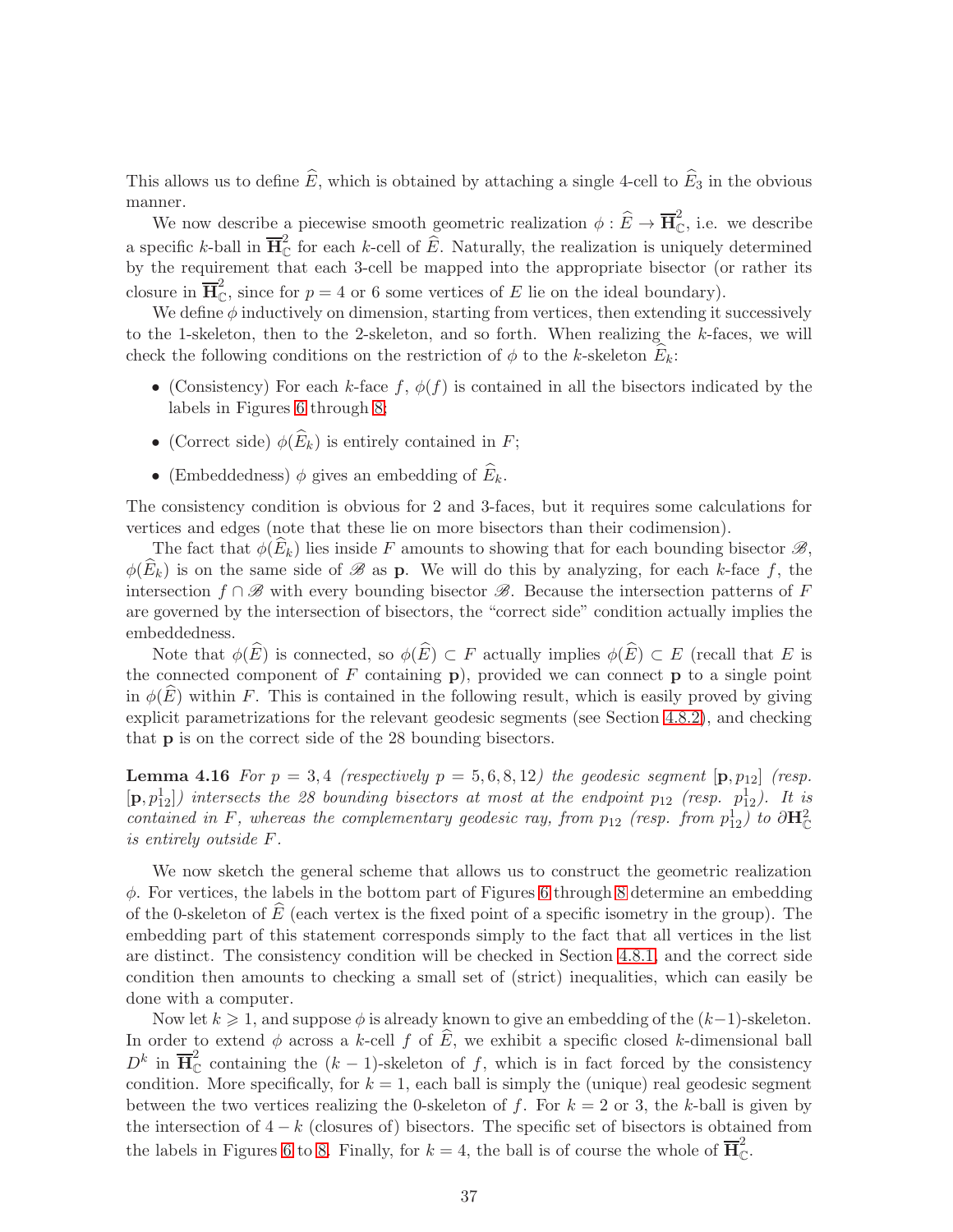Since we assume  $\phi$  induces an embedding of the  $(k-1)$  skeleton,  $\phi(\partial f)$  is a piecewise smoothly embedded  $(k-1)$ -sphere in  $D^k$  (with finitely many points on  $\partial \mathbf{H}_{\mathbb{C}}^2$ ). This gives a well-defined k-ball that realizes  $f$ . Implicit in the above description is the assumption that the relevant pairs of bisectors intersect in disks, which will be proved in Section [4.8.3.](#page-48-0) We postpone the proof of consistency and embeddedness of the 0, 1, 2 and 3-skeletons, which will be discussed in Sections [4.8.1](#page-42-0) through [4.8.5](#page-58-0) (for clarity, we collect all results about each dimension in a separate section). Among all the consistency, correct side and embeddedness conditions, the most difficult one is correct side condition for the 2-skeleton. This relies on difficult computations, explained in detail in Section [4.8.4.](#page-51-0)

Assuming these results, we obtain a realization of all  $\widehat{E}$ , by mapping the single 4-cell to the 4-ball bounded by  $\phi(\widehat{E}_3)$  (this is a piecewise smoothly embedded copy of  $S^3$  so it bounds a well-defined closed ball). Note that this ball component contains the fixed point  $\bf{p}$  of  $P$ , by Lemma [4.16.](#page-36-0) As a summary, we get the following:

<span id="page-37-1"></span>**Theorem 4.17**  $\phi$  defines an embedding of  $\widehat{E}$ , with image contained in F.

<span id="page-37-0"></span>The following result then follows from elementary topology.

**Corollary 4.18** The realization of  $\widehat{E}$  is equal to E. In particular, E is a polyhedron in the sense of Section [3.2.](#page-13-0)

PROOF. (of Corollary [4.18\)](#page-37-0) By Theorem [4.17,](#page-37-1)  $\phi(\widehat{E}) \subset E$ . We now show  $E \subset \phi(\widehat{E})$ . No point of  $E^{\circ}$  is contained in any of the 28 bounding bisectors, hence  $E^{\circ}$  has empty intersection with  $\phi(E_3)$ . Since  $E^{\circ}$  is connected and contains **p**, which is contained in  $\phi(E)$ , we get that  $E \subset \phi(\widehat{E})$  as required.

# 4.7  $\hat{E}_3$  is homeomorphic to  $S^3$



<span id="page-37-2"></span>Figure 9: The combinatorics of the intersection  $T^r \cap T^s$ , for  $p = 3, 4$ . This intersection is a torus, and accordingly the top and bottom sides (resp. left and right sides) are identified by translation. The bold lines describe 2 splittings of the torus into annuli, corresponding to splittings of the solid tori into pairs of solid cylinders.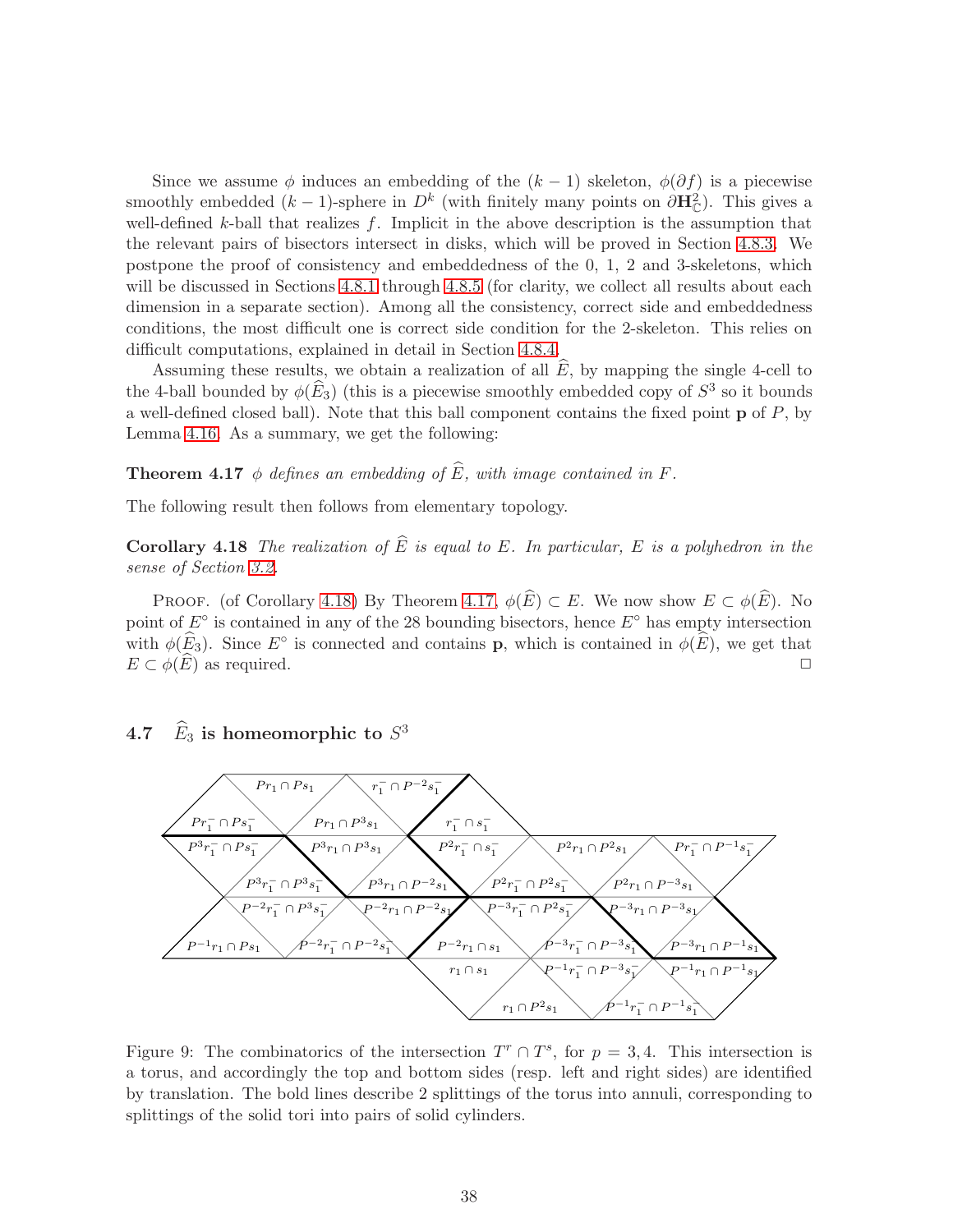

<span id="page-38-0"></span>Figure 10: The combinatorics of the intersection  $T^r \cap T^s$ , for  $p = 5, 6$ .



<span id="page-38-1"></span>Figure 11: The combinatorics of the intersection  $T^r \cap T^s$ , for  $p = 8, 12$ . The torus is now not embedded, the white squares correspond to pinch points, i.e. they come in pairs that get identified in  $\mathbf{H}_{\mathbb{C}}^2$ .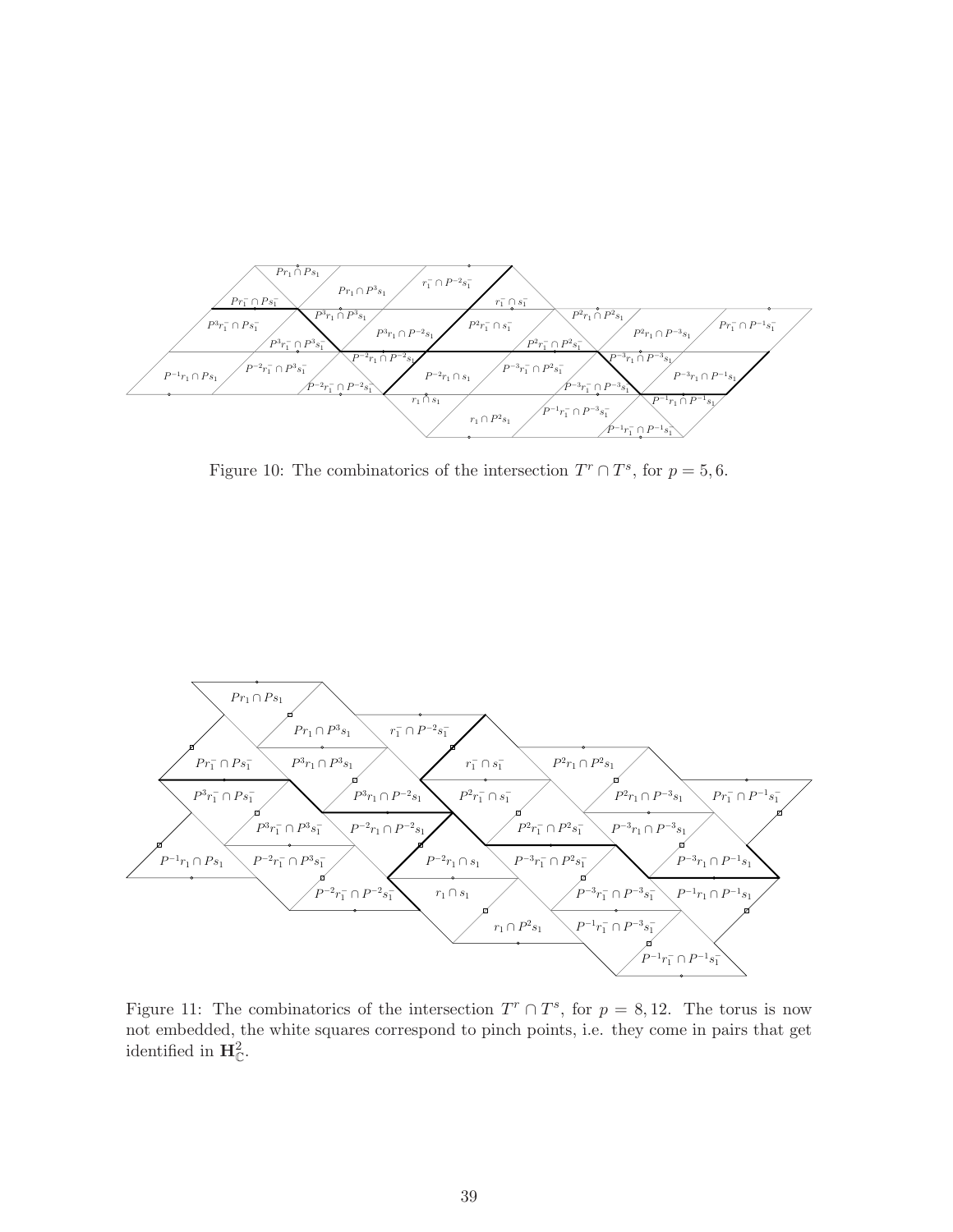This section contains a proof of Theorem [4.15.](#page-35-0) We will exhibit  $\widehat{E}_3$  as the union of two solid tori with common boundary, and check that the boundary circles of a meridian in each intersect at a single point.

In order to do this, consider the following two unions of 3-cells:

$$
T^r = \bigcup_{k=-3}^3 P^k(r_1 \cup r_1^-) \quad \text{and} \quad T^s = \bigcup_{k=-3}^3 P^k(s_1 \cup s_1^-).
$$

Note that these are clearly P-invariant (hence their intersection is P-invariant as well).

For  $p \leq 6$ , these will turn out to give a solid torus decomposition. For  $p = 8, 12$ , the solid tori are obtained from these by an adequate local surgery, to be discussed later in the proof (see Lemma [4.22\)](#page-41-0).

The combinatorial pattern of the intersection of  $T<sup>r</sup>$  and  $T<sup>s</sup>$  is depicted in Figures [9,](#page-37-2) [10](#page-38-0) and [11](#page-38-1) for various values of  $p$  (compare this to Figure 6.2 of [\[Sch03\]](#page-76-0)). These pictures can be obtained by somewhat painful bookkeeping from Figures [6](#page-32-0) through [8](#page-34-0) and their obvious variations, i.e. images under powers of P and/or the antiholomorphic symmetry  $\iota$ .

A few remarks are in order for the pictures to be read properly. First note that we cannot draw a Euclidean plane figure, since hexagonal faces of  $T^r \cap T^s$  are often glued along two consecutive sides. For instance, we represent hexagons by triangles, thinking of the midpoint of the edge of the triangle as a vertex of the hexagon (see Figure [11\)](#page-38-1).

Secondly, the pictures are embedded in  $\widehat{E}_3$  only for  $p = 3, 4, 5$  and 6; for  $p = 8$  or 12, the intersection  $T^r \cap T^s$  is obtained from the torus in Figure [11](#page-38-1) by identifying 7 pairs of points, indicated in the figure by square vertices. We will refer to these 7 points as **pinch points**.

<span id="page-39-0"></span>We first treat the case  $p \leq 6$ .

## **Lemma 4.19** If  $p \le 6$  then  $T^r$  and  $T^s$  are both solid tori, with union homeomorphic to  $S^3$ .

Note that it would suffice to prove that  $\pi_1(T^r) = \pi_1(T^s) = \mathbb{Z}$ . It would then follow from Seifert-Van Kampen that  $\pi_1(\widehat{E}_3) = \pi_1(T^r \cup T^s) = 1$ , which implies that  $\widehat{E}_3$  is homeomorphic to  $S^3$  (this argument requires checking that  $\hat{E}_3$  is a manifold, which follows from the detailed study of the links of its vertices). Using the solution of the Poincaré conjecture seems like overkill, so we now give a bare hands proof.

We prove Lemma [4.19](#page-39-0) by constructing disjoint closed disks  $D_1^r$  and  $D_2^r$  in  $T^r$  whose complements are balls (and similarly  $D_1^s$  and  $D_2^s$  in  $T^s$ ), and check that  $D_1^r$  and  $D_1^s$  intersect in a single point. The boundary of each of these disks is depicted in Figures [9](#page-37-2) and [10;](#page-38-0) the bold horizontal line is  $\partial D_1^r$ , the top (or bottom) horizontal line is  $\partial D_2^r$ , and similarly for vertical lines and  $\partial D_j^s$ .

Specifically,

<span id="page-39-1"></span>
$$
D_1^s = P^{-2}s_1 \cap s_1^-,
$$
  
\n
$$
D_2^s = P^{-1}s_1 \cap Ps_1^-,
$$
  
\n
$$
D_1^r = (P^3r_1 \cap P^3r_1^-) \cup (P^{-2}r_1 \cap P^2r_1^-) \cup (P^{-3}r_1 \cap P^{-3}r_1^-) \cup (P^{-3}r_1 \cap P^3r_1^-),
$$
  
\n
$$
D_2^r = (Pr_1 \cap P^{-1}r_1^-) \cup (Pr_1 \cap P^{-2}r_1^-) \cup (r_1 \cap r_1^-) \cup (P^2r_1 \cap P^{-1}r_1^-).
$$
\n
$$
(23)
$$

The fact that these are indeed disks is readily checked by using the description of the combinatorics and adjacency relations between the 3-cells given in Figures [6](#page-32-0) to [7.](#page-33-0) The following is clear from those pictures: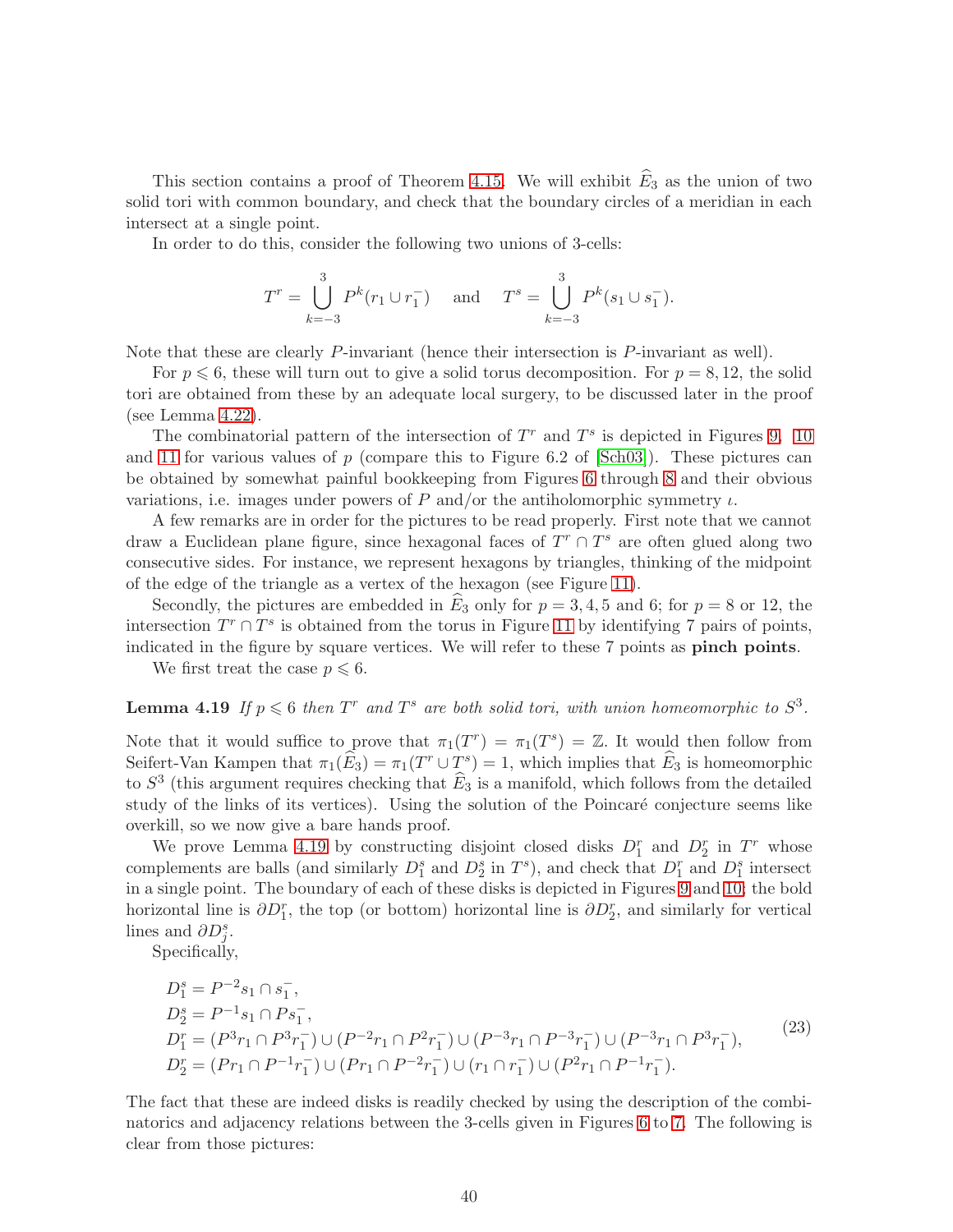

<span id="page-40-0"></span>Figure 12: The combinatorics of the disks  $D_1^r$  and  $D_2^r$ , for  $p=5, 6$ .

## **Proposition 4.20** The circles  $\partial D_1^r$  and  $\partial D_2^s$  intersect in a single point.

For completeness, we give the combinatorial structure of the disks  $D_1^r$  and  $D_2^r$  in Figure [12.](#page-40-0)

We write  $T^r = U^r \cup V^r$  (resp.  $T^s = U^s \cup V^s$ ) for the decompositions corresponding to splitting along these disks, which are given in terms of 3-cells of  $E_3$  by the following:

<span id="page-40-2"></span><span id="page-40-1"></span>
$$
U^{s} = Ps_{1} \cup Ps_{1}^{-} \cup P^{3}s_{1} \cup P^{3}s_{1}^{-} \cup P^{-2}s_{1} \cup P^{-2}s_{1}^{-},
$$
  
\n
$$
V^{s} = s_{1} \cup s_{1}^{-} \cup P^{2}s_{1} \cup P^{2}s_{1}^{-} \cup P^{-3}s_{1} \cup P^{-3}s_{1}^{-} \cup P^{-1}s_{1} \cup P^{-1}s_{1}^{-},
$$
  
\n
$$
U^{r} = r_{1} \cup P^{-1}r_{1} \cup P^{-1}r_{1}^{-} \cup P^{-2}r_{1} \cup P^{-2}r_{1}^{-} \cup P^{3}r_{1}^{-} \cup P^{-3}r_{1}^{-},
$$
  
\n
$$
V^{r} = r_{1}^{-} \cup Pr_{1} \cup Pr_{1}^{-} \cup P^{2}r_{1} \cup P^{2}r_{1}^{-} \cup P^{3}r_{1} \cup P^{-3}r_{1}.
$$
  
\n(24)

In order to prove Lemma [4.19,](#page-39-0) it is enough to prove the following.

**Lemma 4.21**  $U^s$  and  $V^s$  are homeomorphic to balls, and intersect precisely in the two disks  $D_1^s$ ,  $D_2^s$ . Likewise,  $U^r$  and  $V^r$  are homeomorphic to balls, and intersect precisely in the two disks  $D_1^r$ ,  $D_2^r$ .

PROOF. This follows from a careful study of the gluings, using the fact that each 3-cell of  $E_3$ is a 3-ball. This is easiest for  $U^s$  and  $V^s$ , since  $F = s_1 \cup s_1^-$  is a ball,  $F \cap P^{\pm 2}F$  are both disks and  $F \cap P^4F$  is empty; note that

$$
V^s = F \cup P^2 F \cup P^4 F \cup P^6 F \quad \text{and} \quad U^s = PF \cup P^3 F \cup P^5 F.
$$

For the r-splitting, we write each of  $U<sup>r</sup>$  and  $V<sup>r</sup>$  as an increasing union, gluing a ball along a single closed disk at each stage. More specifically, given a subcomplex Z (which is either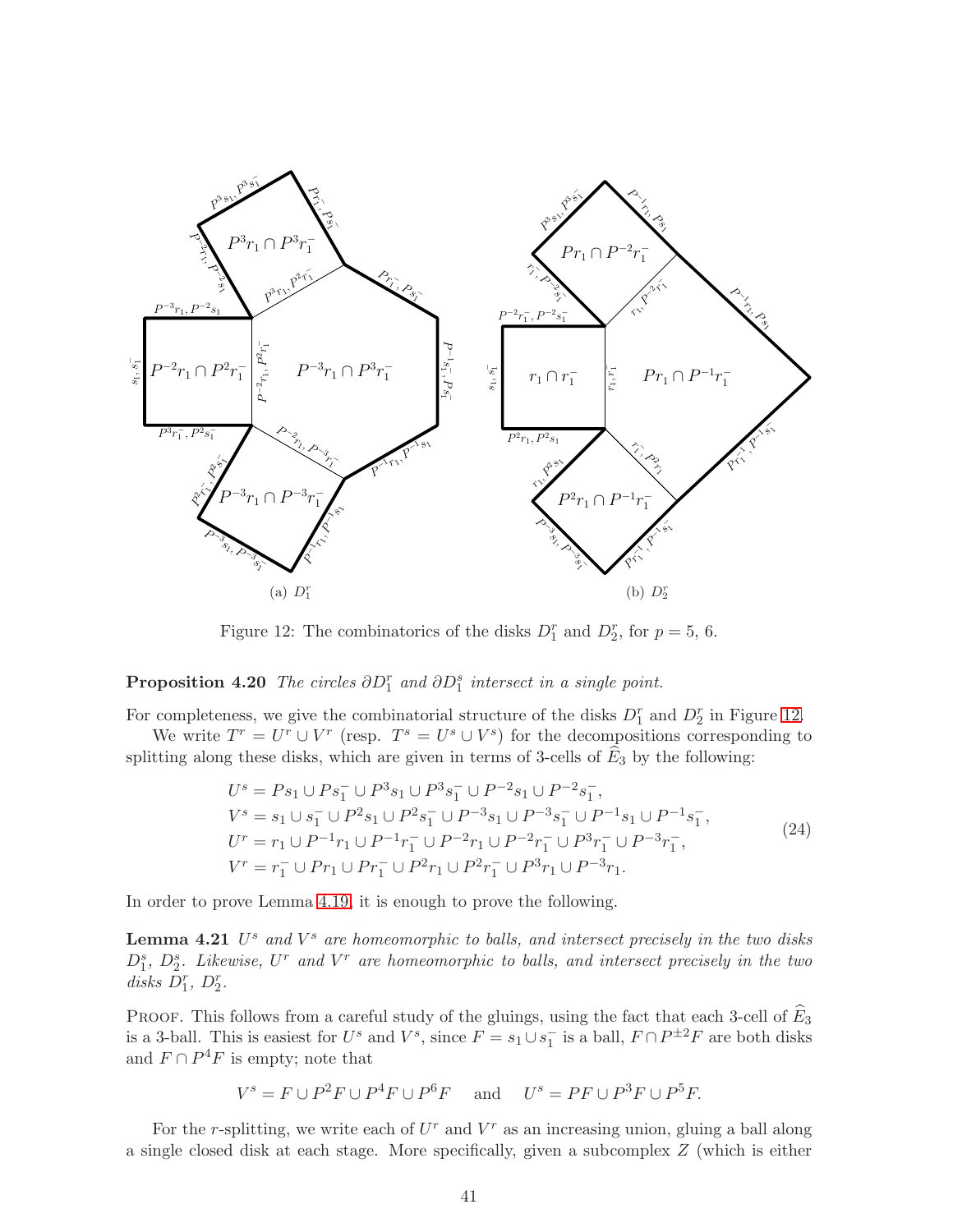U<sup>r</sup> or V<sup>r</sup>), we give an explicit sequence  $C_n$  of subcomplexes with  $C_0 = F_0$  a 3-cell,

$$
C_n = C_{n-1} \cup F_n
$$

for a single 3-cell  $F_n$  of  $\widehat{E}_3$ , and which terminates with  $C_N = Z$ . The point is to choose the 3-cells  $F_n$  so that  $F_n \cap C_{n-1}$  is homeomorphic to a disk.

To be specific, we give an explicit such sequence for  $V^r$  that works for all values of  $p$ .

$$
P^{-3}r_1
$$
,  $P^2r_1^-$ ,  $P^3r_1$ ,  $Pr_1^-$ ,  $P^2r_1$ ,  $r_1^-$ ,  $Pr_1$ .

At each stage, we check that  $C_{n-1} \cap F_n$  is indeed a disk by using the description of the combinatorics given in Figures [6](#page-32-0) to [8](#page-34-0) (and obvious variations, obtained by applying the suitable power of P and/or the symmetry  $\iota$ ).

The corresponding sequence for  $U^r$  is easily deduced from the one for  $V^r$  by applying the antiholomorphic involution  $\iota$ . This finishes the proof of Lemma [4.21,](#page-40-1) hence also the proof of Lemma [4.19.](#page-39-0)  $\Box$ 

<span id="page-41-0"></span>We now consider the case  $p \ge 8$ . What remains true from the statement of Lemma [4.19](#page-39-0) is the following:

## **Lemma 4.22** For  $p = 8$  and 12,  $T^r \cup T^s$  is homeomorphic to  $S^3$ .

However,  $T<sup>r</sup>$  and  $T<sup>s</sup>$  are now singular handlebodies, with complementary singularities as we now explain.

A lot of the description of  $T^r$  and  $T^s$  for  $p \leq 6$  goes through. In particular, we use the same definition for  $D_1^r$ ,  $D_2^r$ ,  $D_3^s$ , see equation [\(23\)](#page-39-1), and for  $U^r$ ,  $V^r$ ,  $U^s$ ,  $V^s$ , see equation [\(24\)](#page-40-2). The picture in Figure [11](#page-38-1) makes it clear that  $U^r$  and  $V^r$  are cylinders, whereas  $U^s$  and  $V^s$  are both singular. We state this more precisely in Lemmas [4.23](#page-41-1) and [4.24.](#page-41-2)

<span id="page-41-1"></span>**Lemma 4.23** Let  $p = 8$  or 12. Then  $D_1^r$  and  $D_2^r$  are disjoint embedded closed disks,  $U^r$  and  $V^r$  are both homeomorphic to 3-balls. The intersection  $U^r \cap V^r$  is given by the disjoint union of  $D_1^r$ ,  $D_2^r$  and seven isolated points. The interior of  $T^r$  is an open solid torus.

The seven isolated points are given by  $q_{123}^{23\overline{2}}$  $\frac{232}{1232}$  (which is the single intersection point of the 3-cells  $r_1$  and  $P^2r_1^-$ ), and the six other points in its P-orbit. These are indicated by square vertices in Figure [11.](#page-38-1) As mentioned earlier, we refer to these as pinch points.

The corresponding result for  $T^s$  is the following. By a **bowtie**, we mean the result of gluing two triangles along a single vertex, which we call the apex of the bowtie.

**Lemma 4.24** Let  $p = 8$  or 12. Then  $D_1^s$ ,  $D_2^s$  are disjoint bowties, with apex at a pinch point.  $U^s$  contains 3 pinch points,  $V^s$  contains 4 pinch points, and the interior of  $T^s$  is an open handlebody of genus 8.

We now analyze the local structure around any of the seven pinch points, say  $q_{123}^{23\overline{2}}$  $\frac{232}{1232}$ . It lies on precisely six 3-cells of  $\hat{E}_3$  (see Figure [8\)](#page-34-0), namely  $r_1$ ,  $P^2r_1^-, s_1$ ,  $P^2s_1$ ,  $s_1^-$  and  $P^2s_1^-$ , and appears as the intersection of two different pairs of hexagons on the boundary torus,

<span id="page-41-2"></span>
$$
r_1 \cap s_1, r_1 \cap P^2 s_1
$$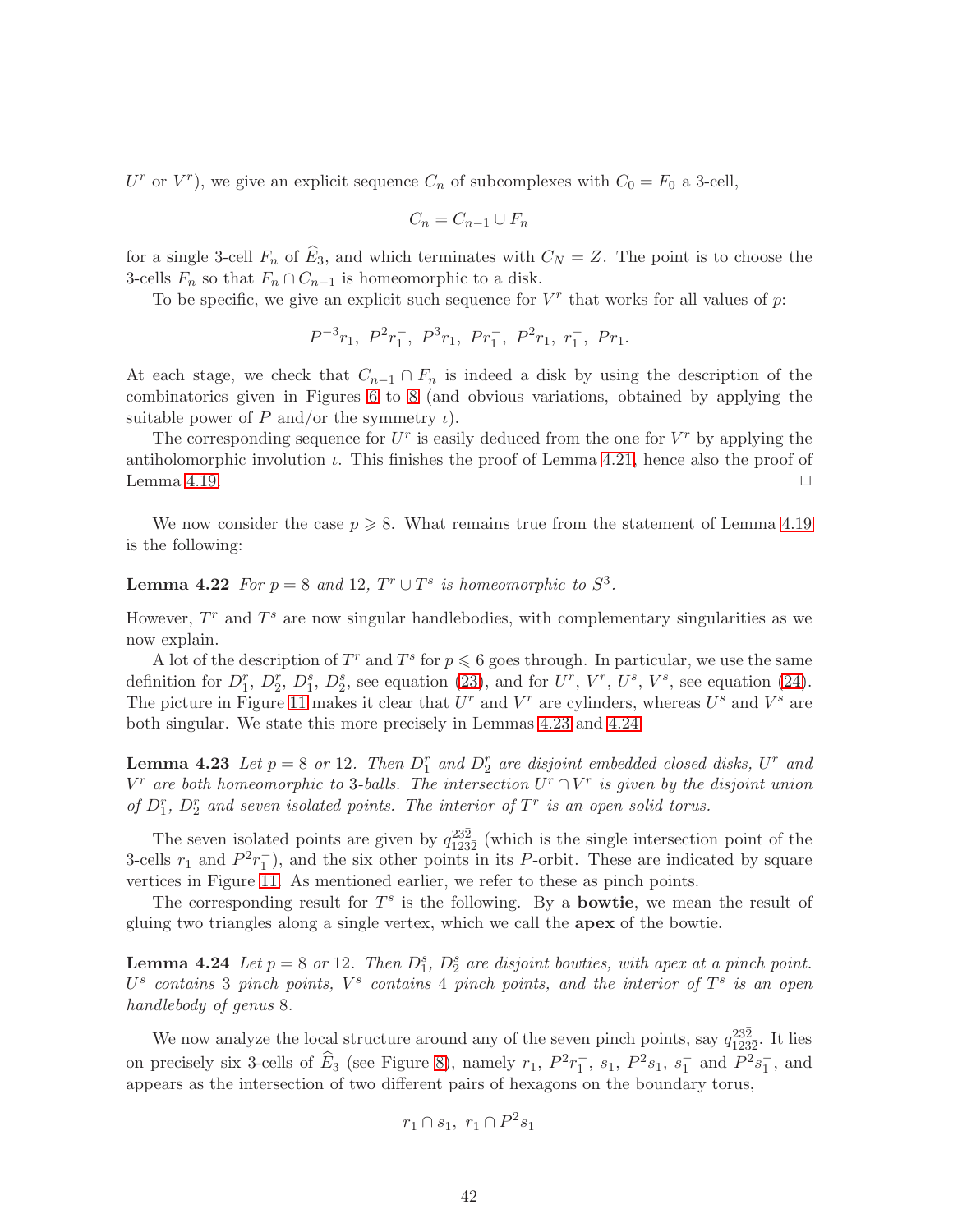on the one hand, and

$$
P^2r_1^- \cap s_1^-, \ P^2r_1^- \cap P^2s_1,
$$

see Figure [11.](#page-38-1)

The link of that vertex is shown in Figure [13.](#page-42-1) Note that it is homeomorphic to a sphere, so even though both pieces  $T^r$  and  $T^s$  are singular, the union  $T^r \cup T^s$  is a 3-manifold.



<span id="page-42-1"></span>Figure 13: Link of  $q_{123}^{23\overline{2}}$  $^{232}_{123\bar{2}}$ , for  $p = 8$  or 12.

We construct a non-singular solid torus  $\tilde{T}^r$  (resp.  $\tilde{T}^s$ ) from  $T^r$  (resp.  $T^s$ ) by performing an obvious surgery in a small ball near each pinch point, using the picture of the link given in Figure [13](#page-42-1) as a guide.



<span id="page-42-2"></span>Figure 14: We draw vertical sections of a rotationally symmetric local model (think of  $T<sup>r</sup>$  near the pinch point as a circular cone). After surgery near the pinch points, the white bowties become disks.

After surgery, the two bowties (shown in white in Figure [14\)](#page-42-2) become disjoint disks,  $\tilde{D}_1^s$ and  $\tilde{D}_2^s$ , which exhibits  $\tilde{T}^s$  as a solid torus (union of two cylinders). The disk  $D_1^r$  is unaffected by the surgery, and it clearly intersects  $\tilde{D}_1^s$  in a single point, since the intersection point of the bold lines in Figure [11](#page-38-1) occurs away from the pinch points.  $\Box$ 

#### <span id="page-42-0"></span>4.8 Geometric realization

## 4.8.1 Realization of the vertices of  $\widehat{E}$

In this section, we describe in detail the 0-skeleton of  $\widehat{E}$ , depending on the parameter p. We describe the geometric realization  $\phi$  on the level of the 0-skeleton, check the consistency of this realization with the labels in Figures [6](#page-32-0) through [8,](#page-34-0) as well as the embeddedness of the realization (see Section [4.6.2](#page-35-1) for the explanation of this terminology).

Consistency is checked by finding the complete list of bounding bisectors (see Section [4\)](#page-20-0) that contain the realization of each vertex. This will be done case by case in Propositions [4.26,](#page-43-0) [4.28](#page-44-0) and [4.30.](#page-45-1) Checking embeddedness then requires no further verifications,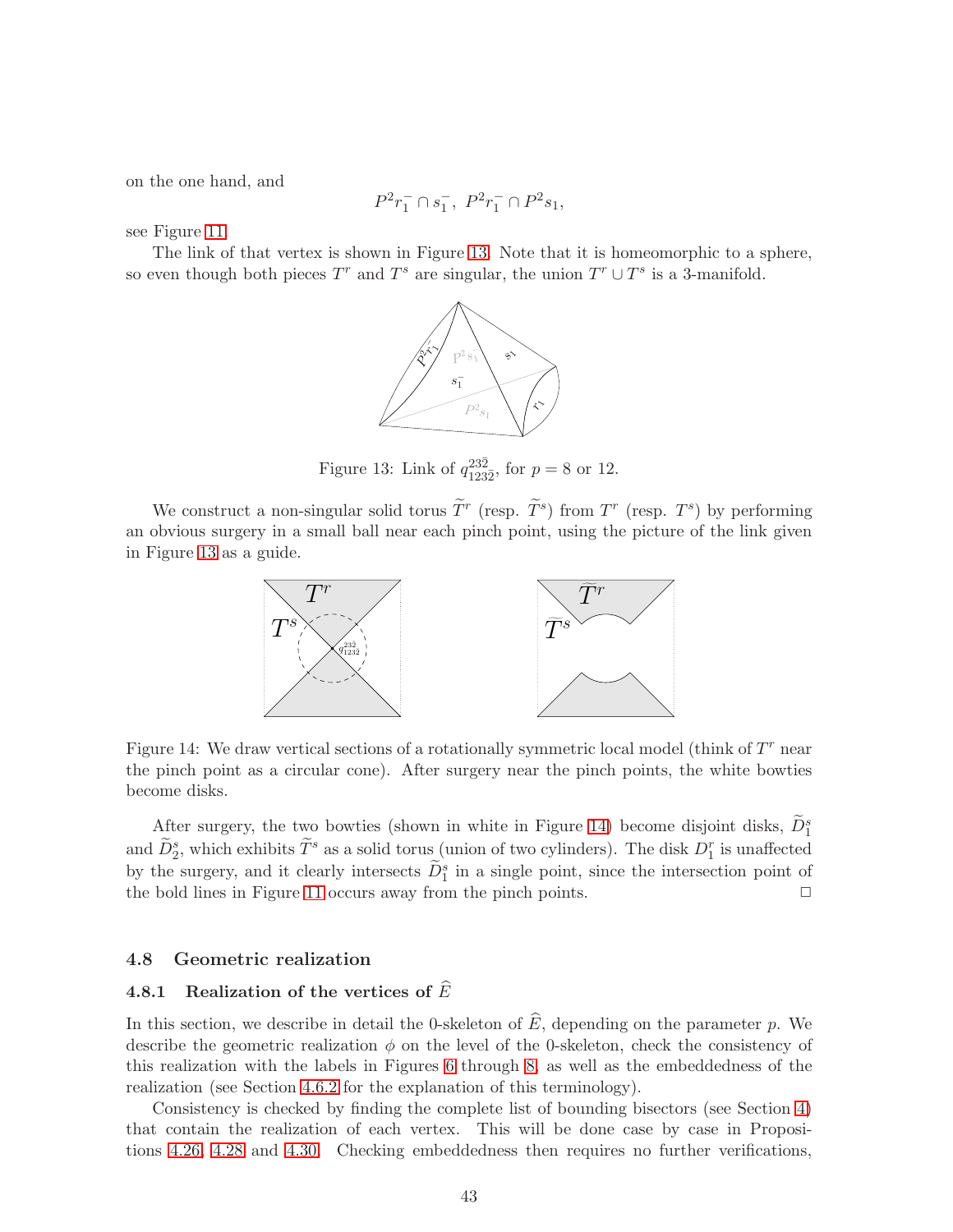since the vertices turn out to be uniquely determined by the set of bounding bisectors that contain them. The correct side condition for vertices amounts to proving a small number of strict inequalities, which is easily done with a computer (the point is that the relevant vertices and bisectors are k-rational, where  $k = \mathbb{Q}(a, \tau)$ , see the discussion in Section [2.7\)](#page-11-0).

As mentioned in Section [4.6.2,](#page-35-1) the realization of the vertices of  $\hat{E}$  is determined by Figures [6](#page-32-0) through [8,](#page-34-0) where vertices are described as fixed point sets of the isometry given in word notation by their labels (see Section [4.2\)](#page-22-0). The figures only list the vertices of  $r_1$  and  $s_1$ , but the other ones are obtained from those by applying  $\iota$  and/or a power of P. For completeness, we list the  $P$ -orbits of these vertices, depending on the value of  $p$ . There are two types of vertices, which we call  $p_*$ -vertices and  $q_*$ -vertices (see Section [4.2\)](#page-22-0).

**Case**  $p = 3$  or 4: In this case there are two P-orbits of vertices, so that  $\widehat{E}$  has 14 vertices. There is one P-orbit of  $p_*$ -vertices and one P-orbit of  $q_*$ -vertices.

- 1. The realization of the vertex  $p_w$  is the unique fixed point in  $\overline{H}_{\mathbb{C}}^2$  of the element of  $\Gamma$ represented by the word w. The seven  $p_*$ -vertices are realized by ideal vertices when  $p=4$ .
- 2. The realization of the vertex  $q_w$  is the unique fixed point in  $\mathbf{H}_{\mathbb{C}}^2$  of the map  $w \in \Gamma$ .

A representative of the P-orbit of  $p_*$ -vertices is  $p_{12}$ , realized as the unique fixed point of  $R_1R_2$ . A representative of the  $q_*$ -vertices is  $q_{123\bar{2}}$ , realized by the unique fixed point of  $R_1R_2R_3R_2^{-1}$ . The P-orbits are easy to compute from the fact that  $P = R_1 J$  (and  $P^7 = Id$ ), for instance

$$
P1\overline{P} = 1J1\overline{J}\overline{1} = 12\overline{1}, P23\overline{2}\overline{P} = 1J23\overline{2}J\overline{1} = 131\overline{3}\overline{1} = \overline{3}13,
$$

where the last equality follows from the higher braid relation  $(31)^2 = (13)^2$ . These two equalities give  $P_{q_{123\bar{2}}}=q_{12\bar{1}313}$ . The vertices are given in Tables [16](#page-73-0) and [18](#page-74-0) in the appendix (Section [7\)](#page-73-1). From the preceding discussion, we obtain a realization of the 0-skeleton of  $E$  into  $\overline{H}_{\mathbb{C}}^2$ , i.e. a definition of  $\phi$  on the level of the 0-skeleton; we now check the consistency of this embedding with the labels of Figures [6](#page-32-0) to [8.](#page-34-0)

<span id="page-43-1"></span>First, let us show that  $\phi$  sends the vertices of  $r_1$  and  $s_1$  to points in the bisectors  $\mathscr{R}_1$  and  $\mathscr{S}_1$  respectively.

**Lemma 4.25** 1. The bisector  $\mathcal{R}_1$  contains  $p_{12}$ ,  $p_{13}$ ,  $p_{23}$ ,  $q_{123\overline{2}}$  and  $q_{1\overline{3}23}$ .

2. The bisector  $\mathcal{S}_1$  contains  $p_{23}$ ,  $p_{\bar{3}23123}$ ,  $q_{123\bar{2}}$  and  $q_{1\bar{3}23}$ .

PROOF. By construction,  $n_{23}$  lies on the real spine of  $\mathcal{R}_1$ . This vector projects to  $p_{23}$ , the unique fixed point in  $\overline{\mathbf{H}}_{\mathbb{C}}^2$  of 23. Likewise, the complex line  $m_1$  fixed by  $R_1$  is a slice of  $\mathscr{R}_1$ . The fixed points of 12, 13, 1232 and 1 $\overline{3}23$  all lie on  $m_1$  and so are contained in  $\mathscr{R}_1$  (see notation from section 4.3). This proves part  $(1)$ . For part  $(2)$ , begin by observing that the braid relation (see Proposition [4.5\)](#page-24-0) implies  $\overline{32}3123 = 1\overline{3}23\overline{1}23\overline{2}$  and so its fixed point lies on  $m_{23\bar{2}}$  and  $m_{1\bar{3}23\bar{1}}$ . The rest of the proof follows as in part (1).

<span id="page-43-0"></span>To finish the consistency verification, we list the bounding bisectors containing  $p_{12}$  and  $q_{123\bar{2}}$  (the list of bisectors containing *any* vertex is then obtained by applying suitable powers of  $P$ ).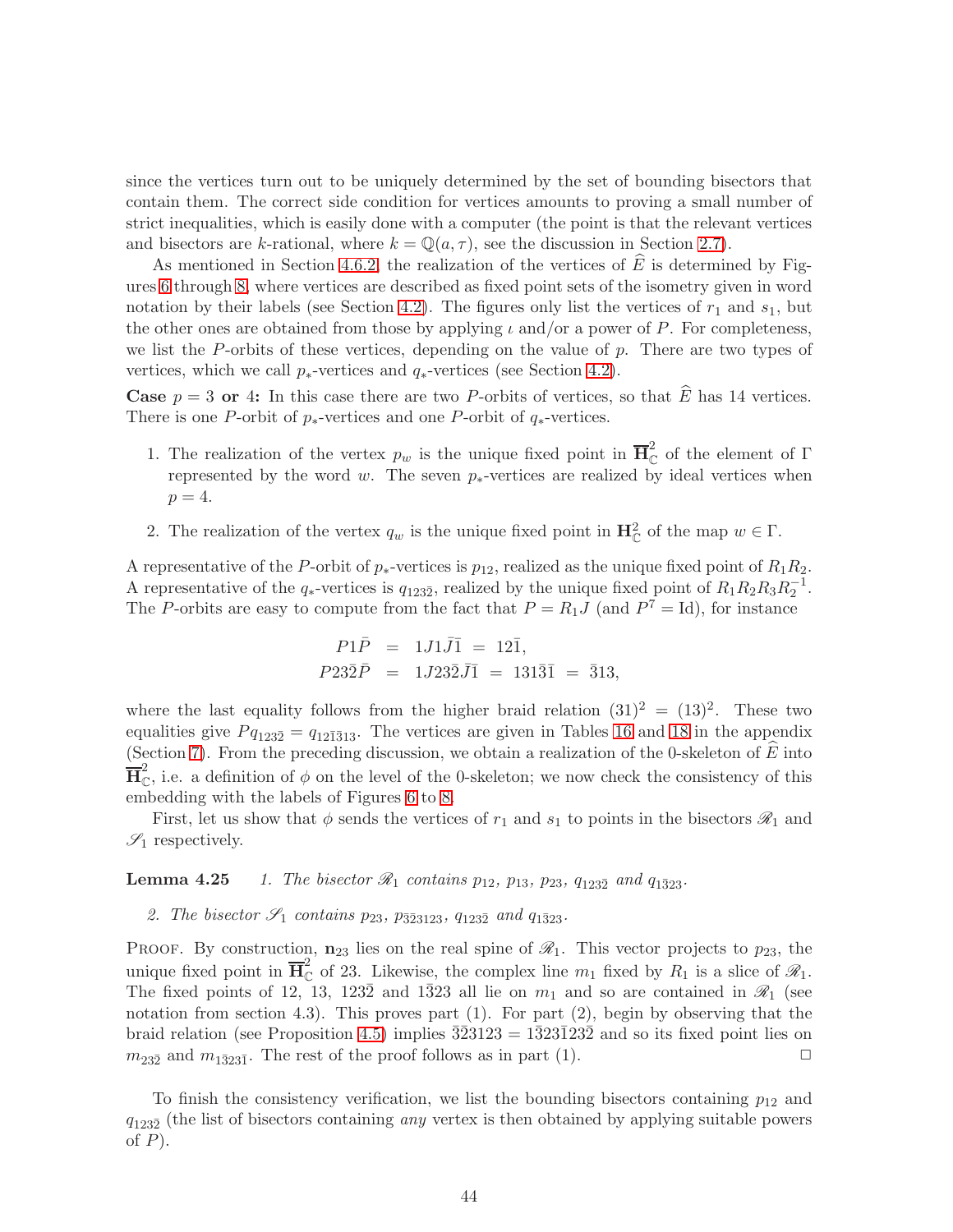**Proposition 4.26** Let  $p = 3$  or 4. Then among the 28 bounding bisectors:

- 1. The vertex  $p_{12}$  is on  $\mathcal{R}_1$ ,  $\mathcal{R}_1^-$ ,  $P\mathcal{R}_1$ ,  $P^{-1}\mathcal{R}_1^-$ ,  $P^2\mathcal{R}_1$ ,  $P^2\mathcal{S}_1$ ,  $P^{-3}\mathcal{S}_1$ ,  $P^{-3}\mathcal{S}_1^-$ ,  $P\mathcal{R}_1^-$ ,  $P^{-1}\mathscr{S}_1^-$ ;
- 2. The vertex  $q_{123\bar{2}}$  is on  $\mathcal{R}_1$ ,  $\mathcal{R}_1^-$ ,  $\mathcal{S}_1$ ,  $\mathcal{S}_1^-$ ,  $P^2\mathcal{R}_1$ ,  $P^2\mathcal{R}_1^-$ ,  $P^2\mathcal{S}_1$ ,  $P^2\mathcal{S}_1^-$ .

PROOF. This follows from Lemma [4.25](#page-43-1) and Tables [16,](#page-73-0) [18](#page-74-0) in Section [7](#page-73-1) (see also the action of  $\iota$  on the vertices described in Section [4.6.1\)](#page-32-1). We only treat a couple of cases. For instance,  $p_{12} \in P^{-1} \mathcal{R}_1^-$  is equivalent to  $P p_{12} = p_{123\bar{1}} \in \mathcal{R}_1^-$ . Applying  $\iota$ , this is equivalent to  $p_{23} \in \mathcal{R}_1$ , which was proved in Lemma [4.25.](#page-43-1)

The fact that  $p_{12}$  is on  $P^{-3}\mathscr{S}_1^-$  translates into  $P^3p_{12} = p_{\bar{3}\bar{2}3123} \in \mathscr{S}_1^-$ , or equivalently by applying  $\iota$ ,  $P^{-3}p_{13} \in \mathscr{S}_1$ . Since  $Pp_{13} = p_{12}$  and  $P^7 = id$ , we have  $P^{-3}p_{13} = P^3p_{12}$ .

**Case**  $p = 5$  or 6: For  $p \ge 5$  the word  $(R_1R_2)^2$  is a complex reflection fixing the complex line  $m_{12}$ . In that case, we replace the vertex  $p_{12}$  with four vertices  $p_{12}^1$ ,  $p_{12}^2$ ,  $p_{12}^{\bar{2}12}$  and  $p_{12}^{12\bar{1}}$ , that are given by the intersections of  $m_{12}$  with  $m_1$ ,  $m_2$ ,  $m_{\bar{2}12}$ , and  $m_{12\bar{1}}$  respectively. The  $q_*$ -vertices are unchanged. Thus, there are five P-orbits of vertices, so that  $\hat{E}$  has 35 vertices.

- 1. The realization of the vertex  $p_w^v$  is the intersection of the complex lines  $m_v$  and  $m_w$ , fixed by v and  $w^2$  respectively.
- 2. The realization of the vertex  $q_w$  is the unique fixed point of w. The seven  $q_*$  vertices map to ideal points when  $p = 6$ .

The cycles of  $q_*$ -vertices are the same as for  $p = 3, 4$  (see the second row of Table [18\)](#page-74-0). The four orbits of  $p_*$ -vertices are listed in Table [17.](#page-73-2)

- **Lemma 4.27** 1. The bisector  $\mathcal{R}_1$  contains the vertices  $p_{12}^2$ ,  $p_{12}^1$ ,  $p_{13}^1$ ,  $p_{13}^3$ ,  $p_{23}^3$ ,  $p_{23}^2$ ,  $p_{23}^{232}$ ,  $p_{23}^{\bar{3}23}$ ,  $q_{123\bar{2}}$  and  $q_{1\bar{3}23}$ .
	- 2. The bisector  $\mathcal{S}_1$  contains the vertices  $p_{23}^{\bar{3}23}$ ,  $p_{23}^{23\bar{2}}$ ,  $p_{3\bar{2}3123}^{23\bar{2}}$ ,  $q_{1\bar{2}3\bar{2}}$  and  $q_{1\bar{3}23}$ .

PROOF. For  $\mathcal{R}_1$ , the statement is obvious for eight of the ten vertices, since vertices of the form  $p_*^1$ <sup>1</sup>/<sub>23</sub> lie on  $m_1$  and  $m_{23}$  respectively, and these are complex slices of  $\mathscr{R}_1$ . The last two are handled using Lemma [2.3.](#page-8-0) We treat the case of  $p_{12}^2$  in detail,  $p_{13}^3$  is entirely similar.

Note that  $m_{12}$  is orthogonal to  $m_1$ , since  $R_1$  and  $(R_1R_2)^2$  commute. Similary,  $m_2$  is orthogonal to  $m_{23}$ . Lemma [2.3](#page-8-0) implies that  $\mathcal{R}_1$  intersects each of the complex lines  $m_2$  and  $m_{12}$  in a real geodesic, and by definition  $p_{12}^2$  is the intersection point of these two geodesics. This proves part (1). Part (2) is proved similarly.  $\square$ 

<span id="page-44-0"></span>The analogue of Proposition [4.26](#page-43-0) is the following:

**Proposition 4.28** Let  $p = 5$  or 6. Then among the 28 bounding bisectors:

- 1. the vertex  $p_{12}^1$  is on  $\mathcal{R}_1$ ,  $\mathcal{R}_1^-$ ,  $P\mathcal{R}_1$ ,  $P^2\mathcal{R}_1$ ,  $P^2\mathcal{S}_1$ ,  $P^{-1}\mathcal{R}_1^-$ ;
- 2. the vertex  $p_{12}^2$  is on  $\mathcal{R}_1$ ,  $P^2\mathcal{R}_1$ ,  $P^2\mathcal{S}_1$ ,  $P^{-3}\mathcal{S}_1$ ,  $P^{-3}\mathcal{S}_1^{-}$ ,  $P^{-1}\mathcal{R}_1^{-}$ ;
- 3. the vertex  $p_{23}^2$  is on  $\mathcal{R}_1$ ,  $P^2\mathcal{S}_1$ ,  $P^2\mathcal{S}_1^-$ ,  $P^{-3}\mathcal{R}_1^-$ ,  $P^{-3}\mathcal{S}_1^-$ ,  $P^{-1}\mathcal{R}_1^-$ ;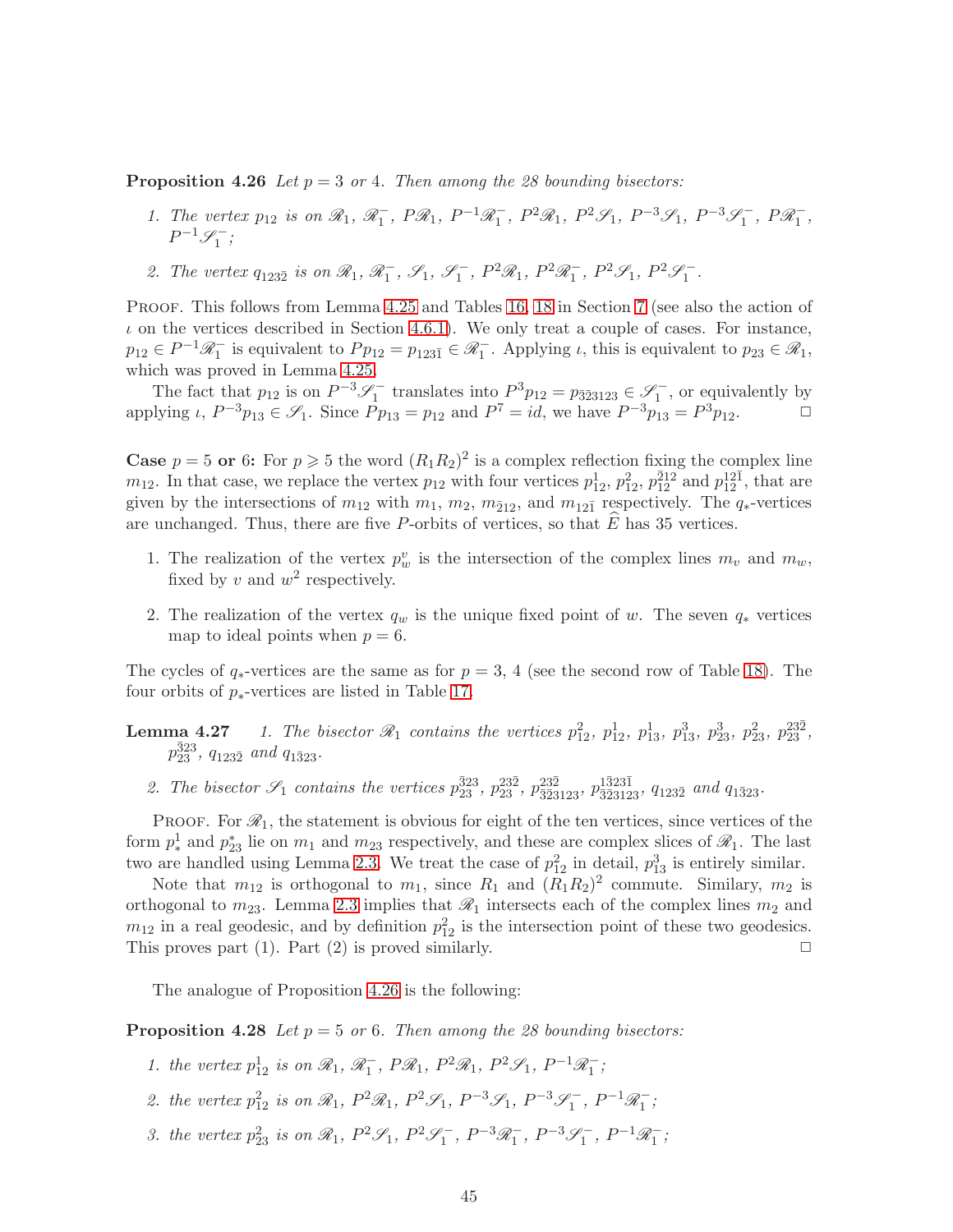- 4. the vertex  $p_{23}^3$  is on  $\mathcal{R}_1$ ,  $P^{-3}\mathcal{R}_1^-$ ,  $P^{-3}\mathcal{S}_1^-$ ,  $P^{-2}\mathcal{R}_1^-$ ,  $P^{-1}\mathcal{R}_1$ ,  $P^{-1}\mathcal{R}_1^-$ ;
- 5. the vertex  $q_{123\overline{2}}$  is on  $\mathcal{R}_1$ ,  $\mathcal{R}_1^-$ ,  $\mathcal{S}_1$ ,  $\mathcal{S}_1^-$ ,  $P^2\mathcal{R}_1$ ,  $P^2\mathcal{R}_1^-$ ,  $P^2\mathcal{S}_1$  and  $P^2\mathcal{S}_1^-$ .

**Case**  $p = 8$  or 12: In this case there are seven P-orbits of vertices (so that  $\widehat{E}$  has 49 vertices). The cycles of  $p_*$ -vertices are the same as for  $p = 5, 6$  (there are four of them, see Table [17\)](#page-73-2), and there are three orbits of  $q_*$ -vertices, listed in Table [19.](#page-74-1) Since  $(R_1R_2R_3R_2^{-1})^3$  is a complex reflection fixing the complex line  $m_{123\bar{2}}$ , we replace the vertex  $q_{123\bar{2}}$  with three vertices lying in this complex line.

- 1. The realization of the vertex  $p_w^v$  is the intersection of the complex lines  $m_v$  and  $m_w$ , fixed by v and  $w^2$  respectively.
- 2. The realization of the vertex  $q_w^v$  is the intersection of the complex lines  $m_v$  and  $m_w$ , fixed by v and  $w^3$  respectively.

The following lemma is proved as before.

- **Lemma 4.29** 1. The bisector  $\mathcal{R}_1$  contains the vertices  $p_{12}^2$ ,  $p_{12}^1$ ,  $p_{13}^1$ ,  $p_{13}^3$ ,  $p_{23}^3$ ,  $p_{23}^2$ ,  $p_{23}^{232}$ ,  $p_{23}^{\bar323}$ ,  $q_{123\bar2}^{23}$ ,  $q_{123\bar2}^{1}$ ,  $q_{\bar323}^{1}$  and  $q_{1\bar323}^{\bar323}$ .
	- 2. The bisector  $\mathcal{S}_1$  contains the vertices  $p_{23}^{323}$ ,  $p_{23}^{23\bar{2}}$ ,  $p_{3\bar{2}3123}^{23\bar{2}3}$ ,  $p_{3\bar{2}3123}^{1\bar{3}23\bar{1}}$ ,  $q_{123}^{23\bar{2}}$  $\frac{23\bar{2}}{123\bar{2}},\, q^{1}_{1\bar{2}3\bar{2}},\, q^{1}_{1\bar{3}23},\, q^{\bar{3}23}_{1\bar{3}2}$ 1¯323 and  $q_{1\bar{3}23}^{1\bar{3}23\bar{1}}$ .

<span id="page-45-1"></span>**Proposition 4.30** Let  $p = 8$  or 12. The  $p_*$ -vertices are on the same bounding bisectors as in the case  $p = 5, 6$ , and the  $q_*$ -vertices are on the following bounding bisectors:

- 1. the vertex  $q_{1\bar{3}23}^1$  is on  $\mathcal{R}_1$ ,  $\mathcal{R}_1^-$ ,  $\mathcal{S}_1$ ,  $\mathcal{S}_1^-$ ,  $P^{-2}\mathcal{R}_1^-$  and  $P^{-2}\mathcal{S}_1^-$ ;
- 2. the vertex  $q_{1\bar{3}23}^{\bar{3}23}$  is on  $\mathcal{R}_1$ ,  $\mathcal{S}_1$ ,  $P^{-2}\mathcal{R}_1$ ,  $P^{-2}\mathcal{R}_1^{-}$ ,  $P^{-2}\mathcal{S}_1$  and  $P^{-2}\mathcal{S}_1^{-}$ ;
- 3. the vertex  $q_{123\bar{2}}^{23\bar{2}}$  is on  $\mathcal{R}_1$ ,  $\mathcal{S}_1$ ,  $\mathcal{S}_1^{-}$ ,  $P^2\mathcal{R}_1^{-}$ ,  $P^2\mathcal{S}_1$  and  $P^2\mathcal{S}_1^{-}$ .

## <span id="page-45-0"></span>4.8.2 Realizing edges of  $\widehat{E}$

In this section, we check the consistency and the embeddedness condition for the realization of the 1-skeleton. Each 1-cell is realized as a geodesic segment joining the realization of its two endpoints. According to the description of  $E$ , each 1-cell is on four 3-cells, so we need to check that the geodesic segment realizing each 1-cell is contained in the appropriate set of four bisectors (the set of bisectors is indicated by the labels of Figures [6](#page-32-0) to [8\)](#page-34-0). Recall from Section [2.4](#page-8-1) that in order to check that a geodesic segment  $[v_0, v_1]$  is on a bisector  $\mathscr{B}$ , it is not enough to check that its endpoints  $v_0$  and  $v_1$  are on  $\mathscr{B}$ .

**Proposition 4.31** The realization of the 1-skeleton of  $\widehat{E}$  is consistent.

Proof. This follows from repeated use of Lemmas [2.2](#page-8-2) or [2.3.](#page-8-0) We illustrate this in a couple of specific cases. First, suppose  $p = 3$  or 4, and consider the geodesic through  $p_{12}$  and  $p_{13}$ . According to Proposition [4.26,](#page-43-0) it should be contained in

$$
\mathcal{R}_1, \quad \mathcal{R}_1^-, \quad P\mathcal{R}_1, \quad P^{-1}\mathcal{R}_1^-.
$$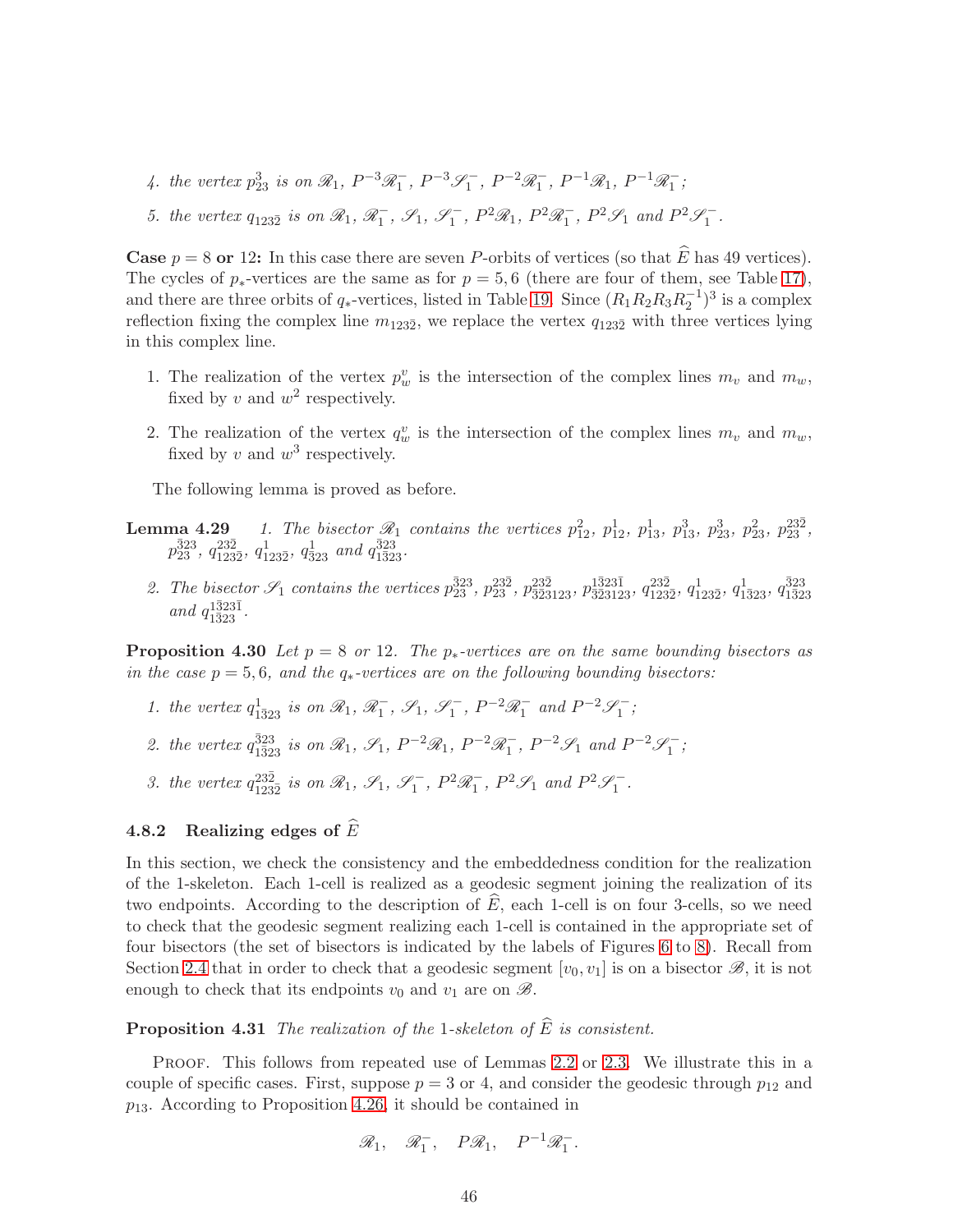By definition of the points  $p_{12}$  and  $p_{13}$ , they are both in the mirror of  $R_1$ , which is a common complex slice of  $\mathscr{R}_1$  and  $\mathscr{R}_1^-$ . Moreover,  $p_{13}$  (resp.  $p_{12}$ ) is on the real spine of  $P\mathscr{R}_1$  (resp.  $P^{-1}\mathscr{R}_1^-$ , so the geodesic is contained in  $P\mathscr{R}_1$  (resp.  $P^{-1}\mathscr{R}_1^-$ ).

Now suppose  $p \ge 5$ , and consider the geodesic  $\alpha$  through  $p_{13}^1$  and  $p_{12}^1$ . These two points are on  $m_1$ , which is a common slice of  $\mathcal{R}_1$  and  $\mathcal{R}_1^-$ . Moreover,  $m_1$  is by construction orthogonal to the complex line  $m_{12}$ , which is a complex slice of  $P^{-1}\mathscr{R}_1^-$ , so Lemma [2.3](#page-8-0) implies that  $\alpha$  is contained in  $P^{-1}\mathscr{R}_1^-$ . Similarly,  $m_1$  is orthogonal to the slice of  $P\mathscr{R}_1$  given by  $\mathbf{n}_{13}^{\perp}$ , so  $\alpha$  is contained in  $P\mathcal{R}_1$ .

In some cases, one needs to use both Lemmas [2.2](#page-8-2) and [2.3.](#page-8-0) For instance, for  $p = 5$  or 6,  $p_{12}^1$  and  $q_{123\bar{2}}$  are contained in  $m_1$ , so clearly the geodesic joining them is in  $\mathscr{R}_1$  and  $\mathscr{R}_1^-$ . The fact that it is contained in  $P^2 \mathcal{R}_1$  follows from Lemma [2.3](#page-8-0) (and the fact that  $\langle \mathbf{n}_1, \mathbf{n}_{12} \rangle = 0$ ), whereas the fact that it is contained in  $P^2\mathscr{S}_1$  follows from Lemma [2.2](#page-8-2) (and the fact that  $q_{123\overline{2}}$ is on the real spine of  $P^2\mathscr{S}_1$ .

In some cases, the application of Lemma [2.3](#page-8-0) is not completely obvious, since the orthogonality check can be a bit more involved. For instance, consider the geodesic through  $p_{\overline{3}5312}^{1\overline{3}23\overline{1}}$ ¯3¯23123 and  $q_{1\bar{3}23}$ . Clearly these two points are on  $m_{1\bar{3}23\bar{1}}$ , so the geodesic is contained in  $\mathscr{S}_1^{-}$  and  $P^{-2}\mathscr{S}_1$ . It is contained in  $\mathscr{S}_1$  simply because  $q_{1\bar{3}23}$  is a point of its real spine, but in order to check that it is contained in  $P^{-2}\mathscr{R}_1$ , one needs to check that  $\langle \mathbf{n}_{1\bar{3}23\bar{1}}, \mathbf{n}_{\bar{3}231\bar{2}3}\rangle = 0$ . Since  $\mathbf{n}_{1\bar{3}23\bar{1}} = P^3 \mathbf{n}_2$  and  $\mathbf{n}_{\bar{3}23123} = P^3 \mathbf{n}_{12}$  the result follows from  $\langle \mathbf{n}_2, \mathbf{n}_{12} \rangle = 0$ .

Remark 4.32 Lemma [2.3](#page-8-0) shows a bit more than the relevant inclusions of geodesics in bisectors. It also implies that the geodesic is in a real slice of certain bisectors - when two adjacent edges are contained in real slices of the same bisector (and their intersection is not on the real spine of that bisector), the two real slices must actually coincide.

## **Proposition 4.33** The realization of the 1-skeleton of  $\widehat{E}$  is embedded and contained in F.

PROOF. Let f be a 1-cell of  $\widehat{E}$ . We have just proved that its realization  $\phi(f)$  is on (at least) four bounding bisectors. For each other bounding bisector  $\mathscr{B}$ , we check that  $\phi(f)$  is on the correct half-space bounded by  $\mathscr{B}$ . Since the endpoints of  $\phi(f)$  are k-rational (with  $k = \mathbb{Q}(a, \tau)$ , this can be done using arithmetic in k, see Section [2.7.](#page-11-0)

Note that the situation where some 1-cells are tangent to some of the bounding bisectors, alluded to in Section [2.7,](#page-11-0) really does occur. Specifically, it occurs when an endpoint of the 1-face is a cusp, which happens at certain specific vertices when  $p = 4$  and  $p = 6$ .

Note that because of the symmetry given by P and  $\iota$ , it is enough to study the tangencies that appear in (the intersection of  $\phi(\widehat{E})$  with)

$$
\mathcal{R}_1 \cap \mathcal{R}_1^-, \mathcal{R}_1 \cap \mathcal{S}_1, \mathcal{R}_1 \cap P^{-3} \mathcal{R}_1^-, \mathcal{R}_1 \cap P^{-2} \mathcal{R}_1^-, \mathcal{R}_1 \cap P^{-1} \cap \mathcal{R}_1^-, \mathcal{S}_1 \cap P^2 \mathcal{S}_1^-, \mathcal{S}_1 \cap P^{-2} \mathcal{S}_1^-. \tag{25}
$$

Although not technically needed for the proof, it can be instructive to draw figures of these Giraud disks and their intersection with all bounding bisectors. This is done in Figure [16](#page-55-0) for  $\mathscr{R}_1 \cap \mathscr{S}_1$ , where it should be apparent that tangencies only occur for  $p = 4$  and  $p = 6$  (see parts (b) and (d) of the figure). In order for the figure to be read properly, notice that the labels on curves in the graph correspond to the index of the bisectors given in Table [2.](#page-47-0)

<span id="page-46-0"></span>We treat these two tangencies in Proposition [4.34.](#page-46-0) The other ones are similar.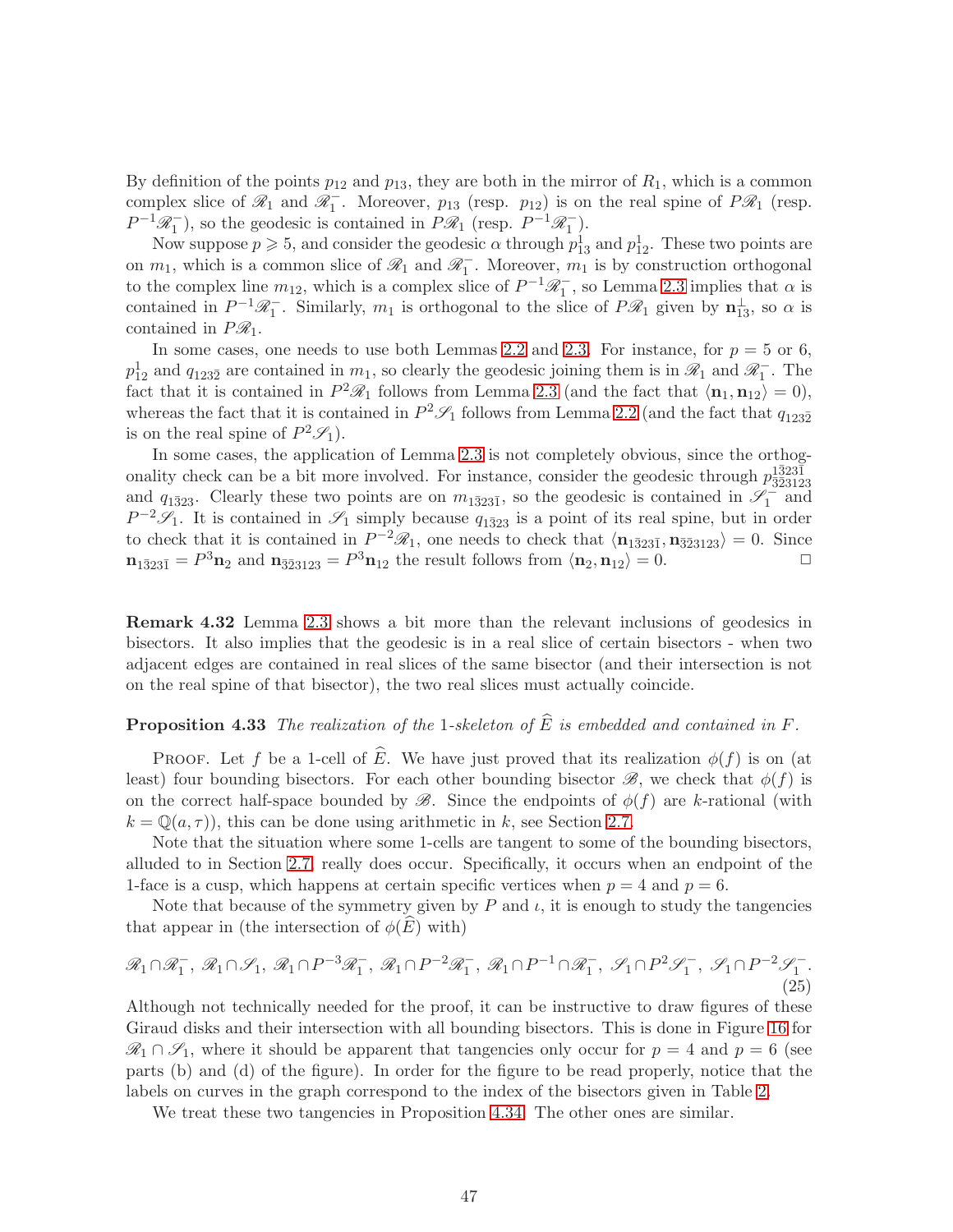| Bisector                                                                                                    | $\mid P^k \mathcal{R}_1 \mid P^k \mathcal{R}_1^- \mid P^k \mathcal{S}_1 \mid P^k \mathcal{S}_1^-$ |  |
|-------------------------------------------------------------------------------------------------------------|---------------------------------------------------------------------------------------------------|--|
| Index notation $\mathcal{B}_{1+4k} \mid \mathcal{B}_{2+4k} \mid \mathcal{B}_{3+4k} \mid \mathcal{B}_{4+4k}$ |                                                                                                   |  |

<span id="page-47-0"></span>Table 2: Numbering of the bounding bisectors according to P-symmetry, for  $k = 0, \ldots, 6$ .

- **Proposition 4.34** 1. For  $p = 4$ , the real geodesic through  $p_{23}$  and  $q_{1\bar{3}23}$  intersects  $P^{-1}R_1$ only at the ideal vertex  $p_{23}$ .
	- 2. For  $p = 6$ , the real geodesic through  $p_{23}^{23\bar{2}}$  and  $q_{123\bar{2}}$  intersects  $P^2 \mathcal{R}_1^-$  only at the ideal  $vertex q_{123\bar{2}}.$
	- 3. For  $p = 6$ , the real geodesic through  $p_{23}^{\bar{3}23}$  and  $q_{1\bar{3}23}$  intersects  $P^{-2}\mathscr{S}_1$  only at the ideal  $vertex q_{1\bar{3}23}.$
	- 4. For  $p = 6$ , the real geodesic through  $q_{123\bar{2}}$  and  $q_{1\bar{3}23}$  intersects  $P^2\mathscr{R}_1$  only at the ideal  $vertex q_{123\bar{2}}.$

PROOF. First let  $p = 4$ . The geodesic arc from  $p_{23}$  to  $q_{1\overline{3}23}$  is a side of  $r_1 \cap s_1$ . We check that it only intersects  $P^{-1}\mathscr{R}_1$  at  $p_{23}$ . Apart from  $q_{1\bar{3}23}$ , the extended real geodesic is parametrized by vectors of the form  $\mathbf{a} + t\mathbf{b}$  with

$$
\mathbf{a} = \mathbf{n}_{23}, \ \mathbf{b} = \langle \mathbf{n}_{23}, \mathbf{n}_{1\bar{3}23} \rangle \mathbf{n}_{1\bar{3}23},
$$

and  $t \in \mathbb{R}$  (there are further restrictions on t, but this will be irrelevant in what follows). The corresponding point is on  $P^{-1}\mathscr{R}_1$  (or rather its extension to projective space) if and only if

$$
|\langle \mathbf{a}+t\mathbf{b}, P^{-1}\mathbf{y}_0\rangle|^2 = |\langle \mathbf{a}+t\mathbf{b}, P^{-1}R_1^{-1}\mathbf{y}_0\rangle|^2.
$$

Using  $\tau = -(1 + i\sqrt{7})/2$ , then  $a = e^{2\pi i/12} = (\sqrt{3} + i)/2$ , we compute

$$
|\langle {\bf a}+t{\bf b},P^{-1}{\bf y}_0\rangle|^2-|\langle {\bf a}+t{\bf b},P^{-1}R_1^{-1}{\bf y}_0\rangle|^2=-\big(196156+74140\sqrt{7}\big)\;t^2,
$$

the latter vanishing precisely at  $t = 0$ .

For  $p = 6$  and  $\mathbf{a} = q_{123\bar{2}}$ ,  $\mathbf{b} = p_{23}^{23\bar{2}}$ , one gets

$$
|\langle \mathbf{a} + t\mathbf{b}, P^2\mathbf{y}_0 \rangle|^2 - |\langle \mathbf{a} + t\mathbf{b}, P^2R_1\mathbf{y}_0 \rangle|^2 = -(2525 + 551\sqrt{7}\sqrt{3}) t^2.
$$

For  $p = 6$  and  $\mathbf{a} = q_{123\bar{2}}$ ,  $\mathbf{b} = q_{1\bar{3}23}$ , one gets

$$
|\langle \mathbf{a}+t\mathbf{b}, P^2\mathbf{y}_0\rangle|^2-|\langle \mathbf{a}+t\mathbf{b}, P^2R_1^{-1}\mathbf{y}_0\rangle|^2=-(161797+35307\sqrt{7}\sqrt{3})t^2/2.
$$

For  $p = 6$  and  $\mathbf{a} = q_{1\bar{3}23}$ ,  $\mathbf{b} = p_{23}^{\bar{3}23}$ , one gets

$$
|\langle \mathbf{a} + t\mathbf{b}, P^{-2}\mathbf{y}_0 \rangle|^2 - |\langle \mathbf{a} + t\mathbf{b}, P^{-2}S_1^{-1}\mathbf{y}_0 \rangle|^2 = -(3524 + 769\sqrt{7}\sqrt{3}) t^2.
$$

 $\Box$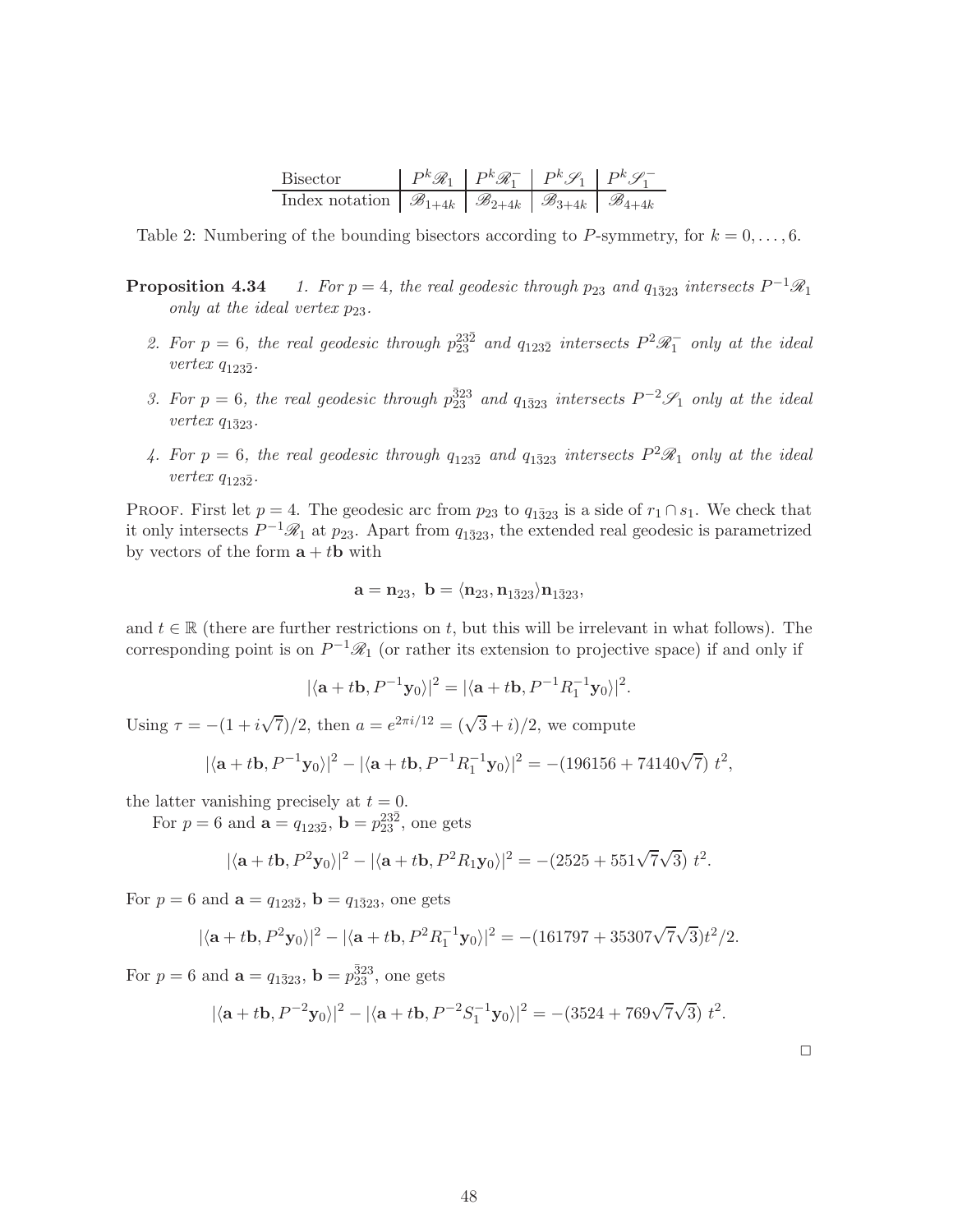# <span id="page-48-0"></span>4.8.3 Realizing ridges of  $\widehat{E}$  - consistency

The goal of this section is to show the consistency result for the 2-skeleton of  $\widehat{E}$ . Recall that we want to realize each 2-face f by using the realization of  $\partial f$ , which is a piecewise smooth circle (possibly with some ideal vertices) in the intersection of two of the bounding bisectors. We now need to show that the intersection of these two bisectors is a disk. We split the discussion in two cases, depending on the geometry of the intersection (see Section [2.3\)](#page-7-0).

#### Complex ridges

We first list the ridges of  $\widehat{E}$  that get realized in complex lines, calling them simply "complex" ridges". The detailed list is given in the appendix (see Table [15\)](#page-73-3).

For  $p = 3, 4$  there are 14 complex lines containing complex ridges, namely the P-orbits of  $m_1$  and  $m_2$ . For  $p \geqslant 5$  the point  $p_{12}$  is replaced with a ridge in the complex line  $m_{12}$  and so there are 21 complex ridges. The P-orbits of  $m_{12}$  may be found from Table [16](#page-73-0) by replacing  $p_w$  with  $m_w$  (these are closely related, in fact they are polar to each other). For  $p = 8, 12$  we similarly replace  $q_{123\bar{2}}$  with a ridge in  $m_{123\bar{2}}$ , and its P-orbit may be read of from the same table by replacing  $q_w$  with  $m_w$  in Table [18;](#page-74-0) this gives a total of 28 complex ridges.

We only analyze the ridges that appear on  $r_1$  and  $s_1$ , see the bottom and top 2-cells of Figures [6](#page-32-0) to [8](#page-34-0) (the top 2-cell reduces to a point for small values of  $p$ ). We have already shown that, for each such 2-face f, the vertices and edges in  $\phi(\partial f)$  are contained in a complex line, which is the mirror of a certain complex reflection in the group (see Section [4.8.2\)](#page-45-0). Moreover, the adjacency pictures suggest that we should realize the 2-face in the intersection of two specific bisectors.

<span id="page-48-1"></span>The consistency verification amounts to the verification that these two specific bisectors intersect precisely along the complex line mentioned above. We state this in the following.

Proposition 4.35  $i_1$  is a complex line, which is  $m_1$ .

- 2. For  $p \geqslant 5$ ,  $\mathcal{R}_1 \cap P^{-3} \mathcal{R}_1^-$  is a complex line, which is  $m_{23}$ .
- 3.  $\mathcal{S}_1 \cap P^2 \mathcal{S}_1^-$  is a complex line, which is  $m_{23\overline{2}}$ .
- 4. For  $p \ge 8$ ,  $\mathscr{S}_1 \cap P^{-2} \mathscr{S}_1^-$  is a complex line, which is  $m_{1\bar{3}23}$ .

Proof. Parts 1 and 3 are relatively easy, since the corresponding pairs of bisectors are not only cotranchal, they are in fact cospinal. This is obvious for  $\mathscr{R}_1 \cap \mathscr{R}_1^-$ , since the complex spine of  $\mathscr{R}_1$  is by construction orthogonal to the mirror of  $R_1$ , so  $\mathscr{R}_1$  and  $\mathscr{R}_1^- = R_1(\mathscr{R}_1)$  have the same complex spine.

The case of  $\mathscr{S}_1 \cap P^2 \mathscr{S}_1^-$  is just a little bit more complicated. By construction  $P^2 S_1$  maps  $\mathscr{S}_1$  to  $P^2 \mathscr{S}_1^-$ , and Proposition [4.4](#page-24-1) implies that  $P^2 S_1$  is a complex reflection fixing  $\mathbf{n}_{23\bar{2}}$ , hence it preserves the complex spine of  $\mathscr{S}_1$ .

For parts 2 and 4, we first prove that the corresponding pair of bisectors is cotranchal, i.e. that the mirror of the relevant complex reflection is indeed contained in the bisector intersection. Then we prove that the intersection really consists only of that common complex slice, by using Proposition [2.7.](#page-10-0)

Part 2: In this case we need to verify the criterion from Proposition [2.7.](#page-10-0) That is, we must find the intersection of the real spine  $\sigma(\mathscr{R}_1)$  of  $\mathscr{R}_1$  with  $m_{23}$  and lift it to a point  $\mathbf{v}_1$  so that  $\sigma(\mathcal{R}_1)$  is given by real linear combinations of  $\mathbf{n}_{23}$  and  $\mathbf{v}_1$ . We know that  $\sigma(\mathcal{R}_1)$  is the real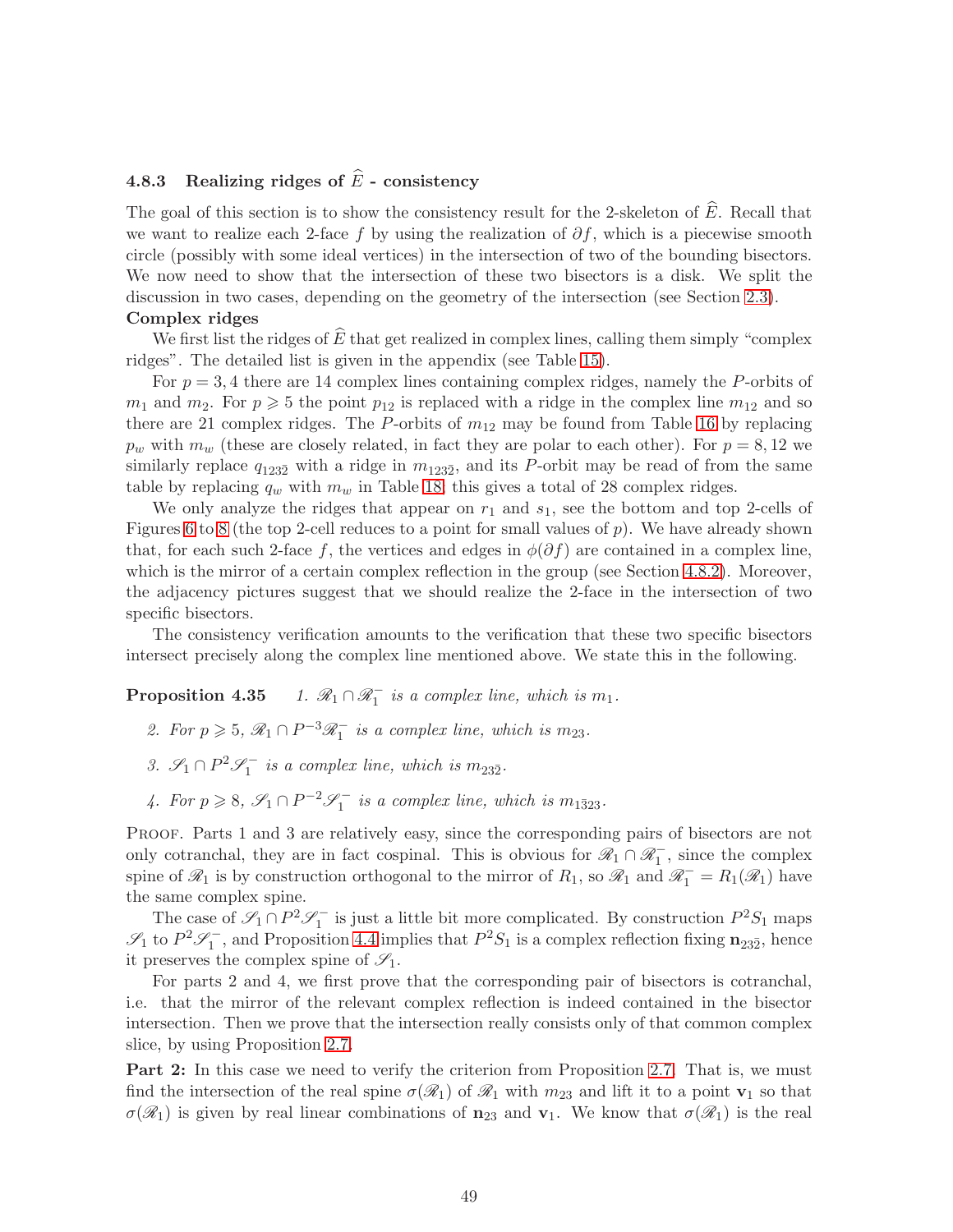span of  $n_1$  and  $n_{23}$  and that  $\langle n_1, n_{23} \rangle$  is real. Hence we take

$$
\mathbf{v}_1 = \mathbf{n}_1 - \frac{\langle \mathbf{n}_1, \mathbf{n}_{23} \rangle}{\langle \mathbf{n}_{23}, \mathbf{n}_{23} \rangle} \mathbf{n}_{23} = \frac{1}{a^3 + \bar{a}^3} \begin{bmatrix} 0 \\ -a^2 \bar{\tau} + \bar{a} \\ -\bar{a}^2 \tau + a \end{bmatrix}.
$$

Now  $P^{-3}\mathscr{R}_1^- = (R_2R_3)^{-1}\mathscr{R}_1$  and  $\bar{a}^2(R_2R_3)^{-1}$  fixes  $\mathbf{n}_{23}$  and so we take

$$
\mathbf{v}_2 = \bar{a}^2 (R_2 R_3)^{-1} \mathbf{v}_1 = \frac{1}{a^3 + \bar{a}^3} \begin{bmatrix} 0 \\ \bar{a}^4 \bar{\tau} + \bar{a} \\ -\bar{a}^2 \tau - \bar{a}^5 \end{bmatrix}.
$$

Then

$$
\langle \mathbf{v}_1, \mathbf{v}_1 \rangle = \langle \mathbf{v}_2, \mathbf{v}_2 \rangle = (a^3 - 1)((1 - \tau) - \bar{a}^3(1 - \bar{\tau}))/a^3 + \bar{a}^3), \langle \mathbf{v}_2, \mathbf{v}_1 \rangle = -(a^3 - 1)((1 - \bar{\tau})\bar{a}^3 + (1 - \tau)\bar{a}^6)/(a^3 + \bar{a}^3).
$$

Thus

$$
\frac{(a^3 + \bar{a})^2}{(2 - a^3 - \bar{a}^3)} \Big( 4\langle \mathbf{v}_1, \mathbf{v}_1 \rangle \langle \mathbf{v}_2, \mathbf{v}_2 \rangle - \big( \langle \mathbf{v}_1, \mathbf{v}_2 \rangle + \langle \mathbf{v}_2, \mathbf{v}_1 \rangle \big)^2 \Big) \n= (a^3 + \bar{a}^3)(2|1 - \tau|^2 - a^3(1 - \bar{\tau})^2 - \bar{a}^3(1 - \tau)^2) + 2(a^3 - \bar{a}^3)(a^3(1 - \bar{\tau})^2 - \bar{a}^3(1 - \tau)^2).
$$

Both terms are positive for all  $p > 4$ .

**Part 4:** We argue as in Part 2. The real spine  $\sigma(\mathscr{S}_1)$  of  $\mathscr{S}_1$  is the real span of  $a\mathbf{n}_{23\bar{2}}$  and  $n_{1\bar{3}23}$ . Its image under  $a^21\bar{3}23$  is the real span of  $-an_{13\bar{1}}$  and  $n_{1\bar{3}23}$ . Therefore we construct:

$$
\mathbf{v}_1 = a\mathbf{n}_{23\bar{2}} - \frac{\langle a\mathbf{n}_{23\bar{2}}, \mathbf{n}_{1\bar{3}23}\rangle}{\langle \mathbf{n}_{1\bar{3}23}, \mathbf{n}_{1\bar{3}23}\rangle} \mathbf{n}_{1\bar{3}23} = \frac{1}{a^3 + \bar{a}^3 - 1} \begin{bmatrix} -a^2 - \bar{a}\bar{\tau} \\ a\bar{\tau} + \bar{a}^2\tau \\ -1 + \tau + 2\bar{a}^3 \end{bmatrix},
$$
  

$$
\mathbf{v}_2 = -a\mathbf{n}_{13\bar{1}} - \frac{\langle -a\mathbf{n}_{13\bar{1}}, \mathbf{n}_{1\bar{3}23}\rangle}{\langle \mathbf{n}_{1\bar{3}23}, \mathbf{n}_{1\bar{3}23}\rangle} \mathbf{n}_{1\bar{3}23} = \frac{1}{a^3 + \bar{a}^3 - 1} \begin{bmatrix} a^5\bar{\tau} + a^2\bar{\tau} \\ -a^4\tau - a \\ -2a^3 - \bar{\tau} \end{bmatrix}.
$$

We have

$$
\langle \mathbf{v}_1, \mathbf{v}_1 \rangle = \langle \mathbf{v}_2, \mathbf{v}_2 \rangle = (a^3 - 1)((2 - \tau) - \bar{a}^3(2 - \bar{\tau}))/a^3 + \bar{a}^3 - 1),
$$
  
 $\langle \mathbf{v}_2, \mathbf{v}_1 \rangle = (a^3 - 1)(2 - \bar{\tau})a^3/(a^3 + \bar{a}^3 - 1).$ 

Then

$$
\frac{(a^3 + \bar{a}^3 - 1)^2}{(2 - a^3 - \bar{a}^3)} \Big( 4\langle \mathbf{v}_1, \mathbf{v}_1 \rangle \langle \mathbf{v}_2, \mathbf{v}_2 \rangle - \big( \langle \mathbf{v}_1, \mathbf{v}_2 \rangle + \langle \mathbf{v}_2, \mathbf{v}_1 \rangle \Big)^2 \Big) \n= 6|2 - \tau|^2 - (4a^3 + \bar{a}^6)(2 - \tau)^2 - (4\bar{a}^3 + a^6)(2 - \bar{\tau})^2.
$$

This is positive for all  $p > 6$ .

This completes the proof of Proposition [4.35.](#page-48-1)  $\Box$ 

Generic ridges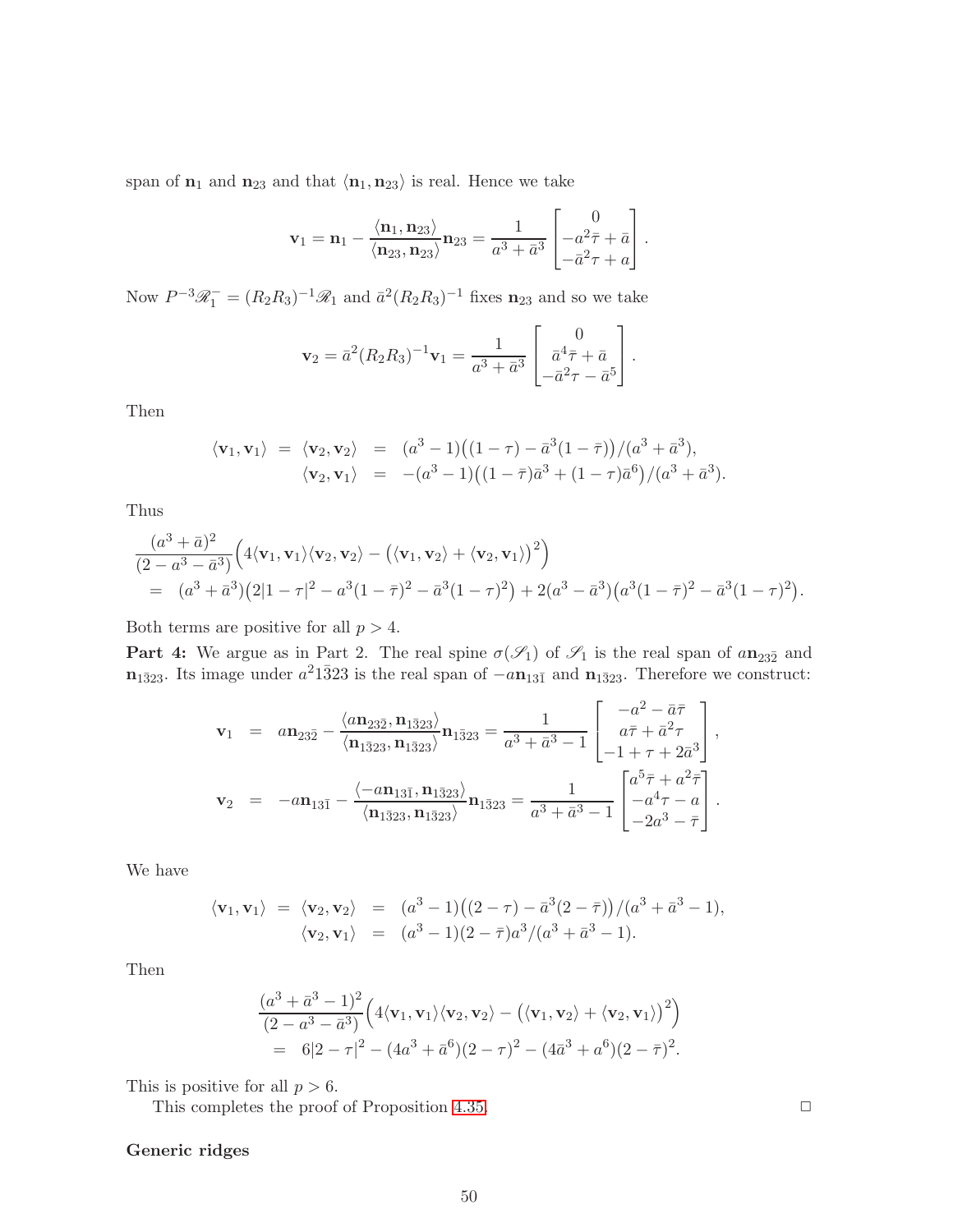| Bisector Equidistant                                                | Bisector Equidistant                                                        |
|---------------------------------------------------------------------|-----------------------------------------------------------------------------|
| $\mathscr{R}_1$ $\mathscr{B}(y_0, R_1^{-1}y_0)$                     | $\mathscr{R}_1^ \mathscr{B}(y_0, R_1y_0)$                                   |
| $\mathscr{S}_1$ $\mathscr{B}(y_0, S_1^{-1}y_0)$                     | $\mathscr{S}_1^ \mathscr{B}(y_0, S_1y_0)$                                   |
| $\mathscr{R}_1$ $\mathscr{B}(y_1, R_1^{-1}Py_1)$                    | $P^{-1}\mathscr{R}_1^ \mathscr{B}(y_1,P^{-1}R_1y_1)$                        |
| $\mathscr{R}_1$ $\mathscr{B}(y_2, R_1^{-1}P^2y_2)$                  | $\left  P^{-2}\mathcal{R}_1^- \quad \mathcal{B}(y_2, P^{-2}R_1y_2) \right $ |
| $P^2\mathscr{S}_1$ $\mathscr{B}(y_2, P^{\bar{2}}S_1^{-1}P^{-3}y_2)$ | $P^3\mathcal{S}_1^ \mathcal{B}(y_2, P^3S_1P^{-2}y_2)$                       |

<span id="page-50-1"></span>Table 3: Description of bounding bisectors in terms of  $y_0$ ,  $y_1$  and  $y_2$ 

In the first part of this section, we checked the consistency of the embedding of complex ridges. We now prove the analogous statement for all the other ridges, which will be realized inside Giraud disks. Recall that given a 2-cell f of E, Figures [6](#page-32-0) to [8](#page-34-0) suggest a pair  $\mathscr{B}, \mathscr{B}'$ of bounding bisectors that should contain the realization  $\phi(f)$ . We have already defined the realization on the level of the 1-skeleton, and shown that  $\phi(\partial f)$  lies inside  $\mathscr{B} \cap \mathscr{B}'$  (or possibly its union with finitely many ideal vertices).

The corresponding consistency verification is almost automatic, we simply verify that all the corresponding intersections  $\mathscr{B} \cap \mathscr{B}'$  are indeed disks, hence  $\phi(\partial f)$  bounds a well defined disk, which we use as the realization  $\phi(f)$ . In order to get these disks, we simply prove that the corresponding pairs of bisectors are coequidistant (see Section [2.3\)](#page-7-0).

Let  $y_0, y_1, y_2$  be given by the following formulae:

<span id="page-50-0"></span>
$$
\mathbf{y}_0 = \begin{bmatrix} -a^3(\bar{a}^2 \bar{\tau} + a)^2 \\ (a^2 \bar{\tau} + \bar{a}\tau)(a^2 \bar{\tau} - \bar{a}) \\ (a^2 \bar{\tau} + \bar{a}\tau)(\bar{a}^2 \tau - a) \end{bmatrix}, \ \mathbf{y}_1 = \begin{bmatrix} a(1 - a^3 \bar{\tau})^2 \\ (1 - a^3 \bar{\tau})(a^3 - \tau) \\ \bar{a}(a^3 - \tau)^2 \end{bmatrix} \ \mathbf{y}_2 = \begin{bmatrix} (a^3 - \tau)(\bar{a}^3 + \tau) \\ \bar{a}(1 - a^3 \bar{\tau})(1 + \bar{a}^3 \bar{\tau}) \\ a(1 - \bar{a}^3 \tau)(1 + \bar{a}^3 \bar{\tau}) \end{bmatrix} . \tag{26}
$$

<span id="page-50-2"></span>Note that  $\langle y_j, y_j \rangle < 0$  and so  $y_j$  corresponds to a point  $y_j$  of  $\mathbf{H}_{\mathbb{C}}^2$ . Indeed, the following lemma, which is verified by direct computation, implies that all three points are in E.

**Lemma 4.36** Let  $y_0$ ,  $y_1$ ,  $y_2$  be the points in  $\mathbf{H}_{\mathbb{C}}^2$  corresponding to the vectors given in [\(26\)](#page-50-0). If  $\mathscr B$  is any of the 28 bounding bisectors, then the half-space determined by  $\mathscr B$  that contains the fixed point of  $P$  also contains  $y_0$ ,  $y_1$  and  $y_2$ .

We have already seen in Proposition [4.13](#page-30-0) that  $\mathcal{R}_1$ ,  $\mathcal{R}_1^-$ ,  $\mathcal{S}_1$  and  $\mathcal{S}_1^-$  are coequidistant from  $y_0$ . Since  $y_0$  does not lie on any of their real spines, their pairwise intersections are Giraud disks (apart from  $\mathcal{R}_1 \cap \mathcal{R}_1^-$ , since these two bisectors have the same complex spine). Using the points  $y_1$  and  $y_2$  we can describe some of the other intersections between bounding bisectors in a similar way.

**Proposition 4.37** Let  $y_0$ ,  $y_1$  and  $y_2$  be the points in  $\mathbf{H}_{\mathbb{C}}^2$  corresponding to the vectors  $\mathbf{y}_0$ ,  $\mathbf{y}_1$ ,  $y_2$  given in [\(26\)](#page-50-0). The intersections among bounding bisectors listed in Table [4](#page-51-1) are contained in Giraud disks defined by  $y_0$ ,  $y_1$  and  $y_2$ .

PROOF. We must first prove that certain bounding bisectors are coequidistant from  $y_0$ ,  $y_1$ and  $y_2$  listed in Table [3.](#page-50-1) This was proved for  $y_0$  in Proposition [4.13.](#page-30-0) We use a similar method to show equidistance from  $y_1$  and  $y_2$ . Namely, consider two of the bisectors  $\mathscr{B}$  and  $\mathscr{B}'$ . We first show that the complex spines of  $\mathscr B$  and  $\mathscr B'$  intersect in  $\mathbf y_j$ , for  $j = 1$  or 2. We can find vectors spanning the real spine of  $\mathscr{B}$  by applying a suitable power of P to the vectors listed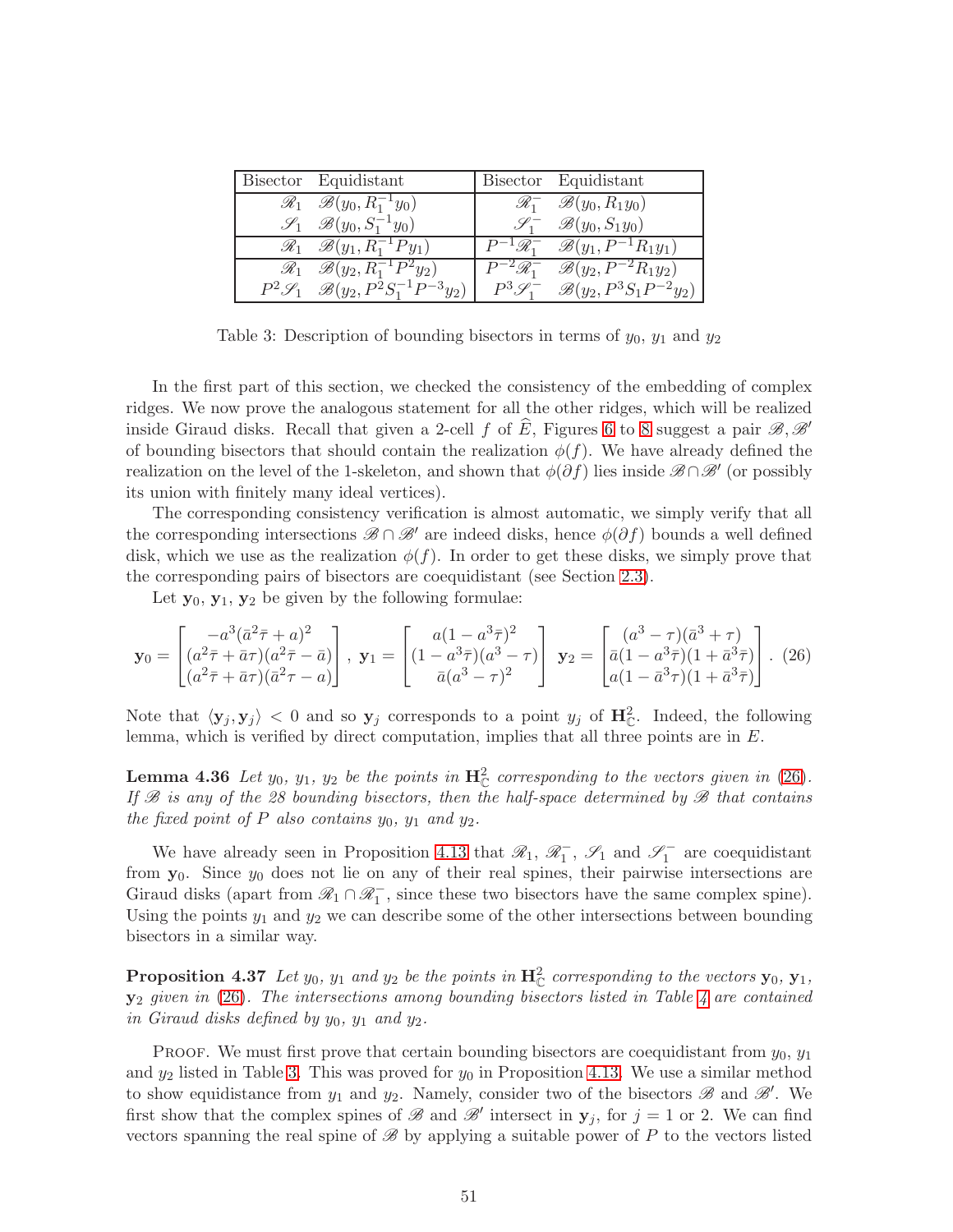|                                                 | Intersection Giraud disk                                                         |
|-------------------------------------------------|----------------------------------------------------------------------------------|
|                                                 | $\mathscr{R}_1 \cap \mathscr{S}_1$ $\mathscr{G}(y_0, R_1^{-1}y_0, S_1^{-1}y_0)$  |
|                                                 | $\mathscr{R}_1^- \cap \mathscr{S}_1^ \mathscr{G}(y_0, R_1y_0, S_1y_0)$           |
|                                                 | $\mathscr{S}_1 \cap \mathscr{S}_1^- \quad \mathscr{G}(y_0, S_1^{-1}y_0, S_1y_0)$ |
| $\mathscr{R}_1 \cap P^{-1} \mathscr{R}_1^-$     | $\mathscr{G}(y_1, R_1^{-1}Py_1, P^{-1}R_1y_1)$                                   |
| $\mathscr{R}_1 \cap P^2\mathscr{S}_1$           | $\overline{\mathscr{G}(y_2, R_1^{-1}P^2y_2}, P^2S_1^{-1}P^{-3}y_2)$              |
| $\mathscr{R}_1 \cap P^{-2} \mathscr{R}_1^-$     | $\mathscr{G}(y_2, R_1^{-1}P^2y_2, P^{-2}R_1y_2)$                                 |
| $P^{-2}\mathscr{R}_1^- \cap P^3\mathscr{S}_1^-$ | $\mathscr{G}(y_2, P^{-2}R_1y_2, P^3S_1P^{-2}y_2)$                                |

<span id="page-51-1"></span>Table 4: Giraud intersections among bounding bisectors.

in Table [1.](#page-30-1) Using  $\iota$ , we find an antiholomorphic isometry fixing the spines of  $\mathscr{B}$ . From this we can then find an image of  $y_j$  so that  $\mathscr B$  is coequidistant from  $y_j$  and this second point.

To be specific, the real spine of  $\mathcal{R}_1$  is invariant under the involution  $\iota_{23}$  defined in [\(17\)](#page-29-0). We see that  $\iota_{23} \mathbf{y}_1 = \bar{a}^6 J \mathbf{y}_1$  and  $\iota_{23} \mathbf{y}_2 = a^2 R_1^{-1} P^2 \mathbf{y}_2$ . Therefore, using  $J = R_1^{-1} P$  we see that  $\mathscr{R}_1 = \mathscr{B}(y_1, R_1^{-1} P y_1) = \mathscr{B}(y_2, R_1^{-1} P^2 y_2)$ . Similarly, the spine of  $P^2 \mathscr{S}_1$  is the real span of  $\mathbf{n}_2 = -P^2 \mathbf{n}_{23\bar{2}}$  and  $\mathbf{n}_{123\bar{2}} = P^2 \bar{a} \mathbf{n}_{1\bar{3}23}$ . These two vectors are fixed by  $\bar{a}^2 R_2 \iota_{13}$ , where  $\iota_{13}$  is defined analogously to  $\iota_{23}$ . We find that  $\bar{a}^2 R_2 \iota_{13} \mathbf{y}_2 = a^2 P^2 S_1^{-1} P^{-3} \mathbf{y}_2$ . Therefore  $P^2\mathscr{S}_1 = \mathscr{B}(y_2, P^2S_1^{-1}P^{-3}y_2).$ 

The claims in Table [4](#page-51-1) follow at once from those in Table [3.](#page-50-1)  $\Box$ 

## <span id="page-51-0"></span>4.8.4 Realizing ridges of  $\widehat{E}$  - embedding

From the results in Section [4.8.3,](#page-48-0) we get that  $\phi$  gives a well defined realization of each 2-face f of  $\overline{E}$ , inside the intersection of two specific bounding bisectors.

For every other bounding bisector  $\mathscr{B}$ , we now prove that  $\phi(f)$  is on the correct side of  $\mathscr{B}$ . In particular, we will show that  $\phi(f^{\circ})$  does not intersect  $\mathscr{B}$ , and  $\mathscr{B}$  intersects  $\phi(f)$  precisely as predicted from the labels in Figures [6](#page-32-0) to [8.](#page-34-0) From this, it follows that  $\phi$  is an embedding on the level of  $E_2$ .

First, observe that when  $\phi(f)$  is in a complex line, no further verifications are needed, due to the following.

**Lemma 4.38** Let Q be a polygon contained in a complex line C, and let  $\mathcal{B}$  be a bisector. If  $\partial Q$  is entirely on one side of  $\mathscr{B}$ , then so is  $Q$ .

PROOF. The restriction to C of the orthogonal projection onto the complex spine of  $\mathscr B$  is an open map (because it is holomorphic). Recall that a set is entirely on one side of  $\mathscr B$  if and only if its orthogonal projection onto the complex spine is in the corresponding half disk bounded by the real spine.  $\Box$ 

Orthogonal projections restricted to Giraud disks are, in general, not open. Hence the cases where  $\phi(f)$  lies in a Giraud disk are considerably more complicated. They will occupy us for the remainder of this section.

Let us start with a Giraud polygon T in a Giraud disk  $\mathscr G$  (i.e. a disk bounded by a piecewise geodesic simple closed curve) and a bisector  $\mathscr{B}$  not containing  $\mathscr{G}$ . We describe a general method to prove that T is entirely on one side of  $\mathscr{B}$ .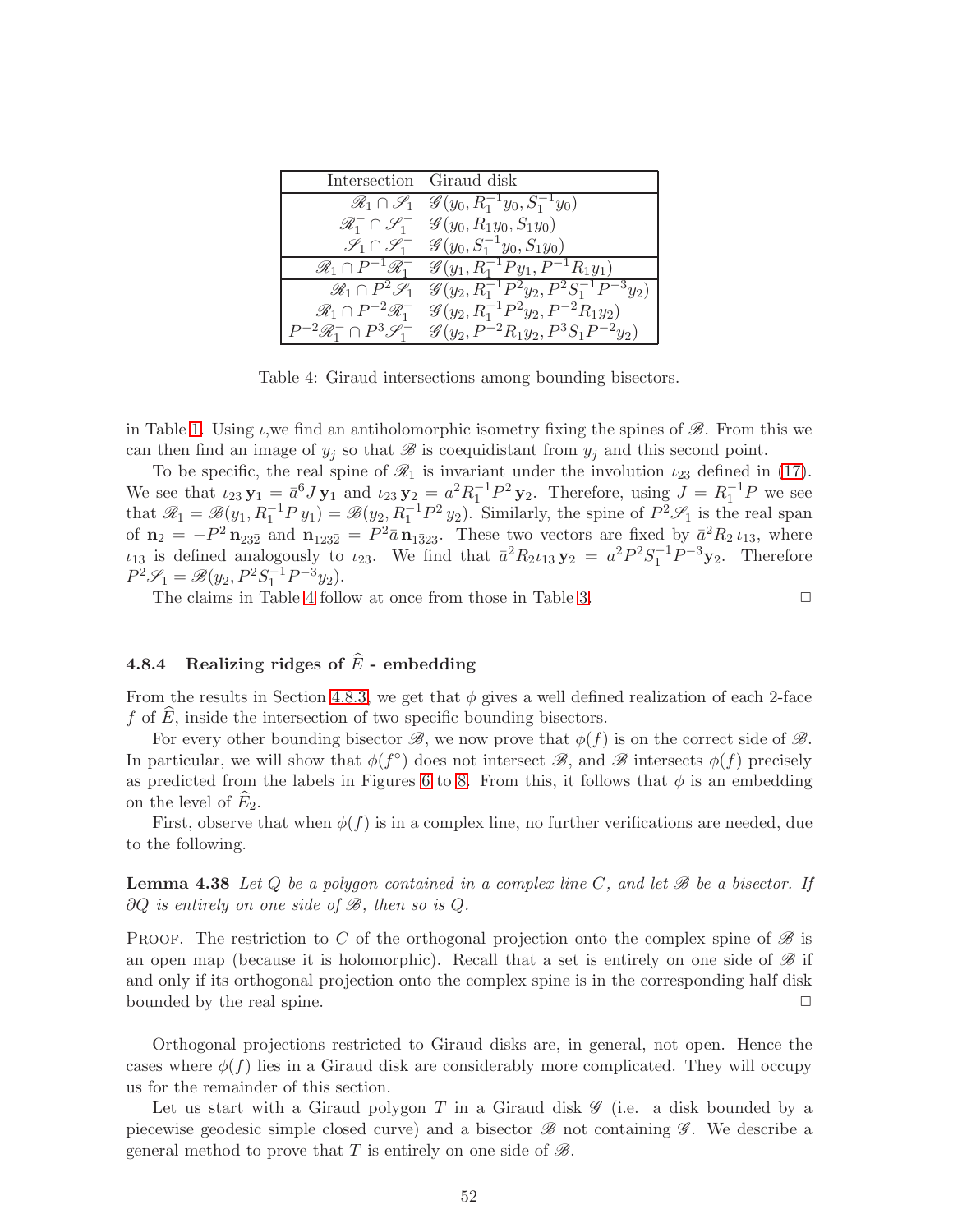Let  $\mathscr{B} = \mathscr{B}(x_0, x_1)$ , and assume that  $\mathbf{x}_0, \mathbf{x}_1$  are lifts of  $x_0, x_1$  with  $\langle \mathbf{x}_0, \mathbf{x}_0 \rangle = \langle \mathbf{x}_1, \mathbf{x}_1 \rangle$ . Using the parametrization given in Section [2.5](#page-8-3) [\(4\)](#page-9-0), we may write an equation for the trace of  $\mathscr{B}$  on  $\mathscr{G}$  as

<span id="page-52-1"></span><span id="page-52-0"></span>
$$
g(t_1, t_2) = 0, \text{ where } g(t_1, t_2) = |\langle V(t_1, t_2), \mathbf{x}_0 \rangle|^2 - |\langle V(t_1, t_2), \mathbf{x}_1 \rangle|^2. \tag{27}
$$

Since  $V(t_1, t_2)$  is affine in each variable, equation [\(27\)](#page-52-0) is quadratic in each variable.

If we claim that  $\mathscr{B}\cap T$  is empty, we need to prove that g does not vanish on T, for instance that  $g > 0$  (switch  $x_0$  and  $x_1$  if needed). In order to do this, we

- 1. check that  $q > 0$  on the boundary of T (see Section [2.7\)](#page-11-0).
- 2. find the critical points of g. If they are in  $T$ , check the sign of the corresponding values of g.

This strategy works well in most cases, because of the following.

**Proposition 4.39** The coefficients of g lie in the field  $\mathbb{Q}(a,\tau)$ . The fact that g only has non-degenerate critical points can be proved using computations in that number field, and the critical points can then be computed with arbitrary precision.

Since the key to these computations is to be able to compute critical points of  $g$ , we expand a little on how this can be done in practice. We write  $q$  as

$$
g(t_1, t_2) = a_0 + a_1t_1 + a_2t_2 + a_{11}t_1^2 + a_{12}t_1t_2 + a_{22}t_2^2 + a_{112}t_1^2t_2 + a_{122}t_1t_2^2 + a_{1122}t_1^2t_2^2,
$$

where all coefficients are real, and depend explicitly on the vectors  $\mathbf{v}_j, \mathbf{w}_j$  (and are known in exact form, see Proposition [4.39\)](#page-52-1). The partial derivatives of this function are given by

$$
\begin{cases} \frac{\partial g}{\partial t_1}(t_1, t_2) = (a_1 + a_{12}t_2 + a_{122}t_2^2) + 2t_1(a_{11} + a_{112}t_2 + a_{1122}t_2^2) = P_2(t_2) + t_1Q_2(t_2) \\ \frac{\partial g}{\partial t_2}(t_1, t_2) = (a_2 + a_{12}t_1 + a_{112}t_1^2) + 2t_2(a_{22} + a_{122}t_1 + a_{1122}t_1^2) = P_1(t_1) + t_2Q_1(t_1) \end{cases}
$$

where the polynomials  $P_j, Q_j$  have degree at most two. Coordinates of the critical points must be solutions of a polynomial of degree five, obtained as the resultant of  $\frac{\partial g}{\partial t_1}$  and  $\frac{\partial g}{\partial t_2}$ (with respect to, say  $t_1$ ).

Explicitly, if  $(t_1, t_2)$  is a critical point, then  $t_2$  is a root of  $\sum_{ }^{5}$  $k=0$  $b_k x^k$  where

$$
b_0 = a_1^2 a_{112} + 4a_2 a_{11}^2 - 2a_{12} a_{11} a_1
$$
  
\n
$$
b_1 = -4a_{122} a_{11} a_1 + 2a_1^2 a_{1122} + 8a_{22} a_{11}^2 - 2a_{12}^2 a_{11} + 8a_2 a_{11} a_{112}
$$
  
\n
$$
b_2 = 8a_2 a_{11} a_{1122} + 2a_1 a_{1122} a_{12} - 2a_1 a_{112} a_{122} - 6a_{12} a_{11} a_{122}
$$
  
\n
$$
+ 4a_2 a_{112}^2 - a_{12}^2 a_{112} + 16a_{22} a_{11} a_{112}
$$
  
\n
$$
b_3 = 8a_2 a_{112} a_{1122} + 8a_{22} a_{112}^2 - 4a_{12} a_{112} a_{122} - 4a_{122}^2 a_{11} + 16a_{22} a_{11} a_{1122}
$$
  
\n
$$
b_4 = -3a_{122}^2 a_{112} - 2a_{122} a_{1122} a_{12} + 4a_2 a_{1122}^2 + 16a_{22} a_{112} a_{1122}
$$
  
\n
$$
b_5 = -2a_{122}^2 a_{1122} + 8a_{22} a_{1122}^2
$$

The real roots of this polynomial can be computed with arbitrary precision, most easily when it only has simple roots (in that case the Sturm algorithm suffices). In particular, we can count critical points and locate them.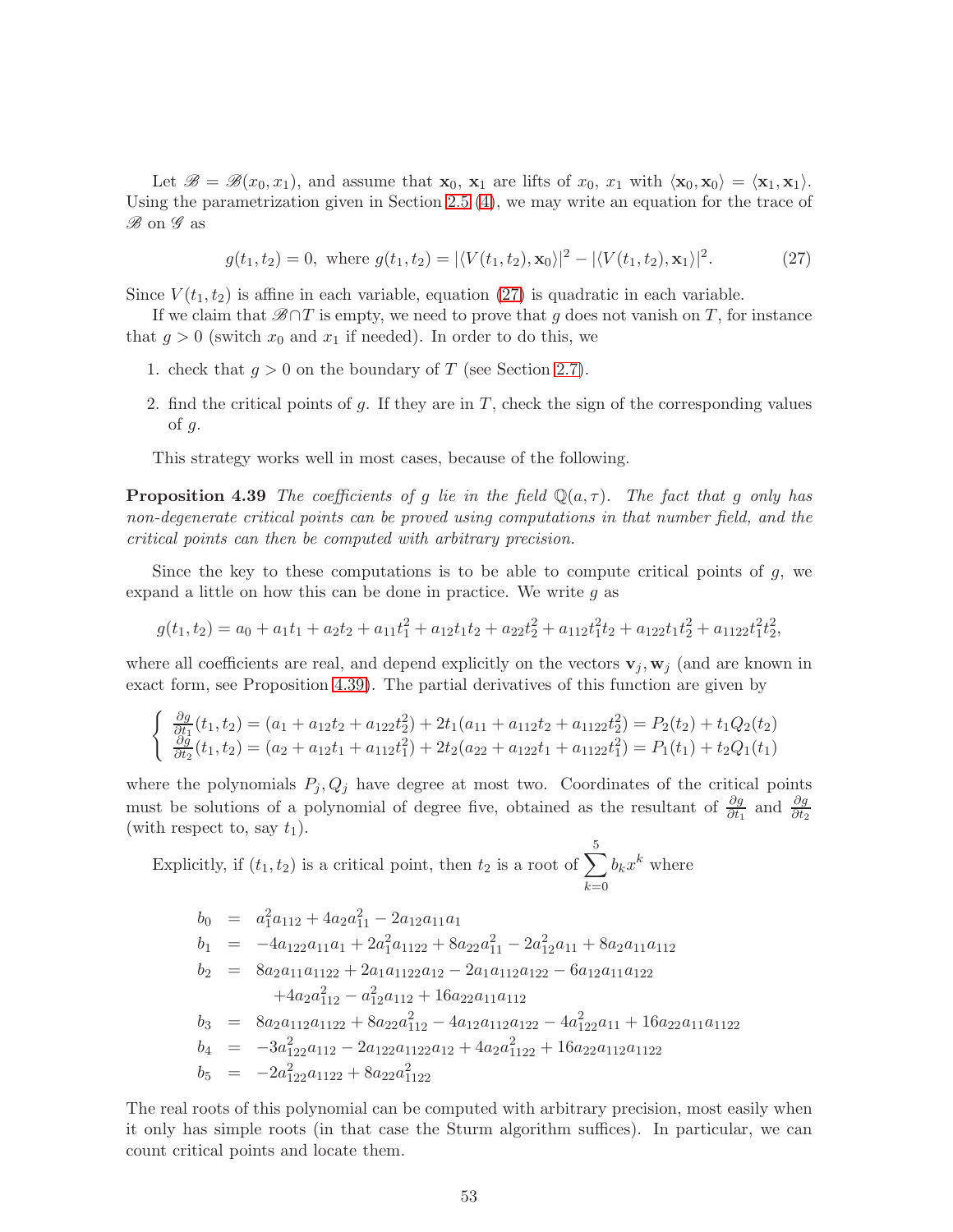There are situations where the resultant has multiple roots, but there is an easy way to work around these, which turns out to work for all verifications needed in our paper. The point is that there is a simple reason why the resultant can have multiple roots, namely that the intersection  $\mathscr{G} \cap \mathscr{B}$  contains a horizontal or a vertical segment.

Each time this happens, we can factor out a linear expression in one of the two variables (or in some cases one factor for each variable), and in fact we will be able to do this exactly (i.e. no numerical approximation is involved).

More specifically, suppose the line  $t_1 = \alpha$  is contained in the graph (the situation is obviously entirely similar for horizontal lines). Then we write the function in the form

$$
g(t_1, t_2) = p_0(t_1) + p_1(t_1)t_2 + p_2(t_1)t_2^2,
$$

where the  $p_j$  are polynomials of degree at most two. Then the coefficients  $p_0$ ,  $p_1$  and  $p_2$  must have  $\alpha$  as a common root, and these roots are easily computed.

**Lemma 4.40** The vertical lines in the graph of  $g(t_1, t_2) = 0$  are given by the equations  $t_1 = \alpha$ where  $\alpha$  is a common root of the polynomials  $p_j$ ,  $j = 0, 1, 2$ .

It can easily be guessed using numerical computations whether or not these three polynomials have a common root; when they do not, these numerical computations constitute a proof (possibly after adjusting the precision). When they seem to have a common root, we need to verify this by exact calculations. We will work out the details of these verifications for some explicit examples below.

Note that when  $\{t_1 = \alpha\}$  is indeed contained in the graph, it is of course easy to extract a factor  $(t_1 - \alpha)$  from  $g(t_1, t_2)$ . Explicitly, we write

$$
g(t_1, t_2) = q_0(t_2) + q_1(t_2)t_1 + q_2(t_2)t_1^2 = (t_1 - \alpha)h(t_1, t_2)
$$
\n(28)

and equate the coefficients of degree 0 and 2 in  $t_1$ , to get

$$
h(t_1, t_2) = q_2(t_2)t_1 + q_1(t_2) + \alpha q_2(t_2).
$$

Remark 4.41 When we do this factorization, it is convenient to adjust the sign of h so that it has the same sign as  $g$  on the open ridge we are studying. Depending on whether the side lies to the left or right of the line  $t_1 = \alpha$ , we factor either  $(t_1 - \alpha)$  or  $(\alpha - t_1)$ .

The point of this remark is that in order to verify  $g \geqslant 0$  on a Giraud polygon T, it is enough to verify that  $h \geqslant 0$  on T, and we will do this by computing the critical points of h. Note that the critical points of h are of course not the same as those of  $g$ , but they are easier to handle computationally (the relevant resultants will have simple roots, see the above discussion).

We now work out the details of the above computations in some specific cases. In order to allow for the reader to verify the numerical figures given below, we specify explicit coordinates for the relevant Giraud disks, giving specific choices of vectors  $v_j$  and  $w_j$  defining spinal coordinates as in [\(4\)](#page-9-0).

It is convenient to adjust the Giraud disk to be bounded in these coordinates, hence we choose the  $w_j$  to be negative vectors. For instance, for  $\mathcal{R}_1$  one can choose  $v = n_1$  and

$$
\mathbf{w}=\langle\mathbf{n}_1,\mathbf{n}_1\rangle\mathbf{n}_{23}-\langle\mathbf{n}_{23},\mathbf{n}_1\rangle\mathbf{n}_1,
$$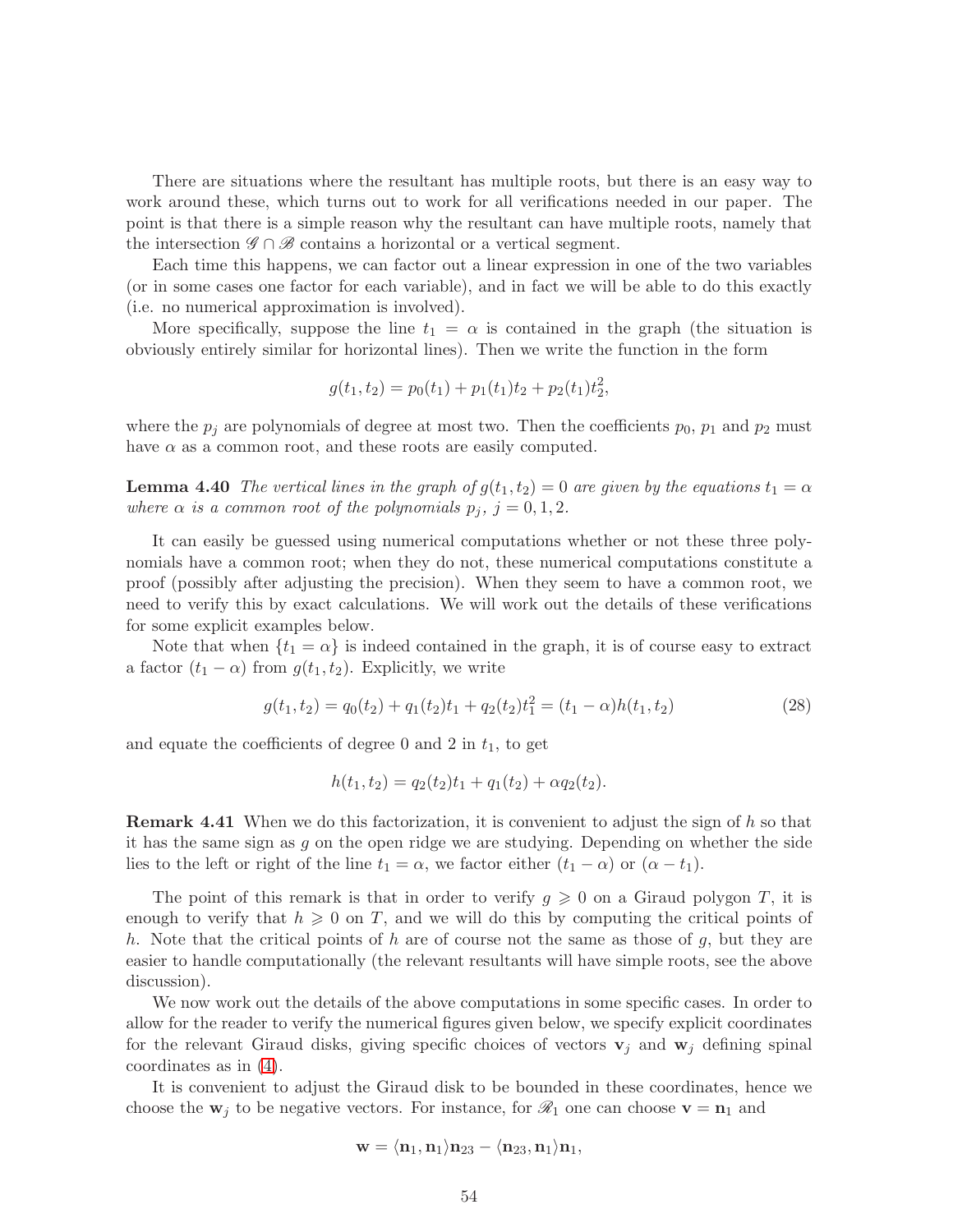

Figure 15: Intersection pattern of all the bounding sides with the complex line  $\mathscr{R}_1 \cap \mathscr{R}_1^-$ , according to the values of p.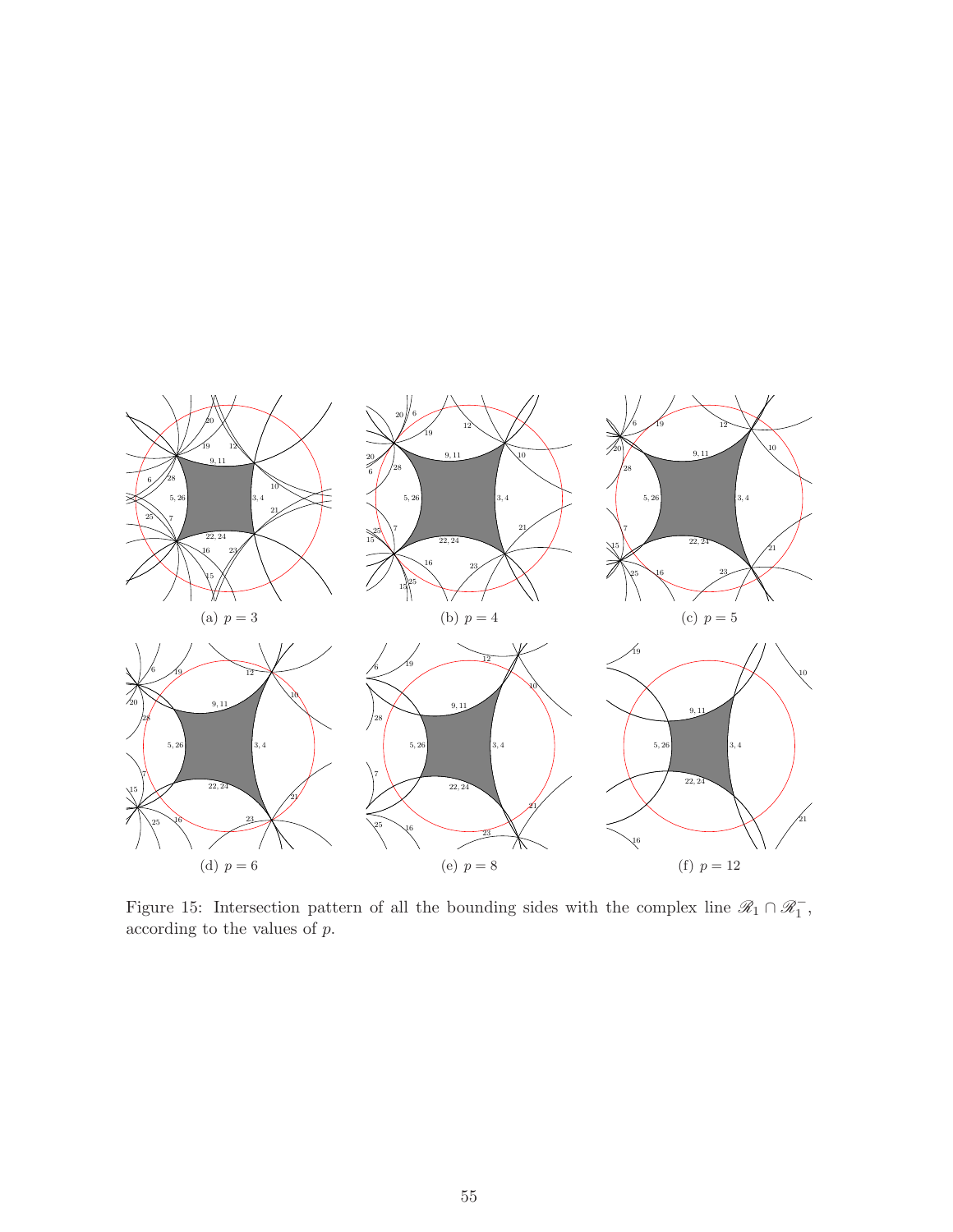

<span id="page-55-0"></span>Figure 16: Intersection pattern of all the bounding sides with the Giraud disk  $\mathscr{R}_1 \cap \mathscr{S}_1$ , according to the values of  $p.$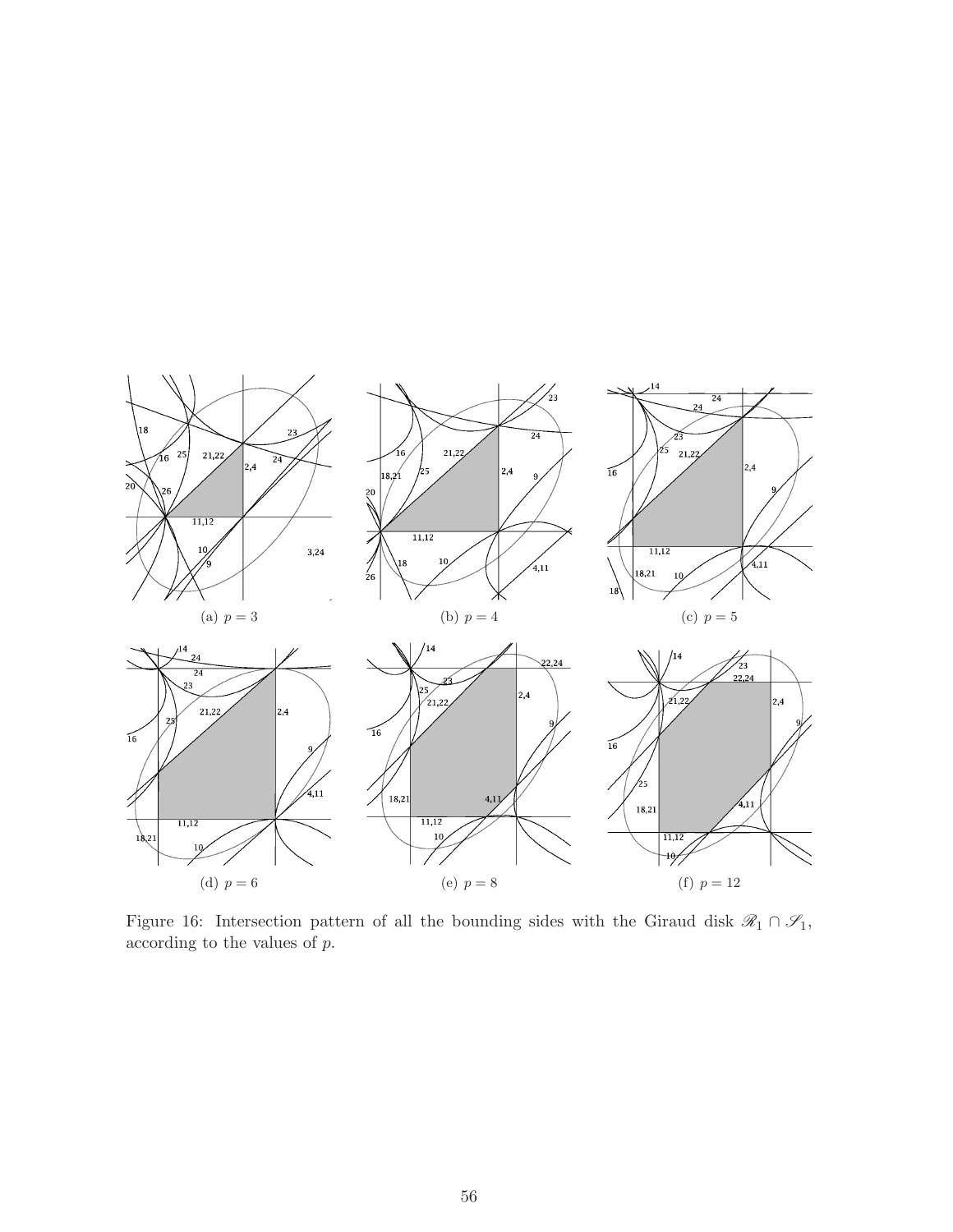which corresponds to the intersection of the real spine of  $\mathcal{R}_1$  with the mirror of  $R_1$ . For  $\mathcal{S}_1$ , one can choose  $\mathbf{v} = \mathbf{n}_{23\bar{2}}$  and

$$
\mathbf{w} = \langle \mathbf{n}_{23\bar{2}}, \mathbf{n}_{1\bar{3}23} \rangle \{ \langle \mathbf{n}_{23\bar{2}}, \mathbf{n}_{23\bar{2}} \rangle \mathbf{n}_{1\bar{3}23} - \langle \mathbf{n}_{1\bar{3}23}, \mathbf{n}_{23\bar{2}} \rangle \mathbf{n}_{23\bar{2}} \}.
$$

There is then a well-defined parametrization for every Giraud intersection of bounding bisectors, obtained from the above vectors by applying  $R_1$ ,  $S_1$  and/or powers of P.

We give the verifications for one situation, namely  $\mathscr{G} = \mathscr{R}_1 \cap \mathscr{S}_1 = \mathscr{B}_1 \cap \mathscr{B}_3$  (see Table [2](#page-47-0)) on page [48](#page-47-0) for an explanation of the labelling of the sides). For concreteness, we start by assuming  $p = 3$  (for other values of p and other ridges, the computations are only longer, but not more complicated). In this case  $T$  is a triangle.

The intersection  $\mathscr{G} \cap \mathscr{B}_2$  is particularly easy, since  $\mathscr{R}_1 \cap \mathscr{R}_1^-$  is a complex line, namely the mirror of  $R_1$  (see Section [4.8.3\)](#page-48-0). If we take  $\mathbf{x}_0 = \mathbf{y}_0$ ,  $\mathbf{x}_1 = R_1 \mathbf{y}_0$  and write an equation for  $\mathscr{G} \cap \mathscr{B}_2$ , we get

$$
g(t_1, t_2) = 81(582 + 127\sqrt{21})(-14 + 3\sqrt{21} + 3t_2 - 18t_2^2)t_1,
$$

where the degree 2 polynomial in  $t_2$  never vanishes, so the intersection is given by the  $t_2$ -axis.

When  $\mathscr{B} = \mathscr{S}_1^- = \mathscr{B}_4$ , we take  $\mathbf{x}_0 = \mathbf{y}_0$ ,  $\mathbf{x}_1 = S_1\mathbf{x}$ . In that case, we already know that the  $t_2$ -axis is part of  $\mathscr{G} \cap \mathscr{S}_1^-$  (see Section [4.8.2\)](#page-45-0), so we must have  $a_0 = a_2 = a_{22} = 0$ , but in fact no other coefficient vanishes. The reduced equation  $g = f/t_1$  is given by

$$
h(t_1, t_2) = 81(6741 + 1471\sqrt{21})(36 - 8\sqrt{21} - 15t_1 + 3t_1\sqrt{21} - 3t_2\sqrt{21} + 9t_2 + 18t_1t_2)/4.
$$

Here the partial derivatives are both functions of one variable only, which immediately gives a critical point with coordinates

$$
((-3+\sqrt{21})/6, (5-\sqrt{21})/6) \approx (0.26376261\dots, 0.06957071\dots).
$$

It is easy to verify that this is outside T.

The case  $\mathscr{B} = P\mathscr{R}_1 = \mathscr{B}_5$  is in a sense generic; there are no horizontal or vertical lines, and the resultant of  $\partial f / \partial t_1$  and  $\partial f / \partial t_2$  with respect to  $t_2$  is given by

> <sup>−</sup><sup>223205130784873566</sup> <sup>−</sup> <sup>48707352729720306</sup><sup>√</sup> 21  $+(1289075326223152230 + 281299298043708180\sqrt{21})t_1$  $-(1960742086219144494 + 427869001351675404\sqrt{21})t_1^2$  $+(2269952366448531240 + 495344216342598840\sqrt{21})t_1^3$  $-(1166845194031834926+254626496473636566\sqrt{21})t_1^4$  $+(259717950970322292+56675103317162172\sqrt{21})t_1^5.$

This polynomial has precisely one real root, which is a simple root, given approximately by  $t_1 = 0.23860554...$  Substituting this value into the partial derivatives yields a polynomial of degree 1 and a polynomial of degree 2; solving the degree one equation gives one value for  $t_2$ , and we get precisely one critical point with coordinates  $(0.23860554..., 0.01603880...)$ . This point is outside T.

From now on, we do not write down all the calculations, but simply mention some of the possible phenomena.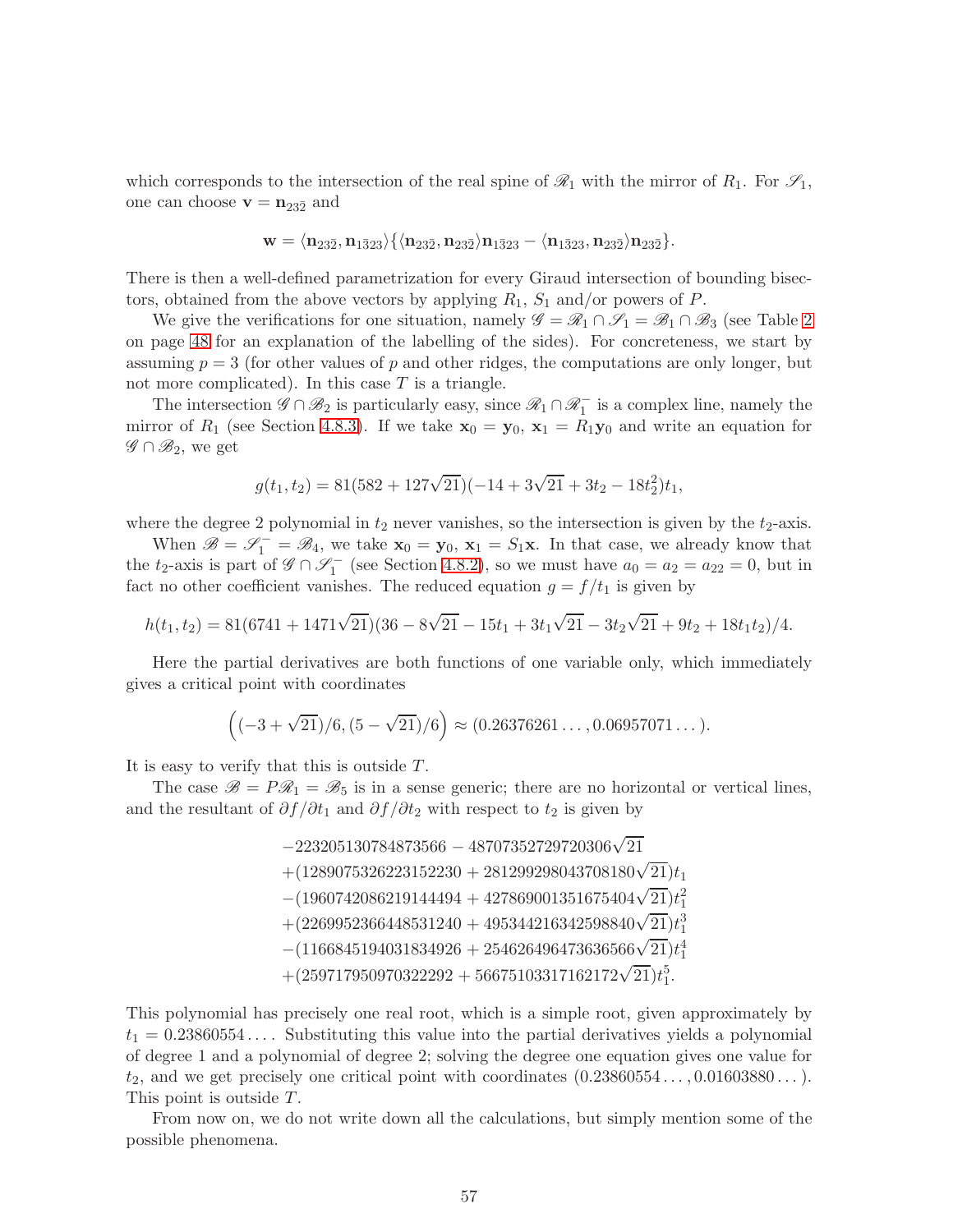| $\boldsymbol{p}$ | $\mathscr{B}_2$             | $\mathscr{B}_4$                     | $\mathscr{B}_{11}$           |                             | $\mathscr{B}_{12}$        | $\mathscr{B}_{18}$              |  |
|------------------|-----------------------------|-------------------------------------|------------------------------|-----------------------------|---------------------------|---------------------------------|--|
|                  | 3<br>$t_1 = 0$              | $t_1 = 0$                           | $t_1 = (21 + \sqrt{21})/42$  |                             |                           | $t_1 = (-3 + \sqrt{21})/6$      |  |
|                  |                             | $t_2 = (7 - \sqrt{21})/21$          | $t_2 = 0$                    |                             | $t_2 = 0$                 |                                 |  |
|                  | $t_1 = 0$<br>$\overline{4}$ | $t_1 = 0$                           | $t_1 = (-7 + 5\sqrt{7})/14$  |                             |                           | $t_1 = (3 - \sqrt{7})/2$        |  |
|                  |                             | $t_2 = 1 - 5\sqrt{7}/14$            | $t_2 = 0$                    |                             | $t_2 = 0$                 |                                 |  |
|                  | $\overline{5}$<br>$t_1 = 0$ | $t_1 = 0$                           | $t_1 = 0.44786394$           |                             |                           | $t_1 = 0.18371174$              |  |
|                  |                             | $t_2 = 0.05801393$                  | $t_2 = 0$                    |                             | $t_2 = 0$                 |                                 |  |
| 6                | $t_1 = 0$                   | $t_1 = 0$                           | $t_1 = (-7 + 3\sqrt{21})/14$ |                             |                           | $t_1 = (5 - \sqrt{21})/2$       |  |
|                  |                             | $t_2 = 4 - 6\sqrt{21}/7$            | $t_2 = 0$                    |                             | $t_2 = 0$                 |                                 |  |
| 8                | $t_1 = 0$                   | $t_1 = 0$                           | $t_1 = 0.57827900$           |                             |                           | $t_1 = 0.27949078$              |  |
|                  |                             | $t_2 = 0.11986937$                  | $t_2 = 0$                    |                             | $t_2 = 0$                 |                                 |  |
| 12               | $t_1 = 0$                   | $t_1 = 0$                           | $t_1 = 0.80219658$           |                             |                           | $t_1 = (\sqrt{3} - \sqrt{7})/2$ |  |
|                  |                             | $t_2 = 0.28759793$                  | $t_2 = 0$                    |                             | $t_2 = 0$                 |                                 |  |
| $p_{\rm}$        |                             | $\mathscr{B}_{21}$                  | $\mathscr{B}_{22}$           |                             | $\mathscr{B}_{24}$        | $\mathscr{B}_{26}$              |  |
| 3                |                             | $t_1 = (-3 + \sqrt{21})/6$          | $t_1 = 1/2 + \sqrt{21}/42$   |                             |                           | $t_1 = 1/2 + \sqrt{21}/42$      |  |
|                  |                             | $t_2 = (7 - \sqrt{21})/21$          | $t_2 = (5 - \sqrt{21})/6$    |                             | $t_2 = (5 - \sqrt{21})/6$ |                                 |  |
| $\overline{4}$   |                             | $\overline{t_1} = (3 - \sqrt{7})/2$ | $t_1 = -1/2 + 5\sqrt{7}/14$  |                             |                           | $t_1 = -1/2 + 5\sqrt{7}/14$     |  |
|                  |                             | $t_2 = 1 - 5\sqrt{7}/14$            | $t_2 = 4 - 3\sqrt{7}/2$      |                             | $t_2 = 4 - 3\sqrt{7}/2$   |                                 |  |
| $5^{\circ}$      |                             | $t_1 = 0.18371174$                  | $t_1 = 0.44786394$           |                             |                           | $t_1 = 0.44786394$              |  |
|                  |                             | $t_2 = 0.05801393$                  | $t_2 = 0.03375000$           |                             | $t_2 = 0.03375000$        |                                 |  |
| 6                |                             | $t_1 = (5 - \sqrt{21})/2$           | $t_1 = -1/2 + 3\sqrt{21/14}$ |                             |                           | $t_1 = -1/2 + 3\sqrt{21}/14$    |  |
|                  |                             | $t_2 = 4 - 6\sqrt{21}/7$            | $t_2 = (23 - 5\sqrt{21})/2$  | $t_2 = (23 - 5\sqrt{21})/2$ |                           |                                 |  |
| 8                |                             | $t_1 = 0.27949078$                  | $t_1 = 0.57827900$           |                             |                           | $t_1 = 0.57827900$              |  |
|                  |                             | $t_2 = 0.11986937$                  | $t_2 = 0.07811509$           |                             | $t_2 = 0.07811509$        |                                 |  |
| 12               |                             | $t_1 = 0.45685025$                  | $t_1 = 0.80219658$           |                             |                           | $t_1 = 0.80219658$              |  |
|                  |                             | $t_2 = 0.28759793$                  | $t_2 = 0.20871215$           |                             | $t_2 = (5 - \sqrt{21})/2$ |                                 |  |

<span id="page-57-1"></span>Table 5: Lines parallel to coordinate axes contained in the graphs, for  $\mathscr{B}_1 \cap \mathscr{B}_3$ .

|    | Side:              | Coordinates                           | Function value |
|----|--------------------|---------------------------------------|----------------|
|    | $\mathscr{B}_9$    | $(0.22347669$ , $0.06214532$          | 11.44128654    |
| 12 | $\mathscr{B}_9$    | $(0.38008133, 0.18112900)$ 0.23597323 |                |
|    | $\mathscr{B}_{10}$ | $(0.38823985$ , $0.13852442$          | 0.18097266     |

<span id="page-57-0"></span>Table 6: Critical points inside the ridge for  $\mathscr{B}_1 \cap \mathscr{B}_3$ .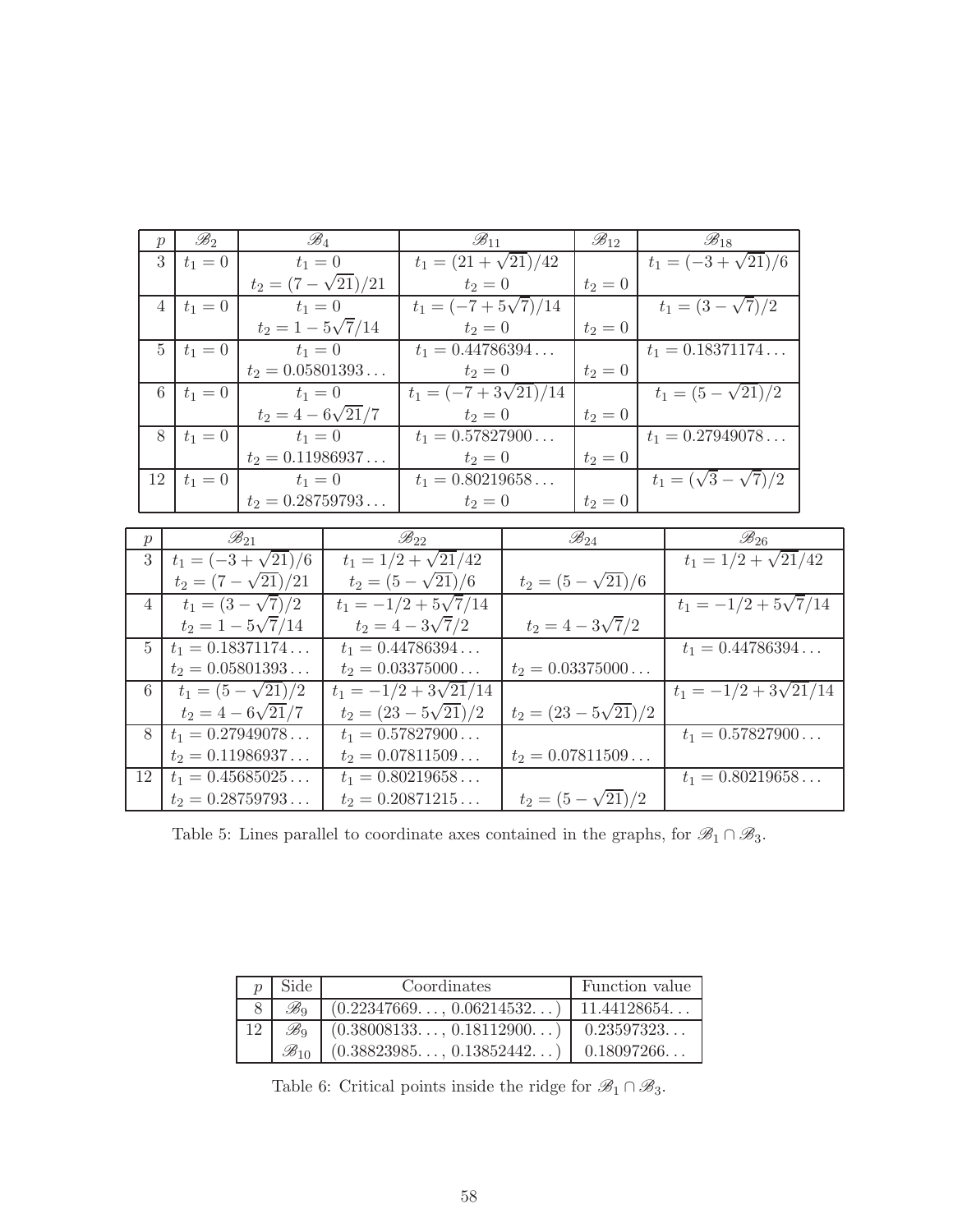Consider the intersection of  $\mathscr{G}$  with  $P\mathscr{S}_1^- = \mathscr{B}_{11}$ , for instance. In that case g is given by

$$
27(6741+1471\sqrt{21})(-15t_1+3t_1\sqrt{21}+36-8\sqrt{21}+18t_1t_2-3t_2\sqrt{21}+9t_2)(21-42t_1+\sqrt{21})t_2/56.
$$

Clearly there are both a horizontal and a vertical line in this intersection, in which case we factor out two linear factors, one linear in  $t_1$  and the other linear in  $t_2$ . The reduced equation is given by the function

$$
81(6741+1471\sqrt{21})(-15t_1+3t_1\sqrt{21}+36-8\sqrt{21}+18t_1t_2-3t_2\sqrt{21}+9t_2)/4.
$$

The latter has one critical point given by

$$
((-3+\sqrt{21})/6, (5-\sqrt{21})/6) \approx (0.26376261\dots, 0.06957071\dots)
$$

and this point is outside T.

In fact for  $p \leq 6$ , all critical points turn out to be outside the Giraud polygon, whereas this is not quite true for  $p = 8$  or 12 (see Table [6\)](#page-57-0). For higher values of p, the computations are a bit longer and more tedious than for  $p = 3$ , since the coefficients of the equations live in slightly larger number fields, but they are not more difficult in any essential way.

For the convenience of the skeptic reader (who may be willing to check our claims), we list all horizontal and vertical lines for curves on  $\mathscr{B}_1 \cap \mathscr{B}_3$ , see Table [5.](#page-57-1) These are needed to reduce to the case of resultants with only simple root. The numbers given as decimal expansions are written in this manner simply to avoid writing huge formulae, one can easily get explicit algebraic expressions instead.

In Table [6,](#page-57-0) we list the critical points that lie inside the ridge  $\mathscr{B}_1 \cap \mathscr{B}_3$  (there are critical points inside only for  $p = 8$  and  $p = 12$ ). For each of them, we need to check that the corresponding value of the function h is strictly positive (recall that h is equal to the equation of the intersection in most cases, it is obtained by dividing by appropriate linear factors in one variable).

<span id="page-58-3"></span>For future reference we mention the following consequence of the above arguments.

**Proposition 4.42** Let  $\rho$  be a ridge of  $\widehat{E}$ , and let D be the (Giraud or complex) disk containing  $\phi(\rho)$ . Then there is an open neighborhood U of  $\phi(\rho)$  in D such that  $U \cap E = \phi(\rho)$ .

In particular, even though we did not prove that  $\phi(\rho) = D \cap F$ , we know that  $\phi(\rho)$  is a connected component of  $D \cap F$ .

### <span id="page-58-0"></span>4.8.5 Realizing sides of  $\widehat{E}$

As mentioned early in Section [4.6,](#page-31-0) no consistency verifications are needed for 3-cells. We do need to check embeddedness. More specifically, we check the following.

**Proposition 4.43** For each 3-cell f of  $\widehat{E}$  and every bounding bisector  $\mathscr{B}$ ,  $\phi(f)$  is on the correct side of  $\mathcal{B}$ . In particular,  $\phi(f)$  is contained in F.

<span id="page-58-2"></span><span id="page-58-1"></span>This will follow from the following result, which is of general independent interest.

**Lemma 4.44** Let f be one of the bounding sides and let  $\mathscr B$  be any bisector. If  $\mathscr B$  intersects the interior  $f^{\circ}$ , then it intersects its boundary  $\partial f$  as well.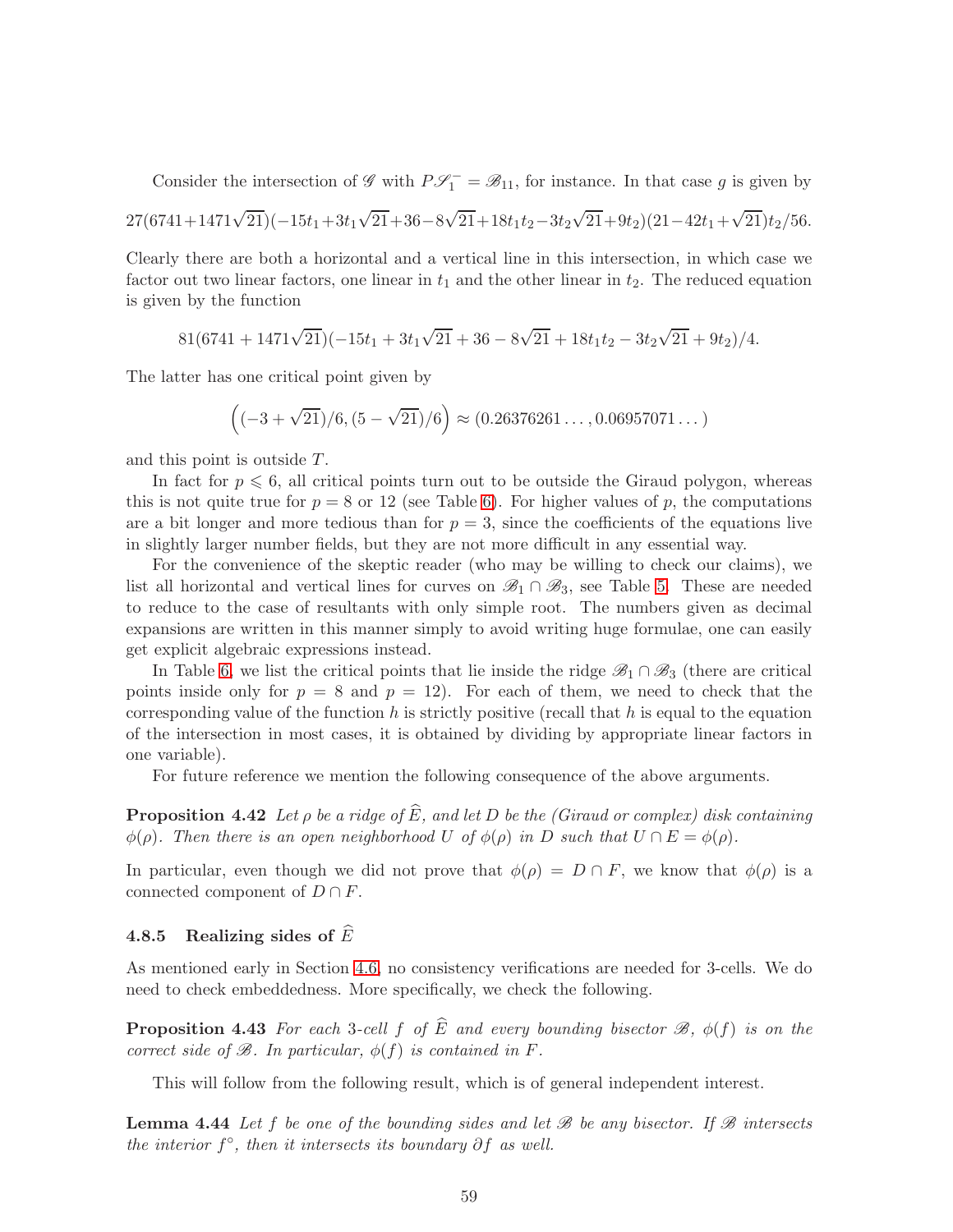PROOF. (of Lemma [4.44\)](#page-58-1) We may assume that  $\mathscr B$  does not contain f, and we denote by  $\mathscr{B}_f$  the bisector containing f. By Lemma 9.1.5 in [\[Gol99\]](#page-75-0),  $\mathscr{B} \cap \mathscr{B}_f$  is either empty or a union of properly embedded disks. If  $\mathscr B$  intersects the interior of f, then by properness it must also intersect its boundary (in  $\overline{\mathbf{H}}_{\mathbb{C}}^2$  $\mathbb{C}$ ).

PROOF. (of Proposition [4.43\)](#page-58-2) Recall that for each 3-cell f of  $\widehat{E}$ , ∂f is a 2-sphere, and we have checked in Section [4.8.4](#page-51-0) that  $\phi$  embeds that 2-sphere inside one of the bounding bisectors  $\mathscr{B}_f$  (as well as inside E). Now if  $\mathscr{B}$  is any other bounding bisector,  $\mathscr{B}$  cannot intersect  $\phi(f^{\circ})$ . For this we argue by contradiction; if it did, then by Lemma [4.44,](#page-58-1) it would also intersect  $\phi(\partial f)$ . But this cannot happen, since the closed set  $\phi(f) \cap \mathscr{B} \cap \mathscr{B}_f$  has a neighborhood in  $\mathscr{B} \cap \mathscr{B}_f$  which does not intersect  $\phi(f^{\circ})$  (see Proposition 4.42).  $\mathscr{B} \cap \mathscr{B}_f$  which does not intersect  $\phi(f^{\circ})$  (see Proposition [4.42\)](#page-58-3).

<span id="page-59-1"></span>For completeness, we mention the following consequence of Proposition [4.43.](#page-58-2)

**Proposition 4.45** Let  $\mathcal{B}$  be one of the bounding bisectors, and f the side of  $\widehat{E}$  such that  $\phi(f) \subset \mathcal{B}$ . Then  $\mathcal{B} \cap E = \phi(f)$ .

Note that we have not proved that  $\phi(f)$  can also be described as  $\mathscr{B} \cap F$ , but once again this is not needed in order to apply the Poincaré polyhedron theorem (see the discussion at the beginning of Section [4\)](#page-20-0).

## 5 Applying the Poincaré polyhedron theorem

We proved in Section [4.6](#page-31-0) that  $E$  is a polyhedron. In this section we verify the remaining hypotheses of the Poincaré polyhedron theorem (Sections [5.2](#page-60-0) and [5.3\)](#page-63-0). Using the theorem, we obtain a presentation for  $\Gamma$  and we calculate the orbifold Euler characteristic of the quotient orbifold.

Along with the verification of the hypotheses, we will determine local stabilizers of every facet f of E. By local stabilizer, we mean the group obtained from the side-pairing maps by following all possible cycles involving  $f$ . The description of local stabilizers for cusps will imply the existence of a consistent system of horoballs.

Note that the local stabilizer of a facet f is always a subgroup of the full stabilizer of f in Γ. It will follow from the Poincaré polyhedron that local stabilizers are actually equal to the corresponding full stabilizer. We will determine local stabilizers of ridges in Section [5.2,](#page-60-0) then for vertices and edges in Section [5.3.](#page-63-0)

#### 5.1 Hypotheses - side pairing

In this section, we describe a side pairing for  $E$  (in the sense of Section [3.2\)](#page-13-0). For each side s, we define an isometry  $S = \sigma(s)$  that pairs two sides s and s<sup>-</sup> of E. We also show that  $E \cap S(E)$  is given precisely by  $s^-$ .

<span id="page-59-0"></span>**Lemma 5.1** The map  $R_1$  sends  $r_1 = \mathcal{R}_1 \cap E$  to  $r_1^- = \mathcal{R}_1^- \cap E$  preserving the cell structure. The map  $S_1$  sends  $s_1 = \mathscr{S}_1 \cap E$  to  $s_1 = \mathscr{S}_1 \cap E$  preserving the cell structure.

PROOF. Using the description of the bisectors given in Table [1](#page-30-1) it is clear that  $R_1$  maps  $\mathcal{R}_1$  to  $\mathcal{R}_1^-$ . Moreover,  $R_1$  maps the complex lines containing ridges of  $r_1$  to the complex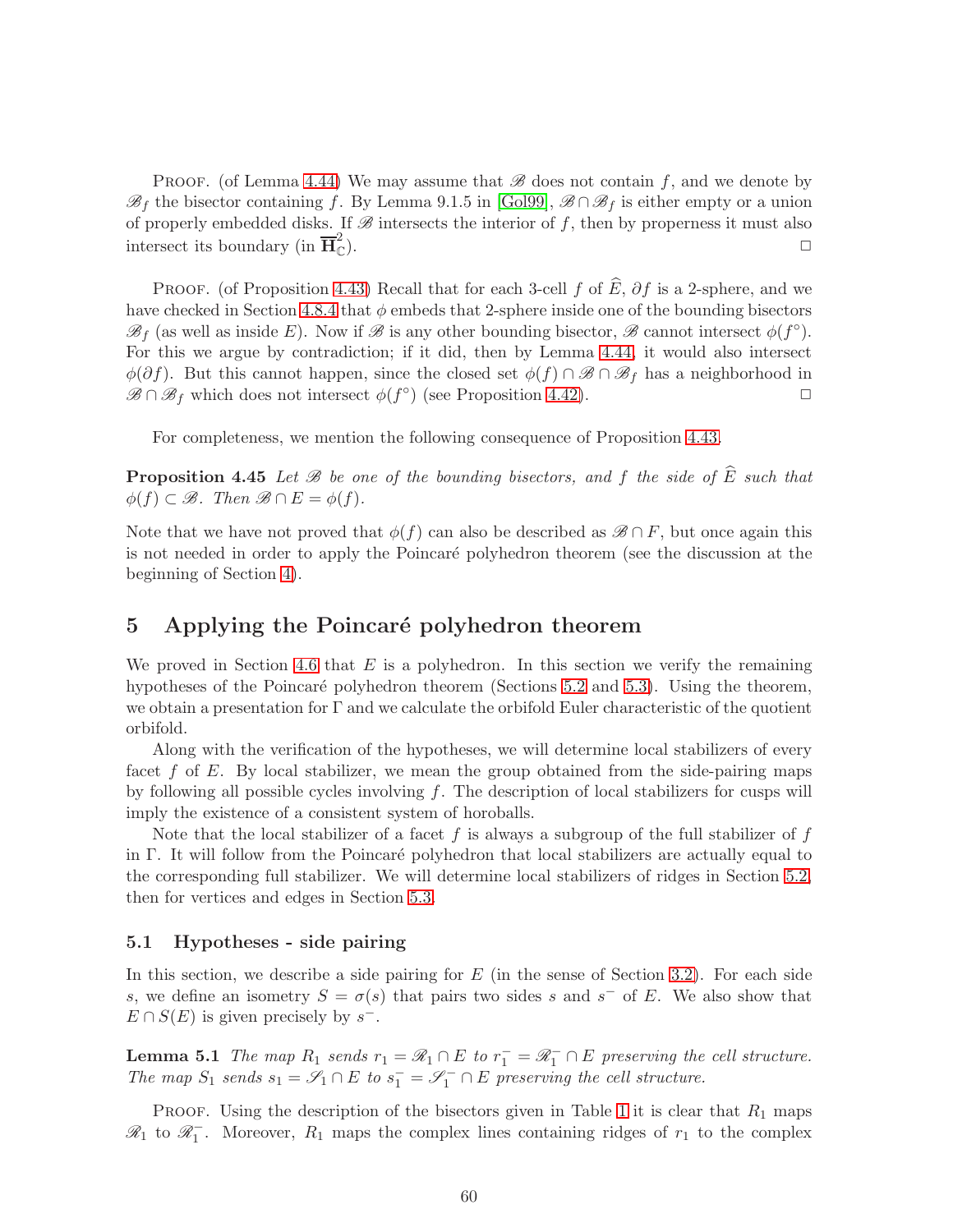lines containing ridges of  $r_1^-$ . Specifically,  $R_1$  sends  $m_1 = \mathcal{R}_1 \cap \mathcal{R}_1^-$  to itself and maps  $m_{23} = \mathcal{R}_1 \cap P^{-3} \mathcal{R}_1^-$  to  $m_{123\overline{1}} = \mathcal{R}_1^- \cap P^3 \mathcal{R}_1$ .

We claim that the Giraud disks containing ridges of  $\mathcal{R}_1$  are mapped to Giraud disks containing ridges of  $\mathscr{R}_1^-$ . For a list of these Giraud disks, see Table [4.](#page-51-1) We give the details for one such Giraud disk, namely  $\mathcal{R}_1 \cap P^2 \mathcal{S}_1$ , the other arguments are entirely similar. Recall that the two corresponding bisectors have the following description in terms of the point  $y_2$ :

$$
\mathscr{R}_1 = \mathscr{B}(y_2, R_1^{-1}P^2y_2), \quad P^2\mathscr{S}_1 = \mathscr{B}(y_2, P^2S_1^{-1}P^{-3}y_2).
$$

Applying  $R_1$  to these bisectors, we obtain

$$
\mathcal{R}_1^- = R_1 \mathcal{R}_1 = \mathcal{B}(R_1 y_2, P^2 y_2), \quad R_1 P^2 \mathcal{S}_1 = \mathcal{B}(R_1 y_2, P^2 R_1^{-1} P^2 y_2).
$$

Here we have used  $S_1 = P^2 R_1 P^{-2} R_1 P^2$  and  $P^{-5} = P^2$  to write  $R_1 P^2 S_1^{-1} P^{-3} = P^2 R_1^{-1} P^2$ . The third bisector containing this Giraud disk is

$$
\mathcal{B}(P^2y_2, P^2R_1^{-1}P^2y_2) = P^2\mathcal{B}(y_2, R_1^{-1}P^2y_2) = P^2\mathcal{R}_1.
$$

Therefore the Giraud disk  $\mathcal{R}_1 \cap P^2 \mathcal{S}_1$  is sent by  $R_1$  to the Giraud disk  $\mathcal{R}_1^- \cap P^2 \mathcal{R}_1$ .

This shows that the complex lines and Giraud disks containing the ridges of  $r_1$  are sent to complex lines and Giraud disks containing ridges of  $r_1^-$ . The corresponding statement about vertices (resp. edges) follows from the one about ridges, since the vertices (resp. edges) can be described as intersections of ridges. This shows that  $R_1$  maps  $r_1 = \mathscr{R}_1 \cap E$  to  $r_1^- = \mathscr{R}_1^- \cap E$ , preserving the cell structure.

<span id="page-60-1"></span>We now define the side pairing used in our application of the Poincaré polyhedron theorem.

**Proposition 5.2** The following map  $\sigma$  defines a side pairing on the sides of E:

$$
\sigma(P^k r_1^{\pm}) = P^k R_1^{\pm 1} P^{-k}, \quad \sigma(P^k s_1^{\pm}) = P^k S_1^{\pm 1} P^{-k},
$$

where  $k = -3, \ldots, 3$ . Moreover, this side pairing is compatible with  $\Upsilon = \langle P \rangle$ .

PROOF. We only give the argument for  $r_1 = \mathcal{R}_1 \cap E$ . Applying powers of P and the symmetry  $\iota$  gives the result for the other faces  $P^k r_1^{\pm}$ , and the faces  $P^k s_1^{\pm}$  are similar.

In Lemma [5.1](#page-59-0) we showed that  $R_1$  sends  $r_1$  to  $r_1^-$  preserving the cell structure. Moreover, the interior of E is contained in the half-space closer to  $y_0$  than to  $R_1y_0$ , where  $y_0$  is given in Lemma [\(4.36\)](#page-50-2). Hence, the interior of  $R_1^{-1}E$  is contained in the half-space closer to  $R_1^{-1}y_0$ than to y<sub>0</sub>. Thus E and  $R_1^{-1}E$  intersect in  $\mathscr{R}_1 \cap E = r_1$  (see Proposition [4.45\)](#page-59-1) and their interiors are disjoint. Furthermore, any point in the interior of  $r_1$  has an open neighborhood contained in  $E \cup R_1^{-1}$  $\frac{-1}{1}E$ .

#### <span id="page-60-0"></span>5.2 Hypotheses - local tessellation

We now study the ridge cycles of  $E$ , as explained in Section [3.2.](#page-13-0)

For  $p = 3$  and  $p = 4$  we obtain the ridge cycles given in Table [7.](#page-61-0) The second column lists the successive ridges in the cycle, given as the intersection of two sides, whereas in the third column we list the corresponding vertices (with ordering coherent with the successive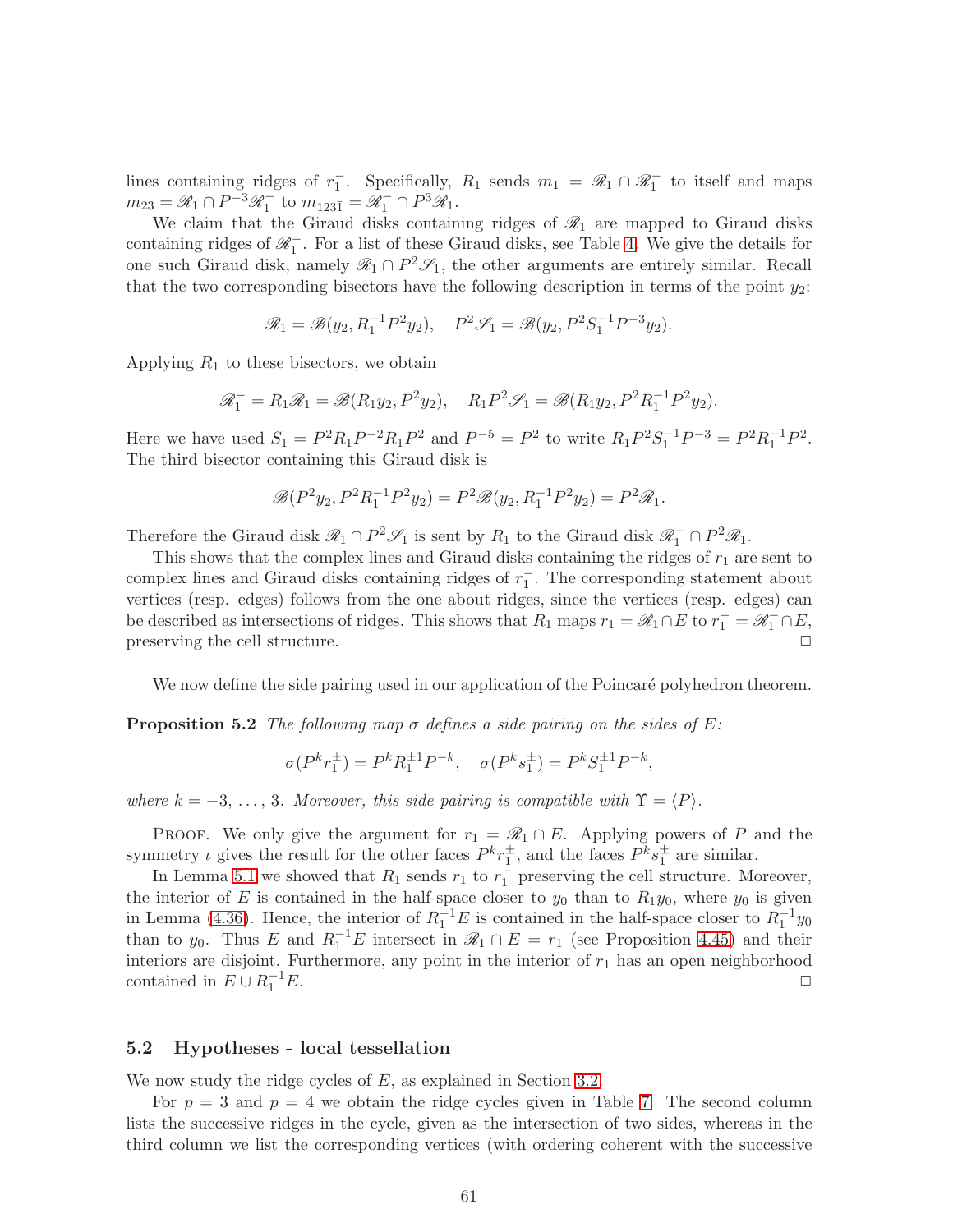| $R_1$      | $r_1 \cap r_1^-$                    | $p_{12}$                | $p_{13}$                    | $q_{1\bar{3}23}$ | $q_{123\bar{2}}$ |
|------------|-------------------------------------|-------------------------|-----------------------------|------------------|------------------|
|            | $r_1 \cap r_1^-$                    | $p_{12}$                | $p_{13}$                    | $q_{1\bar{3}23}$ | $q_{123\bar{2}}$ |
| $R_1$      | $r_1 \cap P^{-1}r_1^-$              | $p_{12}$                | $p_{13}$                    | $p_{23}$         |                  |
| $P^{-1}$   | $Pr_1 \cap r_1^-$                   | $p_{12}$                | $p_{13}$                    | $p_{123\bar{1}}$ |                  |
|            | $r_1 \cap P^{-1}r_1$                | $p_{13}$                | $p_{23}$                    | $p_{12}$         |                  |
| $R_1$      | $r_1 \cap P^2s_1$                   | $p_{23}$                | $p_{12}$                    | $q_{123\bar{2}}$ |                  |
|            | $P^2R_1P^{-2}$ $P^2r_1 \cap r_1^-$  | $p_{123\bar{1}}$        | $p_{12}$                    | $q_{123\bar{2}}$ |                  |
|            | $S_1^{-1} \mid s_1^- \cap P^2r_1^-$ | $p_{123\bar{1}}$        | $p_{\bar{3}\,23123}$        | $q_{123\bar{2}}$ |                  |
|            | $P^2 \mid P^{-2}r_1 \cap s_1$       | $p_{\bar{3}\,23123}$    | $p_{23}$                    | $q_{1\bar{3}23}$ |                  |
|            | $r_1 \cap P^2s_1$                   | $p_{23}$                | $p_{12}$                    | $q_{123\bar{2}}$ |                  |
| $R_1$      | $r_1 \cap s_1$                      | $p_{23}$                | $q_{1\bar{3}23}$            | $q_{123\bar{2}}$ |                  |
|            | $S_1^{-1}$ $s_1^ \cap$ $r_1^-$      | $p_{123\bar{1}}$        | $q_{1\bar{3}23}$            | $q_{123\bar{2}}$ |                  |
| $S_1^{-1}$ | $s_1^- \cap s_1$                    | $p_{\bar{3}\,23123}$    | $q_{123\bar{2}}$            | $q_{1\bar{3}23}$ |                  |
|            | $r_1 \cap s_1$                      | $p_{23}$                | $q_{1\bar{3}23}$            | $q_{123\bar{2}}$ |                  |
| $S_1$      | $\overline{s_1} \cap P^2 s_1^-$     | $p_{23}$                | $p_{\bar{3}\,23123}$        | $q_{123\bar{2}}$ |                  |
| $P^2$      | $P^{-2}s_1\cap s_1^-$               | $p_{\bar{3}\bar{2}123}$ | $p_{123\bar{1}}$            | $q_{1\bar{3}23}$ |                  |
|            | $s_1 \cap P^2 s_1^-$                | $p_{23}$                | $p_{\bar{3}\, \bar{2}3123}$ | $q_{123\bar{2}}$ |                  |

<span id="page-61-0"></span>Table 7: The ridge cycles for  $p = 3, 4$ . For higher values of p the cycles are the same, but additional vertices appear in the right and column.

side pairing maps). Applying the side pairing map in the first column (which corresponds to the first side in the second column) gives the line below. The product of these side pairing maps gives the cycle transformation.

This cycle transformation may not be the identity on  $\mathbf{H}_{\mathbb{C}}^2$ , or even on the ridge. However, we can find a power that is the identity, which gives the cycle relation. For example,  $R_1$  maps  $r_1 \cap r_1^-$  to itself and acts as the identity on this ridge (which can be seen from the vertices in the third column). The cycle relation is  $R_1^p = id$ . On the other hand, for  $r_1 \cap P^{-1}r_1^-$  we obtain the cycle transformation  $P^{-1}R_1$ . This maps  $r_1 \cap P^{-1}r_1^-$  to itself but cyclically permutes the vertices. Therefore the cycle relation is  $(P^{-1}R_1)^3 = id$ .

As a last example, we work out the cycle for the ridge  $r_1 \cap P^2 s_1$ . It is mapped by  $R_1$  to  $P^2 r_1 \cap r_1^-$  (see the proof of Proposition [5.2\)](#page-60-1), which is then mapped by  $P^2 R_1 P^{-2}$  to  $s_1^- \cap P^2 r_1^-$ , which is then mapped by  $S_1^{-1}$  to  $P^{-2}r_1 \cap s_1$ . This is clearly in the image of the original ridge under a power of  $P$ , and the corresponding cycle transformation is

$$
P^2 \cdot S_1^{-1} \cdot P^2 R_1 P^{-2} \cdot R_1.
$$

This isometry is in fact the identity (see its expression in terms of the vertices in the last column of Table [7\)](#page-61-0), which corresponds to our definition of  $S_1$  (see Section [4.1\)](#page-20-1).

For  $p = 5, 6, 8$  and 12, the ridge cycles from  $p = 3, 4$  persist, even though the corresponding polygons have extra vertices corresponding to the truncations. We also have an extra ridge cycle associated to  $r_1 \cap P^{-3}r_1^-$  given in Table [8.](#page-62-0) Note that  $P^{-3}R_1$  maps  $r_1 \cap P^{-3}r_1^-$  to itself but does not act as the identity on this ridge;  $(P^{-3}R_1)^2$  acts as the identity on  $r_1 \cap P^{-3}r_1^{-}$ <br>but not on  $\mathbf{H}_{\mathbb{C}}^2$  and  $(P^{-3}R_1)^{4p/(p-4)} = id$ . When  $p = 8$  and  $p = 12$  we also have the ridge cycle associated to  $s_1 \cap P^{-2}s_1^-$  given in Table [8.](#page-62-0)

As a summary, thanks to the action of powers of  $P$  and the freedom to choose the initial ridge inside a given ridge cycle (which does not affect the cycle relation, see Section [3.2\)](#page-13-0), it is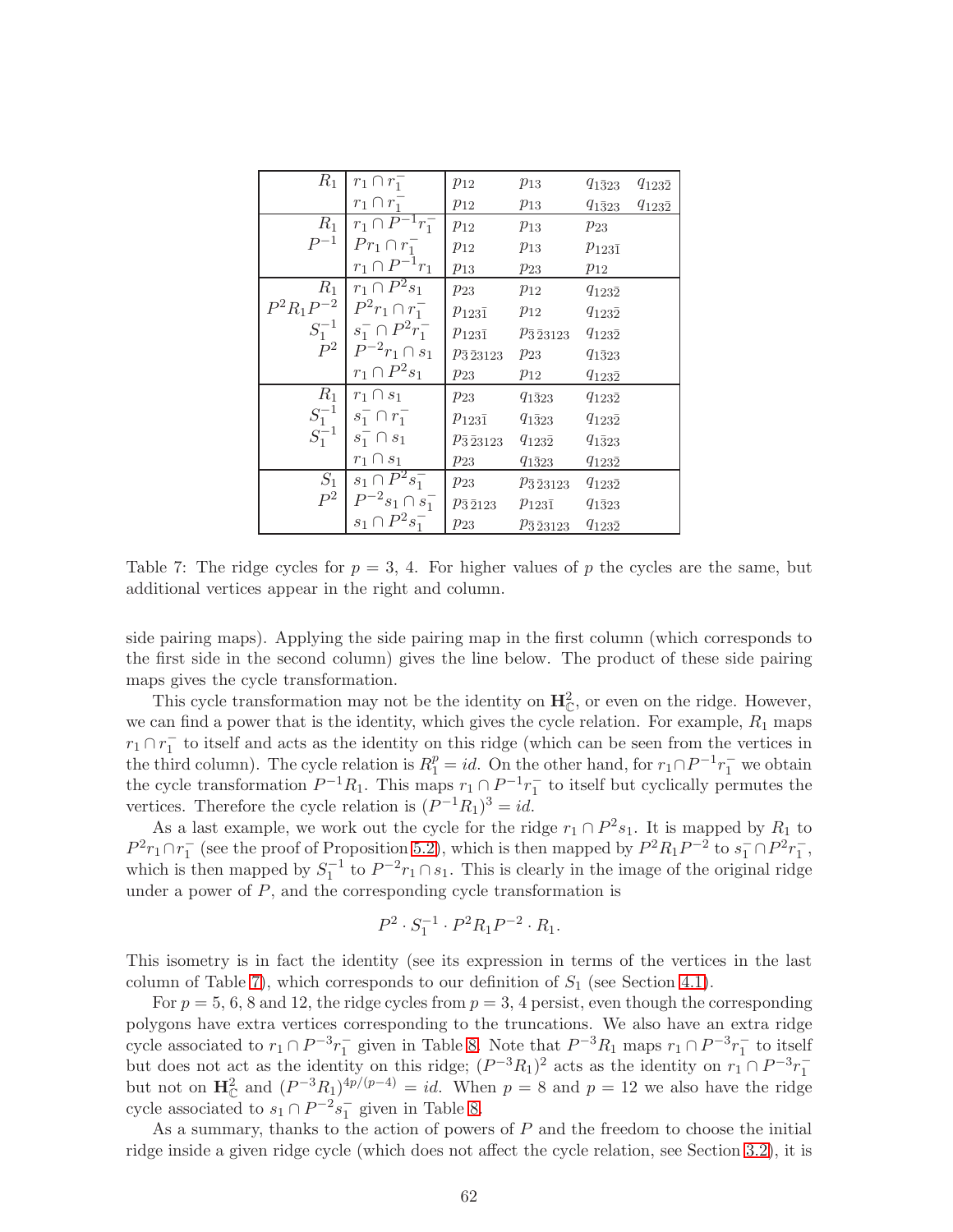| Ð | Γũ<br>3 | $_{\mathrm{D}3}$<br>$r_{1}$                             | m<br>$23\overline{1}$<br>323      | າດ<br>$\mu_{23}$<br>232<br>$123\bar{1}$<br>ິ   | 323<br>40<br>$\bar{3}23\bar{1}$<br>$23\bar{1}$               | $\nu_{23}$<br>121<br>$\mu_{23}$<br>າາາ |
|---|---------|---------------------------------------------------------|-----------------------------------|------------------------------------------------|--------------------------------------------------------------|----------------------------------------|
| δ | $-2$    | e<br>$S_1$<br>. വ<br>S <sub>1</sub><br>$\boldsymbol{s}$ | $v_{23}$<br>1323<br>$, 23\bar{2}$ | $v_{23}^{\rm o}$<br>323<br>1323<br>າາາ<br>3231 | $^{\prime}23$<br>3231<br>$32^{\circ}$<br>้าวว<br>1232<br>າາາ | $^{\prime}23$                          |

<span id="page-62-0"></span>Table 8: Additional ridge cycles for higher values of p.

enough to consider the ridges  $r_1 \cap r_1^-, r_1 \cap P^{-1}r_1^-, r_1 \cap P^2s_1, r_1 \cap s_1, s_1 \cap P^2s_1^-, r_1 \cap P^{-3}r_1^$ and  $s_1 \cap P^{-2}s_1^-$ . In the penultimate case we only need consider  $p = 5, 6, 8$  and 12 and for the last case, we only need consider  $p = 8$  and 12. We now show local tiling around each of these ridges.

Recall that the ridges of  $E$  are of two very different types, depending on whether they are contained in complex lines or in Giraud disks (see Section [4.8.3\)](#page-48-0).

We first consider the complex ridges (see Proposition [4.35](#page-48-1) and Section [4.8.4\)](#page-51-0), and show that the local images of  $E$  tessellate around those.

**Lemma 5.3** The images of E tessellate a neighborhood of  $r_1 \n\cap r_1^-$ ,  $r_1 \n\cap P^{-3}r_1^-$ ,  $s_1 \n\cap P^2s_1^$ and  $s_1 \cap P^{-2}s_1^-$  for the appropriate values of p. Specifically:

- 1.  $R_1^k E$  for  $k = 0, 1, ..., p-1$  cover a neighborhood of the interior of  $r_1 \cap r_1^-$ ;
- 2. if  $p = 5, 6, 8, 12$  then  $(R_2R_3)^kE$  for  $k = 0, 1, ..., 2c 1 = 4p/(p-4) 1$  cover a neighborhood of the interior of  $r_1 \cap P^{-3}r_1^-$ ;
- 3.  $(R_2R_3R_2^{-1})^kE$  for  $k = 0, 1, ..., p-1$  cover a neighborhood of the interior of  $s_1 \cap P^2s_1^{-}$ ;
- 4. if  $p = 8$ , 12 then  $(R_1R_3^{-1}R_2R_3)^kE$  for  $k = 0, 1 ..., 3d 1 = 6p/(p 6) 1$  cover a neighborhood of the interior of  $s_1 \cap P^{-2}s_1^-$ .

PROOF. Using Lemma [3.4](#page-19-0) it suffices to consider a fixed point  $o$  in each of these ridges and to show that on the orthogonal complex line  $C_o^{\perp}$  the cycle transformation acts as a rotation through angle  $2\pi/l$ .

For Parts 1 and 3 this is straightforward since  $R_1$  and  $R_2R_3R_2^{-1}$  are complex reflections with angle  $2\pi/p$  fixing  $r_1 \cap r_1^-$  and  $s_1 \cap P^2s_1^-$  respectively. For Parts 2 and 4 we find the rotation angle by finding eigenvalues associated to the complex line and the fixed point.

For  $p \geq 5$ , the complex line  $m_{23}$  and the fixed point  $o_{23}$  of  $R_2R_3$  contained in  $m_{23}$ correspond to the eigenvectors  $n_{23}$  and  $o_{23}$  of  $R_2R_3$  given by:

$$
\mathbf{n}_{23} = \begin{bmatrix} a^3 + \overline{a}^3 \\ a^2 \overline{\tau} - \overline{a} \\ \overline{a}^2 \tau - a \end{bmatrix}, \quad \mathbf{o}_{23} = \begin{bmatrix} 0 \\ a\tau \\ 1 - i \end{bmatrix}.
$$

(Note that  $\langle \mathbf{o}_{23}, \mathbf{o}_{23} \rangle < 0$  for  $p \ge 5$ .) One easily checks that the eigenvalues are  $\bar{a}^2$  and  $-i\alpha$ respectively. Hence the rotation angle is  $(-4\pi/3) - (2\pi/3p - \pi/2) = (p-4)\pi/2p = 2\pi/2c$ .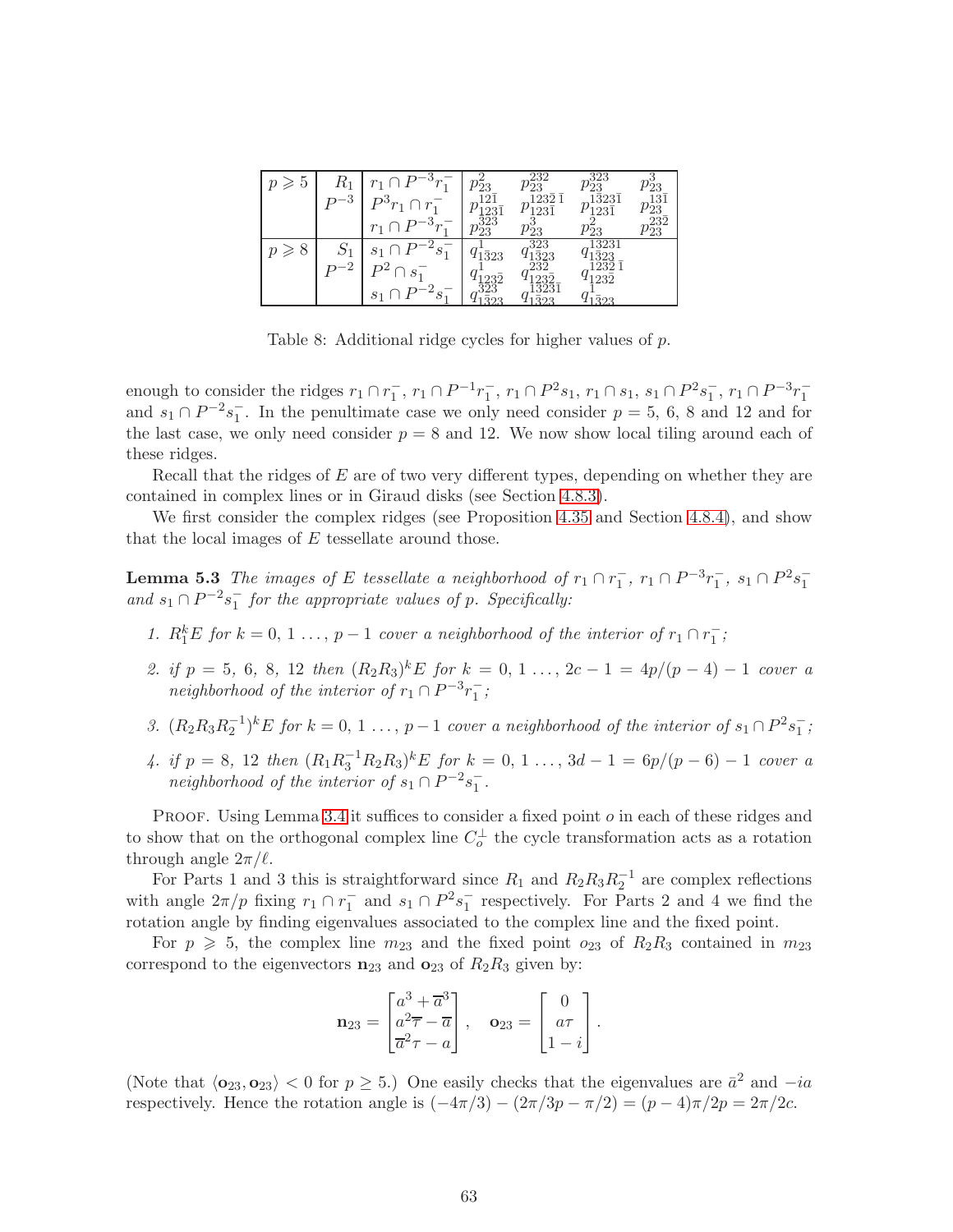For  $p \ge 8$ , the complex line  $m_{1\bar{3}23}$  and the fixed point  $o_{1\bar{3}23}$  of  $R_1R_3^{-1}R_2R_3$  correspond to eigenvectors  $\mathbf{n}_{1\bar{3}23}$  and  $\mathbf{o}_{1\bar{3}23}$  given by:

$$
\mathbf{n}_{1\bar{3}23} = \begin{bmatrix} a^2 + \bar{a}\bar{\tau} \\ a^4\tau + a \\ a^3 - \bar{a}^3 - \tau \end{bmatrix}, \quad \mathbf{o}_{1\bar{3}23} = \begin{bmatrix} -a^2\bar{\omega} \\ a \\ \bar{\tau} \end{bmatrix}
$$

where  $\omega = e^{2\pi i/3}$ . One easily checks that the eigenvalues are  $\bar{a}^2$  and  $-a\omega$  respectively and so the rotation angle is  $(-4\pi/3) - (2\pi/3p - \pi/3) = (p - 6)\pi/3p = 2\pi/3d$ .

We now consider the Giraud ridges (see Table [4](#page-51-1) for a list of the relevant Giraud intersec-tions, and Section [4.8.4](#page-51-0) for the fact that these are indeed ridges of  $E$ ).

**Lemma 5.4** The images of E tessellate a neighborhood of  $r_1 \cap P^{-1}r_1^-, r_1 \cap P^2s_1$  and  $r_1 \cap s_1$ . Specifically:

- 1. E,  $R_1^{-1}E$  and  $P^{-1}R_1E$  cover a neighborhood of the interior of  $r_1 \cap P^{-1}r_1^-$ ;
- 2. E,  $R_1^{-1}E$  and  $P^2S_1^{-1}E$  cover a neighborhood of the interior of  $r_1 \cap P^2s_1$ ;
- 3. E,  $R_1^{-1}E$  and  $S_1^{-1}E$  cover a neighborhood of the interior of  $r_1 \cap s_1$ .

PROOF. Using Lemma [3.3,](#page-18-0) this follows from the fact that these three ridges are contained in the Giraud disks given in Table [4.](#page-51-1) The bounding bisectors defining these Giraud disks are coequidistant from one of  $y_0$ ,  $y_1$  or  $y_2$ , as indicated in Table [3.](#page-50-1) These bisectors divide  $\mathbf{H}_{\mathbb{C}}^2$  into three regions as in Lemma [3.3.](#page-18-0) We know by Lemma [4.36](#page-50-2) that  $E$  is contained in the region containing  $y_i$ . By applying the side pairing maps in the ridge cycle we obtain copies of E contained in the other two regions.  $\Box$ 

This proves that the side pairings of the polyhedron E satisfy the cycle conditions of the Poincaré polyhedron theorem.

#### <span id="page-63-0"></span>5.3 Hypotheses - consistent horoballs

In order to prove the existence of a consistent system of horoballs (see Corollary [5.6](#page-64-0) and Corollary [5.9\)](#page-65-0), we need to study local stabilizers of cusps.

In fact we will determine local stabilizers of all vertices (cusps or not), as well as edges. The techniques are similar to those in Section 18.2 of [\[Mos80\]](#page-76-1). The order of these stabilizers will be used when we calculate the orbifold Euler characteristic, see Section [5.5.](#page-67-0)

**Proposition 5.5** When  $p = 3$  or 4 there is a single-orbit of  $p_*$ -vertices. A representative is  $p_{12}$  and its stabilizer is  $\langle R_1, R_2 \rangle$ . Moreover, there is a single orbit of  $(p_*, p_*)$  edges. A representative is  $(p_{13}, p_{12})$  and its stabilizer is  $\langle R_1 \rangle$ .

PROOF. Since  $p_{23} = P^{-2}p_{12}$ ,  $p_{13} = P^{-1}p_{12}$ ,  $p_{123\bar{1}} = Pp_{12}$  and  $p_{\bar{3}\bar{2}3123} = P^{3}p_{12}$  it is clear that all  $p_{*}$ -vertices lie in the same orbit.

The action of the side pairing maps on the  $p_{*}$ -vertices may be expressed in terms of  $p_{12}$ as follows. We can write such a vertex as  $p_a = P^i p_{12}$ . The side pairing R maps  $p_a$  to  $p_b$  and we can write  $p_b = P^j p_{12}$ . This corresponds to an element  $P^j R P^{-i}$  of the stabilizer of  $p_{12}$ .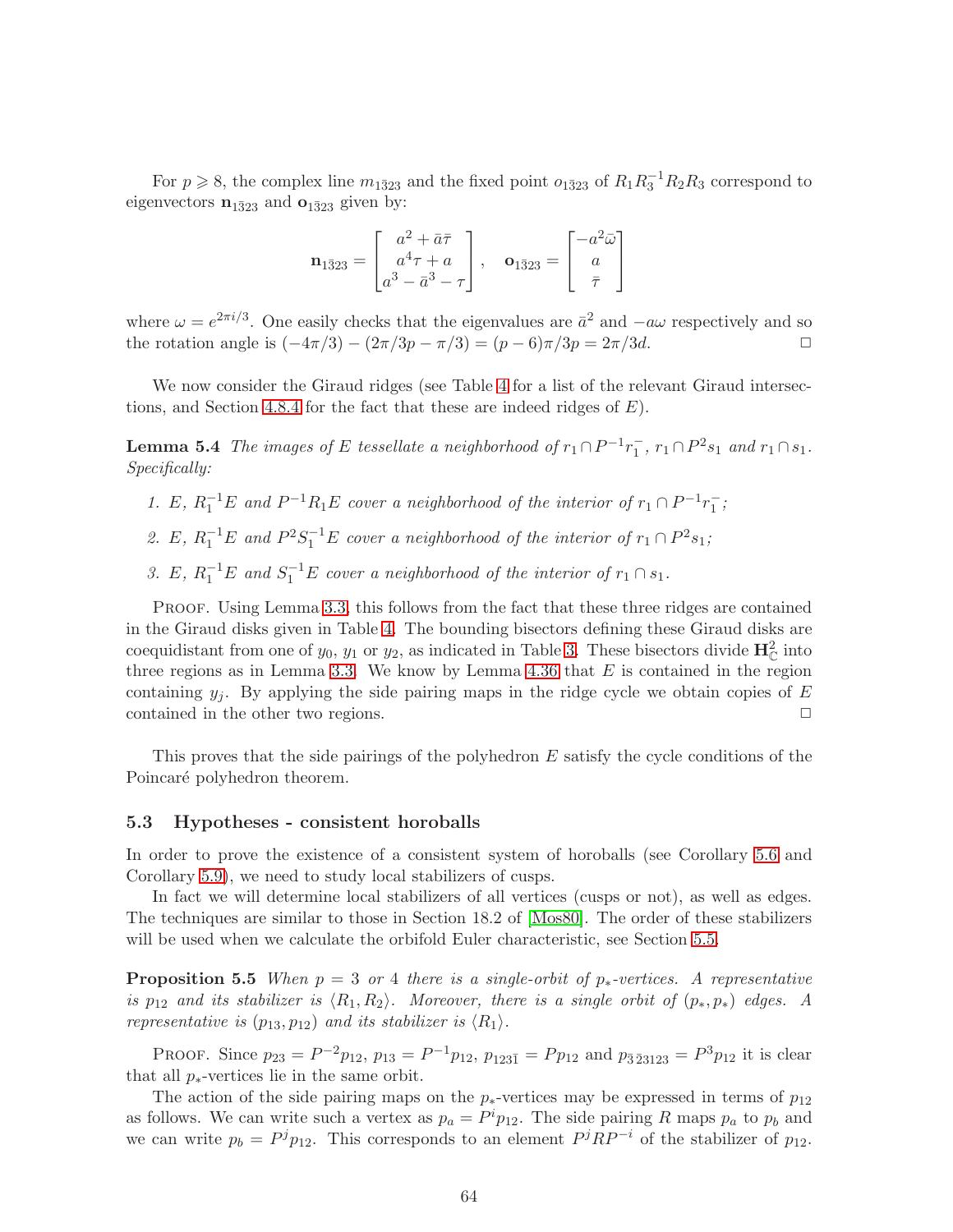We list the side pairing, the vertex, its image and the corresponding word in the stabilizer of  $p_{12}$  in terms of  $R_1$  and  $R_2$ . Taking the inverse of a side pairing map (resp. conjugating it by a power of P) gives the inverse word (resp. a conjugate word).

| Vertex                                | Image                                 | Word                                 |
|---------------------------------------|---------------------------------------|--------------------------------------|
| $R_1   p_{12}$                        | $p_{12}$                              | $R_1$                                |
| $R_1   p_{13} = P^{-1}p_{12}$         | $p_{13} = P^{-1}p_{12}$               | $PR_1P^{-1} = R_1R_2R_1^{-1}$        |
| $R_1   p_{23} = P^{-2} p_{12}$        | $p_{123\bar{1}} = P p_{12}$           | $P^{-1}R_1P^{-2} = R_2^{-1}R_1^{-1}$ |
| $S_1   p_{23} = P^{-2} p_{12}$        | $p_{\bar{3}\bar{2}3123} = P^3 p_{12}$ | $P^{-3}S_1P^{-2}=R_2^{-1}$           |
| $p_{\bar{3}\bar{2}3123} = P^3 p_{12}$ | $p_{123\bar{1}} = P p_{12}$           | $P^{-1}S_1P^3=R_2^{-1}R_1^{-1}R_2$   |

To show that the stabilizer of  $(p_{13}, p_{12})$  is generated by  $R_1$  we argue in the same way as we did for vertex stabilizers. All edges joining two p∗-vertices are the images under a power of P of either the edge  $(p_{13}, p_{12})$  or the edge  $(p_{12}, p_{23}) = R_1^{-1}P(p_{13}, p_{12})$ . We describe each edge  $(p_*, p_*)$  and its image under the side pairing in this way and so obtain an element of the stabilizer of  $(p_{13}, p_{12})$ . We do this for the three  $(p_*, p_*)$  edges in  $r_1$  and the single  $(p_*, p_*)$  edge in  $s_1$ . The others follow by applying powers of P.

|       | Edge                                                                | Image                                                                       | Word       |
|-------|---------------------------------------------------------------------|-----------------------------------------------------------------------------|------------|
| $R_1$ | $(p_{13}, p_{12})$                                                  | $(p_{13}, p_{12})$                                                          | $R_1$      |
|       | $R_1   (p_{12}, p_{23}) = R_1^{-1} P(p_{13}, p_{12})$               | $(p_{12}, p_{123\overline{1}}) = P(p_{13}, p_{12})$                         | id         |
|       | $R_1   (p_{23}, p_{12}) = P^{-1}(p_{13}, p_{12})$                   | $(p_{123\overline{1}}, p_{13}) = PR_1^{-1}P(p_{13}, p_{12})$                | $R_1^-$    |
|       | $(p_{23}, p_{\overline{32}3123}) = P^{-2}R_1^{-1}P(p_{13}, p_{12})$ | $(p_{\bar{3}\bar{2}3123}, p_{123\bar{1}}) = P^3 R_1^{-1} P(p_{13}, p_{12})$ | $R_1^{-1}$ |

In fact no group element interchanges  $p_{12}$  and  $p_{13}$ , and so the stabilizer of the edge  $(p_{13}, p_{12})$ is the intersection of the vertex stabilizers, namely  $\langle R_1 \rangle$ .

In Proposition [4.3](#page-23-0) we found the structure of  $\langle R_1, R_2 \rangle$ . In particular, for  $p = 3$  it is finite. When  $p = 4$ , the point  $p_{12}$  lies on  $\partial \mathbf{H}_{\mathbb{C}}^2$  and we have just verified the conjectural stabilizer given in [\[DPP11\]](#page-75-1). Since there is a single orbit of cusps, a consistent system of horoballs comprises a single horoball at  $p_{12}$  and all its images under the local stabilizer. Since the local stabilizer of  $p_{12}$  is generated by complex reflections, any cycle of side pairing maps or elements of  $\Upsilon$  that maps  $p_{12}$  to itself also maps any horoball at  $p_{12}$  to itself. Thus, we immediately have the following corollary:

<span id="page-64-0"></span>**Corollary 5.6** When  $p = 4$ , the (local) stabilizer in  $\Gamma$  of  $p_{12} \in \partial \mathbf{H}_{\mathbb{C}}^2$  contains no loxodromic maps. In particular, there is a consistent system of horoballs.

**Proposition 5.7** When  $p \geq 5$  there are two orbits of  $p_*$ -vertices. Representatives are  $p_{12}^1$ and  $p_{13}^1$  with stabilizers  $\langle R_1, (R_1R_2)^2 \rangle$  and  $\langle R_1, (R_1R_3)^2 \rangle$  respectively. There are two orbits of  $(p_*,p_*)$  edges. Representatives are  $(p_{13}^1,p_{12}^1)$  and  $(p_{12}^1,p_{12}^2)$  with stabilizers  $\langle R_1 \rangle$  and  $\langle (R_1R_2)^2 \rangle$ respectively.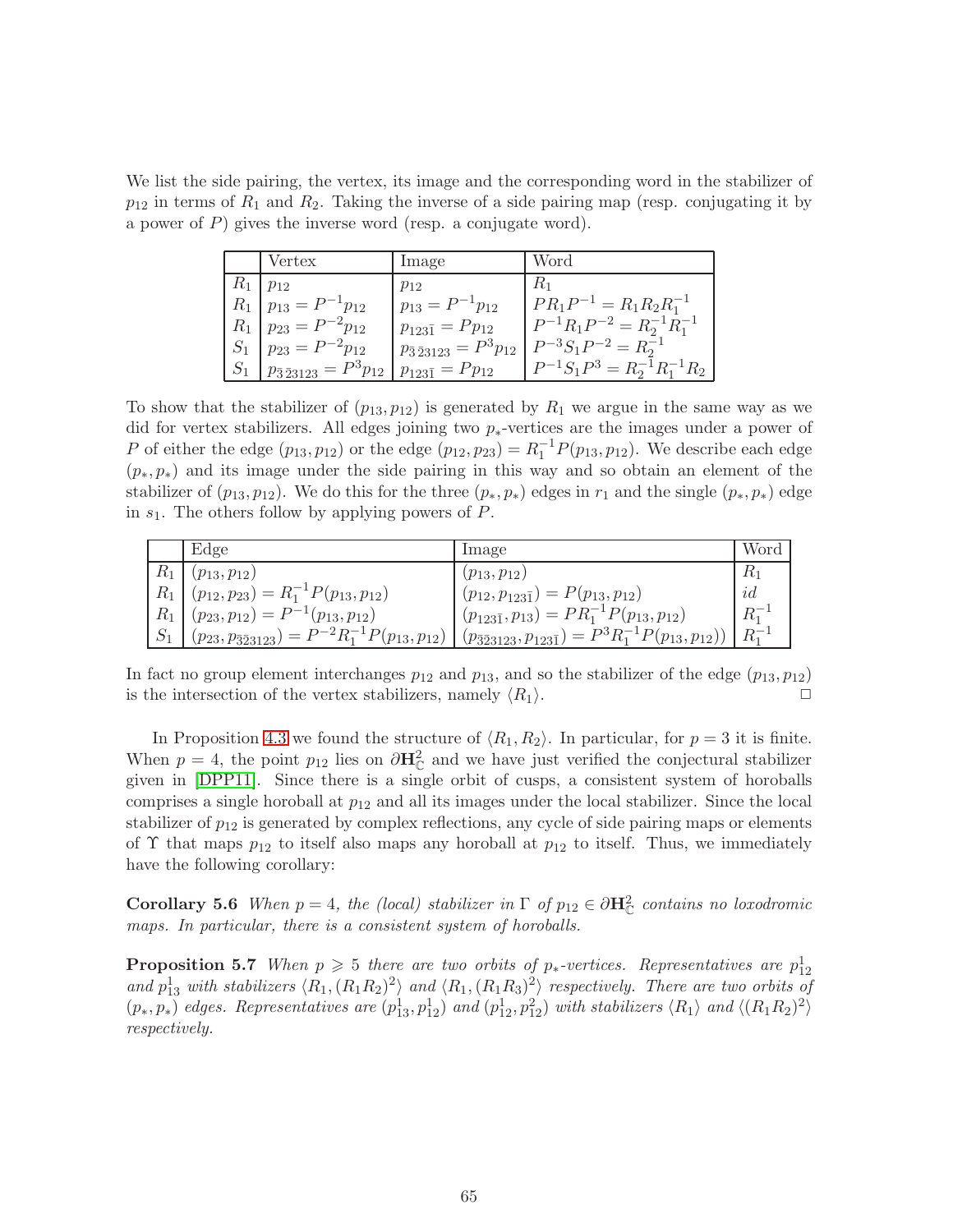PROOF. The  $\Gamma$ -orbit of  $p_{12}^1$  in E comprises P-orbits of  $p_{12}^1$  and  $p_{12}^{\bar{2}12} = R_2^{-1}p_{12}^1$ .

|         | Vertex                                                           | Image                                                                                         | Word                                         |
|---------|------------------------------------------------------------------|-----------------------------------------------------------------------------------------------|----------------------------------------------|
| $R_{1}$ | $p_{12}^*$                                                       | $p_{12}$                                                                                      | $R_{\rm 1}$                                  |
|         | $R_1   p_{13}^3 = P^{-1}p_{12}^1$                                | $p_{13}^{13\bar{1}} = P^{-1}R_2^{-1}p_{12}^1$                                                 | $R_2PR_1P^{-1} = (R_1R_2)^2R_1^{-2}$         |
| $R_1$   | $p_{23}^2 = P^{-2} R_2^{-1} p_{12}^1$                            | $p_{123\overline{1}_-}^{121}=Pp_{12}^1$                                                       | $P^{-1}R_1P^{-2}R_2^{-1} = R_1(R_1R_2)^{-2}$ |
|         | $R_1   p_{23}^{323} = P^{-2} p_{12}^1$                           | $p_{123\overline{1}}^{\overline{1}\overline{3}\overline{2}3\overline{1}} = PR_2^{-1}p_{12}^1$ | $R_2P^{-1}R_1P^{-2} = R_1^{-1}$              |
| $S_1$   | $p_{23}^{\bar{3}23} = P^{-2}p_{12}^1$                            | $p_{\bar{3}\bar{2}3123}^{23\bar{2}} = P^3 R_2^{-1} p_{12}^1$                                  | $R_2P^{-3}S_1P^{-2} = id$                    |
| $S_1$   | $p_{\overline{3}\overline{2}3123}^{232} = P^3 R_2^{-1} p_{12}^1$ | $p_{1231}^{13231} = PR_2^{-1}p_{12}^1$                                                        | $R_2P^{-1}S_1P^3R_2^{-1}=R_1^{-1}$           |

Finding the stabilizer of  $p_{13}^1$  is done in a similar way.

The orbit and stabilizer of the edge  $(p_{13}^1, p_{12}^1)$  follow as before. A similar argument shows that no element of the group interchanges  $p_{12}^1$  and  $p_{12}^2$ . Therefore the stabilizer of  $(p_{12}^1, p_{12}^2)$ is the intersection of the vertex stabilizers.

Note that, since the stabilizer of  $p_{12}^1$  is generated by the commuting complex reflections  $R_1$  and  $(R_1R_2)^3$ , its order is simply  $2p^2/(p-4)$  which is the product of the orders of these reflections.

**Proposition 5.8** When  $p \le 6$  there is a single orbit of  $q_*$ -vertices. A representative is  $q_{123\overline{2}}$ with stabilizer  $\langle R_1, R_2R_3R_2^{-1} \rangle$ . There is a single orbit of  $(q_*, q_*)$  edges. A representative is  $(q_{1\bar{3}23}, q_{123\bar{2}})$  with stabilizer  $\langle S_1 \rangle$ .

|             | Vertex                                  | Image            | Word                                                                                                                                                                                                                                                                 |
|-------------|-----------------------------------------|------------------|----------------------------------------------------------------------------------------------------------------------------------------------------------------------------------------------------------------------------------------------------------------------|
| $R_{\rm 1}$ | $q_{123\bar{2}}$                        | $q_{123\bar{2}}$ | $R_{1}$                                                                                                                                                                                                                                                              |
|             |                                         |                  |                                                                                                                                                                                                                                                                      |
|             |                                         |                  | $\begin{array}{c c c} R_1 & q_{1\bar{3}23} = P^{-2}q_{123\bar{2}} & q_{1\bar{3}23} = P^{-2}q_{123\bar{2}} & P^2R_1P^{-2} = R_1(R_2R_3R_2^{-1})R_1^{-1} \\ S_1 & q_{123\bar{2}} & q_{1\bar{3}23} = P^{-2}q_{123\bar{2}} & P^2S_1 = (R_2R_3R_2^{-1})^{-1} \end{array}$ |
|             | $q_{1\bar{3}23} = P^{-2}q_{123\bar{2}}$ | $q_{1232}$       | $S_1P^{-2} = R_1(R_2R_3R_2^{-1})$                                                                                                                                                                                                                                    |

PROOF. This is similar to the constructions of the stabilizers of the  $p_*$ -vertices.

There is one P-orbit of  $(q_*, q_*)$  edges. Since  $S_1$  interchanges  $q_{1\bar{3}23}$  and  $q_{123\bar{2}}$  we see that the intersection of the vertex stabilizers, namely  $\langle R_1 \rangle$ , has index two in the stabilizer of the edge  $(a_{1\overline{2}22}, a_{122\overline{2}})$ , which is  $\langle S_1 \rangle$ . This is clear since  $R_1 = S_1^2$ .  $(q_{1\bar{3}23}, q_{123\bar{2}})$ , which is  $\langle S_1 \rangle$ . This is clear since  $R_1 = S_1^2$ .  $\Box$ 

When  $p \le 5$ , the stabilizer of  $q_{123\overline{2}}$  has order  $24p^2/(6-p)$  by Proposition [4.6.](#page-24-2) When  $p = 6$ the point  $q_{123\bar{2}}$  lies on  $\partial \mathbf{H}_{\mathbb{C}}^2$ . Once again its stabilizer agrees with that conjectured in [\[DPP11\]](#page-75-1) and we have:

<span id="page-65-0"></span>**Corollary 5.9** When  $p = 6$ , the (local) stabilizer in  $\Gamma$  of  $q_{123\overline{2}} \in \partial \mathbf{H}_{\mathbb{C}}^2$  contains no loxodromic maps. In particular, there is a consistent system of horoballs.

A similar argument gives the following result.

**Proposition 5.10** When  $p = 8$ , 12 there is a single orbit of  $q_*$ -vertices. A representative is  $q_{123\bar{2}}^1$  with stabilizer  $\langle R_1, (R_1R_2R_3R_2^{-1})^3 \rangle$ . There are two orbits of  $(q_*, q_*)$  edges. Representatives are  $(q_{1\overline{3}23}^1, q_{123\overline{2}}^1)$  and  $(q_{123\overline{2}}^1, q_{123\overline{2}}^{23\overline{2}})$  with stabilizers  $\langle S_1 \rangle$  and  $\langle R_1R_2R_3R_2^{-1}R_1 \rangle$  respectively.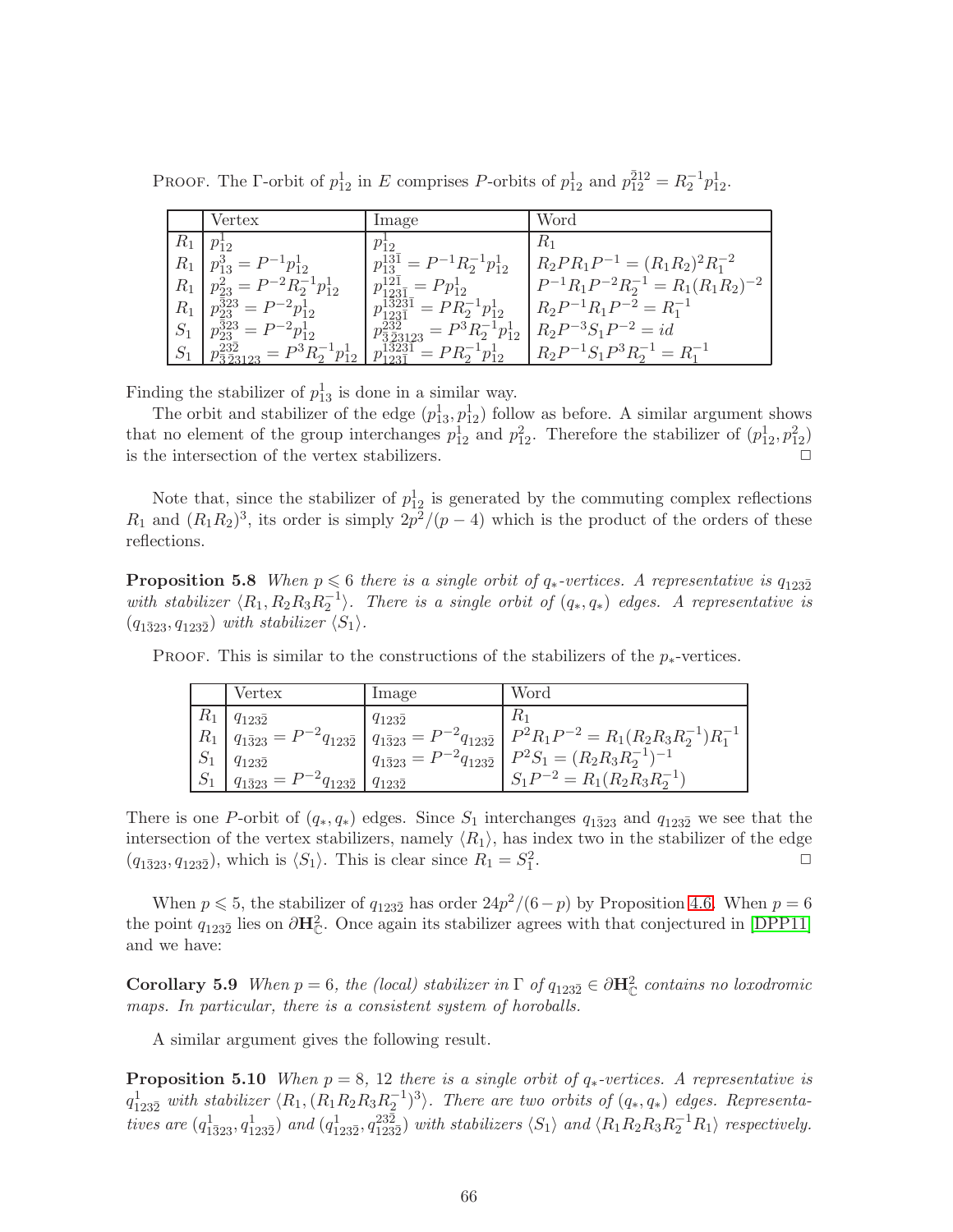Observe that the stabilizer of  $q_{123\bar{2}}^1$  is generated by the commuting complex reflections  $R_1$ and  $(R_1R_2R_3R_2^{-1})^3$ . Its order is  $2p^2/(p-6)$ , the product of the orders of these reflections.

**Proposition 5.11** For all values of p there are two orbits of  $(p_*, q_*)$  edges. Representatives are  $(p_{12}^1, q_{123\overline{2}}^1)$  and  $(p_{13}^1, q_{1323}^1)$ , both with stabilizer  $\langle R_1 \rangle$ . (For low values of p omit the superscript 1 as appropriate.)

Proof. Since the vertices of such an edge are in different orbits, the stabilizer of an the edge must be the intersection of the vertex stabilizers. The only thing to check is that these two edges are in distinct orbits. This may be checked easily as before.  $\Box$ 

For completeness, we end this section with a description of the links of ideal vertices, which describe the structure of cusp neighborhoods (see Figure [17\)](#page-66-0). Note that these are compact, so even for  $p = 4$  and  $p = 6$ , our polyhedron E has finite volume (see Section [3.2\)](#page-13-0).



<span id="page-66-0"></span>Figure 17: Combinatorics of the links of ideal vertices.

### 5.4 Conclusion - presentation for Γ

In Section [5.2](#page-60-0) we verified that images of E under the cosets of  $\Upsilon$  in  $\Gamma$  satisfied the local tessellation hypotheses of the Poincaré polyhedron theorem. In Corollaries [5.6](#page-64-0) and [5.9](#page-65-0) above, we showed that when  $p = 4$  and  $p = 6$  there are consistent horoballs at the cusps. Note that  $E$  has no cusps for the other values of  $p$ . Thus we have verified the hypotheses of the Poincaré polyhedron theorem. Hence we have proved that  $\Gamma$  is discrete and E is a fundamental polyhedron for the cosets of  $\Upsilon$  in  $\Gamma$ .

We may read off a presentation for  $\Gamma$  directly from the Poincaré polyhedron theorem; compare Section 20 of [\[Mos80\]](#page-76-1). The generators of  $\Gamma$  are the side pairing maps  $R_1$  and  $S_1$  of E together with the generator P of  $\Upsilon$ . The relations come from the cycle transformations associated to the ridges and the relation from Υ (there are no reflection relations in this case). For all values of  $p$  we obtain the cycle transformations from Table [7:](#page-61-0)

$$
id = R_1^p = (P^{-1}R_1)^3 = P^2S_1^{-1}P^2R_1P^{-2}R_1 = S_1^{-2}R_1 = (P^2S_1)^p.
$$

In addition, for  $p = 5, 6, 8$  and 12, from Table [8,](#page-62-0) we obtain  $id = (P^{-3}R_1)^{4p/(p-4)}$  and for  $p = 8$ , 12 we obtain  $id = (P^{-2}S_1)^{6p/(p-6)}$ . Finally, we obtain the relation  $id = P^7$  from the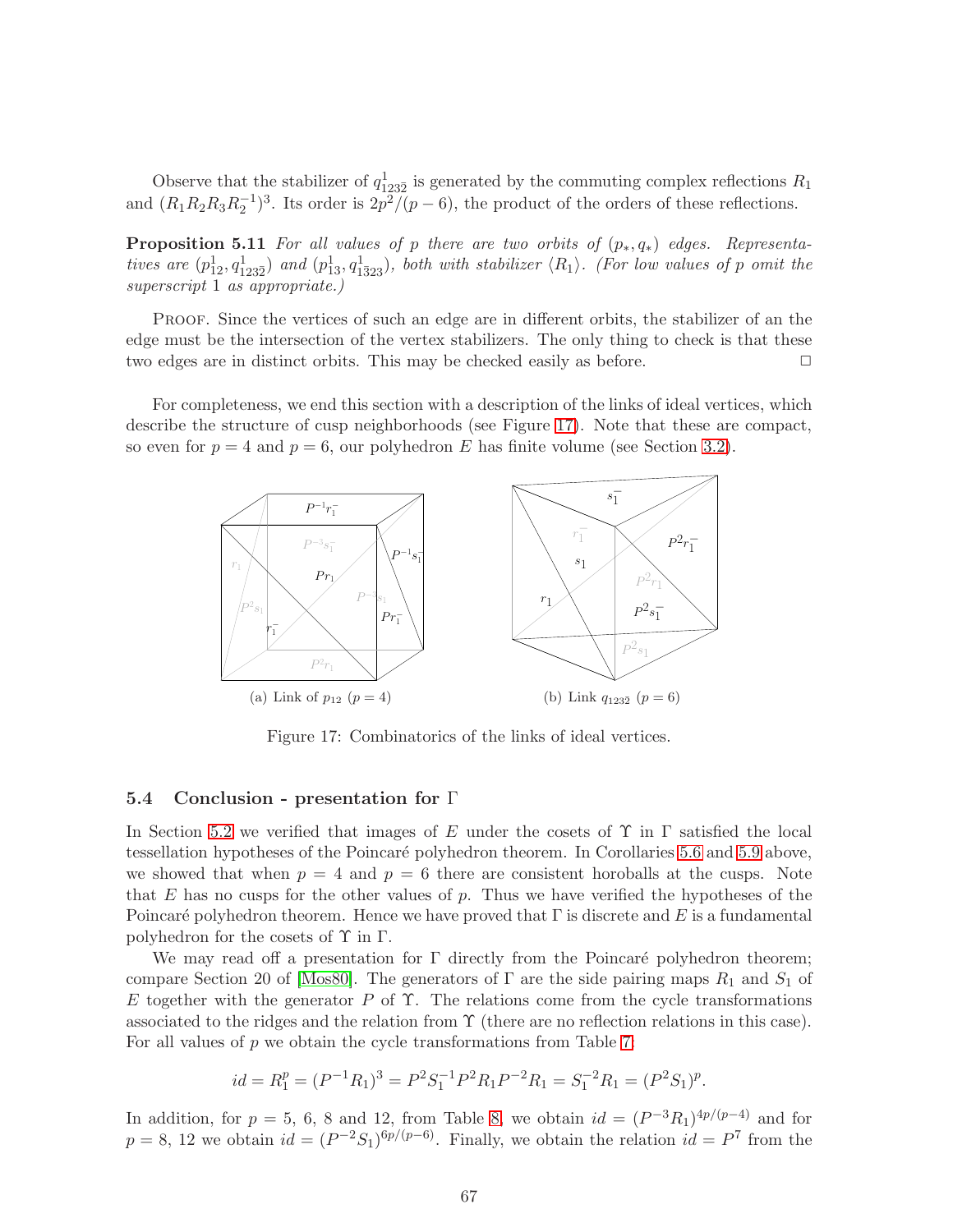stabilizer of  $\langle P \rangle$  of E. Thus, the Poincaré theorem gives the presentation:

$$
\left\langle R_1, S_1, P \mid id = R_1^p = P^7 = (P^{-1}R_1)^3 = P^2 S_1^{-1} P^2 R_1 P^{-2} R_1
$$
  
\n
$$
id = S_1^{-2} R_1 = (P^2 S_1)^p = (P^{-3} R_1)^{4p/(p-4)} = (P^{-2} S_1)^{6p/(p-6)} \right\}
$$
 (29)

where we omit the last two relations when the exponent is infinite or negative. Note that for the values of  $p$  where these exponents are negative the two relations still hold and follow from the other relations (compare Corollary 5.6 of [\[Par06\]](#page-76-2) and Section 2.2 of [\[Mos80\]](#page-76-1)).

We now simplify the relations and change generators in order to recover the presentation of Theorem [1.2.](#page-3-0) In particular, we recover the relations found in Section [4.3](#page-22-1) only using the cycle relations.

The relation  $id = P^2 S_1^{-1} P^2 R_1 P^{-2} R_1$  clearly implies that  $S_1 = P^2 R_1 P^{-2} R_1 P^2$ ; see [\(10\)](#page-21-0). Also, Proposition [4.4](#page-24-1) implies that  $P^2S_1$  is conjugate to  $R_1^{-1}$ . Hence the relation  $id = (P^2S_1)^p$ is equivalent to  $id = R_1^p$ <sup>p</sup><sub>1</sub>, and so may be omitted. We now show that the relation  $S_1^2 = R_1$ , which also implies  $S_1R_1 = R_1S_1$ , recovers both the generalized braid relation  $(R_1R_2)^2$  =  $(R_2R_1)^2$  and the braid relation  $R_1(R_2R_3R_2^{-1})R_1 = (R_2R_3R_2^{-1})R_1(R_2R_3R_2^{-1})$ , which were discussed in Section [4.3.](#page-22-1)

**Lemma 5.12** Assume that P has order 7 and that  $J = P^{-1}R_1$  has order 3. Suppose that  $S_1$ ,  $R_2$  and  $R_3$  are defined by

$$
S_1 = P^2 R_1 P^{-2} R_1 P^2
$$
,  $R_2 = J R_1 J^{-1} = R_1^{-1} P R_1 P^{-1} R_1$ ,  $R_3 = J^{-1} R_1 J = P^{-1} R_1 P$ .

Then, the relation  $S_1^2 = R_1$  is equivalent to  $(R_1R_2)^2 = (R_2R_1)^2$ . Also, the relation  $S_1R_1 =$  $R_1S_1$  is equivalent to  $R_1(R_2R_3R_2^{-1})R_1 = (R_2R_3R_2^{-1})R_1(R_2R_3R_2^{-1}).$ 

PROOF. Using  $P^4 = P^{-3}$ ,  $R_1 P^{-1} R_1 = P R_1^{-1} P$  and  $P R_1 P^{-1} = R_1 R_2 R_1^{-1}$ , we have:

$$
S_1^2 R_1^{-1} = P^2 R_1 P^{-1} (P^{-1} R_1 P^{-1}) P^{-1} (P^{-1} R_1 P^{-1}) P^{-1} R_1 P (P R_1^{-1})
$$
  
=  $P(P R_1 P^{-1}) (R_1^{-1} P R_1^{-1} P^{-1}) (R_1^{-1} P R_1^{-1} P^{-1}) R_1 (P R_1 P^{-1}) R_1 P^{-1}$   
=  $P(R_1 R_2 (R_2 R_1)^{-2} R_1 R_2) P^{-1}.$ 

Secondly, one easily checks  $R_2R_3R_2^{-1} = R_1^{-1}P^2R_1P^{-2}R_1$ . Therefore

$$
S_1 R_1^{-1} S_1^{-1} R_1 = P^2 R_1 P^{-2} R_1 P^2 R_1^{-1} P^{-2} R_1^{-1} P^2 R_1^{-1} P^{-2} R_1
$$
  
=  $R_1 (R_2 R_3 R_2^{-1}) R_1 (R_2 R_3^{-1} R_2^{-1}) R_1^{-1} (R_2 R_3^{-1} R_2^{-1}).$ 

 $\Box$ 

Substituting for  $P^{-1}R_1 = J$ ,  $R_2 = JR_1J^{-1} = R_1^{-1}PR_1P^{-1}R_1$  and  $R_3 = P^{-1}R_1P =$  $J^{-1}R_1J$ , we obtain the presentation given in Theorem [1.2,](#page-3-0) which agrees with the conjectural presentation given in [\[DPP11\]](#page-75-1).

### <span id="page-67-0"></span>5.5 Conclusion - orbifold Euler characteristics

In this section we prove Theorem [1.3](#page-4-0) which gives the orbifold Euler characteristic of the quotient of  $\mathbf{H}_{\mathbb{C}}^2$  by  $\Gamma$ . We write  $\chi(2\pi/p, \overline{\sigma}_4)$  for the Euler characteristic  $\chi(\Gamma(2\pi/p, \overline{\sigma}_4)\backslash\mathbf{H}_{\mathbb{C}}^2)$ where  $\tau = \overline{\sigma}_4 = -(1 + i\sqrt{7})/2$ .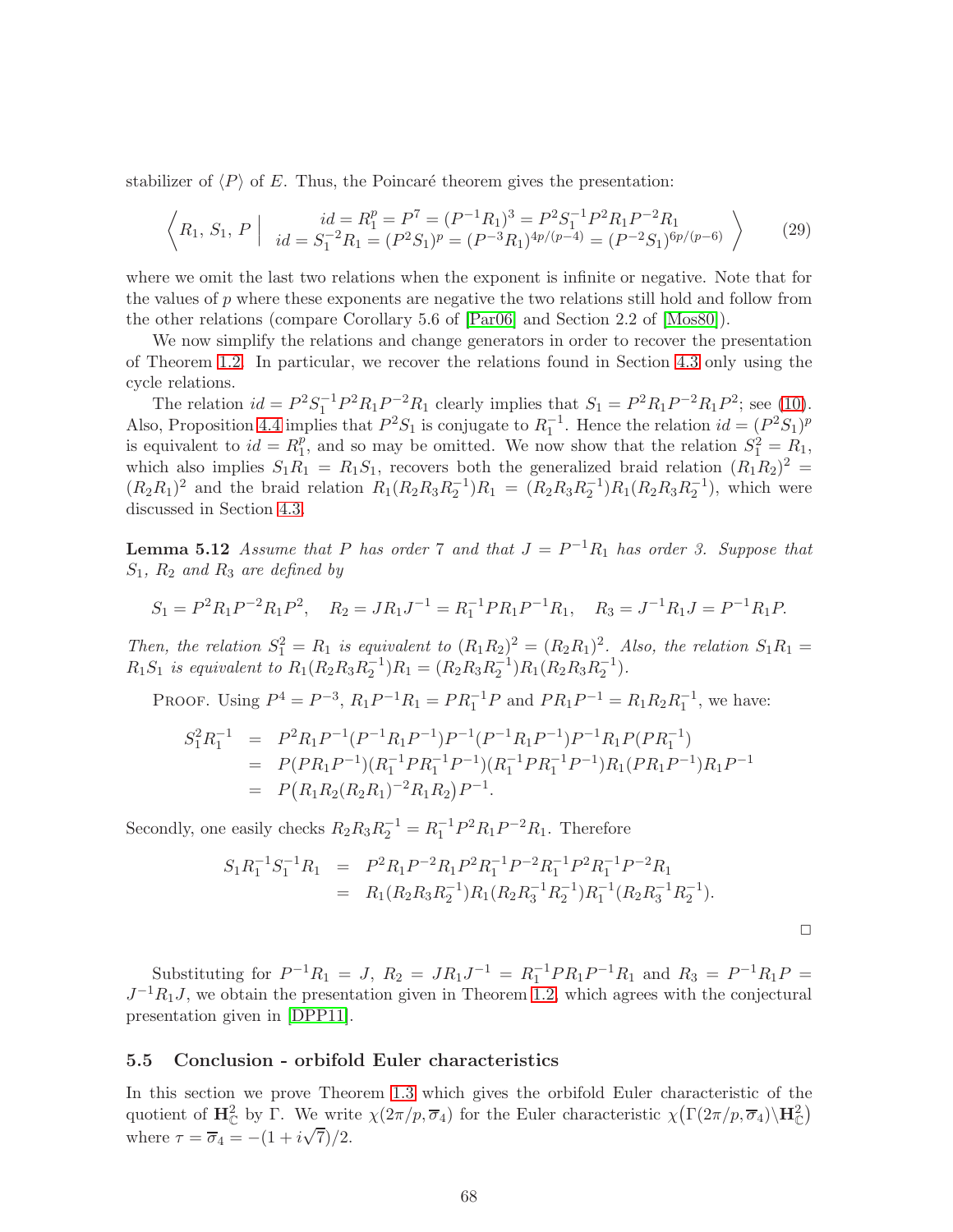|            | Facet                              | Stabilizer                              | Order           |
|------------|------------------------------------|-----------------------------------------|-----------------|
| Vertices   | $p_{12}$                           | $\langle R_1, R_2 \rangle$              | $8p^2/(4-p)^2$  |
|            | $q_{123\bar{2}}$                   | $\langle R_1, R_2 R_3 R_2^{-1} \rangle$ | $24p^2/(6-p)^2$ |
| Edges      | $(p_{12}, p_{13})$                 | $\langle R_1\rangle$                    | $\mathcal{p}$   |
|            | $(p_{12}, q_{231\bar{2}})$         | $\langle R_1\rangle$                    | р               |
|            | $(p_{13}, q_{1\bar{3}23})$         | $\langle R_1\rangle$                    | р               |
|            | $(q_{123\bar{2}}, q_{1\bar{3}23})$ | $\langle S_1\rangle$                    | 2p              |
| Ridges     | $r_1 \cap r_1^-$                   | $\langle R_1\rangle$                    | $\mathcal{p}$   |
|            | $r_1 \cap P^{-1}r_1^-$             | $\langle P^{-1}R_1\rangle$              | 3               |
|            | $r_1 \cap P^2s_1$                  | id                                      |                 |
|            | $r_1 \cap s_1$                     | id                                      |                 |
|            | $s_1 \cap P^2 s_1^-$               | $\langle R_2R_3R_2^{-1}\rangle$         | $\mathcal{p}$   |
| Sides      | $r_1$                              | id                                      |                 |
|            | $s_1$                              | id                                      |                 |
| Polyhedron | E                                  | P                                       |                 |

<span id="page-68-0"></span>Table 9: The Euler characteristic calculation for  $p = 3, 4$ .

We begin by calculating the orbifold Euler characteristic when  $p = 3$  and  $p = 4$ . We choose one representative from each Γ-orbit of facets and give its stabilizer. The stabilizers of vertices and edges, and their orders, were found in Section [5.3.](#page-63-0) The orders of some vertex stabilizers had also been given in Section [4.3.](#page-22-1) The ridge cycles described in Section [5.2](#page-60-0) give the stabilizers of the ridges. A representative of each orbit of facets and its stabilizer, together with the order of the stabilizer, is given in Table [9.](#page-68-0) Using these values, the orbifold Euler characteristic is

$$
\chi(2\pi/p, \overline{\sigma}_4) = \left(\frac{(4-p)^2}{8p^2} + \frac{(6-p)^2}{24p^2}\right) - \left(\frac{3}{p} + \frac{1}{2p}\right) + \left(\frac{2}{p} + \frac{1}{3} + 2\right) - 2 + \frac{1}{7}
$$
  
= 
$$
\frac{49 - 42p + 9p^2}{14p^2}
$$

Putting in  $p = 3$  and  $p = 4$  we obtain  $\chi(2\pi/3, \overline{\sigma}_4) = 2/63$  and  $\chi(2\pi/4, \overline{\sigma}_4) = 25/224$ .

We now do the same thing for  $p = 5$  and  $p = 6$ . The main difference is that the vertex  $p_{12}$ has become a complex ridge and we introduce several more vertices. The facets, stabilizers and orders in Table [10](#page-69-0) imply that the orbifold Euler characteristic is

$$
\chi(2\pi/p, \overline{\sigma}_4) = \left(\frac{2(p-4)}{2p^2} + \frac{(6-p)^2}{24p^2}\right) - \left(\frac{3}{p} + \frac{p-4}{2p} + \frac{1}{2p}\right) + \left(\frac{2}{p} + \frac{1}{3} + 2 + \frac{p-4}{4p}\right) - 2 + \frac{1}{7}
$$

$$
= \frac{15p^2 - 140}{56p^2}.
$$

Putting in  $p = 5$  and  $p = 6$  we obtain  $\chi(2\pi/5, \overline{\sigma}_4) = 47/280$  and  $\chi(2\pi/6, \overline{\sigma}_4) = 25/126$ .

Finally, we consider the cases  $p = 8$  and  $p = 12$ . The facets, stabilizers and orders are given in Table [11,](#page-69-1) and show that the orbifold Euler characteristic is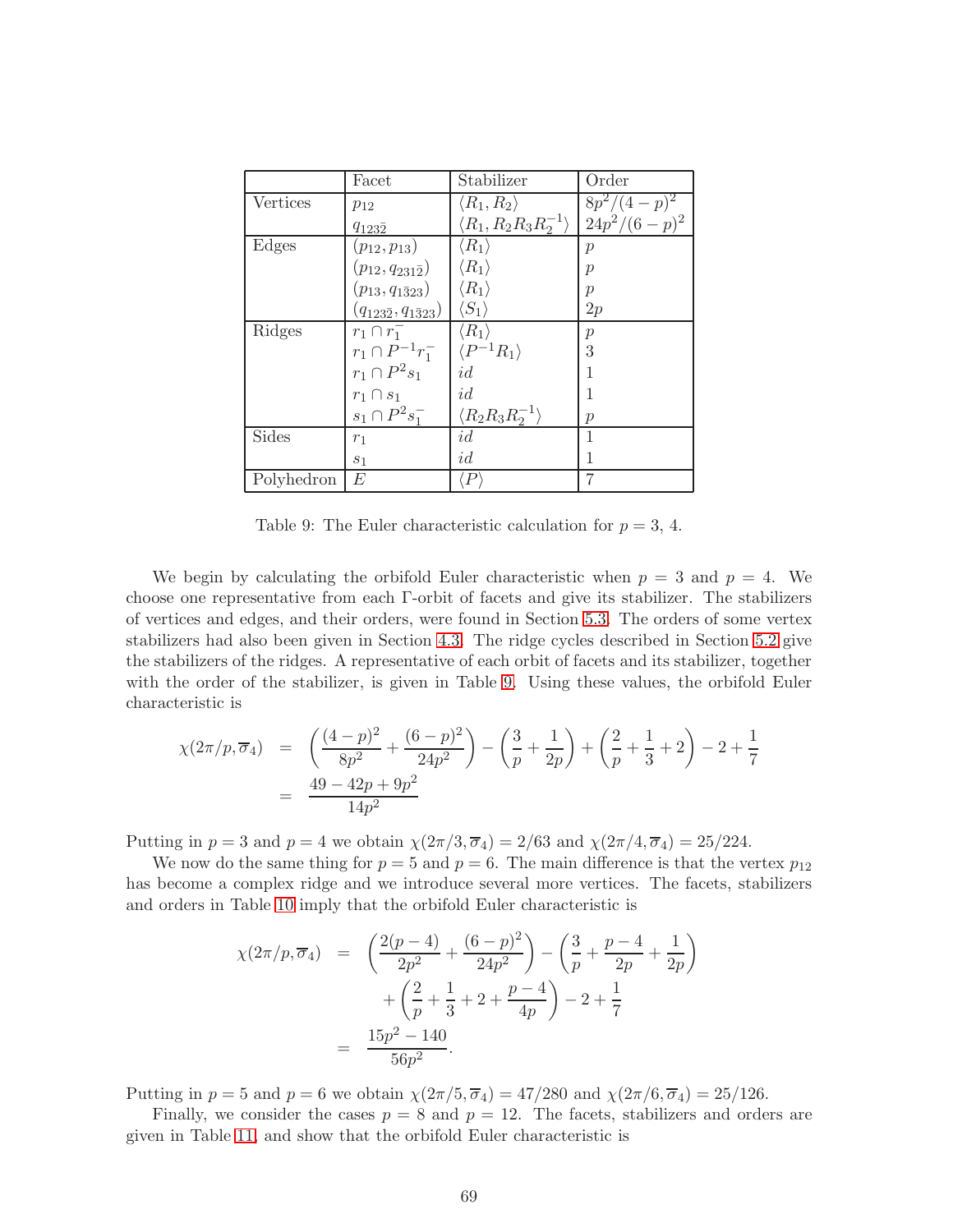|            | Facet                              | Stabilizer                              | Order                   |
|------------|------------------------------------|-----------------------------------------|-------------------------|
| Vertices   | $p_{12}^1$                         | $\langle R_1, (R_1R_2)^2 \rangle$       | $\overline{2}p^2/(p-4)$ |
|            | $p_{13}^1$                         | $\langle R_1, (R_1R_3)^2 \rangle$       | $2p^2/(p-4)$            |
|            | $q_{123\bar{1}}$                   | $\langle R_1, R_2 R_3 R_2^{-1} \rangle$ | $24p^2/(6-p)^2$         |
| Edges      | $(p_{12}^1, p_{13}^1)$             | $\langle R_1 \rangle$                   | $\mathcal{p}$           |
|            | $(p_{12}^1, p_{12}^2)$             | $\langle (R_1R_2)^2 \rangle$            | $2p/(p-4)$              |
|            | $(p_{12}^1, q_{123\bar{2}})$       | $\langle R_1 \rangle$                   | р                       |
|            | $(p_{13}^1, q_{1323})$             | $\langle R_1 \rangle$                   | p                       |
|            | $(q_{123\bar{2}}, q_{1\bar{3}23})$ | $\langle S_1 \rangle$                   | 2p                      |
| Ridges     | $r_1 \cap r_1^-$                   | $\langle R_1 \rangle$                   | $\boldsymbol{p}$        |
|            | $r_1 \cap P^{-1}r_1^-$             | $\langle P^{-1}R_1\rangle$              | 3                       |
|            | $r_1 \cap P^2s_1$                  | id                                      | 1                       |
|            | $r_1 \cap s_1$                     | id                                      | 1                       |
|            | $s_1 \cap P^2 s_1^-$               | $\langle R_2R_3R_2^{-1}\rangle$         | $\mathcal{p}$           |
|            | $r_1 \cap P^{-3}r_1^-$             | $\langle R_2R_3\rangle$                 | $4p/(p-4)$              |
| Sides      | $r_1$                              | id                                      |                         |
|            | $s_1$                              | id                                      | 1                       |
| Polyhedron | E                                  | $\,P$                                   | 7                       |

<span id="page-69-0"></span>Table 10: The Euler characteristic calculation for  $p=5,\,6.$ 

|            | Orbit                                                                                                                   | Stabilizer                                   | Order            |
|------------|-------------------------------------------------------------------------------------------------------------------------|----------------------------------------------|------------------|
| Vertices   | $p_{12}^{\perp}$                                                                                                        | $\langle R_1, (R_1R_2)^2 \rangle$            | $2p^2/(p-4)$     |
|            | $p_{13}^1$                                                                                                              | $\langle R_1, (R_1R_3)^2 \rangle$            | $2p^2/(p-4)$     |
|            | $q_{123\bar{2}}^1$                                                                                                      | $\langle R_1, (R_1R_2R_3R_2^{-1})^3 \rangle$ | $2p^2/(p-6)$     |
| Edges      | $(p_{12}^1, p_{13}^1)$                                                                                                  | $\langle R_1 \rangle$                        | $\mathcal{p}$    |
|            | $(p_{12}^1, p_{12}^2)$                                                                                                  | $\langle (R_1R_2)^2 \rangle$                 | $2p/(p-4)$       |
|            | $(p_{12}^1, q_{123\bar{2}}^1)$                                                                                          | $\langle R_1 \rangle$                        | $\mathcal{p}$    |
|            | $(p^1_{13},q^1_{1\bar{3}23})$                                                                                           | $\langle R_1 \rangle$                        | $\mathcal{p}$    |
|            |                                                                                                                         | $\langle S_1 \rangle$                        | 2p               |
|            | $\begin{array}{c} (q_{123\bar{2}}^{1},q_{1\bar{3}23}^{1})\\(q_{123\bar{2}}^{1},q_{123\bar{2}}^{23\bar{2}}) \end{array}$ | $\langle R_1R_2R_3R_2^{-1}R_1\rangle$        | $4p/(p-6)$       |
| Ridges     | $r_1 \cap r_1^-$                                                                                                        | $\langle R_1 \rangle$                        | $\boldsymbol{p}$ |
|            | $r_1 \cap P^{-1}r_1^ \langle P^{-1}R_1 \rangle$                                                                         |                                              | 3                |
|            | $r_1 \cap P^2s_1$                                                                                                       | id                                           | 1                |
|            | $r_1 \cap s_1$                                                                                                          | id                                           | 1                |
|            | $s_1 \cap P^2 s_1^-$                                                                                                    | $\langle R_2R_3R_2^{-1} \rangle$             | $\mathcal{D}$    |
|            | $r_1 \cap P^{-3}r_1^-$                                                                                                  | $\langle R_2R_3\rangle$                      | $4p/(p-4)$       |
|            | $s_1 \cap P^{-2}s_1^-$                                                                                                  | $\langle R_1 R_3^{-1} R_2 R_3 \rangle$       | $6p/(p-6)$       |
| Sides      | $r_1$                                                                                                                   | id                                           |                  |
|            | $s_1$                                                                                                                   | id                                           |                  |
| Polyhedron | E                                                                                                                       | $\langle P \rangle$                          | 7                |

<span id="page-69-1"></span>Table 11: The Euler characteristic calculation for  $p=8,\,12.$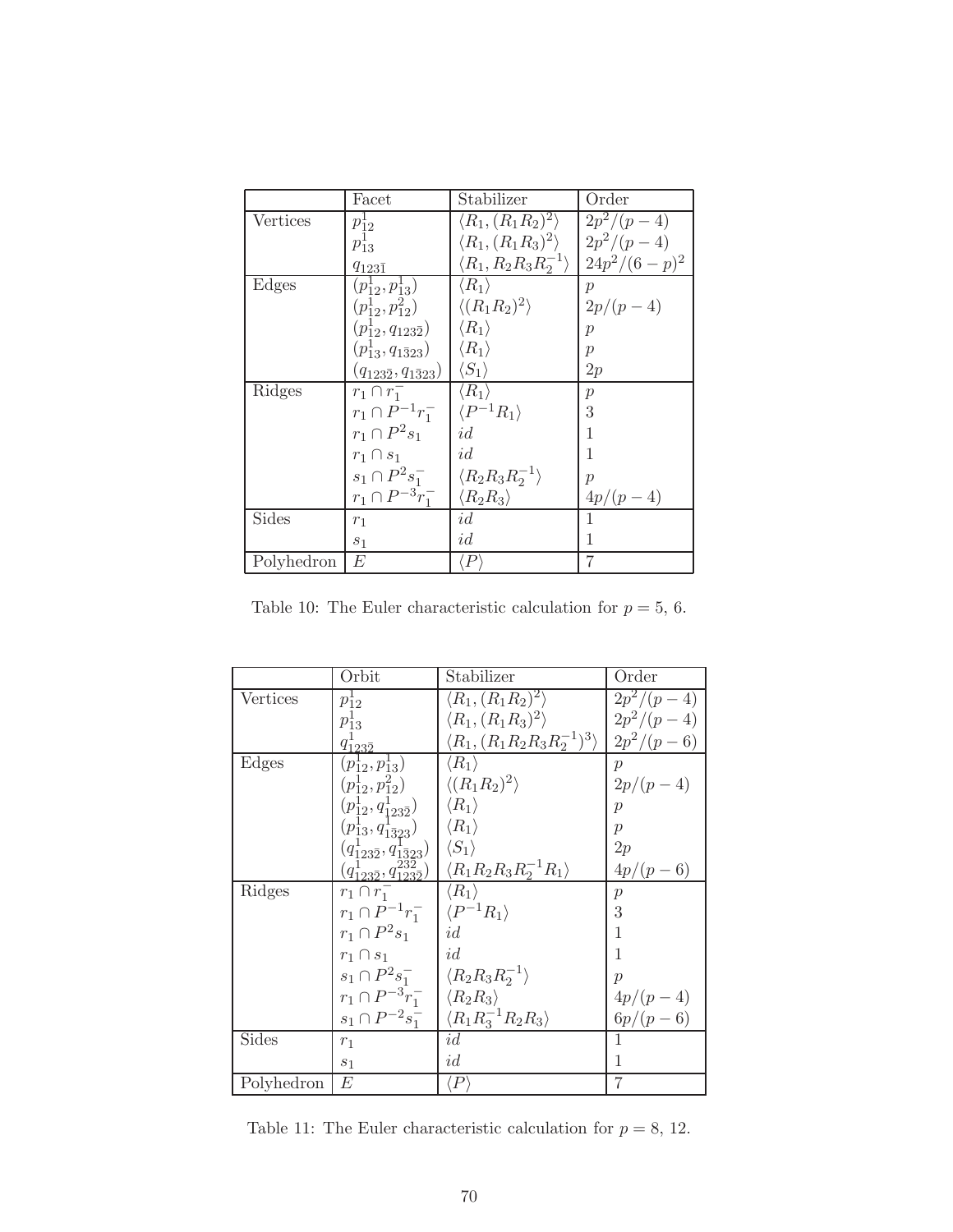$$
\chi(2\pi/p, \overline{\sigma}_4) = \left(\frac{2(p-4)}{2p^2} + \frac{(6-p)^2}{24p^2}\right) - \left(\frac{3}{p} + \frac{p-4}{2p} + \frac{1}{2p} + \frac{p-6}{4p}\right) + \left(\frac{2}{p} + \frac{1}{3} + 2 + \frac{p-4}{4p} + \frac{p-6}{6p}\right) - 2 + \frac{1}{7} = \frac{-98 + 21p + 2p^2}{14p^2}.
$$

Putting in  $p = 8$  and  $p = 12$  gives  $\chi(2\pi/8, \overline{\sigma}_4) = 99/448$  and  $\chi(2\pi/12, \overline{\sigma}_4) = 221/1008$ .

## 6 Arithmeticity and Galois theory

#### 6.1 Trace fields and commensurability

Recall from [\[PP09\]](#page-76-3) that we can adjust the generators  $R_1$ , J and the Hermitian form H so that their entries lie in

$$
\mathbb{L} = \mathbb{Q}(\tau, e^{2\pi i/p}).
$$

Note that after making this adjustment,  $R_1$  no longer has unit determinant.

In this section, we consider the adjoint trace field  $k = \mathbb{Q}(\text{tr} \text{Ad} \Gamma)$  for the relevant sporadic triangle groups, i.e. the ones with  $\tau = \overline{\sigma}_4 = -(1 + i\sqrt{7})/2$ , and  $p = 3, 4, 5, 6, 8$  or 12. Recall from [\[DM86\]](#page-74-2), [\[Mos80\]](#page-76-1) and [\[Pau10\]](#page-76-4) that:

**Lemma 6.1** The field  $\mathbb{Q}(\text{tr} \text{Ad} \Gamma)$  is a commensurability invariant of subgroups  $\Gamma < U(n, 1)$ , where  $\text{tr}\,\text{Ad}(\gamma) = |\text{tr}(\gamma)|^2 \text{ for } \gamma \in \text{U}(n,1).$ 

Since we have arranged for  $R_1$  and J (as well as the matrix of the Hermitian form H) to have entries in  $\mathbb{L} = \mathbb{Q}(\tau, e^{2\pi i/p})$ , the adjoint trace field is contained in  $\mathbb{R} \cap \mathbb{Q}(\tau, e^{2\pi i/p})$ .

In fact it is easy to see by computing the trace of a handful of group elements that  $k$ contains  $\mathbb{Q}(\cos\frac{2\pi}{p}, \sqrt{7}\sin\frac{2\pi}{p})$ . Note that the adjustment indicated above changes the trace of elements of Γ, but the absolute values of these traces remain the same. In fact the following two traces suffice:

$$
|\text{tr}(R_1)|^2 = |e^{4i\pi/3p} + 2e^{-2i\pi/3p}|^2
$$
  
= 5 + 4 cos(2\pi/p),  

$$
|\text{tr}(JR_1JR_1^{-1})|^2 = |e^{-2\pi i/3p} - \overline{\tau}e^{4i\pi/3p}|^2
$$
  
= 3 - 2\Re(\tau e^{2\pi i/p})  
= 3 + cos(2\pi/p) + \sqrt{7} sin(2\pi/p).

Now clearly we can go from k to  $\mathbb L$  simply by adjoining  $\sqrt{-7}$ , so  $\mathbb L$  has degree 2 over k. This shows that k is equal to  $\mathbb{R} \cap \mathbb{L}$ , and

<span id="page-70-0"></span>
$$
k = \mathbb{Q}(\cos(2\pi/p), \sqrt{7}\sin(2\pi/p)).
$$

More specifically, for the relevant values of  $p$ , we find the fields given in Table [12.](#page-71-0) This shows that the corresponding six lattices are in different commensurability classes; indeed there is only one pair having the same adjoint trace field, but  $\Gamma(2\pi/3, \overline{\sigma}_4)$  is cocompact whereas  $\Gamma(2\pi/6, \overline{\sigma}_4)$  is not. For completeness, we also recall the following result from [\[Pau10\]](#page-76-4).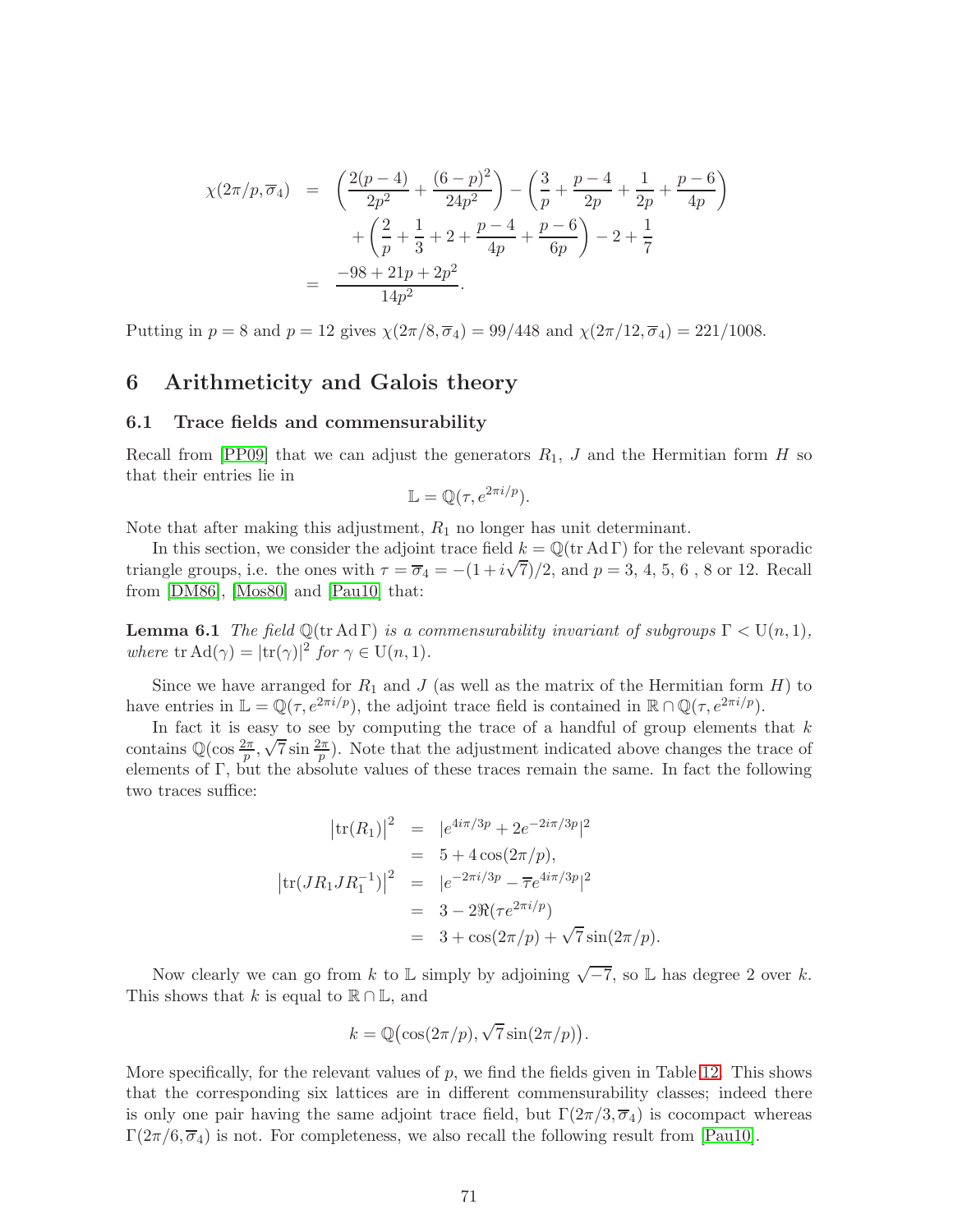|    | $\boldsymbol{k}$                         | Degree         |
|----|------------------------------------------|----------------|
| 3  | $\mathbb{Q}(\sqrt{21})$                  | 2              |
| 4  |                                          | $\overline{2}$ |
| 5  | $\mathbb{Q}(\sqrt{14}\sqrt{5}+\sqrt{5})$ |                |
| 6  | $\mathbb{Q}(\sqrt{21})$                  | $\overline{2}$ |
| 8  | $\mathbb{Q}(\sqrt{2},\sqrt{7})$          |                |
| 12 | $\sqrt{3}$                               |                |

<span id="page-71-0"></span>Table 12: The list of the adjoint trace fields of the lattices  $\Gamma(2\pi/p, \overline{\sigma}_4)$  shows that these 6 lattices lie in different commensurability classes.

**Theorem 6.2** None of the six lattices  $\Gamma(2\pi/p, \overline{\sigma}_4)$  is commensurable to any Deligne-Mostow lattice.

Indeed, the adjoint trace fields of the lattices in [\[DM86\]](#page-74-2) are all of the form  $\mathbb{R} \cap \mathbb{Q}(\zeta_n) =$  $\mathbb{Q}(\cos \frac{2\pi}{n})$ , and only certain values of *n* actually appear in that list. More specifically, each Deligne-Mostow group in  $PU(2, 1)$  is described by a 5-tuple of rational numbers, and n is simply the least common denominator of these rational numbers (see [\[DM86\]](#page-74-2), Section 12). Note that if  $n = 2k$  where k is odd, then  $\mathbb{Q}(\zeta_n) = \mathbb{Q}(\zeta_k)$ .

Given the degrees that appear in Table [12,](#page-71-0) it is enough to check the cyclotomic fields of degree 4 or 8. The relevant values of  $n$  are listed in Table [13.](#page-71-1) Since all groups except the one with  $p = 3$  are non-arithmetic, we only look at the non-arithmetic Deligne-Mostow groups in PU(2, 1). We list the corresponding adjoint trace fields in Table [13.](#page-71-1) This proves Theorem [6.2.](#page-70-0)

| $\boldsymbol{n}$ | $\mathbb{Q}(\zeta_n)\cap\mathbb{R}$                                | Degree         |
|------------------|--------------------------------------------------------------------|----------------|
| 5 or 10          | $\sqrt{5}$<br>$\mathbb{Q}(\cdot)$                                  | 2              |
| 8                | $\mathbb{Q}(\sqrt{2})$                                             | $\overline{2}$ |
| 12               | $\sqrt{3}$<br>$\mathbb{Q}(\sqrt{ }$                                | 2              |
| 15 or 30         | $5+$<br>5<br>$\mathbb{Q}(\sqrt{3})$<br>$\mathcal{D}_{\mathcal{L}}$ | 4              |
| 16               | $\mathbb{Q}(\sqrt{2}+\sqrt{2})$                                    | 4              |
| 20               | $\frac{75}{5}$<br>5-<br>Q                                          | 4              |
| 24               | $\sqrt{3}$<br>$\overline{2}$                                       |                |

<span id="page-71-1"></span>Table 13: The list of cyclotomic fields whose totally real field has degree 2 or 4.

### 6.2 Arithmeticity

In this section we apply the Mostow–Vinberg arithmeticity criterion (Proposition [3.1\)](#page-13-1) to study arithmeticity. The result (Proposition [6.4\)](#page-72-0) follows from Theorem 4.1 of [\[Pau10\]](#page-76-4), but for completeness we provide details for this special case. In the coordinates used in the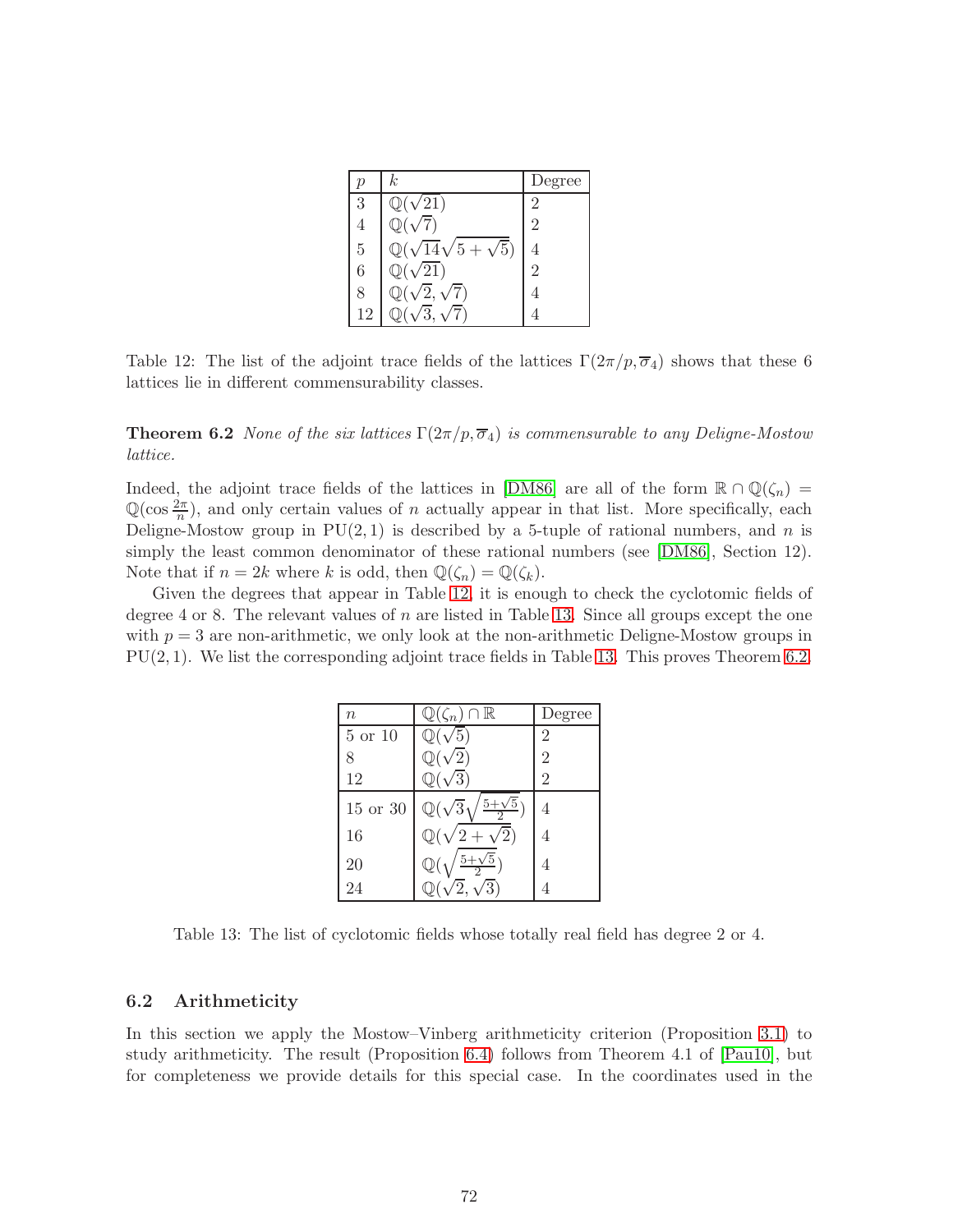previous section  $H$  is the following

$$
H = \left[ \begin{array}{ccc} \alpha & \beta & \gamma \\ \overline{\beta} & \alpha & \beta \\ \overline{\gamma} & \overline{\beta} & \alpha \end{array} \right]
$$

where  $\alpha = 2 - e^{2\pi i/p} - e^{-2\pi i/p}, \ \beta = (e^{-2\pi i/p} - 1)\tau$  and  $\gamma = (1 - e^{-2\pi i/p})\overline{\tau}$ . In particular, all entries of H lie in  $\mathbb{L} = \mathbb{Q}(\tau, e^{2\pi i/p})$ . Observe also that  $\tau = \overline{\zeta}_7 + \overline{\zeta}_7^2 + \overline{\zeta}_7^4$  $\frac{4}{7}$  for  $\zeta_7 = e^{2\pi i/7}$ , so that  $\mathbb{L} \subset \mathbb{Q}(\zeta_7, \zeta_p) = \mathbb{Q}(\zeta_{7p})$ , where the last equality follows from the fact that 7 is coprime to p.

Let  $k \in \mathbb{N}$ . By the Chinese remainder theorem, there exists  $l \in \mathbb{N}$  such that  $l \equiv 1 \pmod{7}$ and  $l \equiv k \pmod{p}$ . In particular, if k is coprime to p,  $\zeta_{7p} \mapsto \zeta_{7p}^l$  induces an automorphism of  $\mathbb{Q}(\zeta_{7p})$  which fixes  $\zeta_7$  and sends  $\zeta_p$  to  $\zeta_p^k$ ; hence  $\mathbb{L} = \mathbb{Q}(\tau, e^{2\pi i/p})$  has an automorphism fixing  $\tau$  and sending  $\zeta_p$  to  $\zeta_p^k$ . Similarly, there is an automorphism of L fixing  $\zeta_p$  and sending  $\tau$  to  $\overline{\tau}$ .

Note that all these automorphisms clearly commute with complex conjugation, so that for any  $\sigma \in \text{Gal}(\mathbb{L}/\mathbb{Q})$ ,  $H^{\sigma}$  is a Hermitian form. Although H has signature  $(2,1)$ , its Galois conjugates  $H^{\sigma}$  may have various signatures for different  $\sigma$ 's. With the current notation, Proposition [3.1](#page-13-0) translates into the following.

**Proposition 6.3** The lattice  $\Gamma(2\pi/p, \tau)$  is arithmetic if and only if for any  $\sigma \in Gal(\mathbb{L}/\mathbb{Q})$ not inducing the identity on  $k = \mathbb{R} \cap \mathbb{L}$ , the form  $H^{\sigma}$  is definite.

Since the diagonal elements of  $H^{\sigma}$  are all positive, it is indefinite (i.e it has signature (1, 2) or  $(2, 1)$ ) precisely when  $\det(H^{\sigma}) < 0$ . We list values of  $\det(H)$  and all  $\sigma$  with  $\det(H^{\sigma}) < 0$  in Table [14](#page-72-0) (for  $p = 5$  there are two non-trivial Galois automorphisms for which  $\det(H^{\sigma}) < 0$ , we list both of them). It is quite clear from Table [12](#page-71-0) that these automorphisms act non-trivially on the adjoint trace field k.

| $\overline{p}$  | $\tau^{\sigma}, \zeta^{\sigma}_{p} \mid \Gamma^{\sigma}$ |                                                                         | $\det(H)$                                                                                                                     | $\det(H^{\sigma})$                                          |
|-----------------|----------------------------------------------------------|-------------------------------------------------------------------------|-------------------------------------------------------------------------------------------------------------------------------|-------------------------------------------------------------|
| $\mathbf{3}$    |                                                          |                                                                         | $-\frac{1}{2}(9+3\sqrt{21})$                                                                                                  |                                                             |
|                 |                                                          | $\overline{\tau}$ , $\zeta_4$ $\Gamma(2\pi/4, \sigma_4)$                | $-6 - 2\sqrt{7}$                                                                                                              | $-6 + 2\sqrt{7}$                                            |
|                 |                                                          | $\overline{5}$ $\overline{\tau}$ , $\zeta_5$ $\Gamma(2\pi/5, \sigma_4)$ | $-\frac{\sqrt{5}}{4}(5+\sqrt{5}+\sqrt{14}\sqrt{5-\sqrt{5}})-\frac{\sqrt{5}}{4}(5+\sqrt{5}-\sqrt{14}\sqrt{5-\sqrt{5}})$        |                                                             |
|                 |                                                          | $\tau$ , $\zeta_5^2$ $\Gamma(4\pi/5, \overline{\sigma}_4)$              |                                                                                                                               | $\frac{\sqrt{5}}{4}(5-\sqrt{5}+\sqrt{14}\sqrt{5+\sqrt{5}})$ |
| $6\phantom{.}6$ |                                                          | $ \overline{\tau}, \zeta_6  \Gamma(2\pi/6, \sigma_4)$                   | $-\frac{1}{2}(5+\sqrt{21})$                                                                                                   | $-\frac{1}{2}(5-\sqrt{21})$                                 |
| 8               |                                                          | $\tau$ , $\zeta_8^3$ $\Gamma(6\pi/8, \overline{\sigma}_4)$              | $-1+\sqrt{7}-\sqrt{14}$                                                                                                       | $-1 - \sqrt{7} - \sqrt{14}$                                 |
|                 |                                                          |                                                                         | 12 $\tau$ , $\zeta_{12}^5$ $\Gamma(10\pi/12, \overline{\sigma}_4)$ $\frac{3}{2} - \sqrt{3} - \sqrt{7} + \frac{1}{2}\sqrt{21}$ | $\frac{3}{2} + \sqrt{3} - \sqrt{7} - \frac{1}{2}\sqrt{21}$  |

<span id="page-72-0"></span>Table 14: Computation of  $\det(H)$  for various values of p; when there is one, we list an automorphism  $\sigma$  such that  $H^{\sigma}$  is indefinite.

**Proposition 6.4** Consider the groups  $\Gamma(2\pi/p, \overline{\sigma}_4)$ ,  $p = 3, 4, 5, 6, 8$  and 12. Then  $\Gamma(2\pi/p, \overline{\sigma}_4)$ is arithmetic if and only if  $p = 3$ .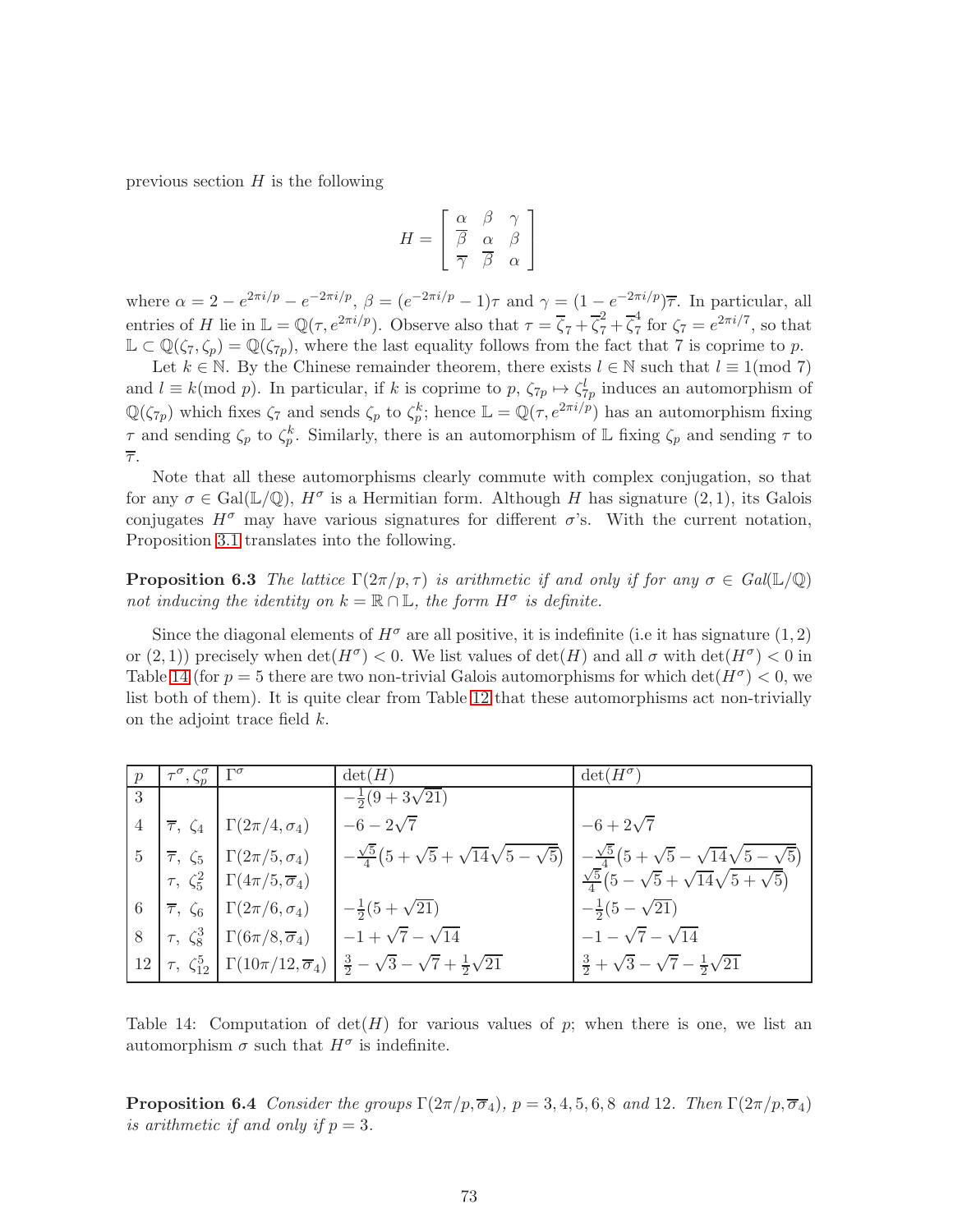## 7 Appendix: combinatorial data

In this section we gather together the data about the facets of E and their orbits under P.

| $\mapsto m_{12\overline{1}} \mapsto m_{123\overline{2}\overline{1}} \mapsto m_{1231\overline{3}\overline{2}\overline{1}} \mapsto m_{\overline{3}\overline{2}123}$<br>m <sub>1</sub> | $m_{\bar{3}23}$                                         | $m_3$ | m <sub>1</sub>              |
|-------------------------------------------------------------------------------------------------------------------------------------------------------------------------------------|---------------------------------------------------------|-------|-----------------------------|
| $m_2 \longrightarrow m_{13\bar{1}} \longrightarrow m_{\bar{2}12} \longrightarrow m_{\bar{1}323\bar{1}} \longrightarrow m_{\bar{3}12\bar{1}3}$                                       | $\mapsto m_{23\overline{2}} \mapsto m_{\overline{3}13}$ |       | $\mapsto$<br>m <sub>2</sub> |

Table 15: P-orbits of mirrors of  $R_1$  and  $R_2$ .

Suppose that u and v are words so that uv is conjugate to 12. If the mirrors of  $m_u$  and  $m_v$  intersect in  $\overline{H}_{\mathbb{C}}^2$  then their intersection point is denoted  $p_w$ . The relationship between u, v and w is slightly subtle. The easiest situation is when  $uv = w$ , such as  $m_1 \cap m_2 = p_{12}$ . However, any mirror in the group generated by  $u$  and  $v$  also passes through this point. So, for example,  $m_1 \cap m_{12\overline{1}} = m_{12\overline{1}} \cap m_{\overline{2}12} = p_{12}$ .

$$
p_{12} \xrightarrow{P} p_{123\overline{1}} \xrightarrow{P} p_{1231\overline{2}\overline{1}} \xrightarrow{P} p_{\overline{3}\overline{2}3123} \xrightarrow{P} p_{\overline{3}123}
$$
  

$$
\xrightarrow{P} p_{23} \xrightarrow{P} p_{13} \xrightarrow{P} p_{12}
$$

<span id="page-73-0"></span>Table 16: P-orbits of  $p_*$  vertices, for  $p = 3$  or 4.

If  $m_u$  and  $m_v$  are ultraparallel then we denote their common perpendicular by  $m_w$  where u, v and w are related as above. In this case the P-orbit of  $m_w$  may be found using the same subscripts as appear in the P-orbit of  $p_w$  in the Table [16.](#page-73-0) In this case,  $m_u$  and  $m_w$  intersect in  $p_w^u$ . The P-orbits of these points are given in Table [17.](#page-73-1)

| Р                         | 21<br>$p_{123\bar{1}}^{12.5}$<br>$\overline{P}$               | 232<br>$\overline{2}$<br>ī<br>$p_{23}^{\bar323}$                                              | Р<br>$1231\bar{3}\bar{2}\bar{1}$<br>$\sqrt{3}\,231$<br>Р<br>$p_{13}^3$                             | P<br>$\bar{3}\,\bar{2}123$<br>3123<br>23<br>P<br>$p_{12}^{\ast}$                             |
|---------------------------|---------------------------------------------------------------|-----------------------------------------------------------------------------------------------|----------------------------------------------------------------------------------------------------|----------------------------------------------------------------------------------------------|
| Р<br>$p_{12}^{\prime}$    | $13\overline{1}$<br>$p_{123\bar{1}}$                          | $\overline{P}$<br>212<br>$1231\bar{2}3\bar{1}$<br>Р<br>$p_{23}^{23\bar{2}}$                   | $\boldsymbol{P}$<br>$\overline{3}23\overline{1}$<br>$p_{\bar{3}\bar{2}3123}$<br>$p_{13}^{\bar313}$ | Р<br>$\bar{3}12\bar{1}3$<br>$p_{\bar{3}123}$<br>$p_{\bar{1}2}$                               |
| P<br>$p_{12}^{\bar{2}12}$ | $\begin{array}{c} 1\bar{3}23\bar{1}\\ 123\bar{1} \end{array}$ | $\bar{3}12\bar{1}3$<br>$\overline{2}$ $\overline{1}$<br>231<br>$\boldsymbol{P}$<br>$p_{23}^2$ | P<br>$p_{13}^{13\bar{1}}$                                                                          | $p_{\bar{3}\, \bar{2}3123}^{23\bar{2}}$<br>$\bar{3}13$<br>$\frac{2}{3}$ 123<br>Р<br>$J_{12}$ |
| $p_{12}^{12\bar{1}}$      | l232 I<br>l231                                                | $231\bar{3}\bar{2}\bar{1}$<br>р<br>$\overline{1}$<br>$\overline{2}$<br>231<br>P<br>$p_{23}^3$ | Р                                                                                                  | $\bar{3}23$<br>$\bar{3}\,2123$<br>$\bar{2}3123$<br>3123<br>Р<br>$p_{13}$                     |

<span id="page-73-1"></span>Table 17: For  $p = 5$  or 6, there are four P-orbits of  $p_*$  vertices.

Similarly, suppose u and v are words in  $\Gamma$  so that uv is conjugate to 1232. If  $m_u$  and  $m_v$ intersect in  $\overline{\mathbf{H}}_{\mathbb{C}}^2$  then we denote their intersection point by  $q_w$ , where u, v and w where w is conjugate in the group generated by  $u$  and  $v$  to  $uv$ . These vertices are listed in Table [18.](#page-74-0)

If  $m_u$  and  $m_v$  are ultraparallel then we denote their common perpendicular by  $m_w$ , where u, v, w are related as before. The intersection point of  $m_u$  and  $m_w$  is denoted  $q_w^u$ ; see Table [19.](#page-74-1)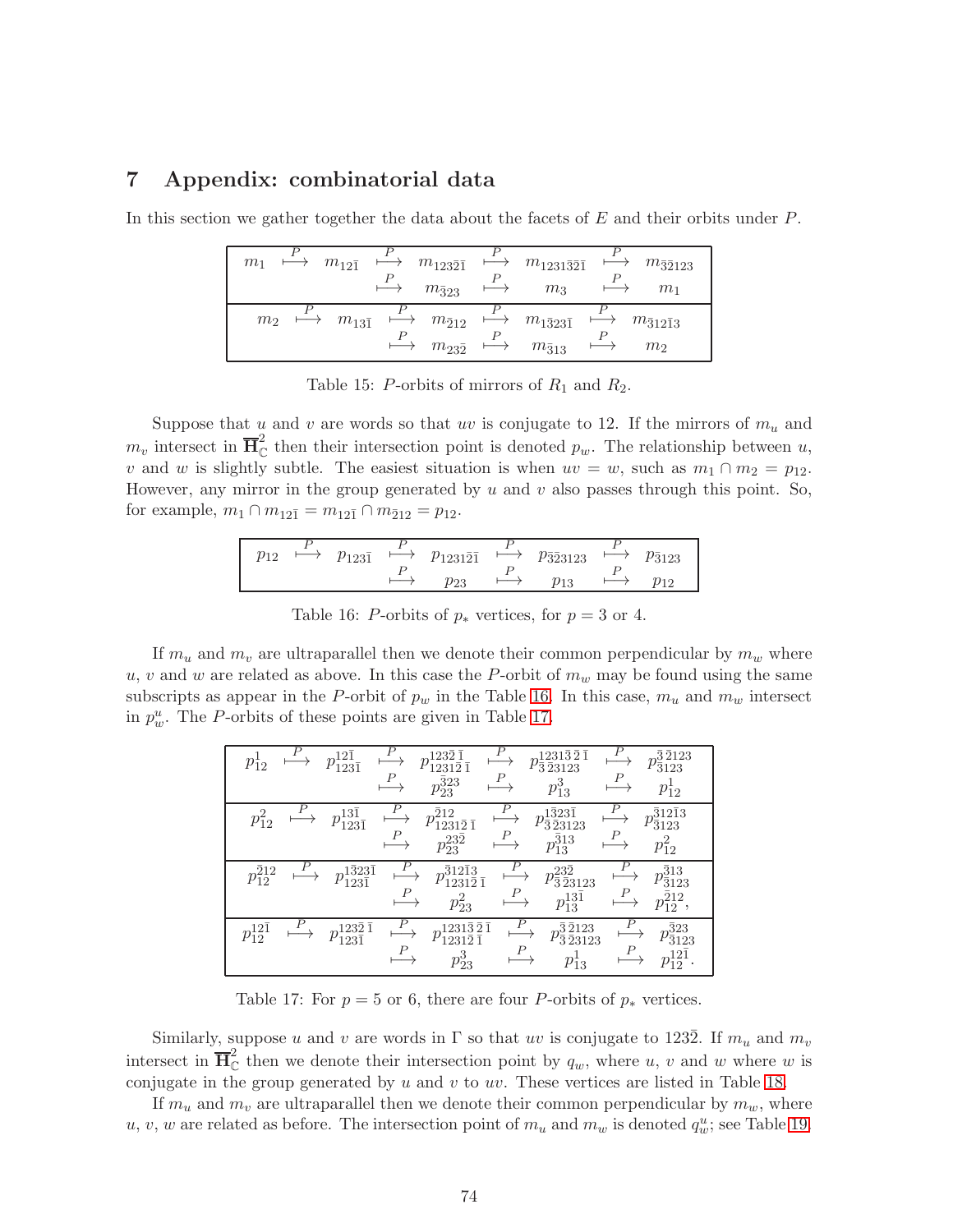| $q_{123\bar{2}}$ | $q_{12\bar{1}\bar{3}13}$ | $q_{2\bar{3}\bar{2}123}$ | $q_{13\bar{1}\bar{3}23}$ | $q_{\bar{2}123}$ |
|------------------|--------------------------|--------------------------|--------------------------|------------------|
|                  |                          | $q_{1\bar{3}23}$         | $q_{12\bar{1}3}$         | 41232            |

 $q_{1\bar{3}23}^1$ P  $\mapsto q_{12\overline{1}}^{12\overline{1}}$  $12\overline{1}3$ P  $\mapsto$   $q_{123\overline{2}}^{1232}$  $123\overline{2}$ P  $\mapsto$   $q_{12\overline{1}}^{12313\overline{2}}$  $1231\bar{3}\,\bar{2}$   $\bar{2}$ P  $\mapsto$   $q_{2\bar{3}\bar{2}123}^{3\,2123}$  $\bar{3}\,2123$ P  $\mapsto q_{13\overline{1}}^{323}$  $13\bar{1}$   $\bar{3}23$ P  $\mapsto$   $q_{\bar{2}123}^3$ P  $\mapsto q_{1\bar{3}23}^1$  $q_{1\bar{3}2}^{\bar{3}23}$ 1¯323 P  $\mapsto q_{12\bar{1}3}^3$ P  $\mapsto$   $q_{123\bar{2}}^1$  $\mapsto q$  $12\overline{1}$  $12\bar{1}$   $\bar{3}13$  $\mapsto q$  $123\bar{2}$   $\bar{1}$  $q_{2\bar{3}\,2123}^{-1}$ P  $\stackrel{P}{\longrightarrow} q_{13\bar{1}}^{1231\bar{3}\bar{2}\bar{1}}_{323}$ P  $\mapsto q_{\bar{2}123}^{\bar{3}\bar{2}123}$ P  $\mapsto q_{1\bar{3}23}^{323}$  $q_{1\bar{3}23}^{1323}$  $1\bar{3}23\bar{1}$ P  $\mapsto q_{12\overline{1}3}^{312\overline{1}3}$  $12\bar{1}3$ P  $\mapsto$   $q_{123}^{23\overline{2}}$  $123\bar{2}$ P  $\mapsto q_{12\overline{1}}^{313}$ <sub>313</sub>  $\bar{3}13$ P  $\mapsto q_{2\bar{3}\bar{2}123}^2$ P  $\mapsto$   $q_{13\overline{1}\, \bar{3}23}^{13\overline{1}}$ P  $\mapsto q_{\bar{2}123}^{\bar{2}12}$ P  $\mapsto q_{1\bar{3}23}^{1\bar{3}23\bar{1}}$ 

<span id="page-74-0"></span>Table 18: P-orbits of  $q_*$  vertices, for  $3 \leq p \leq 6$ .

<span id="page-74-1"></span>Table 19: For  $p = 8$  or 12, there are three P-orbits of  $q_*$  vertices.

## References

- [ACT02] D. Allcock, J. A. Carlson, and D. Toledo. The complex hyperbolic geometry of the moduli space of cubic surfaces. J. Algebraic Geom., 11(4):659–724, 2002.
- [BHH87] G. Barthel, F. Hirzebruch, and T. Höfer. *Geradenkonfigurationen und Algebraische* Flächen. Aspects of Mathematics, D4. Friedr. Vieweg & Sohn, Braunschweig, 1987.
- [CJ76] J. H. Conway and A. J. Jones. Trigonometric diophantine equations (on vanishing sums of roots of unity). Acta. Arithmetica, 30:229-240, 1976.
- [Coh93] H. Cohen. A course in computational algebraic number theory, volume 138 of Graduate Texts in Mathematics. Springer-Verlag, Berlin, 1993.
- [Cor92] K. Corlette. Archimedean superrigidity and hyperbolic geometry. Ann. of Math.  $(2), 135(1):165-182, 1992.$
- [CS10] D. I. Cartwright and T. Steger. Enumeration of the 50 fake projective planes. C. R. Math. Acad. Sci. Paris, 348(1-2):11–13, 2010.
- [Der05] M. Deraux. Dirichlet domains for the Mostow lattices. Experiment. Math., 14(4):467–490, 2005.
- [Der06] M. Deraux. Deforming the  $\mathbb{R}$ -Fuchsian  $(4,4,4)$ -triangle group into a lattice. Topology, 45:989–1020, 2006.
- [DFP05] M. Deraux, E. Falbel, and J. Paupert. New constructions of fundamental polyhedra in complex hyperbolic space. Acta Math., 194:155–201, 2005.
- [DM86] P. Deligne and G. D. Mostow. Monodromy of hypergeometric functions and nonlattice integral monodromy. *Inst. Hautes Études Sci. Publ. Math.*,  $63:5-89, 1986$ .
- [DM93] P. Deligne and G. D. Mostow. *Commensurabilities among lattices in*  $PU(1, n)$ , volume 132 of Annals of Mathematics Studies. Princeton Univ. Press, Princeton, 1993.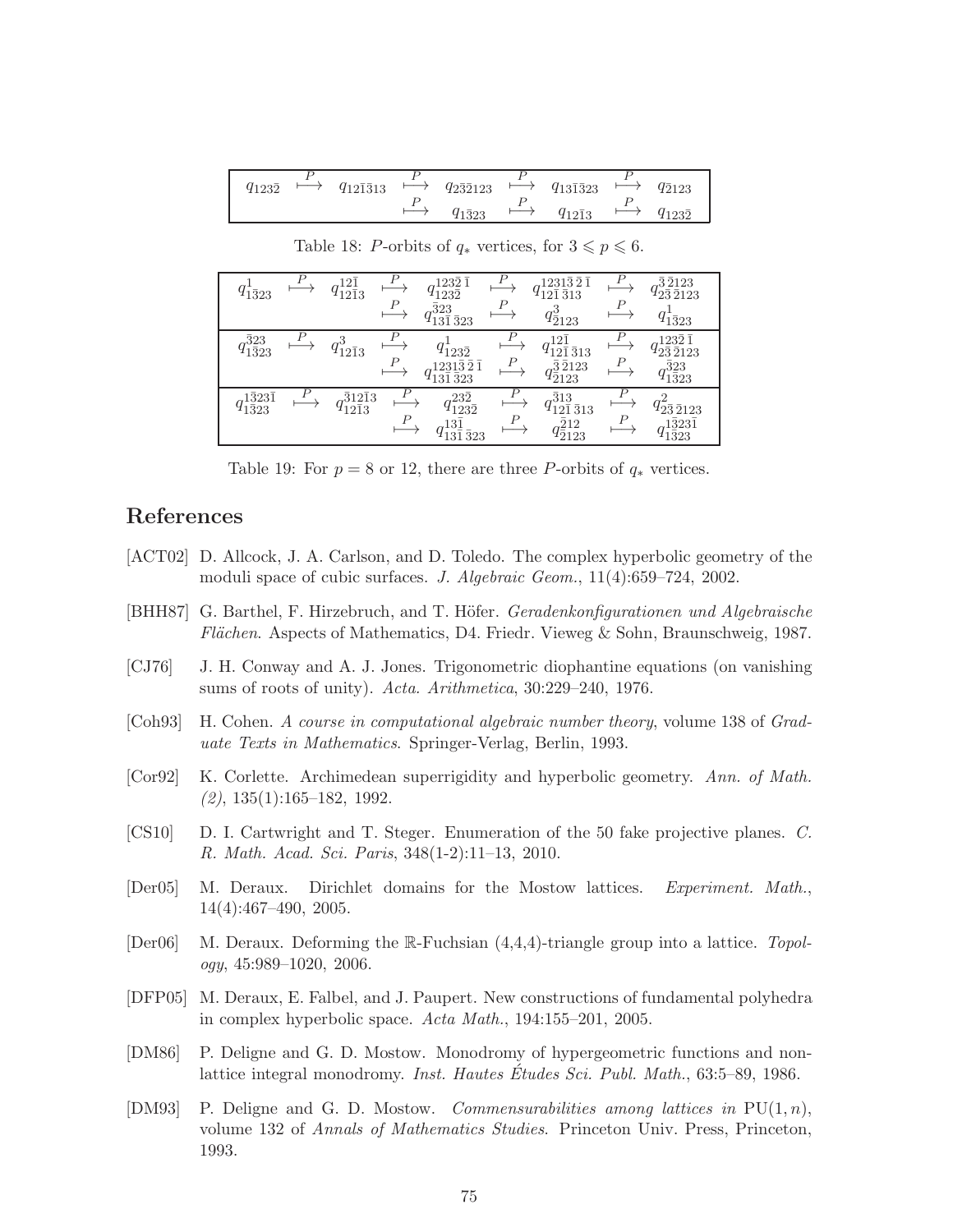- [DPP11] M. Deraux, J. R. Parker, and J. Paupert. Census for the complex hyperbolic sporadic triangle groups. *Experiment. Math.*, 20:467-486, 2011.
- [FP06] E. Falbel and J. Parker. The geometry of the Eisenstein-Picard modular group. Duke Math. J., 131:249–289, 2006.
- $[Gir21]$  G. Giraud. Sur certaines fonctions automorphes de deux variables. Ann. Sci. Ecole Norm. Sup., 38:43–164, 1921.
- [Gol99] W. M. Goldman. Complex Hyperbolic Geometry. Oxford Mathematical Monographs. Oxford University Press, 1999.
- [GPS88] M. Gromov and I. Piatetski-Shapiro. Nonarithmetic groups in Lobachevsky spaces. Inst. Hautes Études Sci. Publ. Math.,  $66:93-103$ , 1988.
- [GS92] M. Gromov and R. Schoen. Harmonic maps into singular spaces and p-adic superrigidity for lattices in groups of rank one. *Inst. Hautes Études Sci. Publ. Math.*, 76:165–246, 1992.
- [Hir83] F. Hirzebruch. Arrangements of lines and algebraic surfaces. In Arithmetic and Geometry, Vol. II, volume 36 of Progr. Math., pages 113–140. Birkhäuser Boston, Mass., 1983.
- [HP96] S. Hersonsky and F. Paulin. On the volumes of complex hyperbolic manifolds. Duke Math. J., 84(3):719–737, 1996.
- [Hsi03] P.-H. Hsieh. Cotranchal bisectors in complex hyperbolic space. Geom. Dedicata, 97:93–98, 2003. Special volume dedicated to the memory of Hanna Miriam Sandler  $(1960-1999)$ .
- [Kat08] F. Kato. On the Shimura variety having Mumford's fake projective plane as a connected component. Math. Z., 259:631–641, 2008.
- [Kli03] B. Klingler. Sur la rigidit´e de certains groupes fondamentaux, l'arithm´eticit´e des réseaux hyperboliques complexes, et les "faux plans projectifs". *Invent. Math.*, 153(1):105–143, 2003.
- [KM12] A. Kappes and M. Möller. Lyapunov spectrum of ball quotients with applications to commensurability questions. Preprint, arXiv:1207.5433, 2012.
- [Kon00] S. Kondo. A complex hyperbolic structure for the moduli space of curves of genus three. J. Reine Angew. Math., 525:219–232, 2000.
- [Mar75] G. A. Margulis. Discrete groups of motions of manifolds of nonpositive curvature. In Proceedings of the International Congress of Mathematicians (Vancouver, B.C., 1974), Vol. 2, pages 21–34. Canad. Math. Congress, Montreal, Que., 1975.
- [Mar91] G. A. Margulis. *Discrete subgroups of semisimple Lie groups*, volume 17 of *Ergeb*nisse der Mathematik und ihrer Grenzgebiete. Springer-Verlag, Berlin, 1991.
- [McM13] C. T. McMullen. The Gauss-Bonnet theorem for cone manifolds and volumes of moduli spaces. Preprint, 2013.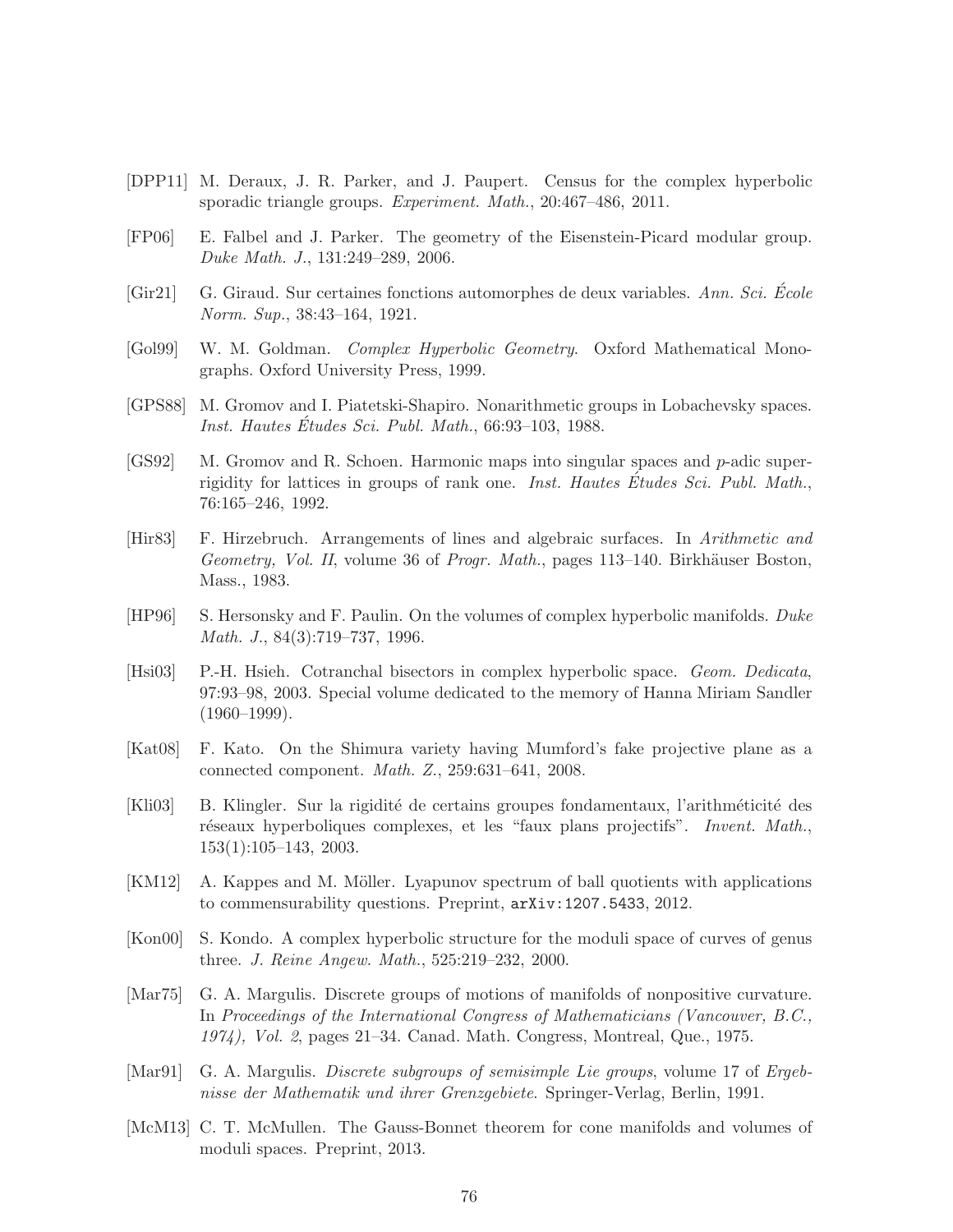- [McR06] D. B. McReynolds. Finite subgroups of arithmetic lattices in  $U(2, 1)$ . Geom. Dedicata, 122:135–144, 2006.
- [Mos80] G. D. Mostow. On a remarkable class of polyhedra in complex hyperbolic space. Pacific J. Math., 86:171–276, 1980.
- [Par06] J. R. Parker. Cone metrics on the sphere and Livne's lattices. Acta Math., 196:1–64, 2006.
- [Par08] J. R. Parker. Unfaithful complex hyperbolic triangle groups I: Involutions. Pacific J. Math., 238:145–169, 2008.
- [Par] J. R. Parker. Complex Hyperbolic Kleinian Groups. Cambridge University Press, To appear.
- [Pau10] J. Paupert. Unfaithful complex hyperbolic triangle groups III: arithmeticity and commensurability. Pacific J. Math., 245:359–372, 2010.
- [Pic81] E. Picard. Sur une extension aux fonctions de deux variables du probl`eme de Riemann relatif aux fonctions hypergéométriques. Ann. Sci. École Norm. Sup.  $(2)$ , 10:305–322, 1881.
- [PP09] J. R. Parker and J. Paupert. Unfaithful complex hyperbolic triangle groups II: Higher order reflections. Pacific J. Math., 239:357–389, 2009.
- [PY07] G. Prasad and S.-K. Yeung. Fake projective planes. Invent. Math., 168(2):321–370, 2007.
- [Rag72] M. S. Raghunathan. *Discrete subgroups of Lie groups*. Springer-Verlag, New York, 1972. Ergebnisse der Mathematik und ihrer Grenzgebiete, Band 68.
- [Rez95] A. Reznikov. Simpson's theory and superrigidity of complex hyperbolic lattices. C. R. Acad. Sci. Paris Sér. I Math., 320(9):1061–1064, 1995.
- [Sau90] J. K. Sauter. Isomorphisms among monodromy groups and applications to lattices in PU $(1, 2)$ . *Pacific J. Math.*, 146 $(2)$ :331–384, 1990.
- [Sch02] R. E. Schwartz. Complex hyperbolic triangle groups. In Proceedings of the International Congress of Mathematicians, Vol. II (Beijing, 2002), pages 339–349, Beijing, 2002. Higher Ed. Press.
- [Sch03] R. E. Schwartz. Real hyperbolic on the outside, complex hyperbolic on the inside. Inv. Math., 151(2):221–295, 2003.
- [Shv92] O. V. Shvartsman. An example of a nonarithmetic discrete group in the complex ball. In Lie groups, their discrete subgroups, and invariant theory, volume 8 of Adv. Soviet Math., pages 191–196. Amer. Math. Soc., Providence, RI, 1992.
- [Sto12] M. Stover. Arithmeticity of complex hyperbolic triangle groups. Pacific J. Math., 257(1):243–256, 2012.
- [Tho10] J. M. Thompson. Complex hyperbolic triangle groups. PhD thesis, Durham University, 2010.